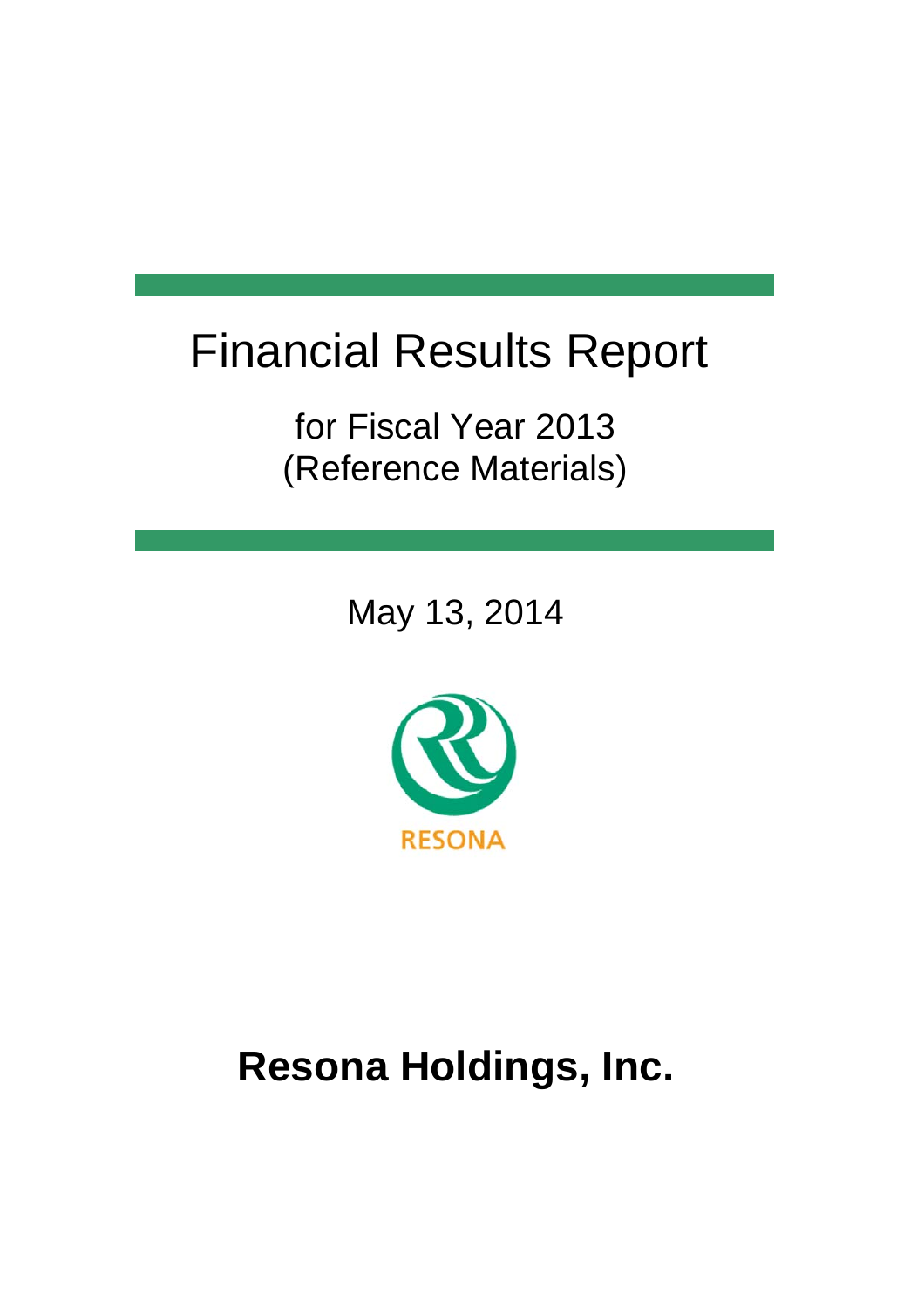#### <Contents >

#### **I. Highlights of Financial Results for Fiscal Year 2013**

| 1 Statements of income <consolidated></consolidated>                                                                                  |                    | 1              |
|---------------------------------------------------------------------------------------------------------------------------------------|--------------------|----------------|
| <reference> Number of consolidated subsidiaries</reference>                                                                           |                    | 1              |
| Statements of income <total bank="" banks,="" each="" figures="" non-consolidated="" of="" three=""></total>                          |                    | 2-3            |
| 2 Net operating profit per employee <total bank="" banks,="" each="" figures="" non-consolidated="" of="" three=""></total>           |                    | 4              |
| 3 ROE <consolidated> <total bank="" banks,="" each="" figures="" non-consolidated="" of="" three=""></total></consolidated>           |                    | 4              |
| 4 Interest rate spreads (domestic operations) <total bank="" banks,="" each="" figures="" non-consolidated="" of="" three=""></total> |                    | 5              |
| 5 Use and source of funds <total bank="" banks,="" each="" figures="" non-consolidated="" of="" three=""></total>                     |                    | 6-9            |
| 6 Retirement benefit obligation and expenses <total bank="" banks,="" each="" figures="" non-consolidated="" of="" three=""></total>  | T                  | 10             |
| (1) Retirement benefit obligation                                                                                                     |                    | 10             |
| (2) Retirement benefit expenses                                                                                                       |                    | 10             |
| 7 Gains /(losses) on bonds and stocks <total bank="" banks,="" each="" figures="" non-consolidated="" of="" three=""></total>         |                    | 11             |
| 8 Unrealized gains/(losses) on marketable securities                                                                                  |                    | 12             |
| <consolidated> <total bank="" banks,="" each="" figures="" non-consolidated="" of="" three=""></total></consolidated>                 |                    |                |
| 9 Breakdown of securities by remaining period to maturity                                                                             |                    | 13             |
| <total bank="" banks,="" each="" figures="" non-consolidated="" of="" three=""></total>                                               |                    |                |
| 10 Capital adequacy ratio (preliminary)                                                                                               |                    | 14             |
| 11 Stock holdings <total bank="" banks,="" each="" figures="" non-consolidated="" of="" three=""></total>                             | $\mathbf{I}$       | 15             |
| 12 Number of employees and offices                                                                                                    |                    | 15             |
| <resona holdings,="" non-consolidated=""></resona>                                                                                    |                    |                |
| <total bank="" banks,="" each="" figures="" non-consolidated="" of="" three=""></total>                                               |                    |                |
|                                                                                                                                       |                    |                |
| <b>II. Loans and Bills Discounted and Other</b>                                                                                       |                    |                |
| 1 Risk-managed loans <total bank="" banks,="" each="" figures="" non-consolidated="" of="" three=""></total>                          | Ш                  | $1 - 2$        |
| 2 Percentage of loan loss reserves to total risk-managed loans                                                                        | $\mathbf{I}$       | 2              |
| <total bank="" banks,="" each="" figures="" non-consolidated="" of="" three=""></total>                                               |                    |                |
| 3 Reserve for possible loan losses                                                                                                    | Ш                  | 3              |
| <consolidated> <total bank="" banks,="" each="" figures="" non-consolidated="" of="" three=""></total></consolidated>                 | $\mathbf{H}$       |                |
| 4 Claims disclosure according to the Financial Reconstruction Act                                                                     |                    | 4              |
| <total bank="" banks,="" each="" figures="" non-consolidated="" of="" three=""></total>                                               |                    |                |
| 5 Coverage ratios by type of borrower <total bank="" banks,="" each="" figures="" non-consolidated="" of="" three=""></total>         | Ш<br>$\mathbf{II}$ | 5              |
| 6 Results of self-assessment of asset quality <total bank="" banks,="" each="" figures="" non-consolidated="" of="" three=""></total> |                    | $6 - 7$        |
| 7 Progress in off-balancing of claims (Banking and trust accounts)                                                                    | Ш                  | 8              |
| <total bank="" banks,="" each="" figures="" non-consolidated="" of="" three=""></total>                                               |                    |                |
| 8 Loans and bills discounted by industry <total bank="" banks,="" each="" figures="" non-consolidated="" of="" three=""></total>      | Ш<br>H.            | $9 - 12$<br>9  |
| (1) Industry breakdown of total loans and bills discounted<br>(2) Risk-managed loans by industry                                      | H.                 | 10             |
| (3) Loans to consumers                                                                                                                | Ш                  | 11             |
| (4) Loans to small and medium-sized corporations and consumers                                                                        | Ш                  | 12             |
| 9 Balance of deposits and loans <total bank="" banks,="" each="" figures="" non-consolidated="" of="" three=""></total>               | H.                 | 13             |
| <reference> Domestic breakdown of individual, corporate and other deposits</reference>                                                | Ш                  | 14             |
| <reference> Investment trust and other investment products for individual customers</reference>                                       | Ш                  | 14             |
|                                                                                                                                       |                    |                |
| <b>III. Computation of Deferred Tax Assets</b>                                                                                        | Ш                  | $\overline{1}$ |
| <u>IV. Reference Materials (Group Banks Financial Statements)</u>                                                                     |                    |                |
| Resona Bank <consolidated> <non-consolidated></non-consolidated></consolidated>                                                       | IV                 | 1-10           |
| Saitama Resona Bank <non-consolidated></non-consolidated>                                                                             | IV                 | $11 - 15$      |
| Kinki Osaka Bank <consolidated> <non-consolidated></non-consolidated></consolidated>                                                  | IV                 | 16-25          |
|                                                                                                                                       |                    |                |

Note: [Total of three banks] Sum of non-consolidated figures for Resona Bank (including the trust account), Saitama Resona Bank, and Kinki Osaka Bank.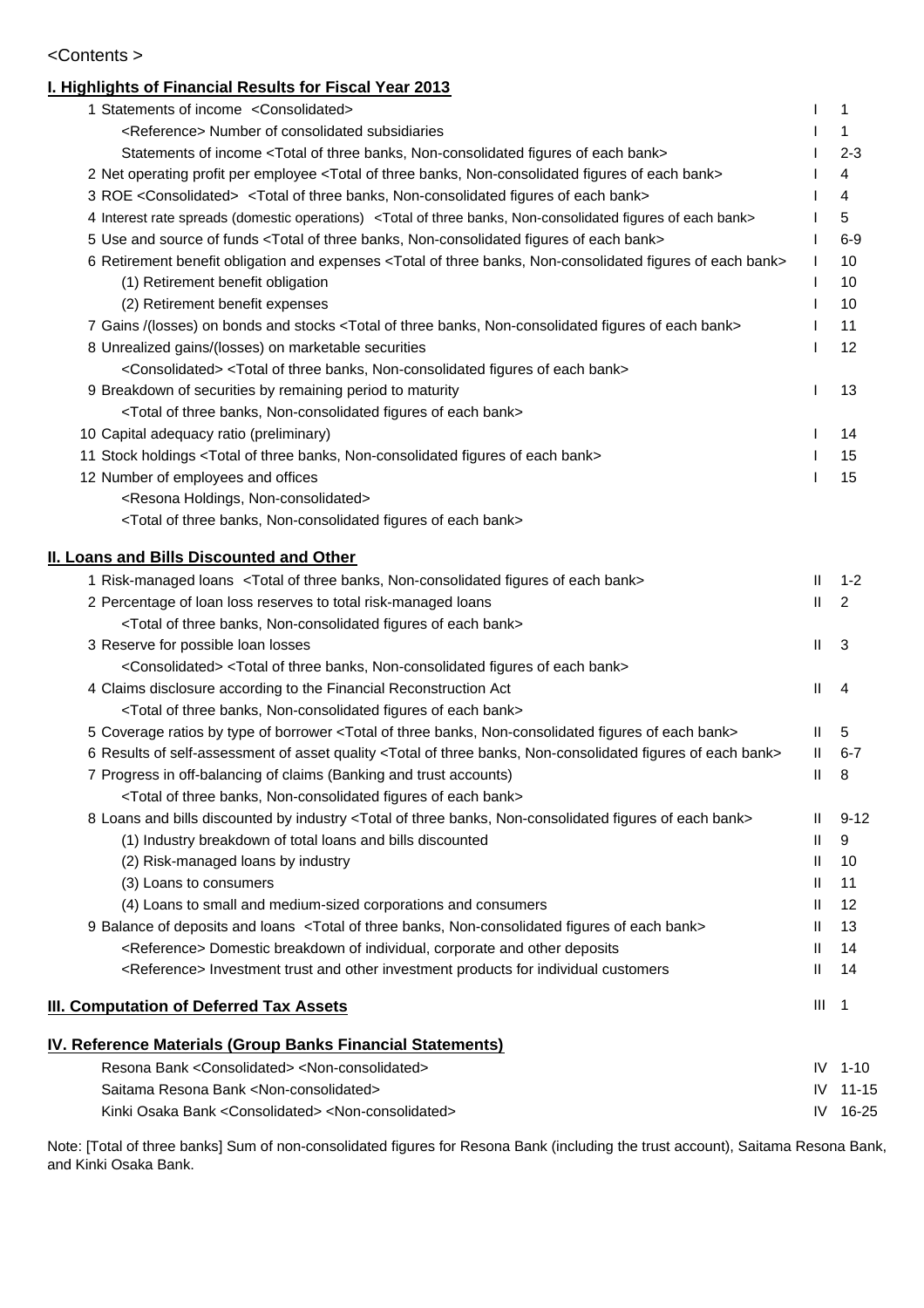### **I. Highlights of Financial Results for Fiscal Year 2013**

#### **1. Statements of income**

| <consolidated></consolidated>                                                    |                |             |           | (Millions of yen) |
|----------------------------------------------------------------------------------|----------------|-------------|-----------|-------------------|
|                                                                                  |                | FY 2013 (A) | $(A)-(B)$ | FY 2012 (B)       |
| Ordinary income                                                                  | $\mathbf{1}$   | 826,935     | (5, 247)  | 832,183           |
| Consolidated gross operating profit                                              | $\overline{c}$ | 608,523     | (28, 639) | 637,162           |
| Interest income                                                                  | 3              | 430,011     | (13,057)  | 443,069           |
| Trust fees (after disposal of problem loans in the trust account)                | $\overline{4}$ | 23,748      | 2,109     | 21,639            |
| <disposal account="" in="" loans="" of="" problem="" the="" trust=""></disposal> | 5              | 13          | (5)       | 18                |
| Fees and commissions                                                             | 6              | 135,044     | 6,056     | 128,987           |
| Trading income                                                                   | $\overline{7}$ | (916)       | (3, 101)  | 2,184             |
| Other operating income                                                           | 8              | 20,635      | (20, 645) | 41,281            |
| Provision to general reserve for possible loan losses                            | 9              |             |           |                   |
| General and administrative expenses                                              | 10             | (348, 498)  | 13,147    | (361, 645)        |
| Other gains/(losses), net                                                        | 11             | 52,144      | 42,528    | 9,616             |
| Net gains/(losses) on stocks                                                     | 12             | 22,657      | 30,194    | (7, 537)          |
| Disposal of problem loans                                                        | 13             | (23, 289)   | 15,377    | (38, 666)         |
| Reversal of credit expenses                                                      | 14             | 49,764      | (1,958)   | 51,723            |
| Equity in earnings of investments in affiliates                                  | 15             | 143         | (31)      | 174               |
| <b>Ordinary profit</b>                                                           | 16             | 312,169     | 27,035    | 285,133           |
| Extraordinary gains                                                              | 17             | 2,958       | 1,826     | 1,132             |
| <b>Extraordinary losses</b>                                                      | 18             | (3,042)     | (1, 125)  | (1, 917)          |
| Income before income taxes and minority interests                                | 19             | 312,085     | 27,736    | 284,348           |
| Income taxes-current                                                             | 20             | (32, 855)   | 14,772    | (47, 627)         |
| Income taxes-deferred                                                            | 21             | (51, 736)   | (95, 468) | 43,732            |
| Minority interests in net income                                                 | 22             | (6, 851)    | (1,538)   | (5, 312)          |
| Net income                                                                       | 23             | 220,642     | (54, 498) | 275,141           |
|                                                                                  |                |             |           |                   |
| Credit expense (5, 9, 13, 14)                                                    | 24             | 26,488      | 13,413    | 13,075            |
| Disposal of problem loans in the trust account                                   | 25             | 13          | (5)       | 18                |
| Provision to general reserve for possible loan losses                            | 26             | 38,111      | 3,801     | 34,310            |
| Write-off of loans                                                               | 27             | (23, 979)   | 11,196    | (35, 175)         |
| Provision to specific reserve for possible loan losses                           | 28             | (8,913)     | (13, 816) | 4,903             |
| Provision to special reserve for certain overseas loans                          | 29             | (0)         | (0)       | 0                 |
| Other disposal of problem loans                                                  | 30             | 689         | 4,181     | (3, 491)          |
| Gains on recoveries of written-off loans                                         | 31             | 20,566      | 8,057     | 12,508            |

| <reference> Number of consolidated subsidiaries<br/>(Companies)</reference> |    |             |           |             |  |  |  |  |
|-----------------------------------------------------------------------------|----|-------------|-----------|-------------|--|--|--|--|
|                                                                             |    | FY 2013 (A) | $(A)-(B)$ | FY 2012 (B) |  |  |  |  |
| Number of consolidated subsidiaries                                         | 32 | 15          |           | 15.         |  |  |  |  |
| Number of affiliated companies accounted for by the equity method           | 33 |             |           |             |  |  |  |  |
| Total                                                                       | 34 | 16          |           | 16 I        |  |  |  |  |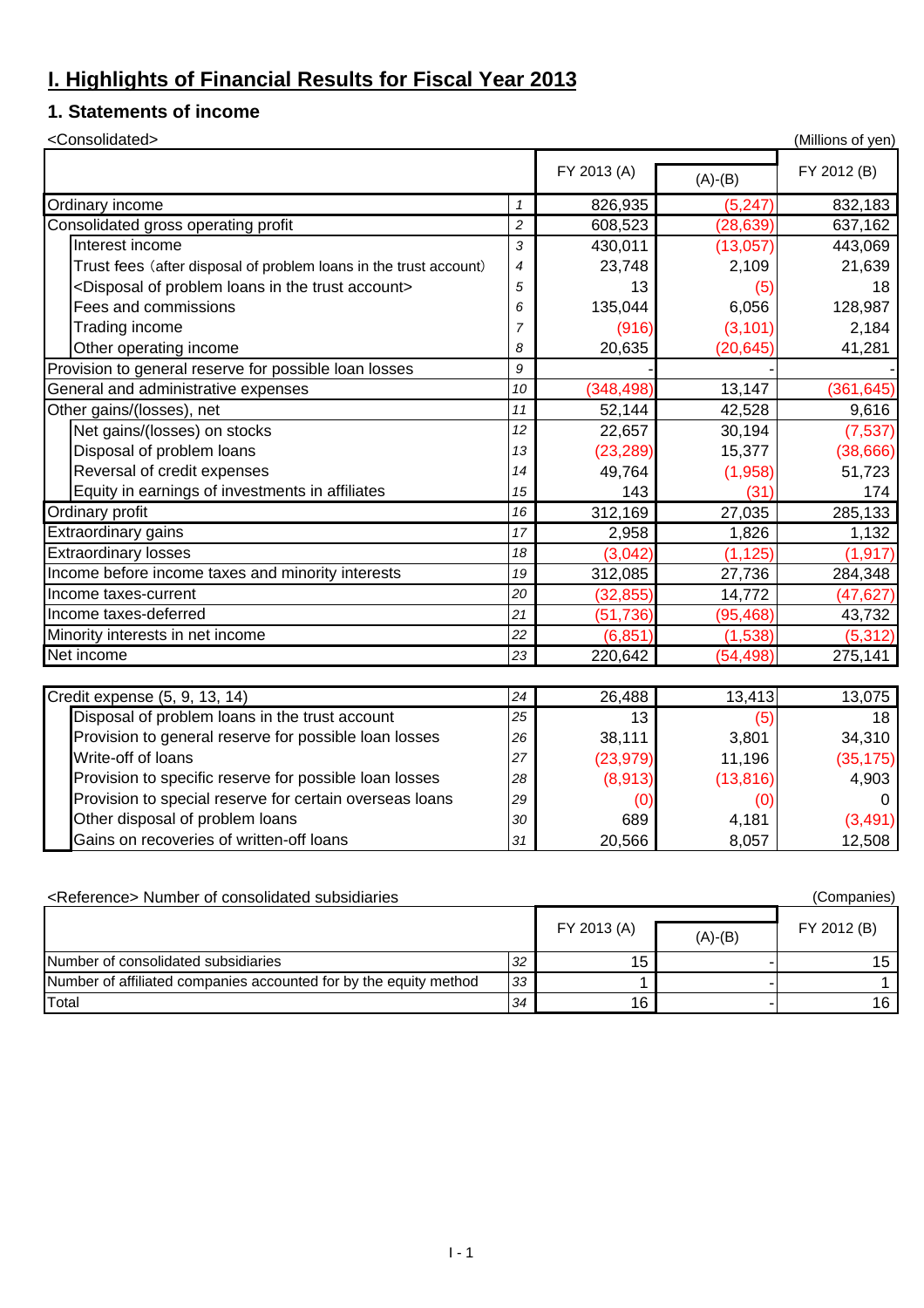#### <Total of three banks, Non-consolidated figures of each bank> (Millions of yen)

|            |                                                                                                                                                                                        |                | Total of three banks |                       |                         | Resona Bank                                                  |                      |                  |
|------------|----------------------------------------------------------------------------------------------------------------------------------------------------------------------------------------|----------------|----------------------|-----------------------|-------------------------|--------------------------------------------------------------|----------------------|------------------|
|            |                                                                                                                                                                                        | FY 2013 (A)    | $(A)-(B)$            |                       | FY 2012 (B) FY 2013 (A) | $(A)-(B)$                                                    | FY 2012 (B)          |                  |
|            | Gross operating profit                                                                                                                                                                 | $\mathbf{1}$   | 555,298              | (26, 346)             | 581,644                 | 368,041                                                      | (19, 861)            | 387,903          |
|            | Gross operating profit from domestic operations                                                                                                                                        | $\sqrt{2}$     | 533,979              | (19, 868)             | 553,847                 | 347,499                                                      | (15, 448)            | 362,948          |
|            | Interest income                                                                                                                                                                        | 3              | 409,876              | (17, 042)             | 426,919                 | 253,544                                                      | (8,780)              | 262,325          |
|            | Trust fees (after disposal of problem loans in the trust account)                                                                                                                      | 4              | 23,752               | 2,094                 | 21,657                  | 23,752                                                       | 2,094                | 21,657           |
|            | <disposal account="" in="" loans="" of="" problem="" the="" trust=""></disposal>                                                                                                       | 5              | 13                   | (5)                   | 18                      | 13                                                           | (5)                  | 18               |
|            | Fees and commissions                                                                                                                                                                   | 6              | 89,765               | 8,096                 | 81,669                  | 65,249                                                       | 6,751                | 58,498           |
|            | Trading income                                                                                                                                                                         | $\overline{7}$ | 36                   | (707)                 | 744                     | 36                                                           | (707)                | 744              |
|            |                                                                                                                                                                                        | 8              |                      |                       |                         | 4,916                                                        |                      |                  |
|            | Other operating income<br>Gross operating profit from international operations                                                                                                         | 9              | 10,548<br>21,318     | (12, 308)<br>(6, 478) | 22,856<br>27,796        | 20,542                                                       | (14,806)<br>(4, 413) | 19,722<br>24,955 |
|            |                                                                                                                                                                                        |                |                      |                       |                         |                                                              |                      |                  |
|            | Interest income                                                                                                                                                                        | 10             | 11,040               | 4,951                 | 6,088                   | 10,643                                                       | 5,118                | 5,524            |
|            | Fees and commissions                                                                                                                                                                   | 11             | 2,424                | (121)                 | 2,545                   | 2,089                                                        | (88)                 | 2,177            |
|            | Trading income                                                                                                                                                                         | 12             | (1, 346)             | (2, 167)              | 820                     | (1, 346)                                                     | (2, 167)             | 820              |
|            | Other operating income                                                                                                                                                                 | 13             | 9,200                | (9, 141)              | 18,342                  | 9,156                                                        | (7, 275)             | 16,432           |
|            | Expenses (excluding non-recurring items)                                                                                                                                               | 14             | (332, 644)           | 2,966                 | (335, 611)              | (219,064)                                                    | 1,203                | (220, 268)       |
|            | Personnel expenses                                                                                                                                                                     | 15             | (133, 428)           | 2,557                 | (135,986)               | (86, 221)                                                    | 1,988                | (88, 209)        |
|            | Non-personnel expenses                                                                                                                                                                 | 16             | (183, 453)           | (251)                 | (183, 202)              | (122,988)                                                    | (1, 313)             | (121, 675)       |
|            | Taxes                                                                                                                                                                                  | 17             | (15, 763)            | 659                   | (16, 422)               | (9, 854)                                                     | 529                  | (10, 383)        |
|            | Provision to general reserve for possible loan losses                                                                                                                                  | 18             | 1,844                | (272)                 | 2,117                   |                                                              |                      |                  |
|            | Actual net operating profit *1                                                                                                                                                         | 19             | 222,639              | (23, 374)             | 246,014                 | 148,963                                                      | (18, 652)            | 167,616          |
|            | Core net operating profit *2                                                                                                                                                           | 20             | 215,400              | (91)                  | 215,492                 | 147,116                                                      | 5,373                | 141,742          |
|            | Net operating profit                                                                                                                                                                   | 21             | 224,498              | (23, 653)             | 248,151                 | 148,976                                                      | (18, 658)            | 167,634          |
|            | Net gains/(losses) on bonds                                                                                                                                                            | 22             | 7,238                | (23, 283)             | 30,521                  | 1,846                                                        | (24, 026)            | 25,873           |
|            | Other gains/(losses), net                                                                                                                                                              | 23             | 52,321               | 45,937                | 6,384                   | 59,505                                                       | 39,367               | 20,137           |
|            | Net gains/(losses) on stocks                                                                                                                                                           | 24             | 22,326               | 30,125                | (7, 798)                | 20,494                                                       | 27,912               | (7, 418)         |
|            | Gains on sale                                                                                                                                                                          | 25             | 31,521               | 21,588                | 9,933                   | 29,680                                                       | 20,229               | 9,451            |
|            | Losses on sale                                                                                                                                                                         | 26             | (8, 875)             | (5, 154)              | (3,721)                 | (8,868)                                                      | (5,266)              | (3,602)          |
|            | Losses on devaluation                                                                                                                                                                  | 27             | (318)                | 13,691                | (14,010)                | (318)                                                        | 12,949               | (13, 268)        |
|            | Disposal of problem loans                                                                                                                                                              | 28             | (20, 624)            | 18,134                | (38, 759)               | (7, 319)                                                     | 17,116               | (24, 435)        |
|            | Reversal of credit expenses                                                                                                                                                            | 29             | 45,878               | (12, 182)             | 58,061                  | 38,849                                                       | (15, 125)            | 53,974           |
|            | Other                                                                                                                                                                                  | 30             | 4,741                | 9,859                 | (5, 118)                | 7,480                                                        | 9,463                | (1,982)          |
|            | Ordinary profit                                                                                                                                                                        | 31             | 276,819              | 22,284                | 254,535                 | 208,482                                                      | 20,709               | 187,772          |
|            | Extraordinary gains/(losses), net                                                                                                                                                      | 32             | (2,816)              | (2,055)               | (761)                   | (2,092)                                                      | (1,641)              | (450)            |
|            | Gains/(losses) on disposal of fixed assets                                                                                                                                             | 33             | (1, 153)             | (1,071)               | (81)                    | (928)                                                        | (1,067)              | 139              |
|            | Impairment losses on fixed assets                                                                                                                                                      | 34             | (1,662)              | (983)                 | (679)                   | (1, 164)                                                     | (573)                | (590)            |
|            | Income before income taxes                                                                                                                                                             | 35             | 274,003              | 20,228                | 253,774                 | 206,389                                                      | 19,068               | 187,321          |
|            | Income taxes-current                                                                                                                                                                   | 36             | (26, 740)            | 18,003                | (44, 744)               | (8, 426)                                                     | 17,354               | (25,780)         |
|            | Income taxes-deferred                                                                                                                                                                  | 37             | (50, 436)            | (93, 379)             | 42,942                  | (44, 489)                                                    | (88, 525)            | 44,035           |
| Net income |                                                                                                                                                                                        | 38             | 196,825              | (55, 146)             | 251,972                 | 153,473                                                      | (52, 103)            | 205,576          |
|            |                                                                                                                                                                                        |                |                      |                       |                         |                                                              |                      |                  |
|            | Credit expense (5, 18, 28, 29)                                                                                                                                                         | 39             | 27,112               | 5,673                 | 21,438                  | 31,544                                                       | 1,986                | 29,558           |
|            | Disposal of problem loans in the trust account                                                                                                                                         | 40             | 13                   | (5)                   | 18                      | 13                                                           | (5)                  | 18               |
|            | Provision to general reserve for possible loan losses                                                                                                                                  | 41             | 28,480               | (586)                 | 29,066                  | 22,857                                                       | 766                  | 22,091           |
|            | Write-off of loans                                                                                                                                                                     | 42             | (19, 836)            | 10,527                |                         |                                                              | 13,380               | (23, 371)        |
|            |                                                                                                                                                                                        |                |                      |                       | (30, 363)               | (9,991)                                                      |                      |                  |
|            | Provision to specific reserve for possible loan losses                                                                                                                                 | 43             | (3,306)              | (16, 344)             | 13,037                  | 694                                                          | (21, 113)            | 21,807           |
|            | Provision to special reserve for certain overseas loans                                                                                                                                | 44             | (0)                  | (0)                   | 0                       | (0)                                                          | (0)                  |                  |
|            | Other disposal of problem loans                                                                                                                                                        | 45             | 1,470                | 4,143                 | (2,672)                 | 2,672                                                        | 3,736                | (1,063)          |
|            | Gains on recoveries of written-off loans<br>$\overline{\text{Note}}$ $*1$ Actual pet operating profit: Net operating profit before provision to general reserve for possible loan loss | 46             | 20,289               | 7,938                 | 12,350                  | 15,298<br>and disposal of problem loans in the trust account | 5,223                | 10,075           |

Note \*1. Actual net operating profit: Net operating profit before provision to general reserve for possible loan losses and disposal of problem loans in the trust account.

\*2. Core net operating profit: Actual net operating profit less net gains/(losses) on bonds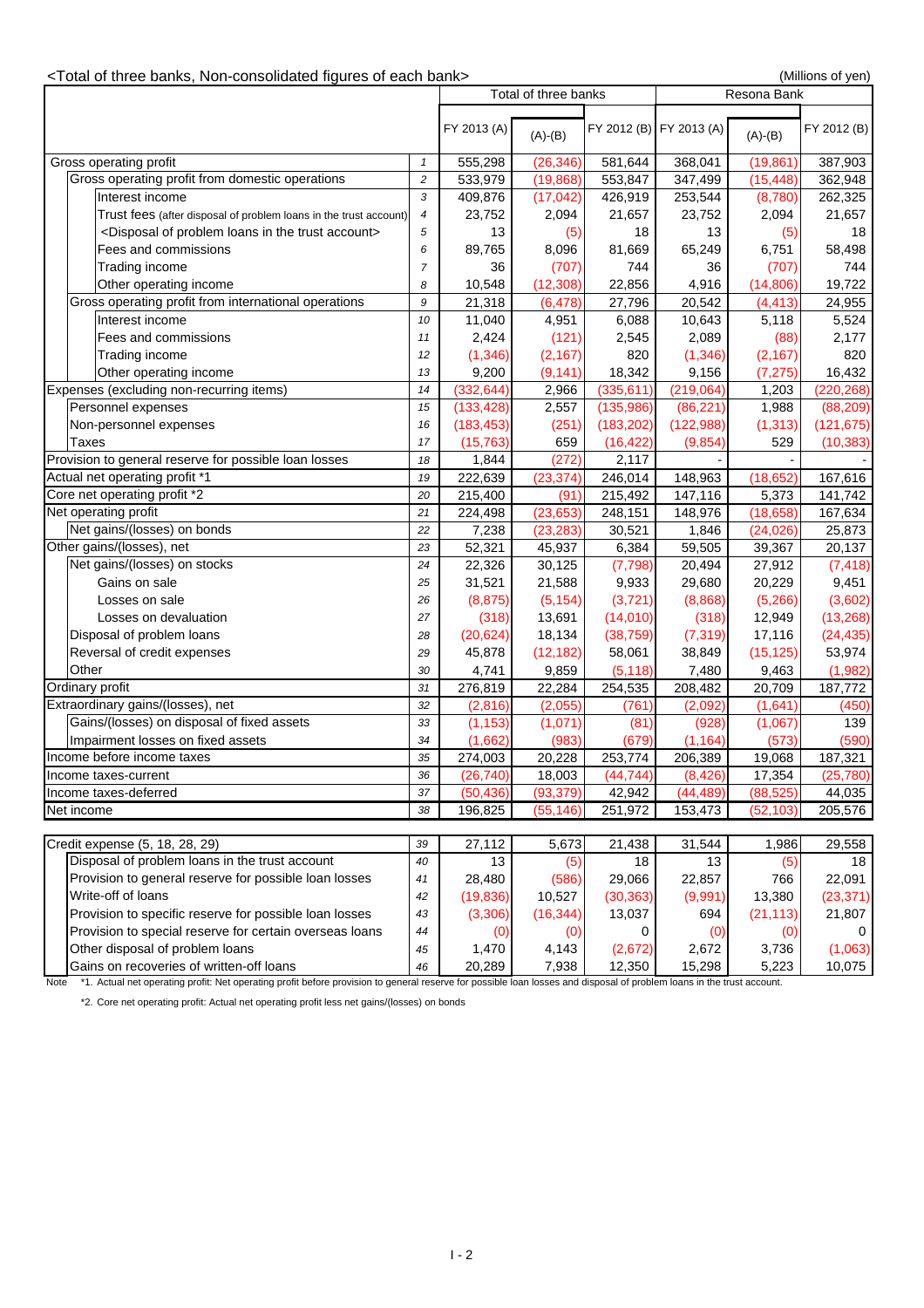(Millions of yen)

| FY 2012 (B) FY 2013 (A)<br>FY 2013 (A)<br>FY 2012 (B)<br>$(A)-(B)$<br>$(A)-(B)$<br>135,519<br>(6,308)<br>141,827<br>51,736<br>51,913<br>Gross operating profit<br>(176)<br>1<br>Gross operating profit from domestic operations<br>$\sqrt{2}$<br>135,213<br>(5,288)<br>140,501<br>51,266<br>50,397<br>869<br>Interest income<br>3<br>116,967<br>39,365<br>(2, 220)<br>(6,041)<br>123,008<br>41,585<br>Trust fees (after disposal of problem loans in the trust account)<br>4<br><disposal account="" in="" loans="" of="" problem="" the="" trust=""><br/>5<br/>Fees and commissions<br/>16,998<br/>1,067<br/>15,930<br/>277<br/>7,517<br/>7,240<br/>6<br/>Trading income<br/><math>\overline{7}</math><br/>Other operating income<br/>(314)<br/>1,562<br/>4,383<br/>2,812<br/>1,571<br/>1,248<br/>8<br/>Gross operating profit from international operations<br/>9<br/>(1,019)<br/>1,325<br/>470<br/>(1,045)<br/>1,515<br/>305<br/>Interest income<br/>48<br/>26<br/>349<br/>(193)<br/>542<br/>21<br/>10<br/>172<br/>162<br/>Fees and commissions<br/>(19)<br/>191<br/>(13)<br/>176<br/>11<br/>Trading income<br/>12<br/>(838)<br/>Other operating income<br/>13<br/>85<br/>(1,027)<br/>1,112<br/>(41)<br/>797<br/>(75, 445)<br/>(75, 483)<br/>(38, 134)<br/>37<br/>1,725<br/>14<br/>Personnel expenses<br/>(29, 357)<br/>212<br/>(29, 569)<br/>(17, 849)<br/>357<br/>15<br/>Non-personnel expenses<br/>(42, 037)<br/>(41, 826)<br/>(18, 427)<br/>(210)<br/>1,272<br/>16<br/><b>Taxes</b><br/>(1, 857)<br/>17<br/>(4,051)<br/>35<br/>(4,087)<br/>94<br/>(272)<br/>1,844<br/>2,117<br/>18<br/>Actual net operating profit *1<br/>60,073<br/>(6, 270)<br/>66,344<br/>13,602<br/>19<br/>1,548<br/>12,053<br/>Core net operating profit *2<br/>(4, 917)<br/>20<br/>58,674<br/>63,592<br/>9,610<br/>(547)<br/>10,157<br/>60,073<br/>(6, 270)<br/>66,344<br/>15,447<br/>1,275<br/>14,171<br/>21<br/>Net gains/(losses) on bonds<br/>3,992<br/>2,095<br/>22<br/>1,399<br/>(1, 353)<br/>2,752<br/>1,896<br/>(1, 583)<br/>(3,719)<br/>(5,599)<br/>4,433<br/>23<br/>2,136<br/>Net gains/(losses) on stocks<br/>1,375<br/>24<br/>1,052<br/>837<br/>215<br/>780<br/>1,060<br/>719<br/>341<br/>780<br/>639<br/>Gains on sale<br/>140<br/>25<br/>104<br/>(112)<br/>Losses on sale<br/>26<br/>(7)<br/>27<br/>13<br/>(13)<br/>728<br/>Losses on devaluation<br/>(0)<br/>(0)<br/>Disposal of problem loans<br/>(6,625)<br/>(1,648)<br/>(4,976)<br/>(6,680)<br/>2,666<br/>28<br/>2,683<br/>Reversal of credit expenses<br/>29<br/>5,468<br/>2,785<br/>1,560<br/>259<br/>1,300<br/>Other<br/>(1, 479)<br/>264<br/>(1, 743)<br/>(1, 259)<br/>132<br/>30<br/>(4, 134)<br/>62,624<br/>9,847<br/>5,708<br/>31<br/>4,138<br/>58,490<br/>32<br/>(231)<br/>(183)<br/>(127)<br/>(414)<br/>(309)<br/>(182)<br/>Gains/(losses) on disposal of fixed assets<br/>(198)<br/>(50)<br/>(147)<br/>45<br/>33<br/>(27)<br/>(216)<br/>(181)<br/>(282)<br/>(228)<br/>Impairment losses on fixed assets<br/>34<br/>(35)<br/>(54)<br/>58,075<br/>62,441<br/>9,537<br/>5,526<br/>4,011<br/>35<br/>(4, 366)<br/>(18, 862)<br/>(1,063)<br/>36<br/>(17, 250)<br/>1,611<br/>(962)<br/>(2,500)<br/>(900)<br/>(2, 547)<br/>(2, 354)<br/>37<br/>(3,400)<br/>(193)<br/>38<br/>42,678<br/>5,927<br/>37,424<br/>(5,254)<br/>2,210<br/>3,717<br/>(3,275)<br/>Credit expense (5, 18, 28, 29)<br/>39<br/>(1, 157)<br/>1,034<br/>(2, 191)<br/>2,652<br/>(5,927)<br/>Disposal of problem loans in the trust account<br/>40<br/>Provision to general reserve for possible loan losses<br/>3,778<br/>(1,079)<br/>4,858<br/>1,844<br/>(272)<br/>41<br/>Write-off of loans<br/>(5,954)<br/>(3,963)<br/>(3,890)<br/>(1,990)<br/>(861)<br/>42<br/>Provision to specific reserve for possible loan losses<br/>(1, 741)<br/>1,306<br/>(3,047)<br/>(2,259)<br/>43<br/>3,463<br/>Provision to special reserve for certain overseas loans<br/>44<br/>Other disposal of problem loans<br/>(671)<br/>342<br/>(1,013)<br/>(530)<br/>45<br/>64<br/>Gains on recoveries of written-off loans<br/>3,430<br/>2,455<br/>974<br/>1,560<br/>259<br/>1,300<br/>46</disposal> |                                                       | Saitama Resona Bank |  |  | ו וסע וט פווטווווען)<br>Kinki Osaka Bank |  |  |
|------------------------------------------------------------------------------------------------------------------------------------------------------------------------------------------------------------------------------------------------------------------------------------------------------------------------------------------------------------------------------------------------------------------------------------------------------------------------------------------------------------------------------------------------------------------------------------------------------------------------------------------------------------------------------------------------------------------------------------------------------------------------------------------------------------------------------------------------------------------------------------------------------------------------------------------------------------------------------------------------------------------------------------------------------------------------------------------------------------------------------------------------------------------------------------------------------------------------------------------------------------------------------------------------------------------------------------------------------------------------------------------------------------------------------------------------------------------------------------------------------------------------------------------------------------------------------------------------------------------------------------------------------------------------------------------------------------------------------------------------------------------------------------------------------------------------------------------------------------------------------------------------------------------------------------------------------------------------------------------------------------------------------------------------------------------------------------------------------------------------------------------------------------------------------------------------------------------------------------------------------------------------------------------------------------------------------------------------------------------------------------------------------------------------------------------------------------------------------------------------------------------------------------------------------------------------------------------------------------------------------------------------------------------------------------------------------------------------------------------------------------------------------------------------------------------------------------------------------------------------------------------------------------------------------------------------------------------------------------------------------------------------------------------------------------------------------------------------------------------------------------------------------------------------------------------------------------------------------------------------------------------------------------------------------------------------------------------------------------------------------------------------------------------------------------------------------------------------------------------------------------------------------------------------------------------------------------------------------------------------------------------------------------------------------------------------------------------------------------------------------------------------------------------------------------------------------------------------------------------------------------------------------------------------------------------------------------------------------------------------------------------------------------------------------------------------------------------------|-------------------------------------------------------|---------------------|--|--|------------------------------------------|--|--|
|                                                                                                                                                                                                                                                                                                                                                                                                                                                                                                                                                                                                                                                                                                                                                                                                                                                                                                                                                                                                                                                                                                                                                                                                                                                                                                                                                                                                                                                                                                                                                                                                                                                                                                                                                                                                                                                                                                                                                                                                                                                                                                                                                                                                                                                                                                                                                                                                                                                                                                                                                                                                                                                                                                                                                                                                                                                                                                                                                                                                                                                                                                                                                                                                                                                                                                                                                                                                                                                                                                                                                                                                                                                                                                                                                                                                                                                                                                                                                                                                                                                                                                |                                                       |                     |  |  |                                          |  |  |
|                                                                                                                                                                                                                                                                                                                                                                                                                                                                                                                                                                                                                                                                                                                                                                                                                                                                                                                                                                                                                                                                                                                                                                                                                                                                                                                                                                                                                                                                                                                                                                                                                                                                                                                                                                                                                                                                                                                                                                                                                                                                                                                                                                                                                                                                                                                                                                                                                                                                                                                                                                                                                                                                                                                                                                                                                                                                                                                                                                                                                                                                                                                                                                                                                                                                                                                                                                                                                                                                                                                                                                                                                                                                                                                                                                                                                                                                                                                                                                                                                                                                                                |                                                       |                     |  |  |                                          |  |  |
| (39, 859)<br>(18, 206)<br>(19, 700)<br>(1, 951)<br>(10, 033)<br>(595)<br>(7)<br>(728)<br>(9, 346)<br>(1, 392)<br>(73)<br>(101)<br>2,117<br>(3,029)<br>(5, 722)<br>(594)                                                                                                                                                                                                                                                                                                                                                                                                                                                                                                                                                                                                                                                                                                                                                                                                                                                                                                                                                                                                                                                                                                                                                                                                                                                                                                                                                                                                                                                                                                                                                                                                                                                                                                                                                                                                                                                                                                                                                                                                                                                                                                                                                                                                                                                                                                                                                                                                                                                                                                                                                                                                                                                                                                                                                                                                                                                                                                                                                                                                                                                                                                                                                                                                                                                                                                                                                                                                                                                                                                                                                                                                                                                                                                                                                                                                                                                                                                                        |                                                       |                     |  |  |                                          |  |  |
|                                                                                                                                                                                                                                                                                                                                                                                                                                                                                                                                                                                                                                                                                                                                                                                                                                                                                                                                                                                                                                                                                                                                                                                                                                                                                                                                                                                                                                                                                                                                                                                                                                                                                                                                                                                                                                                                                                                                                                                                                                                                                                                                                                                                                                                                                                                                                                                                                                                                                                                                                                                                                                                                                                                                                                                                                                                                                                                                                                                                                                                                                                                                                                                                                                                                                                                                                                                                                                                                                                                                                                                                                                                                                                                                                                                                                                                                                                                                                                                                                                                                                                |                                                       |                     |  |  |                                          |  |  |
|                                                                                                                                                                                                                                                                                                                                                                                                                                                                                                                                                                                                                                                                                                                                                                                                                                                                                                                                                                                                                                                                                                                                                                                                                                                                                                                                                                                                                                                                                                                                                                                                                                                                                                                                                                                                                                                                                                                                                                                                                                                                                                                                                                                                                                                                                                                                                                                                                                                                                                                                                                                                                                                                                                                                                                                                                                                                                                                                                                                                                                                                                                                                                                                                                                                                                                                                                                                                                                                                                                                                                                                                                                                                                                                                                                                                                                                                                                                                                                                                                                                                                                |                                                       |                     |  |  |                                          |  |  |
|                                                                                                                                                                                                                                                                                                                                                                                                                                                                                                                                                                                                                                                                                                                                                                                                                                                                                                                                                                                                                                                                                                                                                                                                                                                                                                                                                                                                                                                                                                                                                                                                                                                                                                                                                                                                                                                                                                                                                                                                                                                                                                                                                                                                                                                                                                                                                                                                                                                                                                                                                                                                                                                                                                                                                                                                                                                                                                                                                                                                                                                                                                                                                                                                                                                                                                                                                                                                                                                                                                                                                                                                                                                                                                                                                                                                                                                                                                                                                                                                                                                                                                |                                                       |                     |  |  |                                          |  |  |
|                                                                                                                                                                                                                                                                                                                                                                                                                                                                                                                                                                                                                                                                                                                                                                                                                                                                                                                                                                                                                                                                                                                                                                                                                                                                                                                                                                                                                                                                                                                                                                                                                                                                                                                                                                                                                                                                                                                                                                                                                                                                                                                                                                                                                                                                                                                                                                                                                                                                                                                                                                                                                                                                                                                                                                                                                                                                                                                                                                                                                                                                                                                                                                                                                                                                                                                                                                                                                                                                                                                                                                                                                                                                                                                                                                                                                                                                                                                                                                                                                                                                                                |                                                       |                     |  |  |                                          |  |  |
|                                                                                                                                                                                                                                                                                                                                                                                                                                                                                                                                                                                                                                                                                                                                                                                                                                                                                                                                                                                                                                                                                                                                                                                                                                                                                                                                                                                                                                                                                                                                                                                                                                                                                                                                                                                                                                                                                                                                                                                                                                                                                                                                                                                                                                                                                                                                                                                                                                                                                                                                                                                                                                                                                                                                                                                                                                                                                                                                                                                                                                                                                                                                                                                                                                                                                                                                                                                                                                                                                                                                                                                                                                                                                                                                                                                                                                                                                                                                                                                                                                                                                                |                                                       |                     |  |  |                                          |  |  |
|                                                                                                                                                                                                                                                                                                                                                                                                                                                                                                                                                                                                                                                                                                                                                                                                                                                                                                                                                                                                                                                                                                                                                                                                                                                                                                                                                                                                                                                                                                                                                                                                                                                                                                                                                                                                                                                                                                                                                                                                                                                                                                                                                                                                                                                                                                                                                                                                                                                                                                                                                                                                                                                                                                                                                                                                                                                                                                                                                                                                                                                                                                                                                                                                                                                                                                                                                                                                                                                                                                                                                                                                                                                                                                                                                                                                                                                                                                                                                                                                                                                                                                |                                                       |                     |  |  |                                          |  |  |
|                                                                                                                                                                                                                                                                                                                                                                                                                                                                                                                                                                                                                                                                                                                                                                                                                                                                                                                                                                                                                                                                                                                                                                                                                                                                                                                                                                                                                                                                                                                                                                                                                                                                                                                                                                                                                                                                                                                                                                                                                                                                                                                                                                                                                                                                                                                                                                                                                                                                                                                                                                                                                                                                                                                                                                                                                                                                                                                                                                                                                                                                                                                                                                                                                                                                                                                                                                                                                                                                                                                                                                                                                                                                                                                                                                                                                                                                                                                                                                                                                                                                                                |                                                       |                     |  |  |                                          |  |  |
|                                                                                                                                                                                                                                                                                                                                                                                                                                                                                                                                                                                                                                                                                                                                                                                                                                                                                                                                                                                                                                                                                                                                                                                                                                                                                                                                                                                                                                                                                                                                                                                                                                                                                                                                                                                                                                                                                                                                                                                                                                                                                                                                                                                                                                                                                                                                                                                                                                                                                                                                                                                                                                                                                                                                                                                                                                                                                                                                                                                                                                                                                                                                                                                                                                                                                                                                                                                                                                                                                                                                                                                                                                                                                                                                                                                                                                                                                                                                                                                                                                                                                                |                                                       |                     |  |  |                                          |  |  |
|                                                                                                                                                                                                                                                                                                                                                                                                                                                                                                                                                                                                                                                                                                                                                                                                                                                                                                                                                                                                                                                                                                                                                                                                                                                                                                                                                                                                                                                                                                                                                                                                                                                                                                                                                                                                                                                                                                                                                                                                                                                                                                                                                                                                                                                                                                                                                                                                                                                                                                                                                                                                                                                                                                                                                                                                                                                                                                                                                                                                                                                                                                                                                                                                                                                                                                                                                                                                                                                                                                                                                                                                                                                                                                                                                                                                                                                                                                                                                                                                                                                                                                |                                                       |                     |  |  |                                          |  |  |
|                                                                                                                                                                                                                                                                                                                                                                                                                                                                                                                                                                                                                                                                                                                                                                                                                                                                                                                                                                                                                                                                                                                                                                                                                                                                                                                                                                                                                                                                                                                                                                                                                                                                                                                                                                                                                                                                                                                                                                                                                                                                                                                                                                                                                                                                                                                                                                                                                                                                                                                                                                                                                                                                                                                                                                                                                                                                                                                                                                                                                                                                                                                                                                                                                                                                                                                                                                                                                                                                                                                                                                                                                                                                                                                                                                                                                                                                                                                                                                                                                                                                                                |                                                       |                     |  |  |                                          |  |  |
|                                                                                                                                                                                                                                                                                                                                                                                                                                                                                                                                                                                                                                                                                                                                                                                                                                                                                                                                                                                                                                                                                                                                                                                                                                                                                                                                                                                                                                                                                                                                                                                                                                                                                                                                                                                                                                                                                                                                                                                                                                                                                                                                                                                                                                                                                                                                                                                                                                                                                                                                                                                                                                                                                                                                                                                                                                                                                                                                                                                                                                                                                                                                                                                                                                                                                                                                                                                                                                                                                                                                                                                                                                                                                                                                                                                                                                                                                                                                                                                                                                                                                                |                                                       |                     |  |  |                                          |  |  |
|                                                                                                                                                                                                                                                                                                                                                                                                                                                                                                                                                                                                                                                                                                                                                                                                                                                                                                                                                                                                                                                                                                                                                                                                                                                                                                                                                                                                                                                                                                                                                                                                                                                                                                                                                                                                                                                                                                                                                                                                                                                                                                                                                                                                                                                                                                                                                                                                                                                                                                                                                                                                                                                                                                                                                                                                                                                                                                                                                                                                                                                                                                                                                                                                                                                                                                                                                                                                                                                                                                                                                                                                                                                                                                                                                                                                                                                                                                                                                                                                                                                                                                | Expenses (excluding non-recurring items)              |                     |  |  |                                          |  |  |
|                                                                                                                                                                                                                                                                                                                                                                                                                                                                                                                                                                                                                                                                                                                                                                                                                                                                                                                                                                                                                                                                                                                                                                                                                                                                                                                                                                                                                                                                                                                                                                                                                                                                                                                                                                                                                                                                                                                                                                                                                                                                                                                                                                                                                                                                                                                                                                                                                                                                                                                                                                                                                                                                                                                                                                                                                                                                                                                                                                                                                                                                                                                                                                                                                                                                                                                                                                                                                                                                                                                                                                                                                                                                                                                                                                                                                                                                                                                                                                                                                                                                                                |                                                       |                     |  |  |                                          |  |  |
|                                                                                                                                                                                                                                                                                                                                                                                                                                                                                                                                                                                                                                                                                                                                                                                                                                                                                                                                                                                                                                                                                                                                                                                                                                                                                                                                                                                                                                                                                                                                                                                                                                                                                                                                                                                                                                                                                                                                                                                                                                                                                                                                                                                                                                                                                                                                                                                                                                                                                                                                                                                                                                                                                                                                                                                                                                                                                                                                                                                                                                                                                                                                                                                                                                                                                                                                                                                                                                                                                                                                                                                                                                                                                                                                                                                                                                                                                                                                                                                                                                                                                                |                                                       |                     |  |  |                                          |  |  |
|                                                                                                                                                                                                                                                                                                                                                                                                                                                                                                                                                                                                                                                                                                                                                                                                                                                                                                                                                                                                                                                                                                                                                                                                                                                                                                                                                                                                                                                                                                                                                                                                                                                                                                                                                                                                                                                                                                                                                                                                                                                                                                                                                                                                                                                                                                                                                                                                                                                                                                                                                                                                                                                                                                                                                                                                                                                                                                                                                                                                                                                                                                                                                                                                                                                                                                                                                                                                                                                                                                                                                                                                                                                                                                                                                                                                                                                                                                                                                                                                                                                                                                |                                                       |                     |  |  |                                          |  |  |
|                                                                                                                                                                                                                                                                                                                                                                                                                                                                                                                                                                                                                                                                                                                                                                                                                                                                                                                                                                                                                                                                                                                                                                                                                                                                                                                                                                                                                                                                                                                                                                                                                                                                                                                                                                                                                                                                                                                                                                                                                                                                                                                                                                                                                                                                                                                                                                                                                                                                                                                                                                                                                                                                                                                                                                                                                                                                                                                                                                                                                                                                                                                                                                                                                                                                                                                                                                                                                                                                                                                                                                                                                                                                                                                                                                                                                                                                                                                                                                                                                                                                                                | Provision to general reserve for possible loan losses |                     |  |  |                                          |  |  |
|                                                                                                                                                                                                                                                                                                                                                                                                                                                                                                                                                                                                                                                                                                                                                                                                                                                                                                                                                                                                                                                                                                                                                                                                                                                                                                                                                                                                                                                                                                                                                                                                                                                                                                                                                                                                                                                                                                                                                                                                                                                                                                                                                                                                                                                                                                                                                                                                                                                                                                                                                                                                                                                                                                                                                                                                                                                                                                                                                                                                                                                                                                                                                                                                                                                                                                                                                                                                                                                                                                                                                                                                                                                                                                                                                                                                                                                                                                                                                                                                                                                                                                |                                                       |                     |  |  |                                          |  |  |
|                                                                                                                                                                                                                                                                                                                                                                                                                                                                                                                                                                                                                                                                                                                                                                                                                                                                                                                                                                                                                                                                                                                                                                                                                                                                                                                                                                                                                                                                                                                                                                                                                                                                                                                                                                                                                                                                                                                                                                                                                                                                                                                                                                                                                                                                                                                                                                                                                                                                                                                                                                                                                                                                                                                                                                                                                                                                                                                                                                                                                                                                                                                                                                                                                                                                                                                                                                                                                                                                                                                                                                                                                                                                                                                                                                                                                                                                                                                                                                                                                                                                                                |                                                       |                     |  |  |                                          |  |  |
|                                                                                                                                                                                                                                                                                                                                                                                                                                                                                                                                                                                                                                                                                                                                                                                                                                                                                                                                                                                                                                                                                                                                                                                                                                                                                                                                                                                                                                                                                                                                                                                                                                                                                                                                                                                                                                                                                                                                                                                                                                                                                                                                                                                                                                                                                                                                                                                                                                                                                                                                                                                                                                                                                                                                                                                                                                                                                                                                                                                                                                                                                                                                                                                                                                                                                                                                                                                                                                                                                                                                                                                                                                                                                                                                                                                                                                                                                                                                                                                                                                                                                                | Net operating profit                                  |                     |  |  |                                          |  |  |
|                                                                                                                                                                                                                                                                                                                                                                                                                                                                                                                                                                                                                                                                                                                                                                                                                                                                                                                                                                                                                                                                                                                                                                                                                                                                                                                                                                                                                                                                                                                                                                                                                                                                                                                                                                                                                                                                                                                                                                                                                                                                                                                                                                                                                                                                                                                                                                                                                                                                                                                                                                                                                                                                                                                                                                                                                                                                                                                                                                                                                                                                                                                                                                                                                                                                                                                                                                                                                                                                                                                                                                                                                                                                                                                                                                                                                                                                                                                                                                                                                                                                                                |                                                       |                     |  |  |                                          |  |  |
|                                                                                                                                                                                                                                                                                                                                                                                                                                                                                                                                                                                                                                                                                                                                                                                                                                                                                                                                                                                                                                                                                                                                                                                                                                                                                                                                                                                                                                                                                                                                                                                                                                                                                                                                                                                                                                                                                                                                                                                                                                                                                                                                                                                                                                                                                                                                                                                                                                                                                                                                                                                                                                                                                                                                                                                                                                                                                                                                                                                                                                                                                                                                                                                                                                                                                                                                                                                                                                                                                                                                                                                                                                                                                                                                                                                                                                                                                                                                                                                                                                                                                                | Other gains/(losses), net                             |                     |  |  |                                          |  |  |
|                                                                                                                                                                                                                                                                                                                                                                                                                                                                                                                                                                                                                                                                                                                                                                                                                                                                                                                                                                                                                                                                                                                                                                                                                                                                                                                                                                                                                                                                                                                                                                                                                                                                                                                                                                                                                                                                                                                                                                                                                                                                                                                                                                                                                                                                                                                                                                                                                                                                                                                                                                                                                                                                                                                                                                                                                                                                                                                                                                                                                                                                                                                                                                                                                                                                                                                                                                                                                                                                                                                                                                                                                                                                                                                                                                                                                                                                                                                                                                                                                                                                                                |                                                       |                     |  |  |                                          |  |  |
|                                                                                                                                                                                                                                                                                                                                                                                                                                                                                                                                                                                                                                                                                                                                                                                                                                                                                                                                                                                                                                                                                                                                                                                                                                                                                                                                                                                                                                                                                                                                                                                                                                                                                                                                                                                                                                                                                                                                                                                                                                                                                                                                                                                                                                                                                                                                                                                                                                                                                                                                                                                                                                                                                                                                                                                                                                                                                                                                                                                                                                                                                                                                                                                                                                                                                                                                                                                                                                                                                                                                                                                                                                                                                                                                                                                                                                                                                                                                                                                                                                                                                                |                                                       |                     |  |  |                                          |  |  |
|                                                                                                                                                                                                                                                                                                                                                                                                                                                                                                                                                                                                                                                                                                                                                                                                                                                                                                                                                                                                                                                                                                                                                                                                                                                                                                                                                                                                                                                                                                                                                                                                                                                                                                                                                                                                                                                                                                                                                                                                                                                                                                                                                                                                                                                                                                                                                                                                                                                                                                                                                                                                                                                                                                                                                                                                                                                                                                                                                                                                                                                                                                                                                                                                                                                                                                                                                                                                                                                                                                                                                                                                                                                                                                                                                                                                                                                                                                                                                                                                                                                                                                |                                                       |                     |  |  |                                          |  |  |
|                                                                                                                                                                                                                                                                                                                                                                                                                                                                                                                                                                                                                                                                                                                                                                                                                                                                                                                                                                                                                                                                                                                                                                                                                                                                                                                                                                                                                                                                                                                                                                                                                                                                                                                                                                                                                                                                                                                                                                                                                                                                                                                                                                                                                                                                                                                                                                                                                                                                                                                                                                                                                                                                                                                                                                                                                                                                                                                                                                                                                                                                                                                                                                                                                                                                                                                                                                                                                                                                                                                                                                                                                                                                                                                                                                                                                                                                                                                                                                                                                                                                                                |                                                       |                     |  |  |                                          |  |  |
|                                                                                                                                                                                                                                                                                                                                                                                                                                                                                                                                                                                                                                                                                                                                                                                                                                                                                                                                                                                                                                                                                                                                                                                                                                                                                                                                                                                                                                                                                                                                                                                                                                                                                                                                                                                                                                                                                                                                                                                                                                                                                                                                                                                                                                                                                                                                                                                                                                                                                                                                                                                                                                                                                                                                                                                                                                                                                                                                                                                                                                                                                                                                                                                                                                                                                                                                                                                                                                                                                                                                                                                                                                                                                                                                                                                                                                                                                                                                                                                                                                                                                                |                                                       |                     |  |  |                                          |  |  |
|                                                                                                                                                                                                                                                                                                                                                                                                                                                                                                                                                                                                                                                                                                                                                                                                                                                                                                                                                                                                                                                                                                                                                                                                                                                                                                                                                                                                                                                                                                                                                                                                                                                                                                                                                                                                                                                                                                                                                                                                                                                                                                                                                                                                                                                                                                                                                                                                                                                                                                                                                                                                                                                                                                                                                                                                                                                                                                                                                                                                                                                                                                                                                                                                                                                                                                                                                                                                                                                                                                                                                                                                                                                                                                                                                                                                                                                                                                                                                                                                                                                                                                |                                                       |                     |  |  |                                          |  |  |
|                                                                                                                                                                                                                                                                                                                                                                                                                                                                                                                                                                                                                                                                                                                                                                                                                                                                                                                                                                                                                                                                                                                                                                                                                                                                                                                                                                                                                                                                                                                                                                                                                                                                                                                                                                                                                                                                                                                                                                                                                                                                                                                                                                                                                                                                                                                                                                                                                                                                                                                                                                                                                                                                                                                                                                                                                                                                                                                                                                                                                                                                                                                                                                                                                                                                                                                                                                                                                                                                                                                                                                                                                                                                                                                                                                                                                                                                                                                                                                                                                                                                                                |                                                       |                     |  |  |                                          |  |  |
|                                                                                                                                                                                                                                                                                                                                                                                                                                                                                                                                                                                                                                                                                                                                                                                                                                                                                                                                                                                                                                                                                                                                                                                                                                                                                                                                                                                                                                                                                                                                                                                                                                                                                                                                                                                                                                                                                                                                                                                                                                                                                                                                                                                                                                                                                                                                                                                                                                                                                                                                                                                                                                                                                                                                                                                                                                                                                                                                                                                                                                                                                                                                                                                                                                                                                                                                                                                                                                                                                                                                                                                                                                                                                                                                                                                                                                                                                                                                                                                                                                                                                                | Ordinary profit                                       |                     |  |  |                                          |  |  |
|                                                                                                                                                                                                                                                                                                                                                                                                                                                                                                                                                                                                                                                                                                                                                                                                                                                                                                                                                                                                                                                                                                                                                                                                                                                                                                                                                                                                                                                                                                                                                                                                                                                                                                                                                                                                                                                                                                                                                                                                                                                                                                                                                                                                                                                                                                                                                                                                                                                                                                                                                                                                                                                                                                                                                                                                                                                                                                                                                                                                                                                                                                                                                                                                                                                                                                                                                                                                                                                                                                                                                                                                                                                                                                                                                                                                                                                                                                                                                                                                                                                                                                | Extraordinary gains/(losses), net                     |                     |  |  |                                          |  |  |
|                                                                                                                                                                                                                                                                                                                                                                                                                                                                                                                                                                                                                                                                                                                                                                                                                                                                                                                                                                                                                                                                                                                                                                                                                                                                                                                                                                                                                                                                                                                                                                                                                                                                                                                                                                                                                                                                                                                                                                                                                                                                                                                                                                                                                                                                                                                                                                                                                                                                                                                                                                                                                                                                                                                                                                                                                                                                                                                                                                                                                                                                                                                                                                                                                                                                                                                                                                                                                                                                                                                                                                                                                                                                                                                                                                                                                                                                                                                                                                                                                                                                                                |                                                       |                     |  |  |                                          |  |  |
|                                                                                                                                                                                                                                                                                                                                                                                                                                                                                                                                                                                                                                                                                                                                                                                                                                                                                                                                                                                                                                                                                                                                                                                                                                                                                                                                                                                                                                                                                                                                                                                                                                                                                                                                                                                                                                                                                                                                                                                                                                                                                                                                                                                                                                                                                                                                                                                                                                                                                                                                                                                                                                                                                                                                                                                                                                                                                                                                                                                                                                                                                                                                                                                                                                                                                                                                                                                                                                                                                                                                                                                                                                                                                                                                                                                                                                                                                                                                                                                                                                                                                                |                                                       |                     |  |  |                                          |  |  |
|                                                                                                                                                                                                                                                                                                                                                                                                                                                                                                                                                                                                                                                                                                                                                                                                                                                                                                                                                                                                                                                                                                                                                                                                                                                                                                                                                                                                                                                                                                                                                                                                                                                                                                                                                                                                                                                                                                                                                                                                                                                                                                                                                                                                                                                                                                                                                                                                                                                                                                                                                                                                                                                                                                                                                                                                                                                                                                                                                                                                                                                                                                                                                                                                                                                                                                                                                                                                                                                                                                                                                                                                                                                                                                                                                                                                                                                                                                                                                                                                                                                                                                | Income before income taxes                            |                     |  |  |                                          |  |  |
|                                                                                                                                                                                                                                                                                                                                                                                                                                                                                                                                                                                                                                                                                                                                                                                                                                                                                                                                                                                                                                                                                                                                                                                                                                                                                                                                                                                                                                                                                                                                                                                                                                                                                                                                                                                                                                                                                                                                                                                                                                                                                                                                                                                                                                                                                                                                                                                                                                                                                                                                                                                                                                                                                                                                                                                                                                                                                                                                                                                                                                                                                                                                                                                                                                                                                                                                                                                                                                                                                                                                                                                                                                                                                                                                                                                                                                                                                                                                                                                                                                                                                                | Income taxes-current                                  |                     |  |  |                                          |  |  |
|                                                                                                                                                                                                                                                                                                                                                                                                                                                                                                                                                                                                                                                                                                                                                                                                                                                                                                                                                                                                                                                                                                                                                                                                                                                                                                                                                                                                                                                                                                                                                                                                                                                                                                                                                                                                                                                                                                                                                                                                                                                                                                                                                                                                                                                                                                                                                                                                                                                                                                                                                                                                                                                                                                                                                                                                                                                                                                                                                                                                                                                                                                                                                                                                                                                                                                                                                                                                                                                                                                                                                                                                                                                                                                                                                                                                                                                                                                                                                                                                                                                                                                | Income taxes-deferred                                 |                     |  |  |                                          |  |  |
|                                                                                                                                                                                                                                                                                                                                                                                                                                                                                                                                                                                                                                                                                                                                                                                                                                                                                                                                                                                                                                                                                                                                                                                                                                                                                                                                                                                                                                                                                                                                                                                                                                                                                                                                                                                                                                                                                                                                                                                                                                                                                                                                                                                                                                                                                                                                                                                                                                                                                                                                                                                                                                                                                                                                                                                                                                                                                                                                                                                                                                                                                                                                                                                                                                                                                                                                                                                                                                                                                                                                                                                                                                                                                                                                                                                                                                                                                                                                                                                                                                                                                                | Net income                                            |                     |  |  |                                          |  |  |
|                                                                                                                                                                                                                                                                                                                                                                                                                                                                                                                                                                                                                                                                                                                                                                                                                                                                                                                                                                                                                                                                                                                                                                                                                                                                                                                                                                                                                                                                                                                                                                                                                                                                                                                                                                                                                                                                                                                                                                                                                                                                                                                                                                                                                                                                                                                                                                                                                                                                                                                                                                                                                                                                                                                                                                                                                                                                                                                                                                                                                                                                                                                                                                                                                                                                                                                                                                                                                                                                                                                                                                                                                                                                                                                                                                                                                                                                                                                                                                                                                                                                                                |                                                       |                     |  |  |                                          |  |  |
|                                                                                                                                                                                                                                                                                                                                                                                                                                                                                                                                                                                                                                                                                                                                                                                                                                                                                                                                                                                                                                                                                                                                                                                                                                                                                                                                                                                                                                                                                                                                                                                                                                                                                                                                                                                                                                                                                                                                                                                                                                                                                                                                                                                                                                                                                                                                                                                                                                                                                                                                                                                                                                                                                                                                                                                                                                                                                                                                                                                                                                                                                                                                                                                                                                                                                                                                                                                                                                                                                                                                                                                                                                                                                                                                                                                                                                                                                                                                                                                                                                                                                                |                                                       |                     |  |  |                                          |  |  |
|                                                                                                                                                                                                                                                                                                                                                                                                                                                                                                                                                                                                                                                                                                                                                                                                                                                                                                                                                                                                                                                                                                                                                                                                                                                                                                                                                                                                                                                                                                                                                                                                                                                                                                                                                                                                                                                                                                                                                                                                                                                                                                                                                                                                                                                                                                                                                                                                                                                                                                                                                                                                                                                                                                                                                                                                                                                                                                                                                                                                                                                                                                                                                                                                                                                                                                                                                                                                                                                                                                                                                                                                                                                                                                                                                                                                                                                                                                                                                                                                                                                                                                |                                                       |                     |  |  |                                          |  |  |
|                                                                                                                                                                                                                                                                                                                                                                                                                                                                                                                                                                                                                                                                                                                                                                                                                                                                                                                                                                                                                                                                                                                                                                                                                                                                                                                                                                                                                                                                                                                                                                                                                                                                                                                                                                                                                                                                                                                                                                                                                                                                                                                                                                                                                                                                                                                                                                                                                                                                                                                                                                                                                                                                                                                                                                                                                                                                                                                                                                                                                                                                                                                                                                                                                                                                                                                                                                                                                                                                                                                                                                                                                                                                                                                                                                                                                                                                                                                                                                                                                                                                                                |                                                       |                     |  |  |                                          |  |  |
|                                                                                                                                                                                                                                                                                                                                                                                                                                                                                                                                                                                                                                                                                                                                                                                                                                                                                                                                                                                                                                                                                                                                                                                                                                                                                                                                                                                                                                                                                                                                                                                                                                                                                                                                                                                                                                                                                                                                                                                                                                                                                                                                                                                                                                                                                                                                                                                                                                                                                                                                                                                                                                                                                                                                                                                                                                                                                                                                                                                                                                                                                                                                                                                                                                                                                                                                                                                                                                                                                                                                                                                                                                                                                                                                                                                                                                                                                                                                                                                                                                                                                                |                                                       |                     |  |  |                                          |  |  |
|                                                                                                                                                                                                                                                                                                                                                                                                                                                                                                                                                                                                                                                                                                                                                                                                                                                                                                                                                                                                                                                                                                                                                                                                                                                                                                                                                                                                                                                                                                                                                                                                                                                                                                                                                                                                                                                                                                                                                                                                                                                                                                                                                                                                                                                                                                                                                                                                                                                                                                                                                                                                                                                                                                                                                                                                                                                                                                                                                                                                                                                                                                                                                                                                                                                                                                                                                                                                                                                                                                                                                                                                                                                                                                                                                                                                                                                                                                                                                                                                                                                                                                |                                                       |                     |  |  |                                          |  |  |
|                                                                                                                                                                                                                                                                                                                                                                                                                                                                                                                                                                                                                                                                                                                                                                                                                                                                                                                                                                                                                                                                                                                                                                                                                                                                                                                                                                                                                                                                                                                                                                                                                                                                                                                                                                                                                                                                                                                                                                                                                                                                                                                                                                                                                                                                                                                                                                                                                                                                                                                                                                                                                                                                                                                                                                                                                                                                                                                                                                                                                                                                                                                                                                                                                                                                                                                                                                                                                                                                                                                                                                                                                                                                                                                                                                                                                                                                                                                                                                                                                                                                                                |                                                       |                     |  |  |                                          |  |  |
|                                                                                                                                                                                                                                                                                                                                                                                                                                                                                                                                                                                                                                                                                                                                                                                                                                                                                                                                                                                                                                                                                                                                                                                                                                                                                                                                                                                                                                                                                                                                                                                                                                                                                                                                                                                                                                                                                                                                                                                                                                                                                                                                                                                                                                                                                                                                                                                                                                                                                                                                                                                                                                                                                                                                                                                                                                                                                                                                                                                                                                                                                                                                                                                                                                                                                                                                                                                                                                                                                                                                                                                                                                                                                                                                                                                                                                                                                                                                                                                                                                                                                                |                                                       |                     |  |  |                                          |  |  |
| *1. Actual net operating profit: Net operating profit before provision to general reserve for possible loan losses and disposal of problem loans in the trust account.                                                                                                                                                                                                                                                                                                                                                                                                                                                                                                                                                                                                                                                                                                                                                                                                                                                                                                                                                                                                                                                                                                                                                                                                                                                                                                                                                                                                                                                                                                                                                                                                                                                                                                                                                                                                                                                                                                                                                                                                                                                                                                                                                                                                                                                                                                                                                                                                                                                                                                                                                                                                                                                                                                                                                                                                                                                                                                                                                                                                                                                                                                                                                                                                                                                                                                                                                                                                                                                                                                                                                                                                                                                                                                                                                                                                                                                                                                                         | Note                                                  |                     |  |  |                                          |  |  |

\*2. Core net operating profit: Actual net operating profit less net gains/(losses) on bonds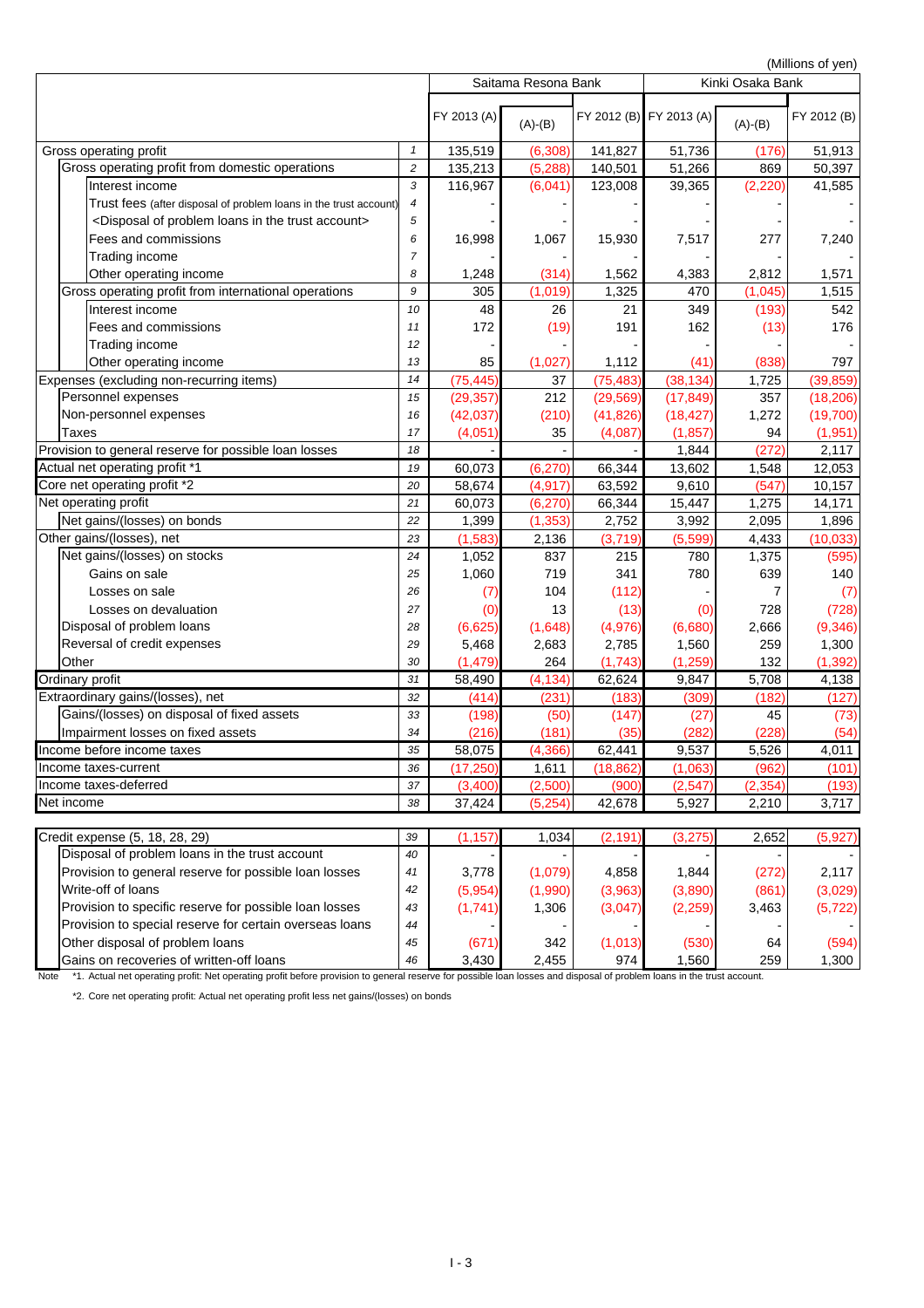### **2. Net operating profit per employee**

Net operating profit per employee (thousands of yen)

| <total bank="" banks,="" each="" figures="" non-consolidated="" of="" three=""></total> |             |                      |             |             |                  | (Millions of yen) |
|-----------------------------------------------------------------------------------------|-------------|----------------------|-------------|-------------|------------------|-------------------|
|                                                                                         |             | Total of three banks |             |             | Resona Bank      |                   |
|                                                                                         | FY 2013 (A) | $(A)-(B)$            | FY 2012 (B) | FY 2013 (A) | $(A)-(B)$        | FY 2012 (B)       |
| Actual net operating profit                                                             | 222,639     | (23, 374)            | 246,014     | 148,963     | (18,652)         | 167,616           |
| Actual net operating profit per employee (thousands of yen)                             | 14,852      | (1, 411)             | 16,264      | 15,473      | (1,794)          | 17,267            |
| Net operating profit                                                                    | 224,498     | (23, 653)            | 248,151     | 148,976     | (18,658)         | 167,634           |
| Net operating profit per employee (thousands of yen)                                    | 14,976      | (1,429)              | 16,405      | 15,474      | (1,794)          | 17,269            |
|                                                                                         |             | Saitama Resona Bank  |             |             | Kinki Osaka Bank |                   |
|                                                                                         | FY 2013 (A) | $(A)-(B)$            | FY 2012 (B) | FY 2013 (A) | $(A)-(B)$        | FY 2012 (B)       |
| Actual net operating profit                                                             | 60,073      | (6, 270)             | 66,344      | 13,602      | 1,548            | 12,053            |
| Actual net operating profit per employee (thousands of yen)                             | 19,217      | (1,985)              | 21,203      | 6,078       | 816              | 5,261             |
| Net operating profit                                                                    | 60,073      | (6, 270)             | 66,344      | 15,447      | 1,275            | 14,171            |

19,217 (1,985) 21,203 6,902 716 6,185

Resona Bank

Note: Number of employees includes executive officers and employees seconded to other companies.

#### **3**.**R O E**

| <consolidated></consolidated> |             |           |             |  |  |
|-------------------------------|-------------|-----------|-------------|--|--|
|                               | FY 2013 (A) | $(A)-(B)$ | FY 2012 (B) |  |  |
| Net income ROE                | 11.37       | (3.12)    | 14.49       |  |  |

<Total of three banks, Non-consolidated results of each bank> (%)  $(A)$ -(B) FY 2012 (B) FY 2013 (A)  $(A)$ -(B) Net operating profit ROE 12.97 Net income ROE 15.91 FY 2013 (A)  $\left[\frac{(A) \times (B)}{(A) \times (B)}\right]$  FY 2012 (B) FY 2013 (A) Total of three banks

|                          |             | Saitama Resona Bank |             |                               | Kinki Osaka Bank |             |
|--------------------------|-------------|---------------------|-------------|-------------------------------|------------------|-------------|
|                          | FY 2013 (A) | $(A)-(B)$           | FY 2012 (B) | $\Gamma$ FY 2013 (A) $\Gamma$ | $(A)-(B)$        | FY 2012 (B) |
| Net operating profit ROE | 16.68       | (2.20)              | 18.89       | 13.32                         | 1.28             | 12.03       |
| Net income ROE           | 10.39       | (1.75)              | 12.15       | 5.11                          | 1.95             | 3.15        |

Note: ROE= (Net assets at the beginning of the fiscal period + Net assets at the end of the fiscal period)/2<br>(Net assets at the beginning of the fiscal period + Net assets at the end of the fiscal period)/2

(Consolidated ROE: Excluding minority interests)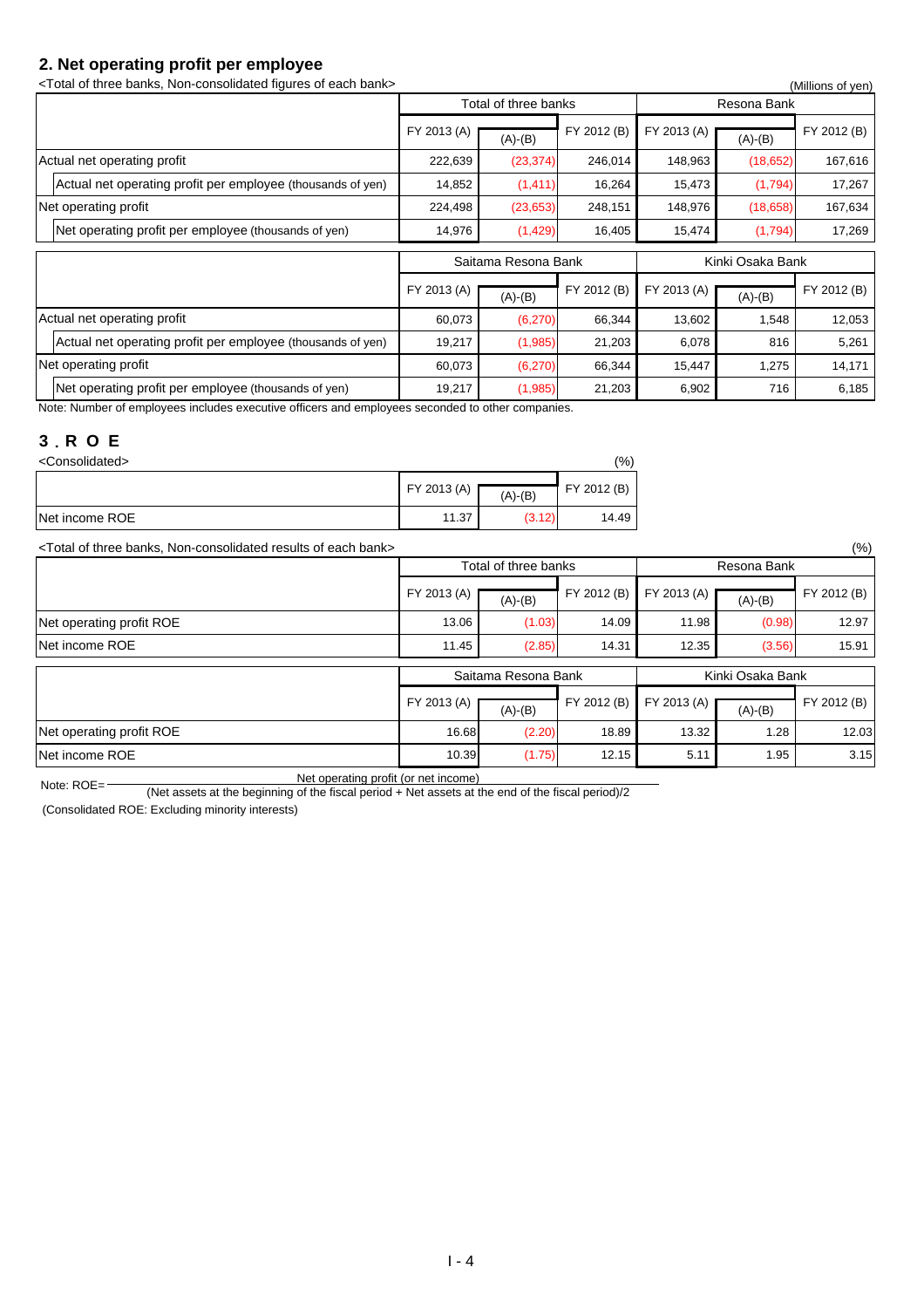### **4. Interest rate spreads (domestic operations)**

<Total of three banks, Non-consolidated figures of each bank> (%)

|                                                          |                      | Total of three banks |      |                         | Resona Bank |             |  |  |
|----------------------------------------------------------|----------------------|----------------------|------|-------------------------|-------------|-------------|--|--|
|                                                          | FY 2013 (A) $\Gamma$ | $(A)-(B)$            |      | FY 2012 (B) FY 2013 (A) | $(A)-(B)$   | FY 2012 (B) |  |  |
| Average interest rate on funds invested (a)              | 1.13                 | (0.11)               | 1.24 | 1.15                    | (0.09)      | 1.25        |  |  |
| Average interest rate of loans and bills discounted (c)  | 1.49                 | (0.12)               | 1.62 | 1.44                    | (0.12)      | 1.56        |  |  |
| Average interest rate on securities                      | 0.55                 | 0.03                 | 0.51 | 0.56                    | 0.03        | 0.53        |  |  |
| Average interest rate on procured funds (b)              | 0.88                 | (0.06)               | 0.94 | 0.93                    | (0.05)      | 0.98        |  |  |
| Average interest rate of deposits and negotiable CDs (d) | 0.04                 | (0.01)               | 0.06 | 0.04                    | (0.02)      | 0.07        |  |  |
| Average interest rate on external debt                   | 0.26                 | (0.00)               | 0.26 | 0.09                    | (0.00)      | 0.10        |  |  |
| Gross interest margin<br>$(a) - (b)$                     | 0.24                 | (0.04)               | 0.29 | 0.22                    | (0.04)      | 0.26        |  |  |
| Loan-to-deposit spread (c) - (d)                         | 1.44                 | (0.10)               | 1.55 | 1.39                    | (0.09)      | 1.49        |  |  |

|                                      |                                                          |             | Saitama Resona Bank |      | Kinki Osaka Bank        |           |             |  |
|--------------------------------------|----------------------------------------------------------|-------------|---------------------|------|-------------------------|-----------|-------------|--|
|                                      |                                                          | FY 2013 (A) | $(A)-(B)$           |      | FY 2012 (B) FY 2013 (A) | $(A)-(B)$ | FY 2012 (B) |  |
|                                      | Average interest rate on funds invested (a)              | 1.05        | (0.14)              | 1.19 | 1.25                    | (0.09)    | 1.35        |  |
|                                      | Average interest rate of loans and bills discounted (c)  | 1.58        | (0.12)              | 1.71 | 1.58                    | (0.16)    | 1.74        |  |
|                                      | Average interest rate on securities                      | 0.51        | 0.02                | 0.49 | 0.54                    | 0.07      | 0.47        |  |
|                                      | Average interest rate on procured funds (b)              | 0.68        | (0.06)              | 0.75 | 1.22                    | (0.07)    | 1.30        |  |
|                                      | Average interest rate of deposits and negotiable CDs (d) | 0.03        | (0.01)              | 0.04 | 0.08                    | (0.00)    | 0.09        |  |
|                                      | Average interest rate on external debt                   | 0.62        | (0.20)              | 0.83 | 1.49                    | (0.42)    | 1.91        |  |
| Gross interest margin<br>$(a) - (b)$ |                                                          | 0.36        | (0.07)              | 0.43 | 0.02                    | (0.02)    | 0.05        |  |
| Loan-to-deposit spread $(c) - (d)$   |                                                          | 1.55        | (0.11)              | 1.66 | 1.49                    | (0.15)    | 1.65        |  |

Note: "Average interest on procured funds" and "gross interest margin" of "Total of three banks" and "Resona Bank" reflect expenses related to the trust banking operation of Resona Bank.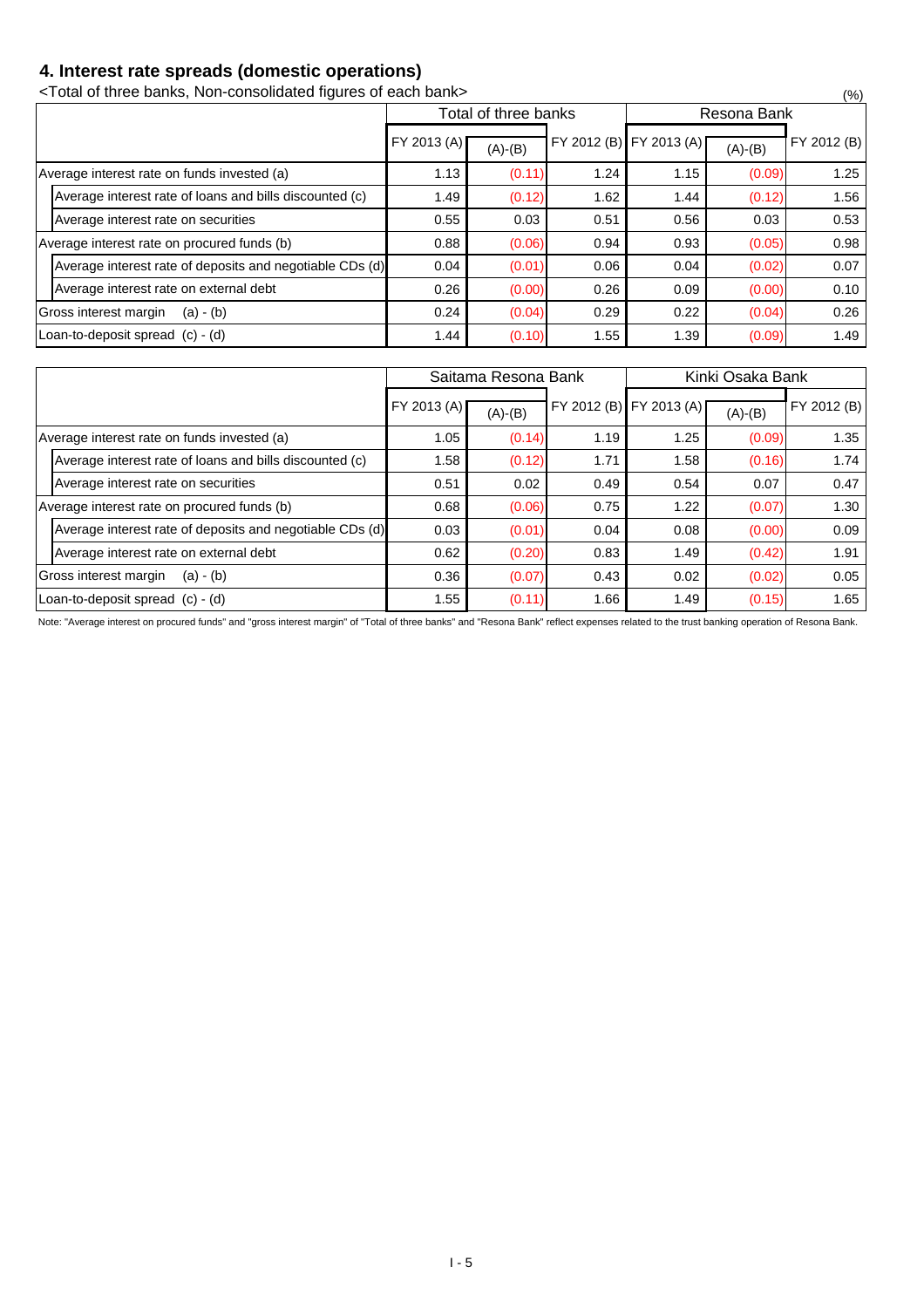### **5. Use and source of funds**

### <Total of three banks> (Millions of yen, %)

|                                    |                    | FY 2013 (A)<br>$(A)-(B)$ |      |                    |           |        | FY 2012 (B)        |          |      |
|------------------------------------|--------------------|--------------------------|------|--------------------|-----------|--------|--------------------|----------|------|
| 1. Total operations                | Average<br>Balance | Interest                 | Rate | Average<br>Balance | Interest  | Rate   | Average<br>Balance | Interest | Rate |
| Use of Funds                       | 40,030,558         | 466,251                  | 1.16 | 1,684,461          | (18, 652) | (0.09) | 38,346,097         | 484,904  | 1.26 |
| Loans and bills discounted         | 26,094,068         | 388,311                  | 1.48 | 552,557            | (24, 309) | (0.12) | 25,541,510         | 412,620  | 1.61 |
| <b>Securities</b>                  | 9,677,841          | 54,870                   | 0.56 | (872, 761)         | (1,040)   | 0.03   | 10,550,603         | 55,910   | 0.52 |
| Source of Funds                    | 40,138,564         | 45,334                   | 0.11 | 1,737,763          | (6, 562)  | (0.02) | 38,400,801         | 51,896   | 0.13 |
| Deposits                           | 34,541,705         | 17,191                   | 0.04 | 978,647            | (5,637)   | (0.01) | 33,563,057         | 22,829   | 0.06 |
| Negotiable certificates of deposit | 2,010,966          | 1,520                    | 0.07 | 306,770            | (240)     | (0.02) | 1,704,196          | 1,761    | 0.10 |
| Call money                         | 386,706            | 706                      | 0.18 | 109,605            | 51        | (0.05) | 277,100            | 655      | 0.23 |
| <b>Bills sold</b>                  |                    |                          |      |                    |           |        |                    |          |      |
| Borrowed money                     | 1,259,731          | 3,698                    | 0.29 | (192, 014)         | (482)     | 0.00   | 1,451,745          | 4,180    | 0.28 |
| 2. Domestic operations             |                    |                          |      |                    |           |        |                    |          |      |
| Use of Funds                       | 39,145,398         | 442,559                  | 1.13 | 1,620,207          | (24, 266) | (0.11) | 37,525,190         | 466,825  | 1.24 |
| Loans and bills discounted         | 25,700,744         | 384,144                  | 1.49 | 466,140            | (24, 767) | (0.12) | 25,234,604         | 408,911  | 1.62 |
| <b>Securities</b>                  | 9,458,322          | 52,057                   | 0.55 | (853, 317)         | (1,220)   | 0.03   | 10,311,640         | 53,277   | 0.51 |
| Source of Funds                    | 39,263,602         | 32,682                   | 0.08 | 1,691,216          | (7, 223)  | (0.02) | 37,572,386         | 39,906   | 0.10 |
| Deposits                           | 34,047,285         | 16,050                   | 0.04 | 922,179            | (5,623)   | (0.01) | 33,125,106         | 21,673   | 0.06 |
| Negotiable certificates of deposit | 2,010,966          | 1,520                    | 0.07 | 306,770            | (240)     | (0.02) | 1,704,196          | 1,761    | 0.10 |
| Call money                         | 211,423            | 158                      | 0.07 | 39,562             | 8         | (0.01) | 171,860            | 150      | 0.08 |
| <b>Bills sold</b>                  |                    |                          |      |                    |           |        |                    |          |      |
| Borrowed money                     | 1,256,293          | 3,681                    | 0.29 | (194, 889)         | (496)     | 0.00   | 1,451,183          | 4,177    | 0.28 |
| 3. International operations        |                    |                          |      |                    |           |        |                    |          |      |
| Use of Funds                       | 1,070,965          | 23,895                   | 2.23 | 188,093            | 5,716     | 0.17   | 882,872            | 18,179   | 2.05 |
| Loans and bills discounted         | 393,324            | 4,167                    | 1.05 | 86,417             | 458       | (0.14) | 306,906            | 3,708    | 1.20 |
| <b>Securities</b>                  | 219,518            | 2,812                    | 1.28 | (19, 444)          | 179       | 0.17   | 238,962            | 2,633    | 1.10 |
| Source of Funds                    | 1,060,766          | 12,854                   | 1.21 | 170,385            | 764       | (0.14) | 890,380            | 12,090   | 1.35 |
| Deposits                           | 494,419            | 1,141                    | 0.23 | 56,468             | (14)      | (0.03) | 437,951            | 1,155    | 0.26 |
| Negotiable certificates of deposit |                    |                          |      |                    |           |        |                    |          |      |
| Call money                         | 175,282            | 547                      | 0.31 | 70,043             | 43        | (0.16) | 105,239            | 504      | 0.47 |
| <b>Bills sold</b>                  |                    |                          |      |                    |           |        |                    |          |      |
| Borrowed money                     | 3,437              | 16                       | 0.48 | 2,875              | 13        | (0.07) | 562                | 3        | 0.56 |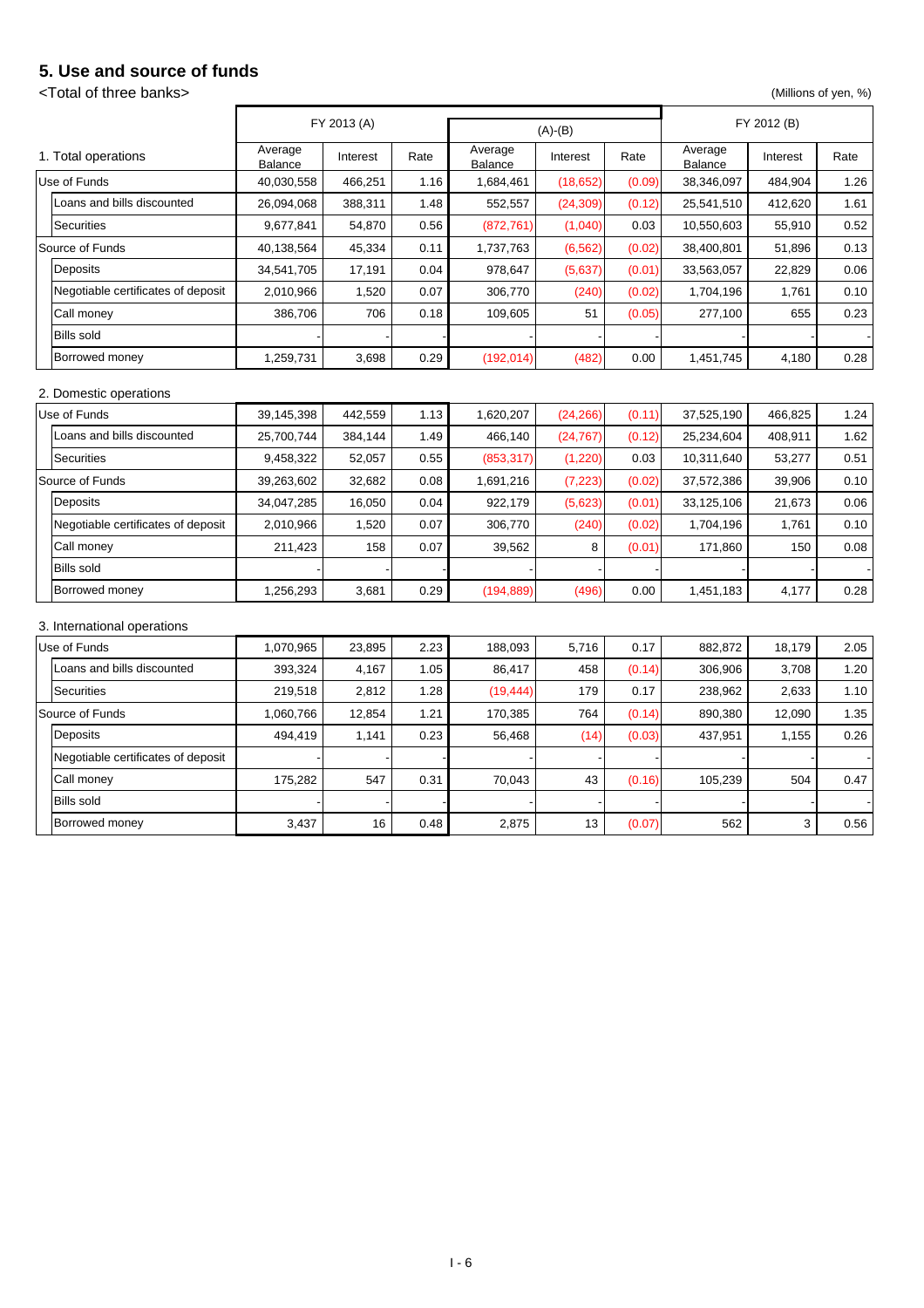### <Non-consolidated figures of each bank>

<Resona bank> (Millions of yen, %)

|                                    | FY 2013 (A)<br>$(A)-(B)$ |          |      |                           |           | FY 2012 (B) |                    |          |      |
|------------------------------------|--------------------------|----------|------|---------------------------|-----------|-------------|--------------------|----------|------|
| 1. Total operations                | Average<br>Balance       | Interest | Rate | Average<br><b>Balance</b> | Interest  | Rate        | Average<br>Balance | Interest | Rate |
| Use of Funds                       | 24,678,274               | 297,983  | 1.20 | 839,434                   | (8, 389)  | (0.07)      | 23,838,839         | 306,372  | 1.28 |
| Loans and bills discounted         | 17,059,550               | 244,928  | 1.43 | 373,270                   | (15, 161) | (0.12)      | 16,686,280         | 260,090  | 1.55 |
| <b>Securities</b>                  | 5,617,950                | 33,384   | 0.59 | (171, 524)                | 1,199     | 0.03        | 5,789,474          | 32,185   | 0.55 |
| Source of Funds                    | 24,930,525               | 33,796   | 0.13 | 892,886                   | (4, 726)  | (0.02)      | 24,037,639         | 38,522   | 0.16 |
| Deposits                           | 20,364,789               | 10,603   | 0.05 | 510,400                   | (4,074)   | (0.02)      | 19,854,389         | 14,678   | 0.07 |
| Negotiable certificates of deposit | 1,754,632                | 1,313    | 0.07 | 250,863                   | (241)     | (0.02)      | 1,503,769          | 1,555    | 0.10 |
| Call money                         | 315,253                  | 654      | 0.20 | 100,724                   | 49        | (0.07)      | 214,528            | 605      | 0.28 |
| <b>Bills sold</b>                  |                          |          |      |                           |           |             |                    |          |      |
| Borrowed money                     | 997,233                  | 1,014    | 0.10 | (245, 132)                | (271)     | (0.00)      | 1,242,365          | 1,286    | 0.10 |
| 2. Domestic operations             |                          |          |      |                           |           |             |                    |          |      |
| Use of Funds                       | 23,863,269               | 274,938  | 1.15 | 768,230                   | (14, 235) | (0.10)      | 23,095,038         | 289,173  | 1.25 |
| Loans and bills discounted         | 16,672,184               | 240,815  | 1.44 | 288,072                   | (15,620)  | (0.12)      | 16,384,111         | 256,435  | 1.56 |
| <b>Securities</b>                  | 5,453,857                | 31,054   | 0.56 | (176, 598)                | 797       | 0.03        | 5,630,455          | 30,256   | 0.53 |
| Source of Funds                    | 24,125,519               | 21,393   | 0.08 | 839,294                   | (5, 454)  | (0.02)      | 23,286,225         | 26,847   | 0.11 |
| Deposits                           | 19,933,016               | 9,507    | 0.04 | 446,102                   | (4,094)   | (0.02)      | 19,486,913         | 13,601   | 0.06 |
| Negotiable certificates of deposit | 1,754,632                | 1,313    | 0.07 | 250,863                   | (241)     | (0.02)      | 1,503,769          | 1,555    | 0.10 |
| Call money                         | 140,190                  | 107      | 0.07 | 30,665                    | 6         | (0.01)      | 109,524            | 101      | 0.09 |
| <b>Bills sold</b>                  |                          |          |      |                           |           |             |                    |          |      |
| Borrowed money                     | 993,797                  | 998      | 0.10 | (248,006)                 | (284)     | (0.00)      | 1,241,803          | 1,282    | 0.10 |
| 3. International operations        |                          |          |      |                           |           |             |                    |          |      |
| Use of Funds                       | 973,788                  | 23,209   | 2.38 | 220,786                   | 5,996     | 0.09        | 753,002            | 17,213   | 2.28 |
| Loans and bills discounted         | 387,365                  | 4,112    | 1.06 | 85,197                    | 458       | (0.14)      | 302,168            | 3,654    | 1.20 |
| <b>Securities</b>                  | 164,093                  | 2,330    | 1.42 | 5,073                     | 402       | 0.20        | 159,019            | 1,928    | 1.21 |
| Source of Funds                    | 963,789                  | 12,566   | 1.30 | 203,175                   | 877       | (0.23)      | 760,614            | 11,688   | 1.53 |
| Deposits                           | 431,773                  | 1,096    | 0.25 | 64,297                    | 19        | (0.03)      | 367,476            | 1,076    | 0.29 |
| Negotiable certificates of deposit |                          |          |      |                           |           |             |                    |          |      |
| Call money                         | 175,062                  | 547      | 0.31 | 70,059                    | 43        | (0.16)      | 105,003            | 504      | 0.48 |
| <b>Bills sold</b>                  |                          |          |      |                           |           |             |                    |          |      |
| Borrowed money                     | 3,436                    | 16       | 0.48 | 2,873                     | 13        | (0.07)      | 562                | 3        | 0.56 |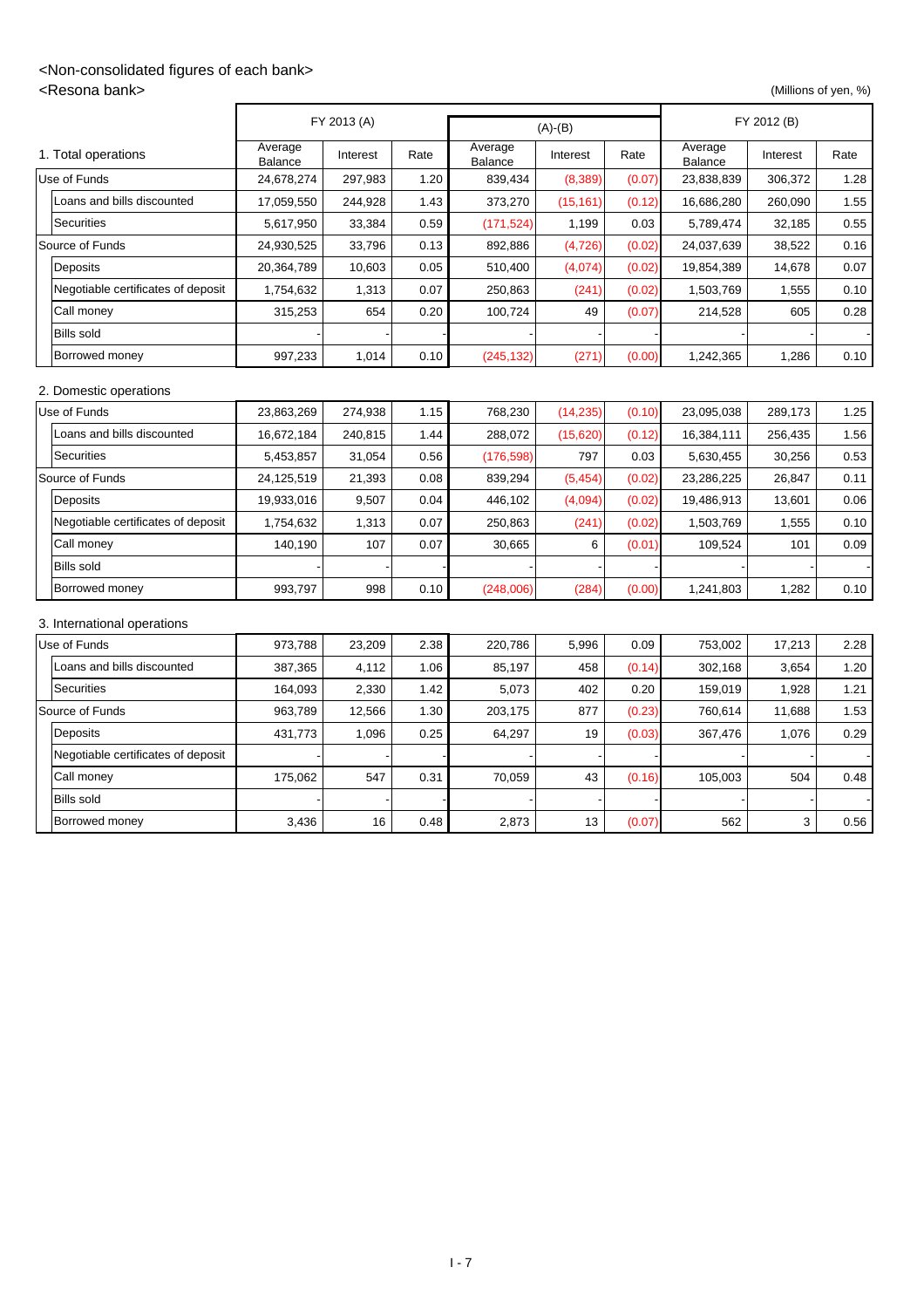#### <Saitama Resona Bank> (Millions of yen, %)

|                                    |                    | FY 2013 (A) |      | $(A)-(B)$          |                |        |                    | FY 2012 (B)      |      |  |
|------------------------------------|--------------------|-------------|------|--------------------|----------------|--------|--------------------|------------------|------|--|
| 1. Total operations                | Average<br>Balance | Interest    | Rate | Average<br>Balance | Interest       | Rate   | Average<br>Balance | Interest         | Rate |  |
| Use of Funds                       | 11,876,665         | 124,532     | 1.04 | 786,203            | (7, 494)       | (0.14) | 11,090,461         | 132,027          | 1.19 |  |
| Loans and bills discounted         | 6,579,561          | 104,488     | 1.58 | 96,173             | (6, 591)       | (0.12) | 6,483,387          | 111,080          | 1.71 |  |
| <b>Securities</b>                  | 3,308,554          | 17,238      | 0.52 | (543, 874)         | (1, 913)       | 0.02   | 3,852,428          | 19,152           | 0.49 |  |
| Source of Funds                    | 11,796,966         | 7,517       | 0.06 | 801,500            | (1, 479)       | (0.01) | 10,995,466         | 8,997            | 0.08 |  |
| Deposits                           | 10,933,684         | 3,786       | 0.03 | 445,264            | (1, 334)       | (0.01) | 10,488,419         | 5,120            | 0.04 |  |
| Negotiable certificates of deposit | 168,680            | 115         | 0.06 | 45,653             | 33             | 0.00   | 123,027            | 82               | 0.06 |  |
| Call money                         | 71,342             | 51          | 0.07 | 8,923              | 2              | (0.00) | 62,419             | 49               | 0.07 |  |
| <b>Bills sold</b>                  |                    |             |      |                    |                |        |                    |                  |      |  |
| Borrowed money                     | 189,000            | 1,585       | 0.83 | 41,616             | (118)          | (0.31) | 147,384            | 1,704            | 1.15 |  |
| 2. Domestic operations             |                    |             |      |                    |                |        |                    |                  |      |  |
| Use of Funds                       | 11,821,705         | 124,250     | 1.05 | 787,277            | (7, 478)       | (0.14) | 11,034,427         | 131,728          | 1.19 |  |
| Loans and bills discounted         | 6,574,814          | 104,441     | 1.58 | 95,412             | (6, 587)       | (0.12) | 6,479,402          | 111,028          | 1.71 |  |
| <b>Securities</b>                  | 3,285,836          | 17,081      | 0.51 | (549, 763)         | (1,956)        | 0.02   | 3,835,600          | 19,038           | 0.49 |  |
| Source of Funds                    | 11,742,147         | 7,283       | 0.06 | 802,603            | (1, 436)       | (0.01) | 10,939,544         | 8,719            | 0.07 |  |
| Deposits                           | 10,886,113         | 3,755       | 0.03 | 447,158            | (1, 323)       | (0.01) | 10,438,954         | 5,079            | 0.04 |  |
| Negotiable certificates of deposit | 168,680            | 115         | 0.06 | 45,653             | 33             | 0.00   | 123,027            | 82               | 0.06 |  |
| Call money                         | 71,123             | 51          | 0.07 | 8,937              | $\overline{2}$ | (0.00) | 62,185             | 49               | 0.07 |  |
| <b>Bills sold</b>                  |                    |             |      |                    |                |        |                    |                  |      |  |
| Borrowed money                     | 188,999            | 1,585       | 0.83 | 41,614             | (118)          | (0.31) | 147,384            | 1,704            | 1.15 |  |
| 3. International operations        |                    |             |      |                    |                |        |                    |                  |      |  |
| Use of Funds                       | 59,207             | 285         | 0.48 | (3, 572)           | (20)           | (0.00) | 62,780             | 306              | 0.48 |  |
| Loans and bills discounted         | 4,746              | 47          | 0.99 | 760                | (4)            | (0.29) | 3,985              | 51               | 1.29 |  |
| <b>Securities</b>                  | 22,717             | 156         | 0.68 | 5,888              | 42             | 0.01   | 16,828             | 113              | 0.67 |  |
| Source of Funds                    | 59,065             | 237         | 0.40 | (3,601)            | (47)           | (0.05) | 62,667             | 284              | 0.45 |  |
| Deposits                           | 47,571             | 30          | 0.06 | (1,893)            | (10)           | (0.01) | 49,464             | 41               | 0.08 |  |
| Negotiable certificates of deposit |                    |             |      |                    |                |        |                    |                  |      |  |
| Call money                         | 219                | 0           | 0.21 | (14)               | (0)            | (0.00) | 234                | $\boldsymbol{0}$ | 0.21 |  |
| <b>Bills sold</b>                  |                    |             |      |                    |                |        |                    |                  |      |  |
| Borrowed money                     | 1                  | 0           | 0.55 | 1                  | 0              | 0.55   |                    |                  |      |  |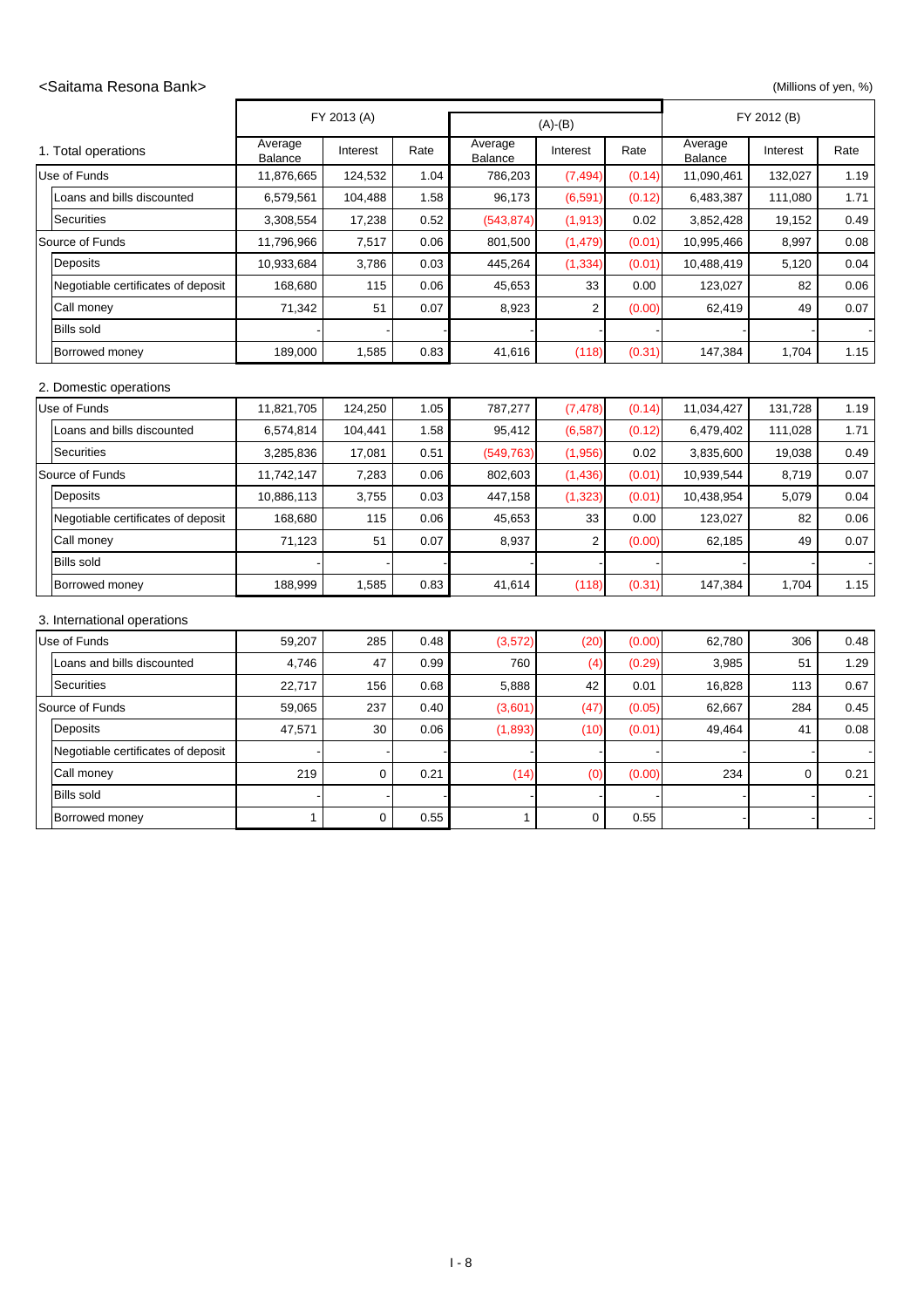#### <Kinki Osaka Bank> (Millions of yen, %)

|                                    |                           | FY 2013 (A)      |      | $(A)-(B)$          |          |        |                    | FY 2012 (B) |      |  |
|------------------------------------|---------------------------|------------------|------|--------------------|----------|--------|--------------------|-------------|------|--|
| 1. Total operations                | Average<br><b>Balance</b> | Interest         | Rate | Average<br>Balance | Interest | Rate   | Average<br>Balance | Interest    | Rate |  |
| Use of Funds                       | 3,475,618                 | 43,734           | 1.25 | 58,822             | (2,769)  | (0.10) | 3,416,795          | 46,503      | 1.36 |  |
| Loans and bills discounted         | 2,454,956                 | 38,894           | 1.58 | 83,114             | (2, 555) | (0.16) | 2,371,842          | 41,450      | 1.74 |  |
| <b>Securities</b>                  | 751,336                   | 4,247            | 0.56 | (157, 362)         | (326)    | 0.06   | 908,699            | 4,573       | 0.50 |  |
| Source of Funds                    | 3,411,072                 | 4,020            | 0.11 | 43,376             | (355)    | (0.01) | 3,367,695          | 4,376       | 0.12 |  |
| Deposits                           | 3,243,231                 | 2,801            | 0.08 | 22,982             | (229)    | (0.00) | 3,220,248          | 3,030       | 0.09 |  |
| Negotiable certificates of deposit | 87,653                    | 91               | 0.10 | 10,253             | (31)     | (0.05) | 77,399             | 122         | 0.15 |  |
| Call money                         | 109                       | 0                | 0.12 | (42)               | (0)      | (0.00) | 152                | 0           | 0.12 |  |
| <b>Bills sold</b>                  |                           |                  |      |                    |          |        |                    |             |      |  |
| Borrowed money                     | 73,497                    | 1,098            | 1.49 | 11,501             | (92)     | (0.42) | 61,995             | 1,190       | 1.92 |  |
| 2. Domestic operations             |                           |                  |      |                    |          |        |                    |             |      |  |
| Use of Funds                       | 3,460,423                 | 43,371           | 1.25 | 64,698             | (2, 552) | (0.09) | 3,395,725          | 45,924      | 1.35 |  |
| Loans and bills discounted         | 2,453,744                 | 38,887           | 1.58 | 82,654             | (2,559)  | (0.16) | 2,371,089          | 41,447      | 1.74 |  |
| <b>Securities</b>                  | 718,628                   | 3,921            | 0.54 | (126, 955)         | (61)     | 0.07   | 845,584            | 3,982       | 0.47 |  |
| Source of Funds                    | 3,395,935                 | 4,006            | 0.11 | 49,319             | (332)    | (0.01) | 3,346,616          | 4,339       | 0.12 |  |
| Deposits                           | 3,228,155                 | 2,787            | 0.08 | 28,917             | (205)    | (0.00) | 3,199,238          | 2,993       | 0.09 |  |
| Negotiable certificates of deposit | 87,653                    | 91               | 0.10 | 10,253             | (31)     | (0.05) | 77,399             | 122         | 0.15 |  |
| Call money                         | 109                       | $\mathbf 0$      | 0.12 | (40)               | (0)      | 0.00   | 150                | $\mathbf 0$ | 0.12 |  |
| <b>Bills sold</b>                  |                           |                  |      |                    |          |        |                    |             |      |  |
| Borrowed money                     | 73,497                    | 1,098            | 1.49 | 11,501             | (92)     | (0.42) | 61,995             | 1,190       | 1.92 |  |
| 3. International operations        |                           |                  |      |                    |          |        |                    |             |      |  |
| Use of Funds                       | 37,969                    | 400              | 1.05 | (29, 121)          | (259)    | 0.07   | 67,090             | 659         | 0.98 |  |
| Loans and bills discounted         | 1,211                     | 6                | 0.57 | 459                | 4        | 0.18   | 752                | 2           | 0.38 |  |
| Securities                         | 32,707                    | 326              | 0.99 | (30, 406)          | (265)    | 0.06   | 63,114             | 591         | 0.93 |  |
| Source of Funds                    | 37,911                    | 50               | 0.13 | (29, 187)          | (66)     | (0.04) | 67,098             | 117         | 0.17 |  |
| Deposits                           | 15,075                    | 13               | 0.09 | (5,935)            | (23)     | (0.08) | 21,010             | 37          | 0.17 |  |
| Negotiable certificates of deposit |                           |                  |      |                    |          |        |                    |             |      |  |
| Call money                         | $\pmb{0}$                 | $\boldsymbol{0}$ | 0.25 | (1)                | (0)      | (0.45) | 1                  | $\pmb{0}$   | 0.71 |  |
| <b>Bills sold</b>                  |                           |                  |      |                    |          |        |                    |             |      |  |
| Borrowed money                     |                           |                  |      |                    |          |        |                    |             |      |  |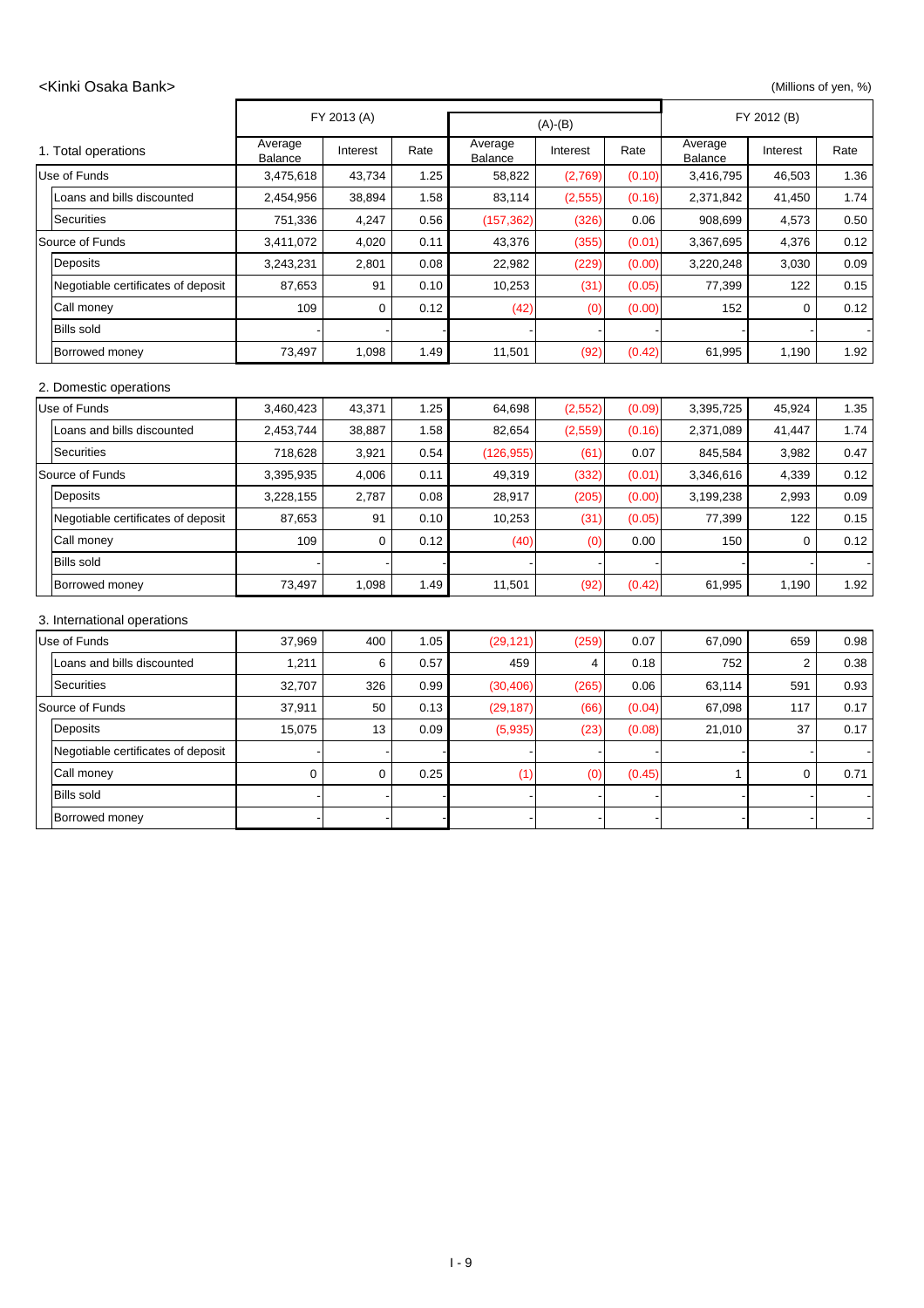### **6. Retirement benefit obligation and expenses**

<Total of three banks, Non-consolidated figures of each bank>

(1) Retirement benefit obligation (Millions of yen)

|                                            |                        | Total of three banks |                        | Resona Bank            |           |                        |  |
|--------------------------------------------|------------------------|----------------------|------------------------|------------------------|-----------|------------------------|--|
|                                            | End of Mar.<br>2014(A) | $(A)-(B)$            | End of Mar.<br>2013(B) | End of Mar.<br>2014(A) | $(A)-(B)$ | End of Mar.<br>2013(B) |  |
| Retirement benefit obligation              | 391,167                | (1,085)              | 392,253                | 300,592                | (2, 497)  | 303,090                |  |
| Pension plan assets at fair value          | 390,279                | 6,369                | 383,910                | 325,141                | 2,235     | 322,905                |  |
| Prepaid pension cost                       | 63,938                 | 9,397                | 54,541                 | 57,707                 | 4,776     | 52,930                 |  |
| Reserve for employees' retirement benefits | 11,409                 | (14)                 | 11,423                 |                        |           |                        |  |
| Unrecognized actuarial loss                | 53,417                 | 1,956                | 51,461                 | 33,158                 | 43        | 33,115                 |  |

|                                            |                        | Saitama Resona Bank |                        | Kinki Osaka Bank       |           |                        |  |
|--------------------------------------------|------------------------|---------------------|------------------------|------------------------|-----------|------------------------|--|
|                                            | End of Mar.<br>2014(A) | $(A)-(B)$           | End of Mar.<br>2013(B) | End of Mar.<br>2014(A) | $(A)-(B)$ | End of Mar.<br>2013(B) |  |
| Retirement benefit obligation              | 52,123                 | 1,236               | 50,887                 | 38,450                 | 175       | 38,275                 |  |
| Pension plan assets at fair value          | 38,638                 | 1,542               | 37,095                 | 26,499                 | 2,591     | 23,908                 |  |
| Prepaid pension cost                       | 4,197                  | 2,585               | 1,611                  | 2,034                  | 2,034     |                        |  |
| Reserve for employees' retirement benefits | 6,044                  | 469                 | 5,575                  | 5,364                  | (483)     | 5,847                  |  |
| Unrecognized actuarial loss                | 11,637                 | 1,810               | 9,826                  | 8,621                  | 101       | 8,519                  |  |

#### (2) Retirement benefit expenses (Millions of yen)

|                                        |             | Total of three banks |             | Resona Bank |                  |             |  |
|----------------------------------------|-------------|----------------------|-------------|-------------|------------------|-------------|--|
|                                        | FY 2013 (A) | $(A)-(B)$            | FY 2012 (B) | FY 2013 (A) | $(A)-(B)$        | FY 2012 (B) |  |
| Retirement benefit expenses            | (8,926)     | 10,956               | (19, 883)   | (3, 152)    | 10,484           | (13,636)    |  |
| Service cost                           | (10, 787)   | (1,057)              | (9,730)     | (7, 394)    | (724)            | (6,669)     |  |
| Interest cost                          | (5,490)     | 1,716                | (7, 207)    | (4, 243)    | 1,372            | (5,615)     |  |
| Expected return on pension plan assets | 4,469       | 296                  | 4,173       | 3,533       | 194              | 3,338       |  |
| Unrecognized actuarial loss            | 2,882       | 10,001               | (7, 119)    | 4,952       | 9,642            | (4,690)     |  |
|                                        |             |                      |             |             |                  |             |  |
|                                        |             | Saitama Resona Bank  |             |             | Kinki Osaka Bank |             |  |
|                                        | FY 2013 (A) | $(A)-(B)$            | FY 2012 (B) | FY 2013 (A) | $(A)-(B)$        | FY 2012 (B) |  |
| Retirement benefit expenses            | (3, 542)    | 181                  | (3, 724)    | (2, 232)    | 290              | (2,522)     |  |
| Service cost                           | (2, 185)    | (242)                | (1,943)     | (1, 208)    | (91)             | (1, 117)    |  |
| Interest cost                          | (712)       | 188                  | (900)       | (534)       | 156              | (691)       |  |
| Expected return on pension plan assets | 457         | 62                   | 395         | 478         | 39               | 438         |  |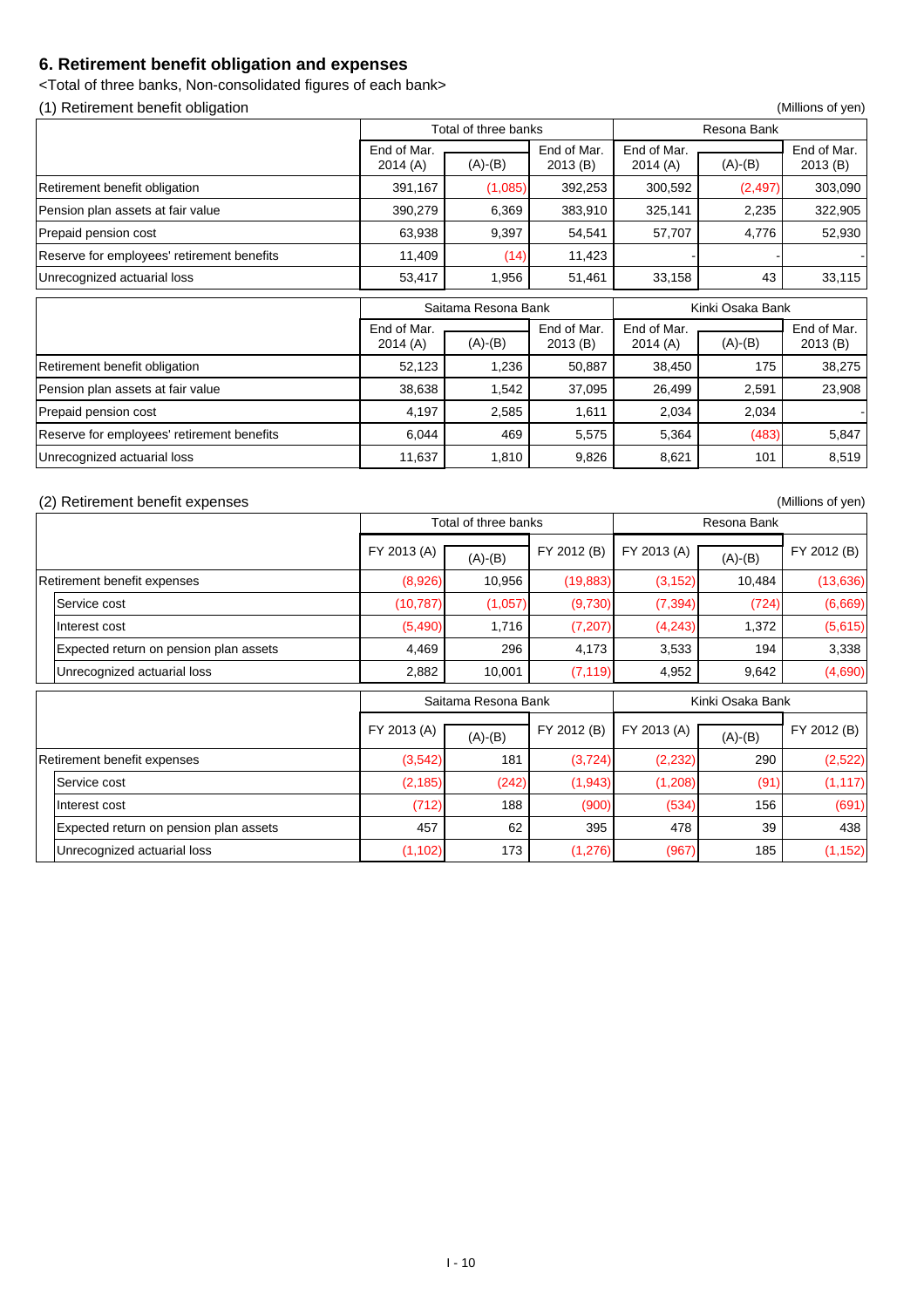### **7. Gains /(losses) on bonds and stocks**

| <total bank="" banks,="" each="" figures="" non-consolidated="" of="" three=""></total> |             |                      |             |             |                  | (Millions of yen) |
|-----------------------------------------------------------------------------------------|-------------|----------------------|-------------|-------------|------------------|-------------------|
|                                                                                         |             | Total of three banks |             |             | Resona Bank      |                   |
|                                                                                         | FY 2013 (A) | $(A)-(B)$            | FY 2012 (B) | FY 2013 (A) | $(A)-(B)$        | FY 2012 (B)       |
| Net gains/(losses) on bonds                                                             | 7,238       | (23, 283)            | 30,521      | 1,846       | (24, 026)        | 25,873            |
| Gains on sale                                                                           | 20,363      | (15, 985)            | 36,349      | 12,892      | (17, 773)        | 30,665            |
| Gains on redemption                                                                     |             |                      |             |             |                  |                   |
| Losses on sale                                                                          | (12, 894)   | (9,055)              | (3,839)     | (10, 901)   | (8,090)          | (2,811)           |
| Losses on redemption                                                                    | (126)       | 1,384                | (1, 511)    | (126)       | 1,384            | (1, 511)          |
| Losses on devaluation                                                                   | (104)       | 372                  | (476)       | (17)        | 452              | (469)             |
| Net gains/(losses) on stocks                                                            | 22,326      | 30,125               | (7, 798)    | 20,494      | 27,912           | (7, 418)          |
| Gains on sale                                                                           | 31,521      | 21,588               | 9,933       | 29,680      | 20,229           | 9,451             |
| Losses on sale                                                                          | (8, 875)    | (5, 154)             | (3, 721)    | (8,868)     | (5,266)          | (3,602)           |
| Losses on devaluation                                                                   | (318)       | 13,691               | (14,010)    | (318)       | 12,949           | (13, 268)         |
|                                                                                         |             |                      |             |             |                  |                   |
|                                                                                         |             | Saitama Resona Bank  |             |             | Kinki Osaka Bank |                   |
|                                                                                         | FY 2013 (A) | $(A)-(B)$            | FY 2012 (B) | FY 2013 (A) | $(A)-(B)$        | FY 2012 (B)       |
| Net gains/(losses) on bonds                                                             | 1,399       | (1, 353)             | 2,752       | 3,992       | 2,095            | 1,896             |
| Gains on sale                                                                           | 3,055       | (717)                | 3,772       | 4,415       | 2,504            | 1,911             |
| Gains on redemption                                                                     |             |                      |             |             |                  |                   |
| Losses on sale                                                                          | (1, 569)    | (549)                | (1,019)     | (422)       | (414)            | (7)               |
| Losses on redemption                                                                    |             |                      |             |             |                  |                   |
| Losses on devaluation                                                                   | (86)        | (86)                 |             | (0)         | 6                |                   |
| Net gains/(losses) on stocks                                                            | 1,052       | 837                  | 215         | 780         | 1,375            | (595)             |
| Gains on sale                                                                           | 1,060       | 719                  | 341         | 780         | 639              | 140               |
| Losses on sale                                                                          | (7)         | 104                  | (112)       |             | $\overline{7}$   | (6)<br>(7)        |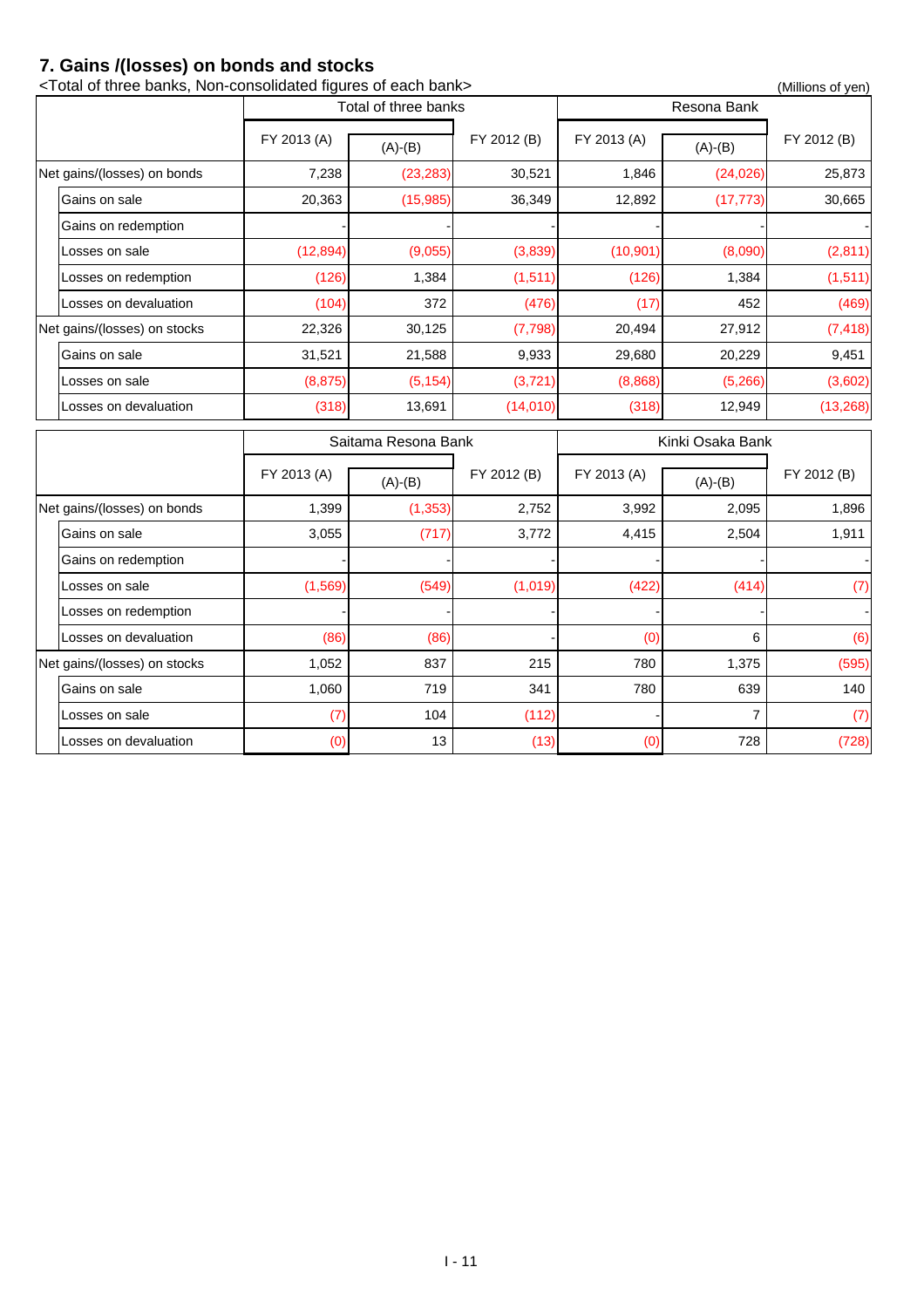### **8. Unrealized gains/(losses) on marketable securities (Held-to-maturity debt securities, stocks of subsidiaries and affiliates and available-for-sale securities)**

(Millions of yen)

|                               | <b>B/S Amount</b>     | Change from         | Unrealized gains/(losses) | Change from |          |                     |
|-------------------------------|-----------------------|---------------------|---------------------------|-------------|----------|---------------------|
| <consolidated></consolidated> | (End of Mar.<br>2014) | End of Mar.<br>2013 | (End of Mar.<br>2014)     | Gain        | Loss     | End of Mar.<br>2013 |
| Bonds held to maturity        | 2,150,742             | (74, 051)           | 67,850                    | 67,967      | (117)    | (8, 562)            |
| Available-for-sale securities | 6,534,382             | (1,420,751)         | 333,279                   | 342,125     | (8,846)  | 75,187              |
| <b>Stocks</b>                 | 649,109               | 89,574              | 317,175                   | 320,552     | (3,376)  | 94,897              |
| <b>Bonds</b>                  | 5,565,410             | (1,425,274)         | 11,871                    | 15,101      | (3,230)  | (16, 513)           |
| <b>JGB</b>                    | 4,454,469             | (1,221,444)         | 895                       | 3,493       | (2,598)  | (12, 162)           |
| Other                         | 319,863               | (85,051)            | 4,232                     | 6,471       | (2, 239) | (3, 195)            |

Note: The figures presented in the table above include securities, negotiable certificates of deposit (NCDs) included in "cash and due from banks" and a portion of "monetary claims bought." The presented figures only include marketable securities.

Fair values of floating-rate Japanese government bonds, which are included in "bonds" in "Available-for-sale securities", are based on the reference transaction price statistics prepared by the Japan Securities Dealers Association and their net unrealized loss was Y0.0bn. These floating-rate JGBs would have Y0.0bn of unrealized loss based on the fair values computed with a valuation model utilized for an internal administration purpose.

A reconciliation of net unrealized gains on available-for-sale securities to the amount reported on the Resona Holdings' consolidated balance sheet as of March 31, 2014 is as follows:

|                                                                       |        | (Millions of yen) |
|-----------------------------------------------------------------------|--------|-------------------|
| Net unrealized gains on available-for-sale securities                 |        | 333,279           |
| Fair value hedge gains recorded as income                             | (less) | 8.231             |
| Deferred tax liabilities                                              | (less) | 80.818            |
| Unrealized gains on available-for-sale securities (before adjustment) |        | 244.229           |
| Amounts attributable to minority interests                            | (less) | 66                |
| Parent's portion of unrealized gains on available-for-sale securities |        |                   |
| of equity method investees                                            |        | 4                 |
| Amount reported on the Consolidated Balance Sheet                     |        | 244.166           |

(Millions of yen) <Total of three banks> (End of Mar.  $\begin{array}{c|c}\n 2014) & \text{Gain} \\
\end{array}$  Loss Bonds held to maturity **2**,150,742 (74,051) 67,850 67,967 (117) (8,562) Stock of subsidiaries and affiliates Available-for-sale securities <br>
6,531,532 (1,421,366) 332,812 341,659 (8,846) 75,225<br>
Stocks (3,376) 94.936 Stocks 648,356 | 89,613 | 316,712 | 320,089 | (3,376) 94,936 Bonds 5,565,404 | (1,425,273) 11,871 | 15,101 | (3,230) (16,513) Other 317,771 (85,706) 4,228 6,467 (2,239) (3,197) <Resona Bank> Bonds held to maturity 1,368,484 (118,189) 39,078 39,078 [118,422] Stock of subsidiaries and affiliates Available-for-sale securities (3,593,631 (619,782) 251,331 258,911 (7,579) 80,180 Stocks 514,348 87,166 249,499 252,574 (3,075) 91,597 Bonds 2,898,069 | (671,941) 409 | 3,350 | (2,940) (8,785) Other 181,213 (35,007) 1,422 2,986 (1,563) (2,631) <Saitama Resona Bank> Bonds held to maturity 627,866 41,720 21,593 21,704 (111) (3,382) Stock of subsidiaries and affiliates Available-for-sale securities  $\begin{array}{|c|c|c|c|c|c|c|c|c|}\hline 2,253,270 & (757,613) & 70,337 & 71,142 & (805) & (4,482)\hline \end{array}$ Stocks 123,838 | 827 | 61,478 | 61,717 | (238) 1,651 Bonds 2,085,923 (755,699) 8,887 9,066 (178) (5,292) Other 43,508 (2,740) (28) 358 (387) (840) <Kinki Osaka Bank> Bonds held to maturity 154,390 2,417 7,178 7,184 (6) 242 Stock of subsidiaries and affiliates Available-for-sale securities 684,630 (43,971) 11,143 11,604 (461) (473) Stocks 10,169 1,620 5,735 5,798 (62) 1,688 Change from End of Mar. 2013 Change from End of Mar. 2013 B/S Amount (End of Mar. 2014) Unrealized gains/(losses)

Note: The figures presented in the table above include securities, negotiable certificates of deposit (NCDs) included in "cash and due from banks" and a portion of "monetary claims bought."

The presented figures only include marketable securities.

Bonds 581,411 | 2,366 | 2,574 | 2,684 | (110) | (2,436) Other 193,050 (47,958) 2,833 3,121 (288) 274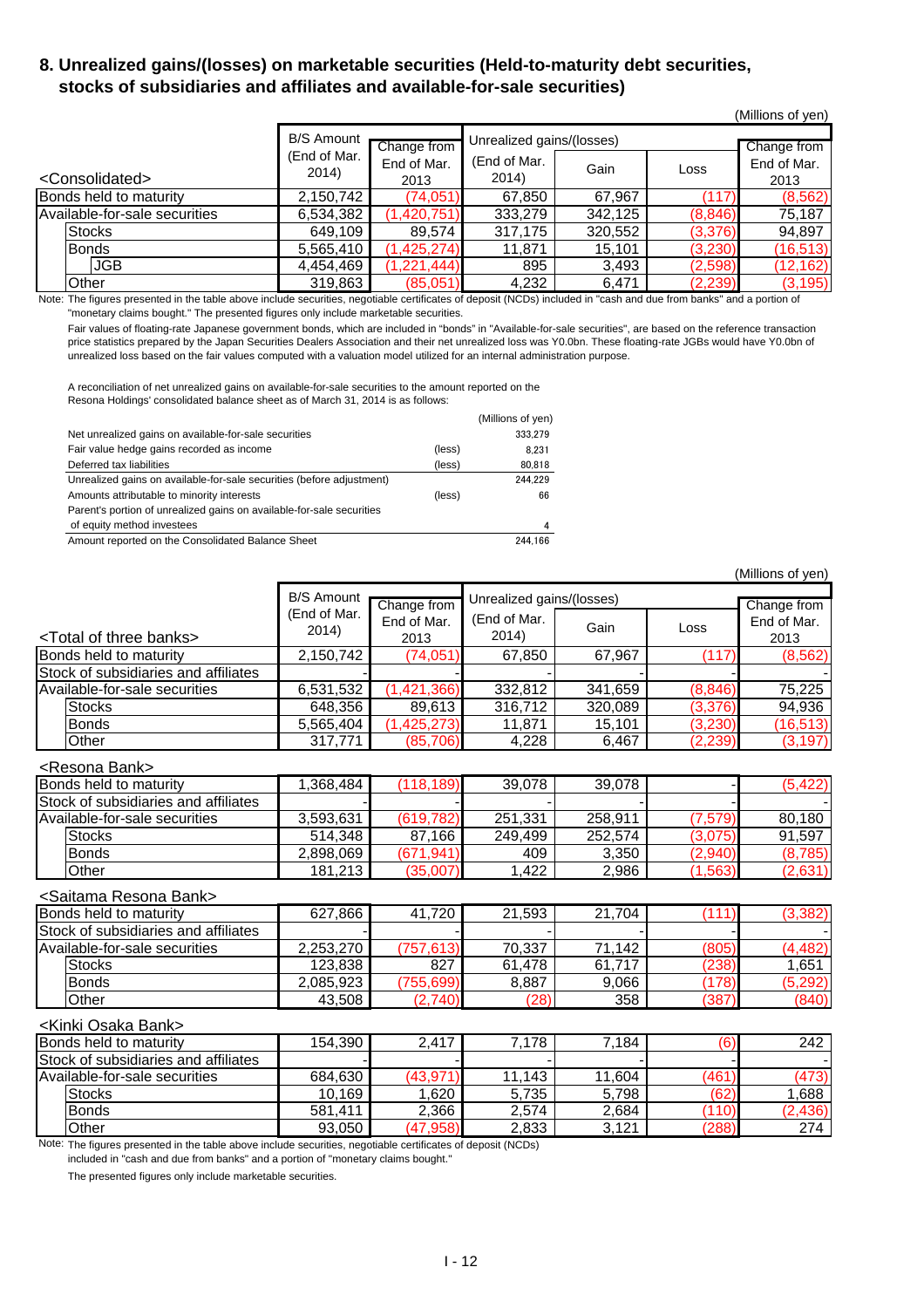#### **9. Breakdown of securities by remaining period to maturity (Held-to-maturity debt securities and available-for-sale securities with maturities)**

|                                                                    |                     |                |                        |                             |                       |                   |                  |                     |              |                        |                             |                       |                   | (Billions of yen) |
|--------------------------------------------------------------------|---------------------|----------------|------------------------|-----------------------------|-----------------------|-------------------|------------------|---------------------|--------------|------------------------|-----------------------------|-----------------------|-------------------|-------------------|
|                                                                    |                     | One to         |                        | End of Mar. 2014<br>Five to |                       |                   |                  |                     | One to       |                        | End of Mar. 2013<br>Five to |                       |                   |                   |
|                                                                    | One year<br>or less | three          | Three to<br>five years | seven                       | Seven to<br>ten years | Over<br>ten years | Total            | One year<br>or less | three        | Three to<br>five years | seven                       | Seven to<br>ten years | Over<br>ten years | Total             |
| <total banks="" of="" three=""><br/>Bonds held to maturity</total> |                     | years          |                        | years                       |                       |                   | 2,149.8          |                     | years        |                        | years                       |                       |                   | 2,223.1           |
|                                                                    | 128.1               | 290.7          | 372.5<br>284.3         | 1,025.4<br>945.2            | 330.0                 | 3.0               |                  | 190.4               | 255.6        | 409.7                  | 546.3                       | 817.9<br>667.9        | 3.0               |                   |
| Japanese government bonds<br>Floating-rate JGBs                    | 95.0                | 200.0<br>120.0 | 135.3                  | 294.7                       | 180.0                 | 3.0               | 1,707.5<br>550.0 | 165.0               | 177.0        | 323.3<br>236.3         | 486.3<br>166.3              | 145.4                 | 3.0               | 1,822.5           |
|                                                                    | 31.5                | 86.8           | 86.2                   |                             | 150.0                 |                   | 434.8            | 24.2                | 2.0<br>75.2  | 84.9                   | 60.0                        | 150.0                 |                   | 550.0<br>394.4    |
| Japanese local government bonds<br>Japanese corporate bonds        | 1.5                 | 3.9            | 1.9                    | 80.1<br>0.0                 |                       |                   | 7.5              | 1.1                 | 3.4          | 1.5                    | 0.0                         |                       |                   | 6.2               |
| Available-for-sale securities                                      | 1,595.1             | 1,228.5        | 2,101.6                | 189.5                       | 530.7                 | 131.2             | 5,776.7          | 2,417.5             | 1,161.3      | 2,727.5                | 418.3                       | 454.3                 | 128.0             | 7,307.3           |
| <b>Bonds</b>                                                       | 1,572.7             | 1,165.8        | 2,088.3                | 127.2                       | 514.7                 | 70.8              | 5,539.9          | 2,377.5             | 1,139.3      | 2,582.6                | 368.4                       | 421.8                 | 49.2              | 6,939.1           |
| Japanese government bonds                                          | 1,383.0             | 749.5          | 1,799.4                | 50.0                        | 416.0                 | 45.0              | 4,442.9          | 2,187.8             | 750.2        | 2,121.0                | 200.4                       | 349.0                 | 34.0              | 5,642.4           |
| Floating-rate JGBs                                                 |                     |                | 12.4                   |                             |                       |                   | 12.4             |                     |              | 41.0                   | 120.4                       |                       |                   | 161.4             |
| Japanese local government bonds                                    | 12.6                | 25.8           | 79.2                   | 47.7                        | 33.5                  |                   | 199.1            | 11.2                | 20.1         | 78.2                   | 45.3                        | 59.6                  |                   | 214.6             |
| Japanese corporate bonds                                           | 177.1               | 390.5          | 209.7                  | 29.4                        | 65.2                  | 25.8              | 897.8            | 178.4               | 368.9        | 383.4                  | 122.7                       | 13.1                  | 15.2              | 1,082.0           |
| Other                                                              | 22.3                | 62.6           | 13.2                   | 62.3                        | 15.9                  | 60.3              | 236.8            | 39.9                | 22.0         | 144.9                  | 49.9                        | 32.5                  | 78.8              | 368.2             |
| Total                                                              | 1,723.2             | 1,519.2        | 2,474.1                | 1,214.9                     | 860.7                 | 134.2             | 7,926.6          | 2,607.9             | 1,417.0      | 3,137.3                | 964.7                       | 1,272.2               | 131.0             | 9,530.5           |
|                                                                    |                     |                |                        |                             |                       |                   |                  |                     |              |                        |                             |                       |                   |                   |
| <resona bank=""></resona>                                          |                     |                |                        |                             |                       |                   |                  |                     |              |                        |                             |                       |                   |                   |
| Bonds held to maturity                                             | 95.0                | 180.0          | 203.5                  | 696.0                       | 180.0                 |                   | 1,354.5          | 165.0               | 175.0        | 241.5                  | 365.5                       | 522.5                 |                   | 1,469.5           |
| Japanese government bonds                                          | 95.0                | 180.0          | 203.5                  | 696.0                       | 180.0                 |                   | 1,354.5          | 165.0               | 175.0        | 241.5                  | 365.5                       | 522.5                 |                   | 1,469.5           |
| Floating-rate JGBs                                                 |                     | 100.0          | 54.5                   | 45.5                        |                       |                   | 200.0            |                     |              | 154.5                  | 45.5                        |                       |                   | 200.0             |
| Japanese local government bonds                                    |                     |                |                        |                             |                       |                   |                  |                     |              |                        |                             |                       |                   |                   |
| Japanese corporate bonds                                           |                     |                |                        |                             |                       |                   |                  |                     |              |                        |                             |                       |                   |                   |
| Available-for-sale securities                                      | 1,095.8             | 207.8          | 1,118.5                | 116.8                       | 423.1                 | 55.1              | 3,017.4          | 1,013.1             | 164.0        | 1,936.1                | 288.7                       | 326.1                 | 20.3              | 3,748.5           |
| <b>Bonds</b>                                                       | 1,093.5             | 170.8          | 1,115.4                | 56.9                        | 409.8                 | 45.0              | 2,891.6          | 1,010.5             | 157.1        | 1,833.7                | 239.7                       | 298.0                 | 10.0              | 3,549.2           |
| Japanese government bonds                                          | 1,000.0             |                | 1,000.0                | 50.0                        | 350.0                 | 45.0              | 2,445.0          | 900.0               |              | 1,510.0                | 135.0                       | 290.0                 | 10.0              | 2,845.0           |
| Floating-rate JGBs                                                 |                     |                |                        |                             |                       |                   |                  |                     |              |                        | 100.0                       |                       |                   | 100.0             |
| Japanese local government bonds                                    | 0.7                 | 4.1            | 43.6<br>71.7           |                             | 6.4                   |                   | 55.0             | 1.1                 | 2.2          | 41.8                   |                             | 8.0                   |                   | 53.2              |
| Japanese corporate bonds<br>Other                                  | 92.8                | 166.7          |                        | 6.9                         | 53.3                  |                   | 391.6            | 109.4<br>2.5        | 154.9        | 281.8                  | 104.7                       |                       |                   | 650.9             |
| Total                                                              | 2.2<br>1,190.8      | 36.9<br>387.8  | 3.0<br>1,322.0         | 59.9<br>812.8               | 13.3<br>603.1         | 10.1<br>55.1      | 125.7<br>4,371.9 | 1,178.1             | 6.9<br>339.0 | 102.3<br>2,177.6       | 49.0<br>654.2               | 28.0<br>848.6         | 10.3<br>20.3      | 199.3<br>5,218.0  |
|                                                                    |                     |                |                        |                             |                       |                   |                  |                     |              |                        |                             |                       |                   |                   |
| <saitama bank="" resona=""></saitama>                              |                     |                |                        |                             |                       |                   |                  |                     |              |                        |                             |                       |                   |                   |
| Bonds held to maturity                                             | 31.5                | 86.8           | 134.0                  | 232.3                       | 150.0                 |                   | 634.8            | 24.2                | 75.2         | 132.7                  | 145.3                       | 216.9                 |                   | 594.4             |
| Japanese government bonds                                          |                     |                | 47.8                   | 152.2                       |                       |                   | 200.0            |                     |              | 47.8                   | 85.3                        | 66.9                  |                   | 200.0             |
| Floating-rate JGBs                                                 |                     |                | 47.8                   | 152.2                       |                       |                   | 200.0            |                     |              | 47.8                   | 85.3                        | 66.9                  |                   | 200.0             |
| Japanese local government bonds                                    | 31.5                | 86.8           | 86.2                   | 80.1                        | 150.0                 |                   | 434.8            | 24.2                | 75.2         | 84.9                   | 60.0                        | 150.0                 |                   | 394.4             |
| Japanese corporate bonds                                           |                     |                |                        |                             |                       |                   |                  |                     |              |                        |                             |                       |                   |                   |
| Available-for-sale securities                                      | 432.2               | 823.8          | 744.2                  | 49.0                        | 32.1                  | 28.3              | 2,109.9          | 1,231.1             | 806.9        | 635.1                  | 90.1                        | 58.9                  | 36.3              | 2,858.6           |
| <b>Bonds</b>                                                       | 432.2               | 809.8          | 739.1                  | 46.7                        | 32.1                  | 12.0              | 2,072.2          | 1,229.7             | 795.6        | 631.8                  | 90.0                        | 56.5                  | 15.2              | 2,819.0           |
| Japanese government bonds                                          | 383.0               | 749.3          | 707.4                  |                             | 5.0                   |                   | 1,844.7          | 1,201.8             | 750.0        | 611.0                  | 45.0                        | 5.0                   |                   | 2,612.8           |
| Floating-rate JGBs                                                 |                     |                | 12.4                   |                             |                       |                   | 12.4             |                     |              | 41.0                   |                             |                       |                   | 41.0              |
| Japanese local government bonds                                    | 11.4                | 6.6            | 23.6                   | 46.2                        | 27.1                  |                   | 115.0            | 4.9                 | 11.4         | 16.7                   | 44.7                        | 51.5                  |                   | 129.3             |
| Japanese corporate bonds                                           | 37.8                | 53.9           | 8.0                    | 0.5                         |                       | 12.0              | 112.4            | 22.9                | 34.2         | 4.1                    | 0.3                         |                       | 15.2              | 76.8              |
| Other                                                              | 0.0                 | 13.9           | 5.1                    | 2.3                         |                       | 16.2              | 37.7             | 1.4                 | 11.3         | 3.2                    | 0.0                         | 2.3                   | 21.1              | 39.5              |
| Total                                                              | 463.8               | 910.6          | 878.3                  | 281.4                       | 182.1                 | 28.3              | 2,744.7          | 1,255.3             | 882.2        | 767.8                  | 235.5                       | 275.8                 | 36.3              | 3,453.1           |
| <kinki bank="" osaka=""></kinki>                                   |                     |                |                        |                             |                       |                   |                  |                     |              |                        |                             |                       |                   |                   |
| Bonds held to maturity                                             | 1.5                 | 23.9           | 34.9                   | 97.0                        |                       | 3.0               | 160.5            | 1.1                 | 5.4          | 35.5                   | 35.5                        | 78.5                  | 3.0               | 159.2             |
| Japanese government bonds                                          |                     | 20.0           | 33.0                   | 97.0                        |                       | 3.0               | 153.0            |                     | 2.0          | 34.0                   | 35.5                        | 78.5                  | 3.0               | 153.0             |
| Floating-rate JGBs                                                 |                     | 20.0           | 33.0                   | 97.0                        |                       |                   | 150.0            |                     | 2.0          | 34.0                   | 35.5                        | 78.5                  |                   | 150.0             |
| Japanese local government bonds                                    |                     |                |                        |                             |                       |                   |                  |                     |              |                        |                             |                       |                   |                   |
| Japanese corporate bonds                                           | 1.5                 | 3.9            | 1.9                    | 0.0                         |                       |                   | 7.5              | 1.1                 | 3.4          | 1.5                    | 0.0                         |                       |                   | 6.2               |
| Available-for-sale securities                                      | 66.9                | 196.8          | 238.8                  | 23.5                        | 75.4                  | 47.6              | 649.3            | 173.2               | 190.3        | 156.3                  | 39.4                        | 69.3                  | 71.3              | 700.1             |
| <b>Bonds</b>                                                       | 46.9                | 185.1          | 233.8                  | 23.5                        | 72.8                  | 13.8              | 576.0            | 137.2               | 186.5        | 117.0                  | 38.6                        | 67.1                  | 24.0              | 570.8             |
| Japanese government bonds                                          |                     | 0.2            | 92.0                   |                             | 61.0                  |                   | 153.2            | 86.0                | 0.2          |                        | 20.4                        | 54.0                  | 24.0              | 184.6             |
| Floating-rate JGBs                                                 |                     |                |                        |                             |                       |                   |                  |                     |              |                        | 20.4                        |                       |                   | 20.4              |
| Japanese local government bonds                                    | 0.4                 | 15.1           | 11.9                   | 1.5                         |                       |                   | 29.1             | 5.2                 | 6.4          | 19.6                   | $0.5\,$                     |                       |                   | 32.0              |
| Japanese corporate bonds                                           | 46.4                | 169.7          | 129.8                  | 21.9                        | 11.8                  | 13.8              | 393.7            | 46.0                | 179.8        | 97.3                   | 17.7                        | 13.1                  |                   | 354.1             |
| Other                                                              | 20.0                | 11.7           | 5.0                    | 0.0                         | 2.6                   | 33.8              | 73.2             | 35.9                | 3.7          | 39.2                   | 0.8                         | 2.1                   | 47.3              | 129.3             |
| Total                                                              | 68.5                | 220.7          | 273.8                  | 120.6                       | 75.4                  | 50.6              | 809.8            | 174.4               | 195.8        | 191.8                  | 74.9                        | 147.8                 | 74.3              | 859.3             |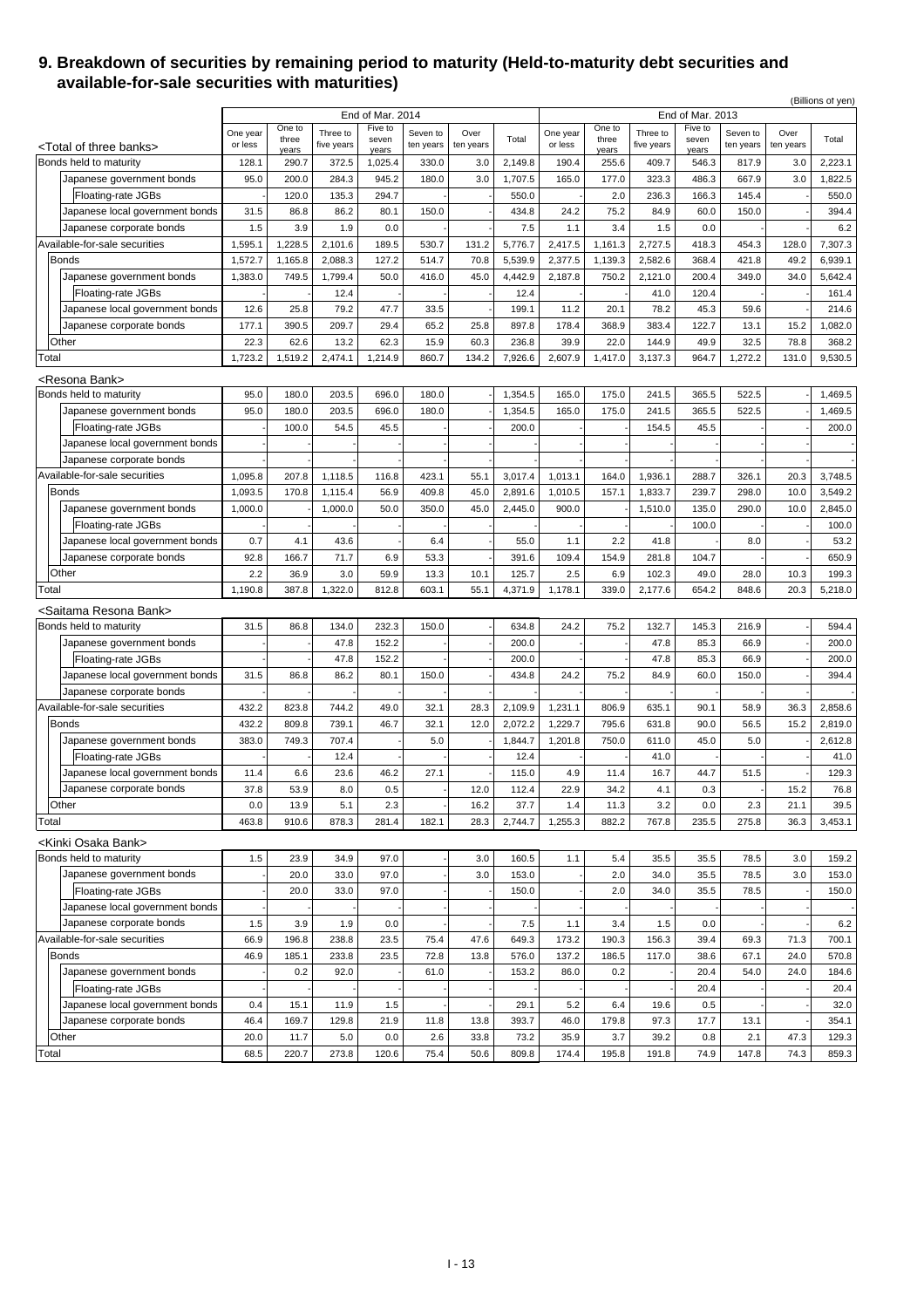### **10**.**Capital adequacy ratio (preliminary)**

(1) Consolidated capital adequacy ratio (Japanese Domestic Standard)

|                               |                                            |                        |            | (Billions of yen, %)   |
|-------------------------------|--------------------------------------------|------------------------|------------|------------------------|
| <consolidated></consolidated> |                                            | End of Mar.<br>2014(A) | $(A)-(B)$  | End of Mar.<br>2013(B) |
|                               | Capital adequacy ratio                     | 14.33%                 | $(0.34)\%$ | 14.67%                 |
|                               | Total qualifying capital                   | 2,278.5                | (275.6)    | 2,554.1                |
|                               | Core Capital: instruments and reserves     | 2,285.7                |            |                        |
|                               | Core Capital: regulatory adjustments       | 7.2                    |            |                        |
|                               | Risk weighted assets                       | 15,896.8               | (1,508.2)  | 17,405.0               |
|                               | Credit risk weighted assets                | 13,268.8               | (3,041.0)  | 16,309.9               |
|                               | Amount equivalent to market risk / 8%      | 178.4                  |            |                        |
|                               | Amount equivalent to operational risk / 8% | 1,080.8                | (14.2)     | 1,095.1                |
|                               | Credit risk weighted assets adjustments    | 1,368.7                | 1,368.7    |                        |
|                               | Total required capital                     | 1,271.7                | (120.6)    | 1,392.4                |

(Reference) Based on International Standard Common Equity Tier 1: 7.73% Tier 1: 9.38% Total capital ratio: 13.68%

\* The figures of end of March, 2013 and 2014 are calculated based on Basel 2 and Basel 3 respectivly. (applicable to each companies)

#### (2) Capital adequacy ratios of subsidiary banks (Japanese domestic standard)  $\frac{1}{2}$  Capital adequacy ratios of yen, %)

| $\epsilon$ ) Odphai adogadoy Tahos of Sabsidiary Darino (baparicoc domosho Siamaara) |                        |                  |                        |                        |                        | (DIIIIUIIS UI YEII, 70) |  |
|--------------------------------------------------------------------------------------|------------------------|------------------|------------------------|------------------------|------------------------|-------------------------|--|
|                                                                                      |                        | Non-consolidated |                        | Consolidated           |                        |                         |  |
| <resona bank=""></resona>                                                            | End of Mar.<br>2014(A) | $(A)-(B)$        | End of Mar.<br>2013(B) | End of Mar.<br>2014(A) | End of Mar.<br>2013(B) |                         |  |
| Capital adequacy ratio                                                               | 12.95%                 | $(0.46)\%$       | 13.41%                 | 13.37%                 | (0.12)%                | 13.49%                  |  |
| Total qualifying capital                                                             | 1,484.7                | (172.1)          | 1,656.9                | 1,547.5                | (133.5)                | 1,681.1                 |  |
| Core Capital: instruments and reserves                                               | 1,487.8                |                  |                        | 1,555.3                |                        |                         |  |
| Core Capital: regulatory adjustments                                                 | 3.0                    |                  |                        | 7.7                    |                        |                         |  |
| <b>Risk weighted assets</b>                                                          | 11,459.9               | (890.3)          | 12,350.3               | 11,572.4               | (884.3)                | 12,456.7                |  |
| Credit risk weighted assets                                                          | 9,341.2                | (2,328.6)        | 11,669.9               | 9,442.5                | (2,303.4)              | 11,746.0                |  |
| Amount equivalent to market risk / 8%                                                | 172.1                  |                  |                        | 172.9                  |                        |                         |  |
| Amount equivalent to operational risk / 8%                                           | 677.1                  | (3.2)            | 680.4                  | 707.6                  | (3.0)                  | 710.6                   |  |
| Credit risk weighted assets adjustments                                              | 1,269.3                | 1,269.3          |                        | 1,249.2                | 1,249.2                |                         |  |
| Total required capital                                                               | 916.7                  | (71.2)           | 988.0                  | 925.7                  | (70.7)                 | 996.5                   |  |

|                                            |                         |           | (Billions of yen, %)   |  |  |  |  |
|--------------------------------------------|-------------------------|-----------|------------------------|--|--|--|--|
|                                            | Non-consolidated        |           |                        |  |  |  |  |
| <saitama bank="" resona=""></saitama>      | End of Mar.<br>2014 (A) | $(A)-(B)$ | End of Mar.<br>2013(B) |  |  |  |  |
| Capital adequacy ratio                     | 13.40%                  | 0.94%     | 12.46%                 |  |  |  |  |
| Total qualifying capital                   | 435.5                   | 6.7       | 428.7                  |  |  |  |  |
| Core Capital: instruments and reserves     | 449.3                   |           |                        |  |  |  |  |
| Core Capital: regulatory adjustments       | 13.8                    |           |                        |  |  |  |  |
| Risk weighted assets                       | 3,248.4                 | (192.4)   | 3,440.9                |  |  |  |  |
| Credit risk weighted assets                | 2,541.9                 | (648.3)   | 3,190.2                |  |  |  |  |
| Amount equivalent to market risk / 8%      | 4.7                     |           |                        |  |  |  |  |
| Amount equivalent to operational risk / 8% | 244.8                   | (5.7)     | 250.6                  |  |  |  |  |
| Credit risk weighted assets adjustments    | 456.8                   | 456.8     |                        |  |  |  |  |
| Total required capital                     | 259.8                   | (15.3)    | 275.2                  |  |  |  |  |

|                                    |                                            |                        |            |                        |                        |            | (Billions of yen, %)   |
|------------------------------------|--------------------------------------------|------------------------|------------|------------------------|------------------------|------------|------------------------|
| l <kinki bank="" osaka=""></kinki> |                                            | Non-consolidated       |            |                        | Consolidated           |            |                        |
|                                    |                                            | End of Mar.<br>2014(A) | $(A)-(B)$  | End of Mar.<br>2013(B) | End of Mar.<br>2014(A) | $(A)-(B)$  | End of Mar.<br>2013(B) |
| Capital adequacy ratio             |                                            | 12.29%                 | $(0.40)\%$ | 12.69%                 | 13.20%                 | $(0.15)\%$ | 13.35%                 |
| Total qualifying capital           |                                            | 163.3                  | 2.4        | 160.8                  | 176.8                  | 6.3        | 170.4                  |
|                                    | Core Capital: instruments and reserves     | 163.3                  |            |                        | 176.8                  |            |                        |
|                                    | Core Capital: regulatory adjustments       |                        |            |                        |                        |            |                        |
|                                    | <b>Risk weighted assets</b>                | 1,328.6                | 61.4       | 1,267.1                | 1,338.5                | 62.7       | 1,275.8                |
|                                    | Credit risk weighted assets                | 1,241.7                | 63.7       | 1,177.9                | 1,246.4                | 65.0       | 1,181.4                |
|                                    | Amount equivalent to market risk / 8%      | 0.5                    |            |                        | 0.5                    |            |                        |
|                                    | Amount equivalent to operational risk / 8% | 86.3                   | (2.8)      | 89.2                   | 91.5                   | (2.8)      | 94.4                   |
|                                    | Credit risk weighted assets adjustments    |                        |            |                        |                        |            |                        |
| Total required capital             |                                            | 106.2                  | 4.9        | 101.3                  | 107.0                  | 5.0        | 102.0                  |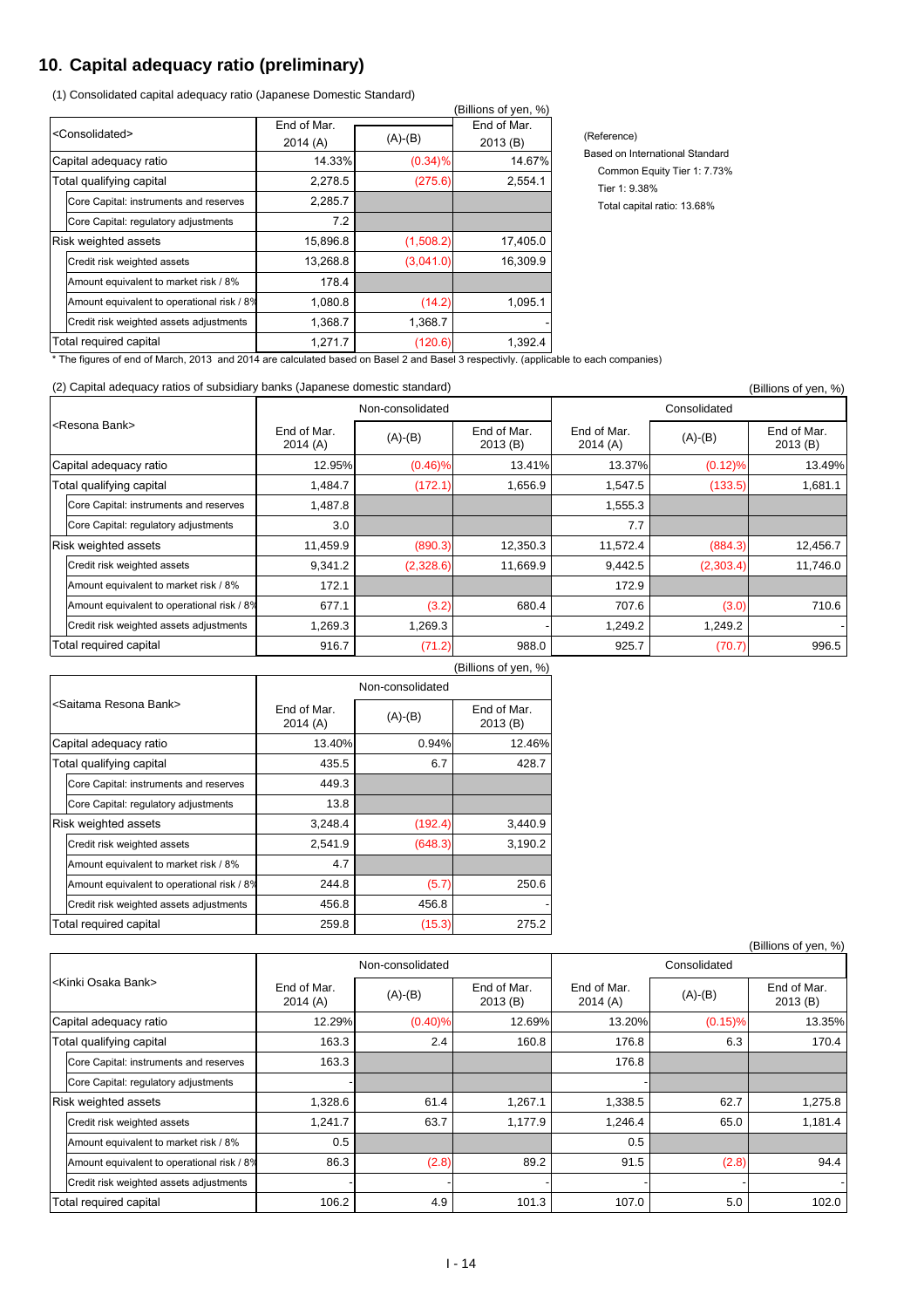#### **11**.**Stock holdings**

<Total of three banks> (Billions of yen)

|                                    | וויט טווטוויש,   |       |                  |  |
|------------------------------------|------------------|-------|------------------|--|
|                                    | End of Mar. 2014 |       | End of Mar. 2013 |  |
| Acquisition cost                   | 331.6            | (5.3) | 336.9            |  |
| Market value                       | 648.3            | 89.6  | 558.7            |  |
| Book value of stocks sold outright | 5.4              | 1.8)  |                  |  |

<Non-consolidated figures of each bank> (Billions of yen)

|                                    | Resona Bank      | Saitama Resona Bank | Kinki Osaka Bank |  |  |  |
|------------------------------------|------------------|---------------------|------------------|--|--|--|
|                                    | End of Mar. 2014 | End of Mar. 2014    | End of Mar. 2014 |  |  |  |
| Acquisition cost                   | 264.8            | 62.3                | 4.4              |  |  |  |
| Market value                       | 514.3            | 123.8               | 10.1             |  |  |  |
| Book value of stocks sold outright | 4.4              | 0.9                 |                  |  |  |  |

Note: These figures exclude stocks which are not subject to capital regulation (those of subsidiaries, affiliated companies, and unlisted stocks)

### **12**.**Number of employees and offices**

<Resona Holdings, Non-consolidated> (People)

|                  |                    | End of Mar. 2014 | Change | End of Mar. 2013 |  |
|------------------|--------------------|------------------|--------|------------------|--|
| <b>Directors</b> |                    | 19               |        | 19               |  |
|                  | Executive officers | 10               |        | 10               |  |

Notes: 1. Above figures include 13 directors who concurrently serve as directors and executive officers for subsidiary banks.

2. The figure for executive officers excludes directors who serve as executive officers concurrently.

3. The above figures do not include these directors and executive officers who retired at the end of respective fiscal periods. The above figures as of end of March include these directors and executive officers who are installed at 1st of April.

| <total banks="" of="" three=""></total> | (People/ branch offices) |        |                  |
|-----------------------------------------|--------------------------|--------|------------------|
|                                         | End of Mar. 2014         | Change | End of Mar. 2013 |
| <b>Directors</b>                        | 30                       |        | 31               |
| Non-board executive officers            | 42                       |        | 42               |
| Employees                               | 14,948                   | (136)  | 15,084           |
| Manned domestic offices                 | 592                      |        | 593              |
| Non-manned domestic offices             | 835                      |        | 837              |
| Total domestic offices                  | 1,427                    |        | 1,430            |

<Non-consolidated figures of each bank> (People/ branch offices)

|                              | Resona Bank      | Saitama Resona Bank | Kinki Osaka Bank |
|------------------------------|------------------|---------------------|------------------|
|                              | End of Mar. 2014 | End of Mar. 2014    | End of Mar. 2014 |
| <b>Directors</b>             | 11               | 12                  | 8                |
| Non-board executive officers | 27               | 9                   |                  |
| Employees                    | 9,600            | 3,117               | 2,231            |
| Manned domestic offices      | 337              | 127                 | 128              |
| Non-manned domestic offices  | 509              | 302                 | 24               |
| Total domestic offices       | 846              | 429                 | 152              |

Notes: 1. Directors who concurrently serve as directors for other group banks are counted multiple times. However, multiple entries are adjusted in totals.

2. Non-board executive officers of Resona Bank who concurrently serve as directors of other group banks are counted separately as "non-board executive officers" or as "directors" for their respective positions.

3. Non-board executive officers do not include those officers who concurrently serve as directors.

4. The figures presented in the table above do not include those who retired at the end of respective fiscal periods.

 The above figures as of end of March include these directors and executive officers who are installed at 1st of April. 5. The number of employees is based on the Business Revitalization Plan (including the seconded employees).

6. The number of employees do not include those who retired at the end of respective fiscal periods.

7. The number of manned domestic offices is the sum of domestic head/branch offices and representative offices.

The number of non-manned domestic offices does not include jointly operated representative offices.

8. The number of non-manned domestic offices for Resona Bank does not include 2,947 ATM locations of Bank Time.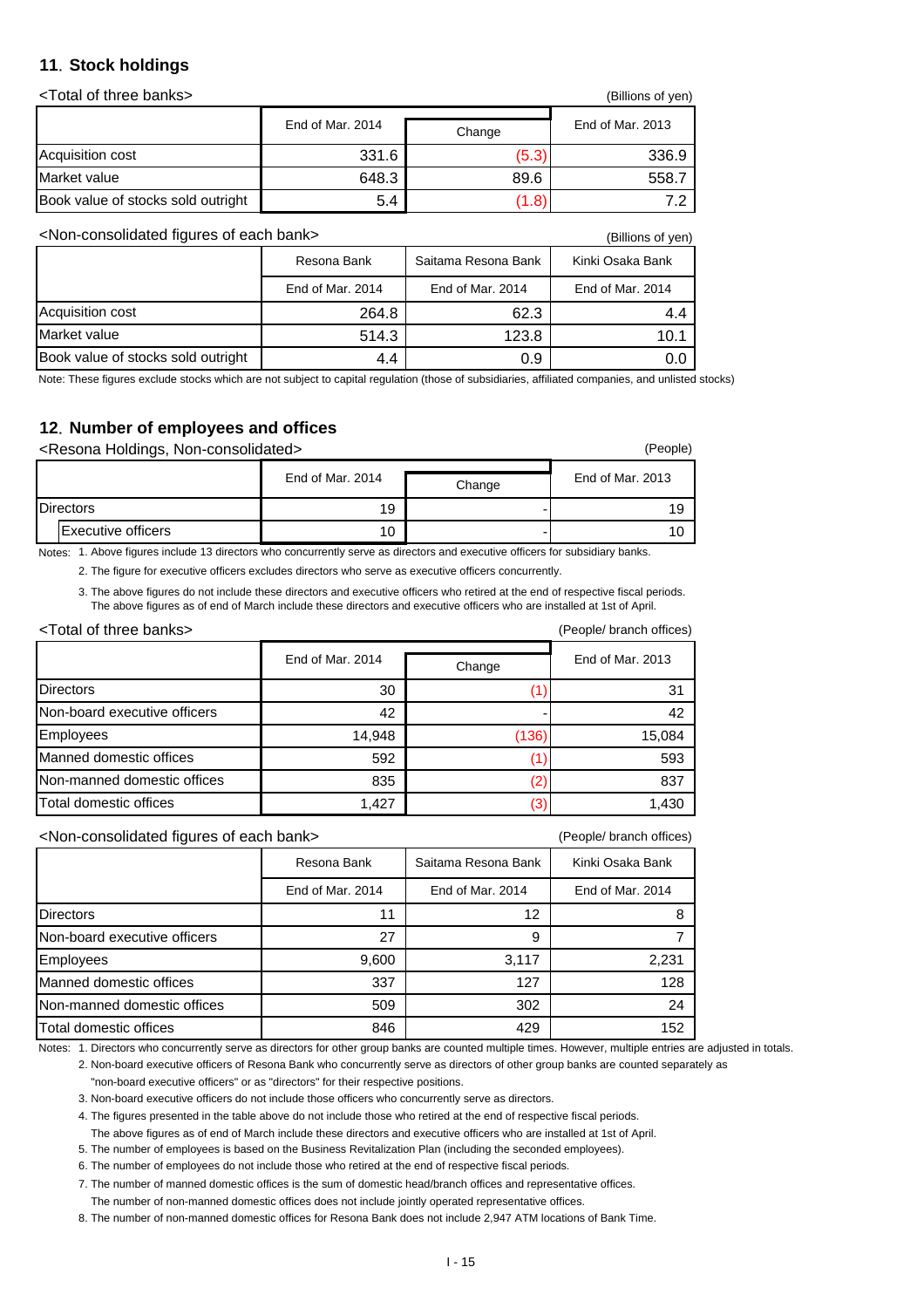# **II. Loans and Bills Discounted and Other**

## **1. Risk-managed loans**

(1) Risk-managed loans (Millions of yen)

|                                         | End of Mar. |           |           | End of Sep. | End of Mar. |
|-----------------------------------------|-------------|-----------|-----------|-------------|-------------|
| <total banks="" of="" three=""></total> | 2014(A)     | $(A)-(B)$ | $(A)-(C)$ | 2013(B)     | 2013 (C)    |
| oans to borrowers in legal bankruptcy   | 5,980       | (4,674)   | (5, 414)  | 10,655      | 11,395      |
| Past due loans                          | 354,886     | (16, 572) | (38, 561) | 371,459     | 393,448     |
| oans past due 3 months or more          | 3,691       | (471)     | (804)     | 4,162       | 4,495       |
| <b>Restructured loans</b>               | 110,737     | (18, 509) | (33, 855) | 129,246     | 144,592     |
| Risk-managed loans, total               | 475,296     | (40, 227) | (78, 636) | 515,524     | 553,932     |
| Partial direct write-offs               | 224,323     | (41, 773) | (63, 485) | 266,097     | 287,808     |
| Balance of loans (Term-end)             | 26,986,074  | 289,250   | 303,944   | 26,696,824  | 26,682,130  |
| <resona bank=""></resona>               |             |           |           |             |             |
| oans to borrowers in legal bankruptcy.  | 2,658       | (2,650)   | (3, 210)  | 5,309       | 5,869       |
| Past due loans                          | 205,288     | (11, 812) | (35, 710) | 217,101     | 240,998     |
| Loans past due 3 months or more         | 2,261       | (842)     | (155)     | 3,103       | 2,417       |
| <b>Restructured loans</b>               | 67,152      | (16, 444) | (31, 686) | 83,597      | 98,839      |
| Risk-managed loans, total               | 277,360     | (31, 750) | (70, 764) | 309,111     | 348,125     |
| Partial direct write-offs               | 184,843     | (44, 295) | (63, 685) | 229,139     | 248,528     |
| Balance of loans (Term-end)             | 17,737,830  | 222,790   | 243,704   | 17,515,039  | 17,494,125  |
| <saitama bank="" resona=""></saitama>   |             |           |           |             |             |
| oans to borrowers in legal bankruptcy.  | 2,934       | (1,530)   | (1, 813)  | 4,464       | 4,747       |
| Past due loans                          | 82,824      | (4,095)   | (1,623)   | 86,919      | 84,448      |
| oans past due 3 months or more          | 1,073       | 326       | 236       | 747         | 837         |
| <b>Restructured loans</b>               | 23,286      | 21        | (241)     | 23,264      | 23,528      |
| Risk-managed loans, total               | 110,118     | (5, 277)  | (3, 442)  | 115,396     | 113,561     |
| Partial direct write-offs               | 20,371      | 3,845     | 1,890     | 16,525      | 18,481      |
| Balance of loans (Term-end)             | 6,692,453   | 67,157    | 61,377    | 6,625,295   | 6,631,075   |
| <kinki bank="" osaka=""></kinki>        |             |           |           |             |             |
| oans to borrowers in legal bankruptcy.  | 387         | (492)     | (390)     | 880         | 778         |
| Past due loans                          | 66,773      | (664)     | (1, 227)  | 67,438      | 68,001      |
| oans past due 3 months or more          | 356         | 44        | (884)     | 311         | 1,240       |
| <b>Restructured loans</b>               | 20,298      | (2,086)   | (1, 927)  | 22,384      | 22,225      |
| Risk-managed loans, total               | 87,816      | (3, 199)  | (4, 429)  | 91,015      | 92,246      |
| Partial direct write-offs               | 19,108      | (1, 324)  | (1,690)   | 20,432      | 20,798      |
| Balance of loans (Term-end)             | 2,555,791   | (697)     | (1, 137)  | 2,556,489   | 2,556,928   |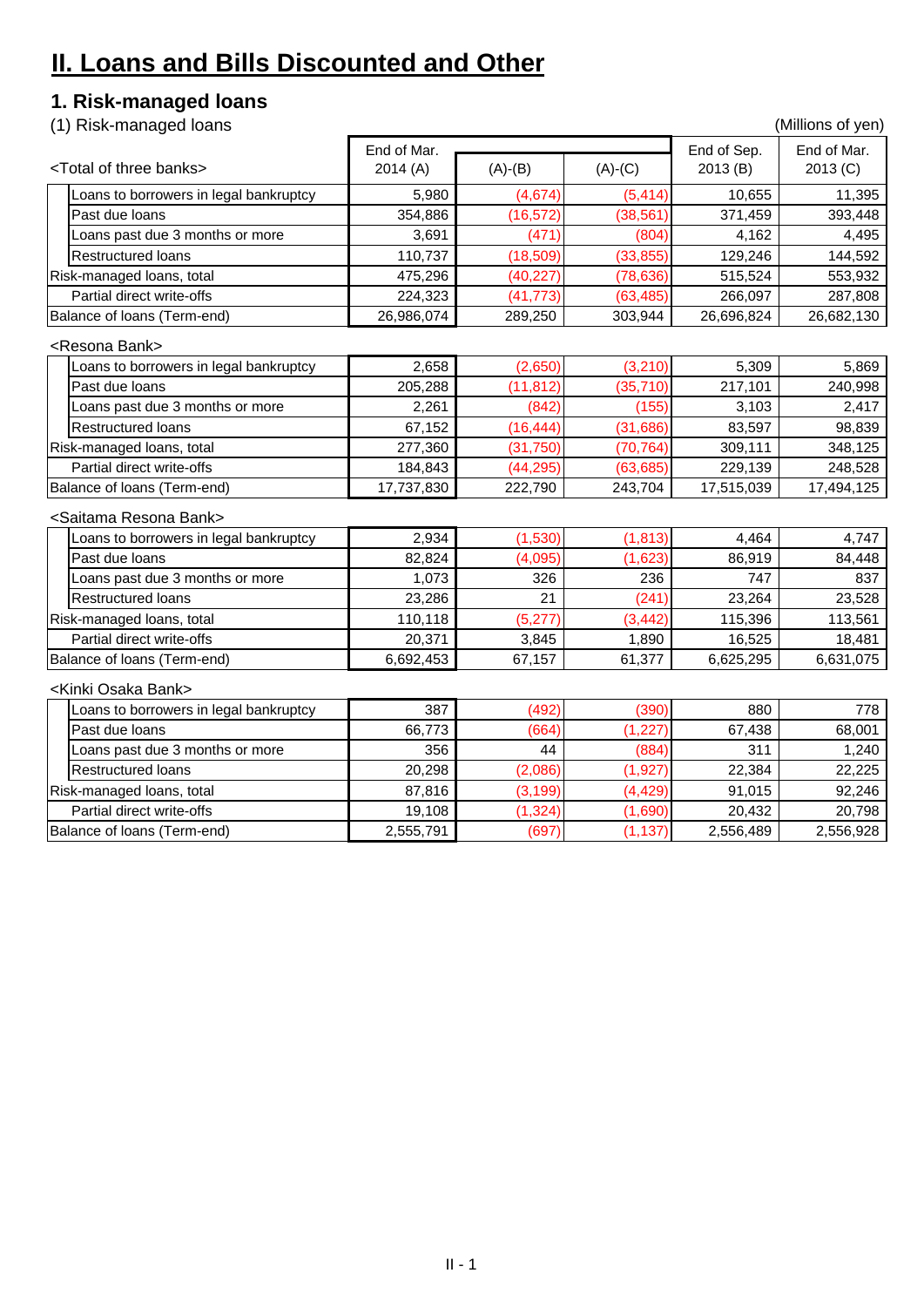### (2) Ratio to total balance of loans (%)

|                                         | End of Mar. |           |           | End of Sep. | End of Mar. |  |
|-----------------------------------------|-------------|-----------|-----------|-------------|-------------|--|
| <total banks="" of="" three=""></total> | 2014(A)     | $(A)-(B)$ | $(A)-(C)$ | 2013(B)     | 2013 (C)    |  |
| Loans to borrowers in legal bankruptcy  | 0.02        | (0.01)    | (0.02)    | 0.03        | 0.04        |  |
| Past due loans                          | 1.31        | (0.07)    | (0.15)    | 1.39        | 1.47        |  |
| oans past due 3 months or more          | 0.01        | (0.00)    | (0.00)    | 0.01        | 0.01        |  |
| <b>Restructured loans</b>               | 0.41        | (0.07)    | (0.13)    | 0.48        | 0.54        |  |
| Risk-managed loans, total               | 1.76        | (0.16)    | (0.31)    | 1.93        | 2.07        |  |
| <resona bank=""></resona>               |             |           |           |             |             |  |
| oans to borrowers in legal bankruptcy   | 0.01        | (0.01)    | (0.01)    | 0.03        | 0.03        |  |
| Past due loans                          | 1.15        | (0.08)    | (0.22)    | 1.23        | 1.37        |  |
| Loans past due 3 months or more         | 0.01        | (0.00)    | (0.00)    | 0.01        | 0.01        |  |
| <b>Restructured loans</b>               | 0.37        | (0.09)    | (0.18)    | 0.47        | 0.56        |  |
| Risk-managed loans, total               | 1.56        | (0.20)    | (0.42)    | 1.76        | 1.98        |  |
| <saitama bank="" resona=""></saitama>   |             |           |           |             |             |  |
| oans to borrowers in legal bankruptcy   | 0.04        | (0.02)    | (0.02)    | 0.06        | 0.07        |  |
| Past due loans                          | 1.23        | (0.07)    | (0.03)    | 1.31        | 1.27        |  |
| Loans past due 3 months or more         | 0.01        | 0.00      | 0.00      | 0.01        | 0.01        |  |
| <b>Restructured loans</b>               | 0.34        | (0.00)    | (0.00)    | 0.35        | 0.35        |  |
| Risk-managed loans, total               | 1.64        | (0.09)    | (0.06)    | 1.74        | 1.71        |  |
| <kinki bank="" osaka=""></kinki>        |             |           |           |             |             |  |
| Loans to borrowers in legal bankruptcy  | 0.01        | (0.01)    | (0.01)    | 0.03        | 0.03        |  |
| Past due loans                          | 2.61        | (0.02)    | (0.04)    | 2.63        | 2.65        |  |
| Loans past due 3 months or more         | 0.01        | 0.00      | (0.03)    | 0.01        | 0.04        |  |
| <b>Restructured loans</b>               | 0.79        | (0.08)    | (0.07)    | 0.87        | 0.86        |  |
| Risk-managed loans, total               | 3.43        | (0.12)    | (0.17)    | 3.56        | 3.60        |  |

## **2. Percentage of loan loss reserves to total risk-managed loans**

Note: Percentage of reserves = (Total reserve for possible loan losses + Reserve for specific borrowers under support + Reserve for write-off of loans in the trust

|                        |           |           |                        | $(\%)$                  |
|------------------------|-----------|-----------|------------------------|-------------------------|
| End of Mar.<br>2014(A) | $(A)-(B)$ | $(A)-(C)$ | End of Sep.<br>2013(B) | End of Mar.<br>2013 (C) |
| 59.47                  | (1.63)    | (2.11)    | 61.10                  | 61.58                   |
| 40.34                  | (0.68)    | (1.28)    | 41.02                  | 41.62                   |
|                        |           |           |                        |                         |
| 67.38                  | (1.61)    | (0.87)    | 68.99                  | 68.25                   |
| 45.64                  | (0.36)    | 0.05      | 46.00                  | 45.58                   |
|                        |           |           |                        |                         |
| 44.82                  | 0.41      | (2.28)    | 44.41                  | 47.11                   |
| 34.62                  | (1.82)    | (3.88)    | 36.45                  | 38.50                   |
|                        |           |           |                        |                         |
| 43.14                  | 0.38      | (0.15)    | 42.76                  | 43.29                   |
| 30.77                  | 0.85      | 0.26      | 29.91                  | 30.51                   |
|                        |           |           |                        |                         |

account)/ Total risk-managed loans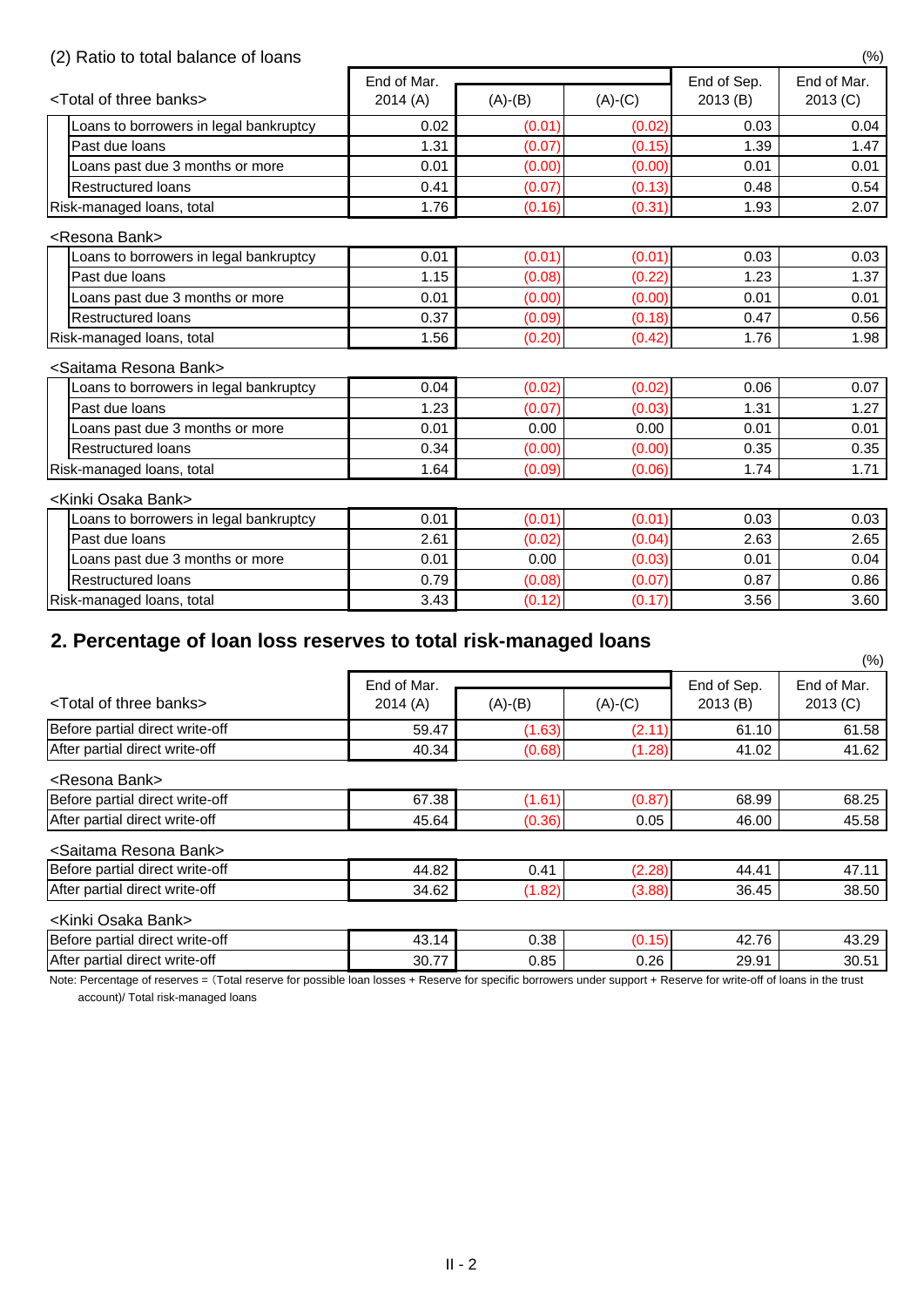## **3. Reserve for possible loan losses**

|                                                     | (Millions of yen) |           |             |             |          |  |
|-----------------------------------------------------|-------------------|-----------|-------------|-------------|----------|--|
|                                                     | End of Mar.       |           | End of Sep. | End of Mar. |          |  |
| <consolidated></consolidated>                       | 2014(A)           | $(A)-(B)$ | $(A)-(C)$   | 2013(B)     | 2013 (C) |  |
| General reserve for possible loan losses            | 161,681           | (20, 362) | (38, 146)   | 182,044     | 199,828  |  |
| Specific reserve for possible loan losses           | 94,509            | (4,058)   | (11, 193)   | 98,567      | 105,703  |  |
| Special reserve for certain overseas loans          |                   | 0         | 0           |             |          |  |
| Total reserve for possible loan losses              | 256,192           | (24, 421) | (49, 340)   | 280,613     | 305,532  |  |
| Reserve for write-off of loans in the trust account | 134               | (14)      | (27)        | 148         | 161      |  |
| <total banks="" of="" three=""></total>             |                   |           |             |             |          |  |
| General reserve for possible loan losses            | 103,218           | (16, 203) | (28, 480)   | 119,422     | 131,699  |  |
| Specific reserve for possible loan losses           | 88,392            | (3,551)   | (10, 327)   | 91,943      | 98,719   |  |
| Special reserve for certain overseas loans          |                   | 0         | 0           |             |          |  |
| Total reserve for possible loan losses              | 191,612           | (19, 754) | (38, 807)   | 211,367     | 230,420  |  |
| Reserve for write-off of loans in the trust account | 134               | (14)      | (27)        | 148         | 161      |  |
| <resona bank=""></resona>                           |                   |           |             |             |          |  |
| General reserve for possible loan losses            | 72,348            | (14, 826) | (22, 857)   | 87,174      | 95,205   |  |
| Specific reserve for possible loan losses           | 54,107            | (786)     | (9, 226)    | 54,893      | 63,334   |  |
| Special reserve for certain overseas loans          |                   | 0         | $\Omega$    |             |          |  |
| Total reserve for possible loan losses              | 126,457           | (15, 612) | (32,083)    | 142,069     | 158,540  |  |
| Reserve for write-off of loans in the trust account | 134               | (14)      | (27)        | 148         | 161      |  |
| <saitama bank="" resona=""></saitama>               |                   |           |             |             |          |  |
| General reserve for possible loan losses            | 18,796            | (1,404)   | (3,778)     | 20,201      | 22,575   |  |
| Specific reserve for possible loan losses           | 19,331            | (2,534)   | (1,824)     | 21,865      | 21,155   |  |
| Special reserve for certain overseas loans          |                   |           |             |             |          |  |
| Total reserve for possible loan losses              | 38,127            | (3,939)   | (5,603)     | 42,066      | 43,730   |  |
| Reserve for write-off of loans in the trust account |                   |           |             |             |          |  |
| <kinki bank="" osaka=""></kinki>                    |                   |           |             |             |          |  |
| General reserve for possible loan losses            | 12,074            | 27        | (1, 844)    | 12,047      | 13,919   |  |
| Specific reserve for possible loan losses           | 14,953            | (230)     | 723         | 15,183      | 14,229   |  |
| Special reserve for certain overseas loans          |                   |           |             |             |          |  |
| Total reserve for possible loan losses              | 27,028            | (202)     | (1, 120)    | 27,231      | 28,148   |  |
| Reserve for write-off of loans in the trust account |                   |           |             |             |          |  |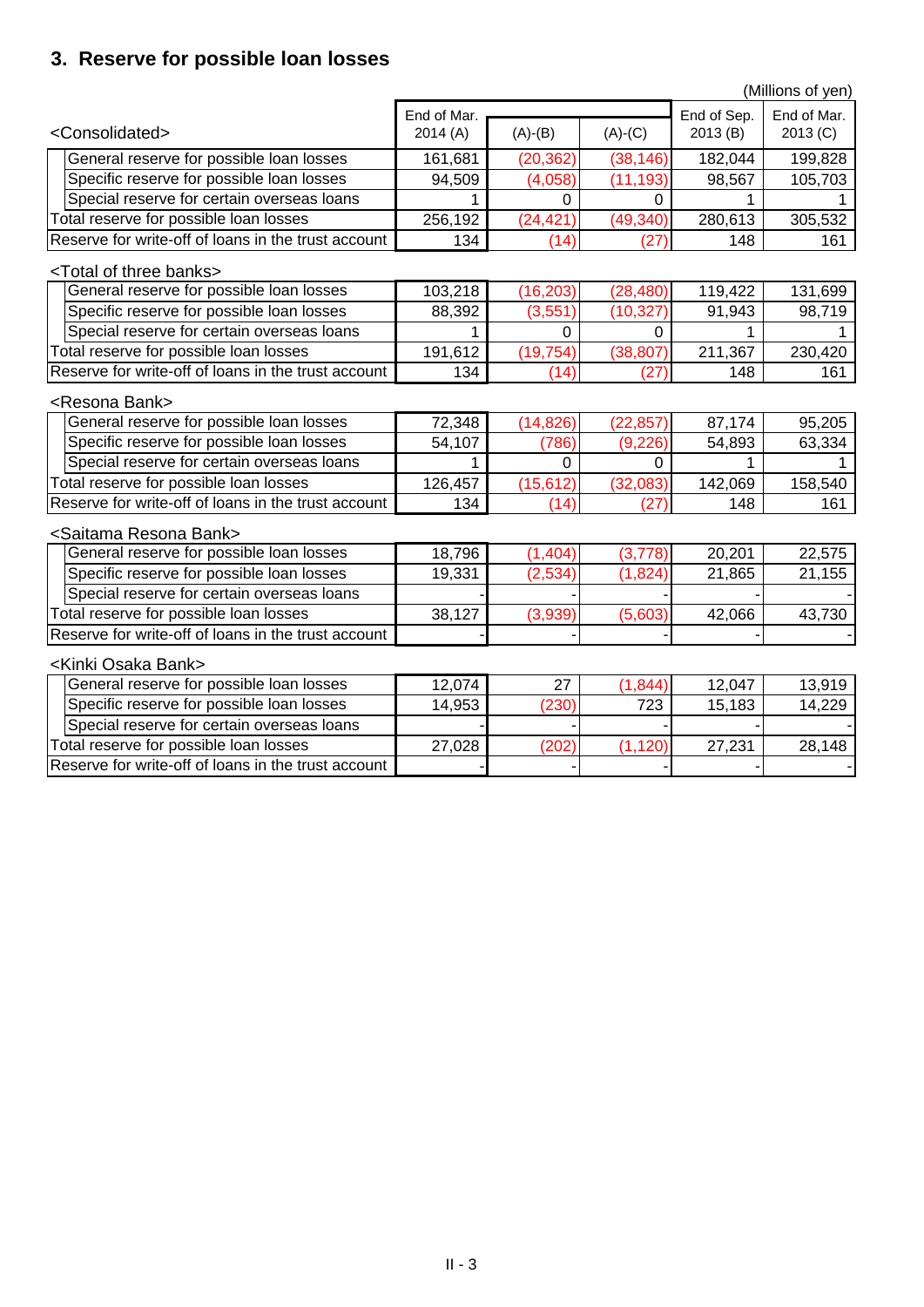## **4**.**Claims disclosure according to the Financial Reconstruction Act**

(Millions of yen, %)

| End of Mar.                                      |            |           |           | End of Sep. | End of Mar. |
|--------------------------------------------------|------------|-----------|-----------|-------------|-------------|
| <total banks="" of="" three=""></total>          | 2014(A)    | $(A)-(B)$ | $(A)-(C)$ | 2013(B)     | 2013 (C)    |
| Unrecoverable or valueless claims                | 59,131     | (2,760)   | (11, 247) | 61,891      | 70,379      |
| <b>Risk claims</b>                               | 310,794    | (19, 875) | (34,953)  | 330,670     | 345,748     |
| Special attention loans                          | 114,428    | (18, 981) | (34,659)  | 133,409     | 149,088     |
| <b>Financial Reconstruction Act subtotal [A]</b> | 484,355    | (41, 616) | (80, 860) | 525,972     | 565,215     |
| Normal claims                                    | 27,222,647 | 309,879   | 359,924   | 26,912,768  | 26,862,723  |
| <b>Financial Reconstruction Act total [B]</b>    | 27,707,002 | 268,262   | 279,063   | 27,438,740  | 27,427,939  |
| Partial direct write-offs                        | 241,893    | (43, 035) | (66, 687) | 284,929     | 308,581     |
| NPL Ratio [A] / [B]                              | 1.74       | (0.16)    | (0.31)    | 1.91        | 2.06        |
| <resona bank=""></resona>                        |            |           |           |             |             |
| Unrecoverable or valueless claims                | 38,816     | (3,774)   | (8, 851)  | 42,590      | 47,668      |
| <b>Risk claims</b>                               | 177,383    | (11, 785) | (31, 916) | 189,168     | 209,299     |
| Special attention loans                          | 69,414     | (17, 287) | (31, 842) | 86,701      | 101,257     |
| <b>Financial Reconstruction Act subtotal [A]</b> | 285,614    | (32, 846) | (72, 611) | 318,460     | 358,225     |
| Normal claims                                    | 18,110,877 | 239,725   | 300,021   | 17,871,151  | 17,810,855  |
| <b>Financial Reconstruction Act total [B]</b>    | 18,396,491 | 206,879   | 227,410   | 18,189,612  | 18,169,081  |
| Partial direct write-offs                        | 200,109    | (45, 948) | (67, 105) | 246,058     | 267,215     |
| NPL Ratio [A] / [B]                              | 1.55       | (0.19)    | (0.41)    | 1.75        | 1.97        |
| <saitama bank="" resona=""></saitama>            |            |           |           |             |             |
| Unrecoverable or valueless claims                | 11,187     | (38)      | (2, 196)  | 11,225      | 13,383      |
| <b>Risk claims</b>                               | 74,844     | (5,864)   | (1, 396)  | 80,708      | 76,240      |
| Special attention loans                          | 24,359     | 347       | (5)       | 24,012      | 24,365      |
| <b>Financial Reconstruction Act subtotal [A]</b> | 110,391    | (5,555)   | (3,597)   | 115,946     | 113,988     |
| Normal claims                                    | 6,623,798  | 69,519    | 57,701    | 6,554,278   | 6,566,097   |
| <b>Financial Reconstruction Act total [B]</b>    | 6,734,189  | 63,964    | 54,103    | 6,670,225   | 6,680,086   |
| Partial direct write-offs                        | 20,556     | 3,836     | 1,733     | 16,719      | 18,823      |
| NPL Ratio [A] / [B]                              | 1.63       | (0.09)    | (0.06)    | 1.73        | 1.70        |
| <kinki bank="" osaka=""></kinki>                 |            |           |           |             |             |
| Unrecoverable or valueless claims                | 9,127      | 1,052     | (199)     | 8,075       | 9,327       |
| <b>Risk claims</b>                               | 58,567     | (2, 225)  | (1,640)   | 60,793      | 60,208      |
| Special attention loans                          | 20,654     | (2,041)   | (2, 811)  | 22,696      | 23,466      |
| <b>Financial Reconstruction Act subtotal [A]</b> | 88,349     | (3, 215)  | (4,651)   | 91,564      | 93,001      |
| Normal claims                                    | 2,487,971  | 633       | 2,201     | 2,487,338   | 2,485,769   |
| <b>Financial Reconstruction Act total [B]</b>    | 2,576,321  | (2, 581)  | (2, 450)  | 2,578,903   | 2,578,771   |
| Partial direct write-offs                        | 21,227     | (924)     | (1, 315)  | 22,151      | 22,542      |
| NPL Ratio [A] / [B]                              | 3.42       | (0.12)    | (0.17)    | 3.55        | 3.60        |
|                                                  |            |           |           |             |             |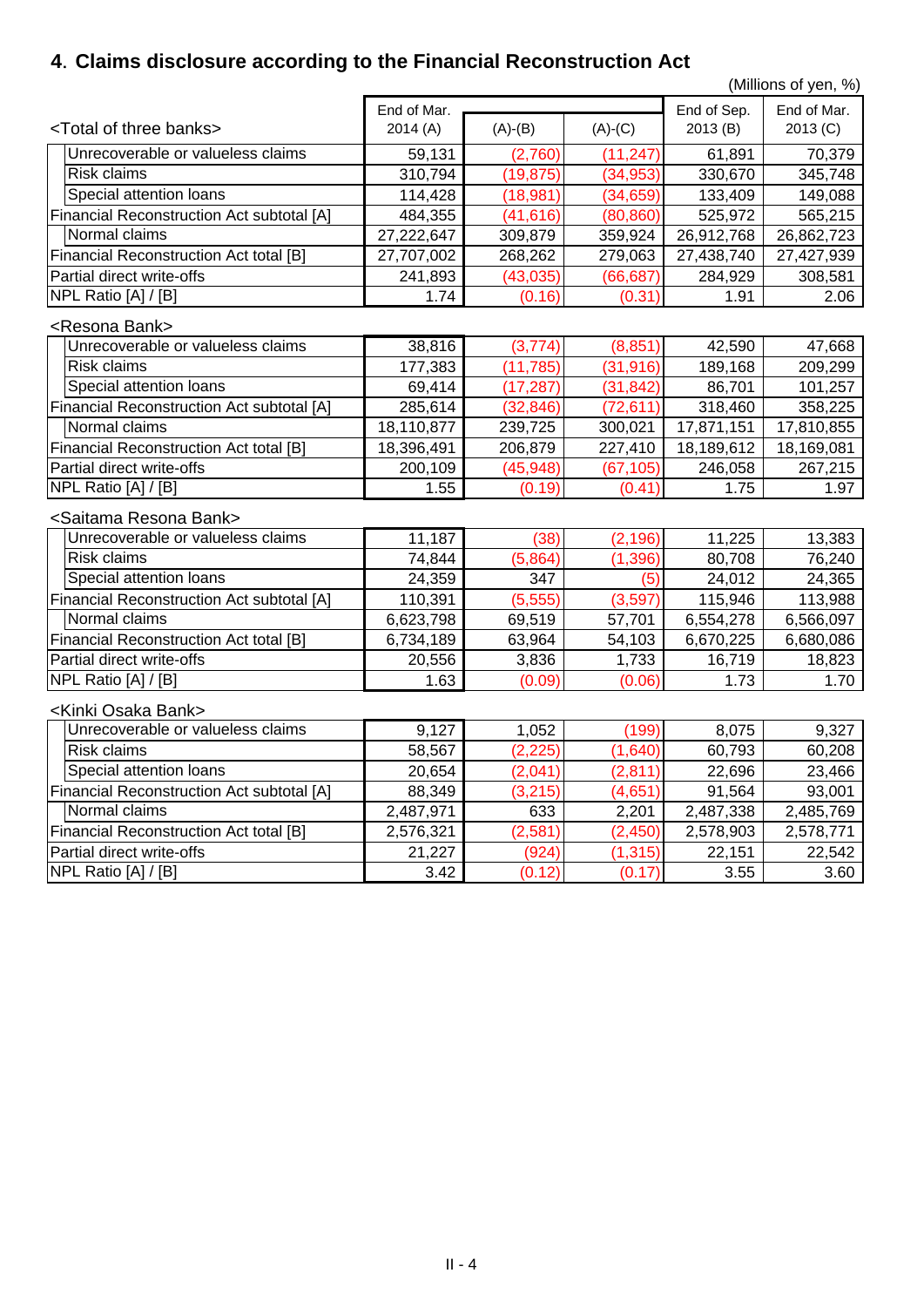## **5. Coverage ratios by type of borrower**

<Total of three banks, Non-consolidated figures of each bank> (%)

|                                                                               | Total of three banks    |             | Resona Bank |                                     |             |                         |
|-------------------------------------------------------------------------------|-------------------------|-------------|-------------|-------------------------------------|-------------|-------------------------|
|                                                                               | End of Mar.<br>2014 [A] | $[A] - [B]$ | 2013 [B]    | End of Mar. End of Mar.<br>2014 [A] | $[A] - [B]$ | End of Mar.<br>2013 [B] |
| Unrecoverable or valueless claims                                             | 100.00                  |             | 100.00      | 100.00                              |             | 100.00                  |
| Covered by collateral, guarantees, etc.                                       | 96.07                   | 0.36        | 95.71       | 95.45                               | 0.35        | 95.09                   |
| Covered by reserves                                                           | 3.92                    | (0.36)      | 4.28        | 4.54                                | (0.35)      | 4.90                    |
| Reserve ratio against the portion not covered by collateral, guarantees, etc. | 100.00                  |             | 100.00      | 100.00                              |             | 100.00                  |
| <b>Risk claims</b>                                                            | 92.06                   | 1.72        | 90.34       | 92.02                               | 2.10        | 89.91                   |
| Covered by collateral, guarantees, etc.                                       | 66.16                   | 1.05        | 65.10       | 64.35                               | 0.66        | 63.69                   |
| Covered by reserves                                                           | 25.90                   | 0.67        | 25.23       | 27.66                               | 1.44        | 26.21                   |
| Reserve ratio against the portion not covered by collateral, guarantees, etc. | 76.55                   | 4.23        | 72.32       | 77.62                               | 5.39        | 72.22                   |
| <b>Special Attention Obligors</b>                                             | 59.84                   | 1.90        | 57.93       | 53.22                               | 1.18        | 52.03                   |
| Covered by collateral, guarantees, etc.                                       | 40.41                   | 2.12        | 38.28       | 36.01                               | 2.62        | 33.39                   |
| Covered by reserves                                                           | 19.43                   | (0.21)      | 19.65       | 17.20                               | (1.43)      | 18.63                   |
| Reserve ratio against the portion not covered by collateral, guarantees, etc. | 32.61                   | 0.77        | 31.84       | 26.88                               | (1.09)      | 27.98                   |
| <b>Other Watch Obligors</b>                                                   | 73.03                   | (0.25)      | 73.29       | 69.04                               | (0.32)      | 69.36                   |
| Covered by collateral, guarantees, etc.                                       | 70.44                   | 0.25        | 70.19       | 66.35                               | 0.32        | 66.03                   |
| Covered by reserves                                                           | 2.59                    | (0.51)      | 3.10        | 2.68                                | (0.64)      | 3.32                    |
| Reserve ratio against the portion not covered by collateral, guarantees, etc. | 8.77                    | (1.63)      | 10.41       | 7.97                                | (1.82)      | 9.80                    |
| Normal Obligors                                                               | 0.10                    | (0.01)      | 0.11        | 0.13                                | (0.01)      | 0.15                    |

|                                                                               | Saitama Resona Bank     |             |                         |                         | Kinki Osaka Bank |                         |
|-------------------------------------------------------------------------------|-------------------------|-------------|-------------------------|-------------------------|------------------|-------------------------|
|                                                                               | End of Mar.<br>2014 [A] | $[A] - [B]$ | End of Mar.<br>2013 [B] | End of Mar.<br>2014 [A] | $[A] - [B]$      | End of Mar.<br>2013 [B] |
| Unrecoverable or valueless claims                                             | 100.00                  |             | 100.00                  | 100.00                  |                  | 100.00                  |
| Covered by collateral, guarantees, etc.                                       | 97.09                   | (0.20)      | 97.29                   | 97.46                   | 0.89             | 96.57                   |
| Covered by reserves                                                           | 2.90                    | 0.20        | 2.70                    | 2.53                    | (0.89)           | 3.42                    |
| Reserve ratio against the portion not covered by collateral, guarantees, etc. | 100.00                  |             | 100.00                  | 100.00                  |                  | 100.00                  |
| <b>Risk claims</b>                                                            | 92.30                   | 0.42        | 91.87                   | 91.89                   | 2.01             | 89.87                   |
| Covered by collateral, guarantees, etc.                                       | 69.87                   | 2.30        | 67.57                   | 66.85                   | (0.02)           | 66.88                   |
| Covered by reserves                                                           | 22.42                   | (1.88)      | 24.30                   | 25.03                   | 2.04             | 22.99                   |
| Reserve ratio against the portion not covered by collateral, guarantees, etc. | 74.43                   | (0.51)      | 74.95                   | 75.54                   | 6.11             | 69.42                   |
| <b>Special Attention Obligors</b>                                             | 70.04                   | (0.74)      | 70.79                   | 67.72                   | 0.37             | 67.35                   |
| Covered by collateral, guarantees, etc.                                       | 49.41                   | (0.08)      | 49.49                   | 42.49                   | (2.96)           | 45.45                   |
| Covered by reserves                                                           | 20.63                   | (0.66)      | 21.29                   | 25.23                   | 3.34             | 21.89                   |
| Reserve ratio against the portion not covered by collateral, guarantees, etc. | 40.78                   | (1.38)      | 42.17                   | 43.87                   | 3.73             | 40.14                   |
| <b>Other Watch Obligors</b>                                                   | 83.07                   | 0.33        | 82.73                   | 79.85                   | 0.42             | 79.42                   |
| Covered by collateral, guarantees, etc.                                       | 80.35                   | 0.72        | 79.62                   | 77.94                   | 0.44             | 77.50                   |
| Covered by reserves                                                           | 2.71                    | (0.38)      | 3.10                    | 1.90                    | (0.02)           | 1.92                    |
| Reserve ratio against the portion not covered by collateral, guarantees, etc. | 13.83                   | (1.41)      | 15.24                   | 8.62                    | 0.07             | 8.54                    |
| Normal Obligors                                                               | 0.02                    | (0.01)      | 0.03                    | 0.05                    | (0.03)           | 0.08                    |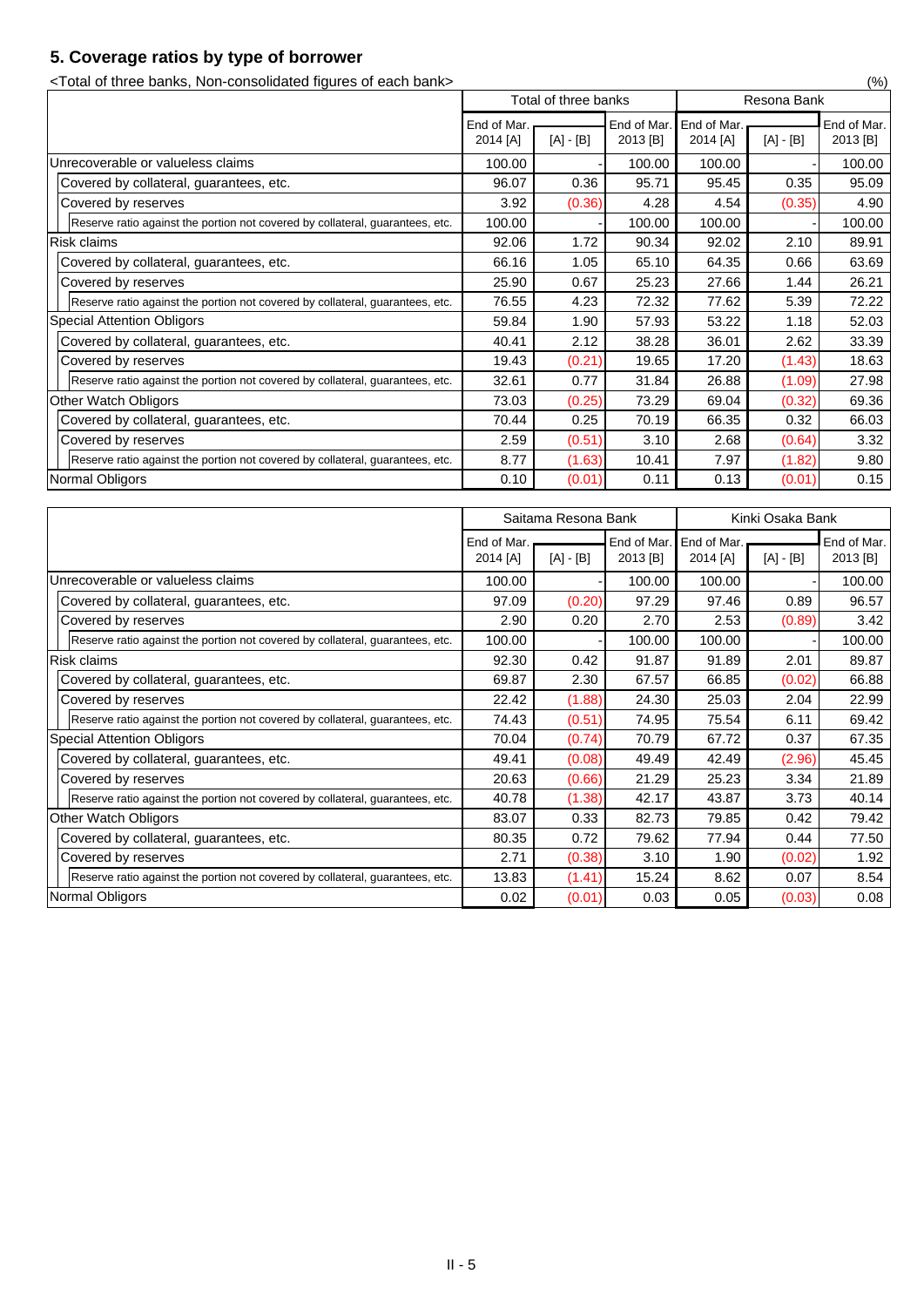### **6. Results of self-assessment of asset quality**

(1) Total of three banks

### (2) Resona Bank (Non-consolidated)

Note: Amounts of claim and collateral/guarantee reported above include privately-placed bonds underwritten and guaranteed by the bank to which loan loss reserves are not provided.

|                           |                                                                     |                                                                 | <b>Self-Assessment of Asset Quality</b> |                                 |                                        | (Billions of yen)                      |                                                              |                                                    |
|---------------------------|---------------------------------------------------------------------|-----------------------------------------------------------------|-----------------------------------------|---------------------------------|----------------------------------------|----------------------------------------|--------------------------------------------------------------|----------------------------------------------------|
| Obligor<br>Classification | Exposure<br>Categories                                              | <b>Disclosure</b><br>Categories<br>under FRA                    | <b>Normal</b><br><b>Exposures</b>       | Category II<br><b>Exposures</b> | Category III<br><b>Exposures</b>       | <b>Category IV</b><br><b>Exposures</b> | Coverage                                                     | <b>Coverage Ratio</b><br>under FRA<br>Criteria     |
|                           | <b>Bankrupt and Effectively</b><br><b>Bankrupt Obligors</b><br>59.1 | Unrecoverable<br>or Valueless<br>Claims<br>59.1                 | 31.2                                    | 27.8                            | <b>Reserve Ratio</b><br>100.00%        | <b>Direct</b><br><b>Write-offs</b>     | <b>Reserves</b><br>2.3<br>Collateral<br>/Guarantee<br>56.8   | Unrecoverable<br>or Valueless<br>Claims<br>100.00% |
|                           | <b>Doubtful Obligors</b><br>310.7                                   | <b>Risk Claims</b><br>310.7                                     | 159.8                                   | 126.3                           | 24.5<br><b>Reserve Ratio</b><br>76.55% |                                        | <b>Reserves</b><br>80.5<br>Collateral<br>/Guarantee<br>205.6 | <b>Risk Claims</b><br>92.06%                       |
|                           | <b>Special Attention</b><br>Obligors<br>145.0                       | Special<br><b>Attention Loans</b><br>114.4<br>Subtotal<br>484.3 | 22.7                                    | 122.3                           |                                        |                                        | <b>Reserves</b><br>22.5<br>Collateral<br>/Guarantee<br>45.0  | Special<br><b>Attention Loans</b><br>59.02%        |
| Watch<br>Obligors         | <b>Other Watch</b><br>Obligors<br>1,890.6                           | <b>Normal Claims</b><br>27,222.6                                | 561.8                                   | 1,328.8                         |                                        |                                        |                                                              |                                                    |
|                           | <b>Normal Obligors</b><br>25,301.3                                  |                                                                 | 25,301.3                                |                                 |                                        |                                        |                                                              | Total Coverage)<br>Ratio<br>85.22%                 |
|                           | <b>Total Exposures</b><br>27,707.0                                  | Total<br>27,707.0                                               | Normal<br>26,077.1                      | Category II<br>1,605.2          | Category III<br>24.5                   | Category IV                            |                                                              |                                                    |

|                                                             |                                              |                                   |                                 | <b>Self-Assessment of Asset Quality</b> |                                        |                                                       | (Billions of yen)                       |
|-------------------------------------------------------------|----------------------------------------------|-----------------------------------|---------------------------------|-----------------------------------------|----------------------------------------|-------------------------------------------------------|-----------------------------------------|
| Exposure<br>Obligor<br>Categories<br><b>Classification</b>  | <b>Disclosure</b><br>Categories<br>under FRA | <b>Normal</b><br><b>Exposures</b> | Category II<br><b>Exposures</b> | Category $I\!I\!I$<br><b>Exposures</b>  | <b>Category IV</b><br><b>Exposures</b> | Coverage                                              | Coverage Ratio<br>under FRA<br>Criteria |
| <b>Bankrupt and Effectively</b><br><b>Bankrupt Obligors</b> | Unrecoverable<br>or Valueless                |                                   |                                 | <b>Reserve Ratio</b>                    | <b>Direct</b><br><b>Write-offs</b>     | <b>Reserves</b><br>1.7<br>Collateral                  | Unrecoverable<br>or Valueless           |
| 38.8                                                        | Claims<br>38.8                               | 21.6                              | 17.1                            | 100.00%                                 |                                        | /Guarantee<br>37.0                                    | <b>Claims</b><br>100.00%                |
| Doubtful Obligors<br>177.3                                  | <b>Risk Claims</b><br>177.3                  | 88.4                              | 74.8                            | 14.0<br><b>Reserve Ratio</b><br>77.62%  |                                        | Reserves<br>49.0<br>Collateral<br>/Guarantee<br>114.1 | <b>Risk Claims</b><br>92.02%            |
| Special Attention                                           | Special<br><b>Attention Loans</b>            |                                   |                                 |                                         |                                        | Reserves<br>11.9<br>$O = H = 1 - 1$                   | Special<br><b>Attention Loans</b>       |



Note: Amounts of claim and collateral/guarantee reported above include privately-placed bonds underwritten and guaranteed by the bank to which loan loss reserves are not provided.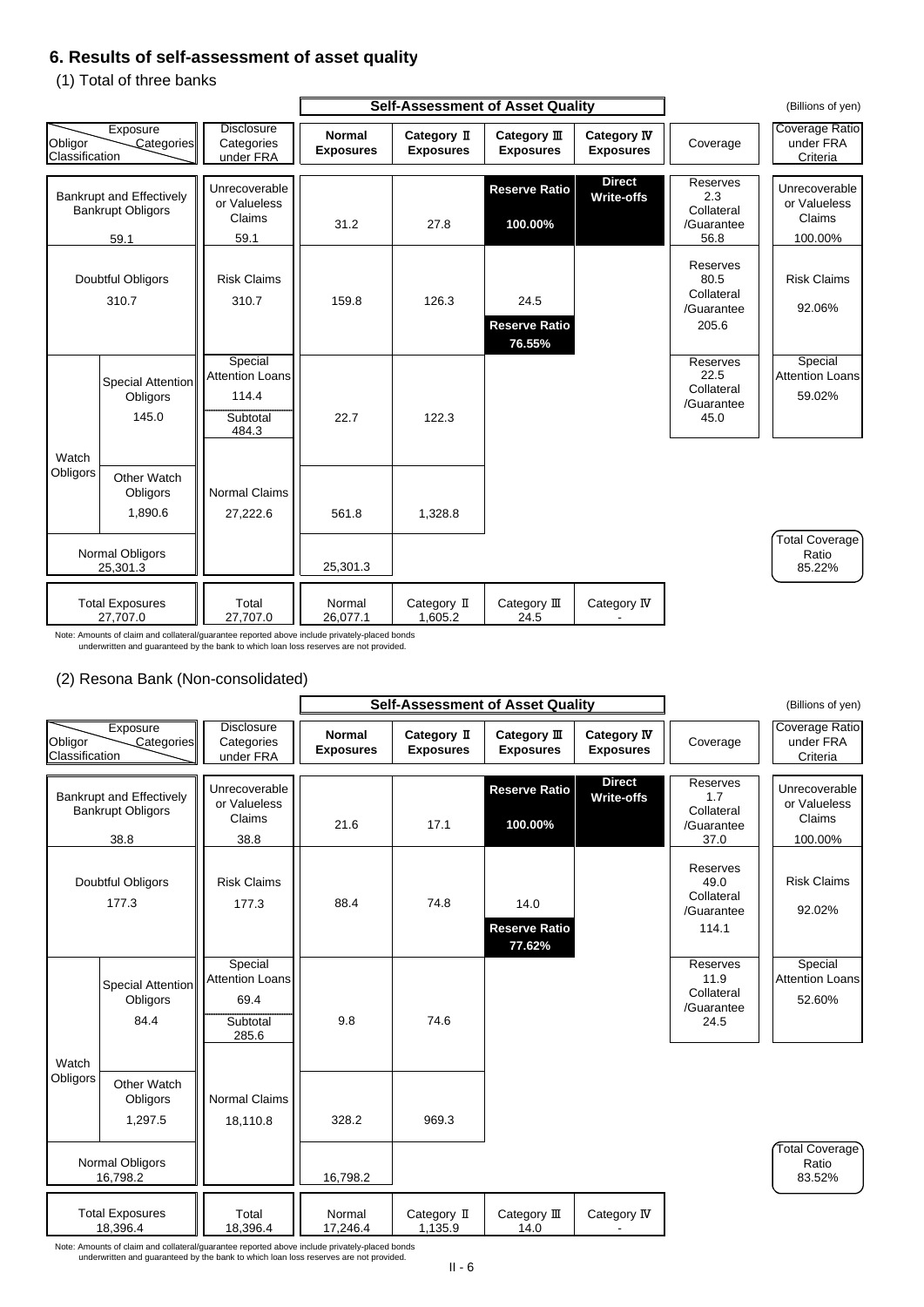### (3) Saitama Resona Bank

### (4) Kinki Osaka Bank (Non-consolidated)

Note: Amounts of claim and collateral/guarantee reported above include privately-placed bonds underwritten and guaranteed by the bank to which loan loss reserves are not provided.

|                           |                                                                     |                                                                | <b>Self-Assessment of Asset Quality</b> |                                 |                                       |                                        | (Billions of yen)                                           |                                                    |
|---------------------------|---------------------------------------------------------------------|----------------------------------------------------------------|-----------------------------------------|---------------------------------|---------------------------------------|----------------------------------------|-------------------------------------------------------------|----------------------------------------------------|
| Obligor<br>Classification | Exposure<br>Categories                                              | <b>Disclosure</b><br>Categories<br>under FRA                   | <b>Normal</b><br><b>Exposures</b>       | Category II<br><b>Exposures</b> | Category III<br><b>Exposures</b>      | <b>Category IV</b><br><b>Exposures</b> | Coverage                                                    | Coverage Ratio<br>under FRA<br>Criteria            |
|                           | <b>Bankrupt and Effectively</b><br><b>Bankrupt Obligors</b><br>11.1 | Unrecoverable<br>or Valueless<br><b>Claims</b><br>11.1         | 5.3                                     | 5.8                             | <b>Reserve Ratio</b><br>100.00%       | <b>Direct</b><br><b>Write-offs</b>     | <b>Reserves</b><br>0.3<br>Collateral<br>/Guarantee<br>10.8  | Unrecoverable<br>or Valueless<br>Claims<br>100.00% |
|                           | <b>Doubtful Obligors</b><br>74.8                                    | <b>Risk Claims</b><br>74.8                                     | 33.4                                    | 35.5                            | 5.7<br><b>Reserve Ratio</b><br>74.43% |                                        | <b>Reserves</b><br>16.7<br>Collateral<br>/Guarantee<br>52.3 | <b>Risk Claims</b><br>92.30%                       |
|                           | Special Attention<br>Obligors<br>35.3                               | Special<br><b>Attention Loans</b><br>24.3<br>Subtotal<br>110.3 | 7.2                                     | 28.1                            |                                       |                                        | Reserves<br>5.0<br>Collateral<br>/Guarantee<br>12.0         | Special<br><b>Attention Loans</b><br>70.04%        |
| Watch<br>Obligors         | <b>Other Watch</b><br><b>Obligors</b><br>356.6                      | <b>Normal Claims</b><br>6,623.7                                | 134.2                                   | 222.3                           |                                       |                                        |                                                             |                                                    |
|                           | Normal Obligors<br>6,256.1                                          |                                                                | 6,256.1                                 |                                 |                                       |                                        |                                                             | Total Coverage<br>Ratio<br>88.16%                  |
|                           | <b>Total Exposures</b><br>6,734.1                                   | Total<br>6,734.1                                               | Normal<br>6,436.4                       | Category II<br>291.9            | Category III<br>5.7                   | Category IV                            |                                                             |                                                    |

Note: Amounts of claim and collateral/guarantee reported above include privately-placed bonds underwritten and guaranteed by the bank to which loan loss reserves are not provided.



|                                                             |                                              |                                   |                                 | <b>Self-Assessment of Asset Quality</b> |                                        |                                                      | (Billions of yen)                       |
|-------------------------------------------------------------|----------------------------------------------|-----------------------------------|---------------------------------|-----------------------------------------|----------------------------------------|------------------------------------------------------|-----------------------------------------|
| Exposure<br>Obligor<br>Categories<br>Classification         | <b>Disclosure</b><br>Categories<br>under FRA | <b>Normal</b><br><b>Exposures</b> | Category II<br><b>Exposures</b> | Category $I\!I\!I$<br><b>Exposures</b>  | <b>Category IV</b><br><b>Exposures</b> | Coverage                                             | Coverage Ratio<br>under FRA<br>Criteria |
| <b>Bankrupt and Effectively</b><br><b>Bankrupt Obligors</b> | Unrecoverable<br>or Valueless<br>Claims      |                                   |                                 | <b>Reserve Ratio</b>                    | <b>Direct</b><br><b>Write-offs</b>     | Reserves<br>0.2 <sub>0</sub><br>Collateral           | Unrecoverable<br>or Valueless<br>Claims |
| 9.1                                                         | 9.1                                          | 4.2                               | 4.8                             | 100.00%                                 |                                        | /Guarantee<br>8.8                                    | 100.00%                                 |
| <b>Doubtful Obligors</b><br>58.5                            | <b>Risk Claims</b><br>58.5                   | 37.9                              | 15.9                            | 4.7<br><b>Reserve Ratio</b><br>75.54%   |                                        | Reserves<br>14.6<br>Collateral<br>/Guarantee<br>39.1 | <b>Risk Claims</b><br>91.89%            |
| Special Attention                                           | Special<br><b>Attention Loans</b>            |                                   |                                 |                                         |                                        | Reserves<br>5.5<br>$O = H = 1 - 1$                   | Special<br><b>Attention Loans</b>       |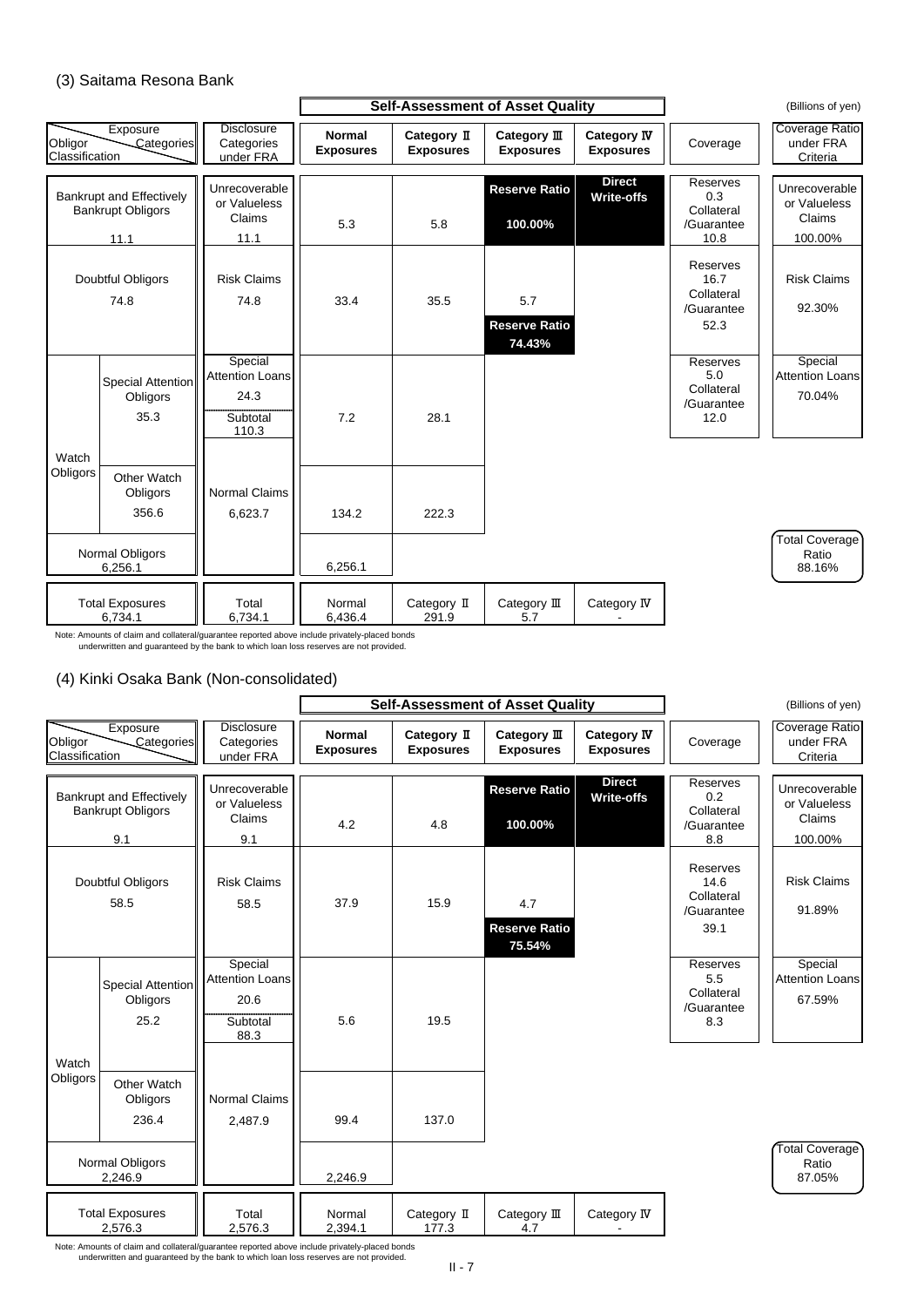### **7.Progress in off-balancing of claims (Banking and trust accounts)**

<Total of three banks, Non-consolidated figures of each bank>

| (1) Performance of FY2013                                             |                         |             |                               |                            | (Billions of yen)       |  |  |
|-----------------------------------------------------------------------|-------------------------|-------------|-------------------------------|----------------------------|-------------------------|--|--|
| <total banks="" of="" three=""></total>                               | End of Mar.<br>2014 [A] | [A]-[B]     | Claims newly<br>classified    | Amount of<br>off-balancing | End of Mar.<br>2013 [B] |  |  |
| Unrecoverable or valueless claims                                     | 59.1                    | (11.2)      | 29.1                          | (40.4)                     | 70.3                    |  |  |
| <b>Risk claims</b>                                                    | 310.7                   | (34.9)      | 109.3                         | (144.3)                    | 345.7                   |  |  |
| Total                                                                 | 369.9                   | (46.2)      | 138.5                         | (184.7)                    | 416.1                   |  |  |
| Result of measures connected to off-balancing                         | 54.6                    |             |                               |                            | 64.2                    |  |  |
| <resona bank=""></resona>                                             |                         |             |                               |                            |                         |  |  |
| Unrecoverable or valueless claims                                     | 38.8                    | (8.8)       | 18.8                          | (27.7)                     | 47.6                    |  |  |
| <b>Risk claims</b>                                                    | 177.3                   | (31.9)      | 69.9                          | (101.9)                    | 209.2                   |  |  |
| Total                                                                 | 216.2                   | (40.7)      | 88.8                          | (129.6)                    | 256.9                   |  |  |
| Result of measures connected to off-balancing                         | 26.1                    |             |                               |                            | 35.0                    |  |  |
| <saitama bank="" resona=""></saitama>                                 |                         |             |                               |                            |                         |  |  |
| Unrecoverable or valueless claims                                     | 11.1                    | (2.1)       | 5.5                           | (7.7)                      | 13.3                    |  |  |
| <b>Risk claims</b>                                                    | 74.8                    | (1.3)       | 22.4                          | (23.8)                     | 76.2                    |  |  |
| Total                                                                 | 86.0                    | (3.5)       | 27.9                          | (31.5)                     | 89.6                    |  |  |
| Result of measures connected to off-balancing                         | 11.1                    |             |                               |                            | 12.2                    |  |  |
| <kinki bank="" osaka=""></kinki>                                      |                         |             |                               |                            |                         |  |  |
| Unrecoverable or valueless claims                                     | 9.1                     | (0.1)       | 4.7                           | (4.9)                      | 9.3                     |  |  |
| <b>Risk claims</b>                                                    | 58.5                    | (1.6)       | 16.9                          | (18.6)                     | 60.2                    |  |  |
| Total                                                                 | 67.6                    | (1.8)       | 21.7                          | (23.5)                     | 69.5                    |  |  |
| Result of measures connected to off-balancing                         | 17.3                    |             |                               |                            | 16.9                    |  |  |
| Placement of loans off the balance sheets<br>(Billions of yen)<br>(2) |                         |             |                               |                            |                         |  |  |
|                                                                       | Total of<br>three banks | Resona Bank | Saitama Resona<br><b>Bank</b> | Kinki Osaka<br><b>Bank</b> |                         |  |  |
| Disposition by borrowers' liquidation                                 | (1.9)                   | (0.1)       | (0.0)                         | (1.7)                      |                         |  |  |

Notes: 1. Placing loans off the balance sheet means 1) removing risk claims/unrecoverable or valueless claims from the balance sheet through sale, collection and debt forgiveness, or 2) upward migration of loan claims to "special attention" or upper categories.

| Disposition by borrowers' liquidation                                    | (1.9)   | (0.1)   | (0.0)  | (1.7)  |
|--------------------------------------------------------------------------|---------|---------|--------|--------|
| Reconstructive disposition                                               | (3.0)   | (2.4)   | (0.0)  | (0.6)  |
| Improvement in debtors' performance<br>due to reconstructive disposition |         |         |        |        |
| Loan sales to market                                                     | (7.5)   | (3.6)   | (0.9)  | (2.8)  |
| Direct write-offs                                                        | 10.8    | 10.0    | (2.0)  | 2.7    |
| <b>Others</b>                                                            | (183.0) | (133.4) | (28.4) | (21.1) |
| Collection/repayment, etc.                                               | (124.6) | (91.6)  | (18.1) | (14.8) |
| Improvement in debtors' performance                                      | (58.3)  | (41.7)  | (10.3) | (6.3)  |
| Total                                                                    | (184.7) | (129.6) | (31.5) | (23.5) |

 2. The measures connected to off-balancing are legal reorganizations and other similar measures, corporate splits to good companies and bad companies, partial direct write-offs of retail exposure to individuals and small- and medium-sized enterprises, and trusts to RCC for the purpose of revitalization which is scheduled to be off balanced before the maturity.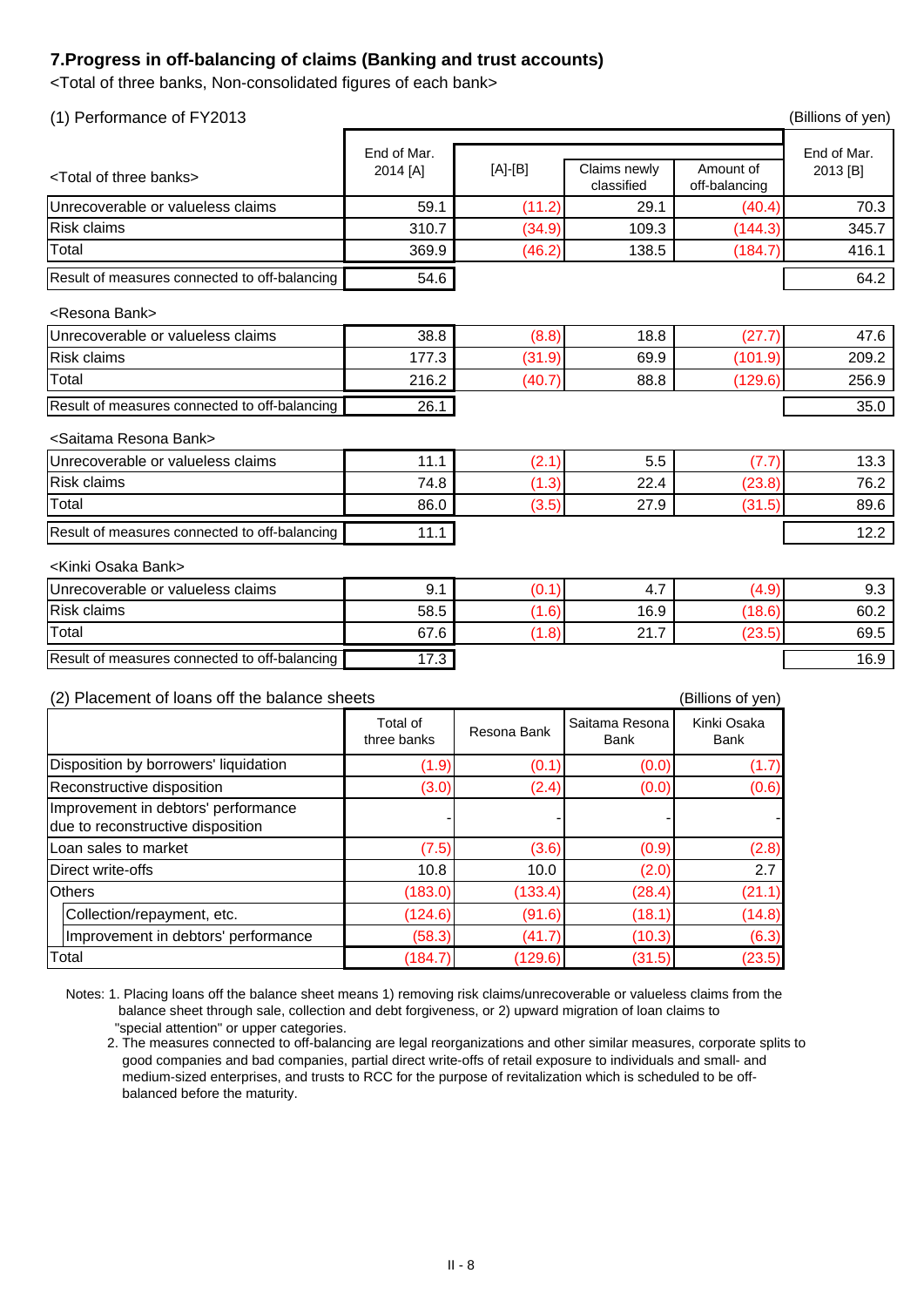### **8. Loans and bills discounted by industry**

<Total of three banks, Non-consolidated figures of each bank>

### **(1) Industry breakdown of total loans and bills discounted** (1) Industry breakdown of total loans and bills discounted

[A]-[B] [A]-[B] 2013 [B] 2,657.2 (4.1) 2,661.4 1,950.9 26.7 1,924.1 12.0 (0.4) 12.4 6.0 (0.3) 6.3 1.4 0.1 1.2 1.1 0.0 1.1 12.0 (1.6) 13.6 9.9 (1.3) 11.3 666.4 (24.4) 690.9 376.0 (12.5) 388.6 133.9 26.2 107.6 117.2 25.1 92.1 236.4 (29.5) 265.9 199.4 (30.3) 229.7 503.2 (1.2) 504.5 335.7 (5.6) 341.4 2,496.8 (48.6) 2,545.5 1,843.7 (28.2) 1,871.9 1,023.6 48.6 974.9 970.4 60.7 909.6 2,833.2 165.3 2,667.9 2,039.2 142.4 1,896.7 313.2 (12.5) 325.7 256.0 (12.3) 268.3 1,530.2 (24.8) 1,555.0 1,059.3 0.5 1,058.7 846.2 (40.7) 886.9 274.3 (34.3) 308.7 13,719.7 251.7 | 13,468.0 | 8,298.0 | 113.2 | 8,184.8 Domestic total 26,986.0 303.9 26,682.1 17,737.8 243.7 17,494.1 Japan offshore banking account Total 26,986.0 303.9 26,682.1 17,737.8 243.7 17,494.1 Total of three banks **Resona Bank** End of Mar. 2013 [B] End of Mar. 2014 [A] End of Mar. 2014 [A] End of Mar. Electricity, gas, heating, water Manufacturing Agriculture, forestry **Fishery Construction** Mining, quarrying of stone, gravel extraction Government, local government Information and communication **Others** Wholesale and retail trade Services Transportation, postal service Goods rental and leasing Finance and insurance Real estate

Note: Resona Bank's figures include trust account

|                                               | Saitama Resona Bank     |           |                         |                         | Kinki Osaka Bank |                         |
|-----------------------------------------------|-------------------------|-----------|-------------------------|-------------------------|------------------|-------------------------|
|                                               | End of Mar.<br>2014 [A] | $[A]-[B]$ | End of Mar.<br>2013 [B] | End of Mar.<br>2014 [A] | $[A]-[B]$        | End of Mar.<br>2013 [B] |
| Manufacturing                                 | 455.8                   | (17.3)    | 473.2                   | 250.5                   | (13.4)           | 264.0                   |
| Agriculture, forestry                         | 5.2                     | (0.1)     | 5.4                     | 0.7                     | 0.1              | 0.6                     |
| Fishery                                       | 0.0                     | (0.0)     | 0.0                     | 0.2                     | 0.0              | 0.1                     |
| Mining, quarrying of stone, gravel extraction | 1.9                     | (0.2)     | 2.2                     | 0.0                     | (0.0)            | 0.0                     |
| Construction                                  | 181.9                   | (7.4)     | 189.4                   | 108.4                   | (4.5)            | 112.9                   |
| Electricity, gas, heating, water              | 14.6                    | 1.0       | 13.6                    | 2.0                     | 0.1              | 1.8                     |
| Information and communication                 | 23.8                    | 2.0       | 21.8                    | 13.0                    | (1.2)            | 14.3                    |
| Transportation, postal service                | 135.2                   | 7.3       | 127.8                   | 32.3                    | (2.8)            | 35.1                    |
| Wholesale and retail trade                    | 379.7                   | (9.7)     | 389.5                   | 273.3                   | (10.6)           | 284.0                   |
| Finance and insurance                         | 33.4                    | (6.2)     | 39.6                    | 19.8                    | (5.8)            | 25.6                    |
| Real estate                                   | 565.4                   | 14.7      | 550.7                   | 228.5                   | 8.1              | 220.3                   |
| Goods rental and leasing                      | 36.1                    | (0.5)     | 36.6                    | 21.1                    | 0.3              | 20.7                    |
| <b>Services</b>                               | 347.6                   | (22.5)    | 370.1                   | 123.1                   | (2.9)            | 126.1                   |
| Government, local government                  | 343.4                   | 2.6       | 340.8                   | 228.4                   | (8.9)            | 237.4                   |
| <b>Others</b>                                 | 4,167.7                 | 97.8      | 4,069.8                 | 1,253.9                 | 40.6             | 1,213.2                 |
| Domestic total                                | 6,692.4                 | 61.3      | 6,631.0                 | 2,555.7                 | (1.1)            | 2,556.9                 |
| Japan offshore banking account                |                         |           |                         |                         |                  |                         |
| Total                                         | 6,692.4                 | 61.3      | 6,631.0                 | 2,555.7                 | (1.1)            | 2,556.9                 |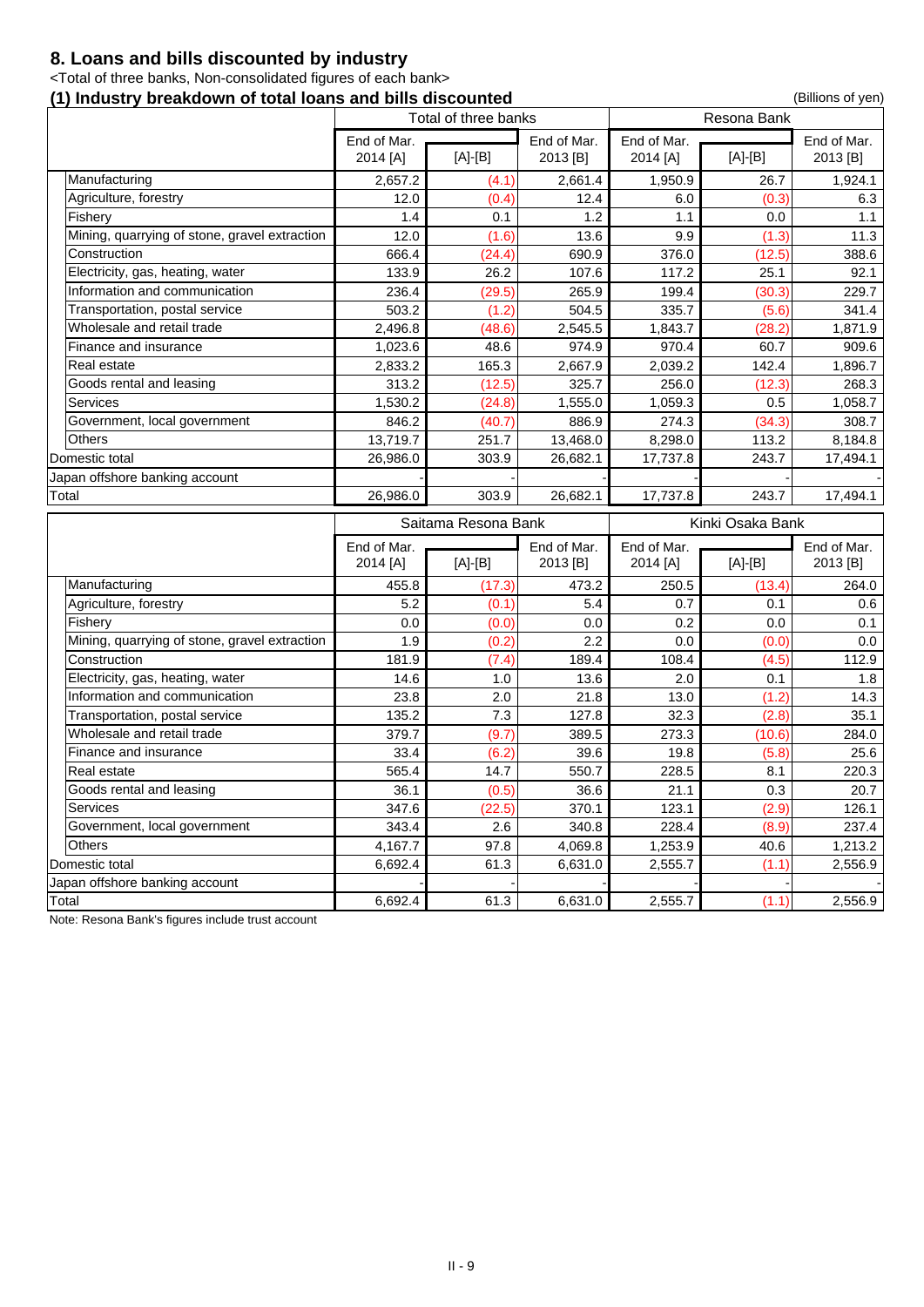------

30.4 (2.3) 32.7 12.4 (0.8) 13.2

### **(2) Risk-managed loans by industry** (2) **Risk-managed loans by industry** (Billions of yen)

| $\mathcal{L}$ , mon managca ivano by maaou j  |             |                      |             |             |                    | , ייס נייס סייסיייים |
|-----------------------------------------------|-------------|----------------------|-------------|-------------|--------------------|----------------------|
|                                               |             | Total of three banks |             |             | <b>Resona Bank</b> |                      |
|                                               | End of Mar. |                      | End of Mar. | End of Mar. |                    | End of Mar.          |
|                                               | 2014 [A]    | $[A]-[B]$            | 2013 [B]    | 2014 [A]    | $[A]-[B]$          | 2013 [B]             |
| Manufacturing                                 | 75.6        | (6.8)                | 82.4        | 38.6        | (12.8)             | 51.4                 |
| Agriculture, forestry                         | 1.8         | 1.4                  | 0.4         | 1.5         | 1.4                | 0.1                  |
| Fishery                                       | 0.0         | (0.0)                | 0.0         |             |                    |                      |
| Mining, quarrying of stone, gravel extraction | 0.1         | (0.0)                | 0.2         | 0.1         | (0.0)              | 0.1                  |
| Construction                                  | 24.7        | (1.9)                | 26.7        | 10.3        | (0.5)              | 10.9                 |
| Electricity, gas, heating, water              | 0.0         | 0.0                  |             | 0.0         | 0.0                |                      |
| Information and communication                 | 8.5         | (5.6)                | 14.1        | 7.2         | (5.1)              | 12.3                 |
| Transportation, postal service                | 18.1        | (0.7)                | 18.8        | 9.7         | (0.8)              | 10.5                 |
| Wholesale and retail trade                    | 96.8        | (12.2)               | 109.1       | 63.2        | (7.6)              | 70.9                 |
| Finance and insurance                         | 3.9         | (2.1)                | 6.0         | 3.1         | (2.0)              | 5.2                  |
| Real estate                                   | 75.4        | (17.9)               | 93.3        | 37.1        | (16.0)             | 53.2                 |
| Goods rental and leasing                      | 1.6         | (0.2)                | 1.8         | 1.0         | (0.0)              | 1.1                  |
| <b>Services</b>                               | 46.4        | (10.8)               | 57.2        | 26.1        | (8.5)              | 34.6                 |
| Government, local government                  |             |                      |             |             |                    |                      |
| <b>Others</b>                                 | 121.6       | (21.5)               | 143.2       | 78.7        | (18.4)             | 97.2                 |
| Domestic total                                | 475.2       | (78.6)               | 553.9       | 277.3       | (70.7)             | 348.1                |
| Japan offshore banking account                |             |                      |             |             |                    |                      |
| Total                                         | 475.2       | (78.6)               | 553.9       | 277.3       | (70.7)             | 348.1                |
|                                               |             | Saitama Resona Bank  |             |             | Kinki Osaka Bank   |                      |
|                                               | End of Mar. |                      | End of Mar. | End of Mar. |                    | End of Mar.          |
|                                               | 2014 [A]    | $[A]-[B]$            | 2013 [B]    | 2014 [A]    | $[A]-[B]$          | 2013 [B]             |
| Manufacturing                                 | 20.8        | 5.0                  | 15.7        | 16.1        | 0.9                | 15.1                 |
| Agriculture, forestry                         | 0.2         | (0.0)                | 0.3         | 0.0         | 0.0                | $0.0\,$              |
| Fishery                                       |             |                      |             | 0.0         | (0.0)              | $0.0\,$              |
| Mining, quarrying of stone, gravel extraction |             | (0.0)                | 0.0         |             |                    |                      |
| Construction                                  | 6.1         | (0.5)                | 6.7         | 8.2         | (0.8)              | 9.0                  |
| Electricity, gas, heating, water              | 0.0         | 0.0                  |             |             |                    |                      |
| Information and communication                 | 0.5         | (0.3)                | 0.8         | 0.8         | (0.1)              | 0.9                  |
| Transportation, postal service                | 6.3         | 0.2                  | 6.1         | 2.0         | (0.1)              | 2.1                  |
| Wholesale and retail trade                    | 15.2        | (3.3)                | 18.5        | 18.3        | (1.2)              | 19.5                 |
| Finance and insurance                         | 0.0         | 0.0                  |             | 0.8         | (0.0)              | 0.8                  |
| Real estate                                   | 21.0        | (0.7)                | 21.7        | 17.2        | (1.1)              | 18.4                 |
| Goods rental and leasing                      | 0.3         | (0.0)                | 0.4         | 0.1         | (0.1)              | 0.2                  |
| <b>Services</b>                               | 8.7         | (1.3)                | 10.1        | 11.5        | (0.8)              | 12.4                 |

Total 110.1 (3.4) 113.5 87.8 (4.4) 92.2

Note: Resona Bank's figures include trust account

Japan offshore banking account

Government, local government

**Others** 

Domestic total 110.1 (3.4) 113.5 87.8 (4.4) 92.2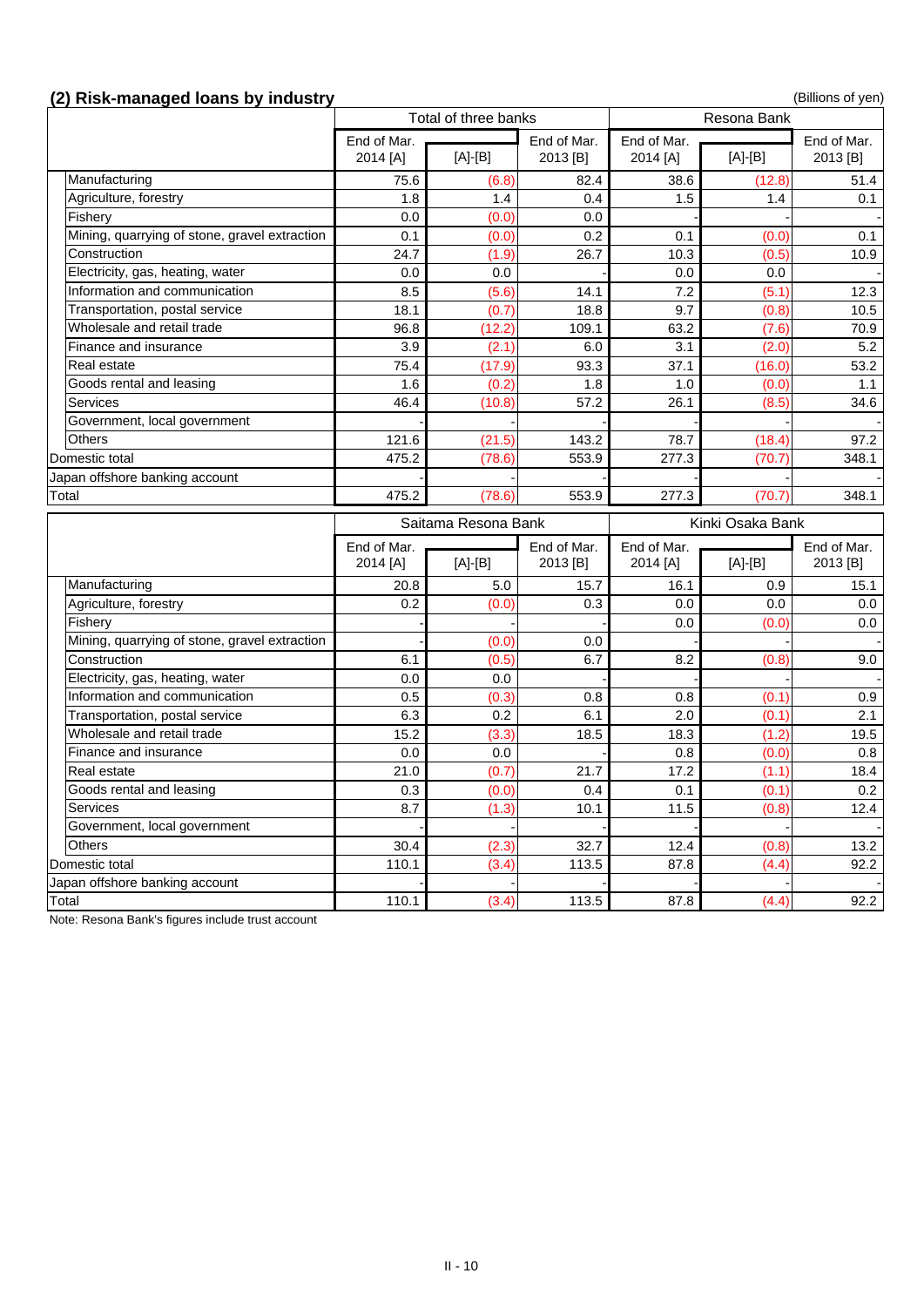### <Resona Bank>

### <Saitama Resona Bank>

### (3) Loans to consumers **Consumers Consumers Consumers** (Millions of yen)

| <b><total banks="" of="" three=""></total></b> |                                        | End of Mar.<br>2014 [A] | $[A]-[B]$ | $[A]-[C]$ | End of Sep.<br>2013 [B] | End of Mar.<br>2013 [C] |
|------------------------------------------------|----------------------------------------|-------------------------|-----------|-----------|-------------------------|-------------------------|
|                                                | <b>Housing loans</b>                   | 12,918,304              | 190,969   | 266,345   | 12,727,334              | 12,651,959              |
|                                                | Before securitization                  | 13,087,466              | 178,363   | 239,065   | 12,909,102              | 12,848,400              |
|                                                | <b>Residential housing loans</b>       | 9,705,270               | 175,101   | 263,933   | 9,530,169               | 9,441,337               |
|                                                | Before securitization                  | 9,874,320               | 162,496   | 236,656   | 9,711,823               | 9,637,663               |
| <b>Other consumer loans</b>                    |                                        | 300,411                 | 400       | (202)     | 300,011                 | 300,613                 |
| Total loans to consumers                       |                                        | 13,218,716              | 191,370   | 266,143   | 13,027,346              | 12,952,572              |
|                                                | Before securitization of housing loans | 13,387,877              | 178,763   | 238,863   | 13,209,114              | 13,149,014              |

|                          | <b>Housing loans</b>                   | 7,739,000 | 96,017  | 122,922  | 7,642,983 | 7,616,078 |
|--------------------------|----------------------------------------|-----------|---------|----------|-----------|-----------|
|                          | Before securitization                  | 7,847,138 | 87,910  | 105,535  | 7,759,227 | 7,741,602 |
|                          | <b>Residential housing loans</b>       | 5,634,546 | 107,971 | 157,428  | 5,526,574 | 5,477,118 |
|                          | Before securitization                  | 5,742,571 | 99,867  | 140,045  | 5,642,704 | 5,602,525 |
|                          | Other consumer loans                   | 153,924   | 121     | (2, 126) | 153,803   | 156,050   |
| Total loans to consumers |                                        | 7,892,925 | 96,138  | 120,796  | 7,796,786 | 7,772,129 |
|                          | Before securitization of housing loans | 8,001,062 | 88,031  | 103,409  | 7,913,031 | 7,897,653 |

<Kinki Osaka Bank>

|                          | Housing loans                          | 3,970,976 | 68,291 | 99,259  | 3,902,685 | 3,871,717 |
|--------------------------|----------------------------------------|-----------|--------|---------|-----------|-----------|
|                          | Before securitization                  | 4,032,000 | 63,791 | 89,365  | 3,968,208 | 3,942,635 |
|                          | <b>Residential housing loans</b>       | 3,032,198 | 50,343 | 79,170  | 2,981,854 | 2,953,028 |
|                          | Before securitization                  | 3,093,222 | 45,844 | 69,276  | 3,047,378 | 3,023,945 |
|                          | <b>Other consumer loans</b>            | 114,255   | 1.947  | 4,565   | 112,308   | 109,690   |
| Total loans to consumers |                                        | 4,085,232 | 70,239 | 103,824 | 4,014,993 | 3,981,407 |
|                          | Before securitization of housing loans | 4,146,256 | 65,739 | 93,930  | 4,080,516 | 4,052,325 |

|                          | <b>Housing loans</b>        |                                        | 1,208,327 | 26,660  | 44,163    | 1,181,666 | 1,164,163 |
|--------------------------|-----------------------------|----------------------------------------|-----------|---------|-----------|-----------|-----------|
|                          |                             | Before securitization                  | 1,208,327 | 26,660  | 44,163    | 1,181,666 | 1,164,163 |
|                          |                             | <b>Residential housing loans</b>       | 1,038,526 | 16,785  | 27,334    | 1,021,740 | 1,011,191 |
|                          |                             | Before securitization                  | 1,038,526 | 16,785  | 27,334    | 1,021,740 | 1,011,191 |
|                          | <b>Other consumer loans</b> |                                        | 32,231    | (1,668) | (2,641)   | 33,899    | 34,872    |
| Total loans to consumers |                             | 1,240,558                              | 24,992    | 41,522  | 1,215,566 | 1,199,035 |           |
|                          |                             | Before securitization of housing loans | 1,240,558 | 24,992  | 41,522    | 1,215,566 | 1,199,035 |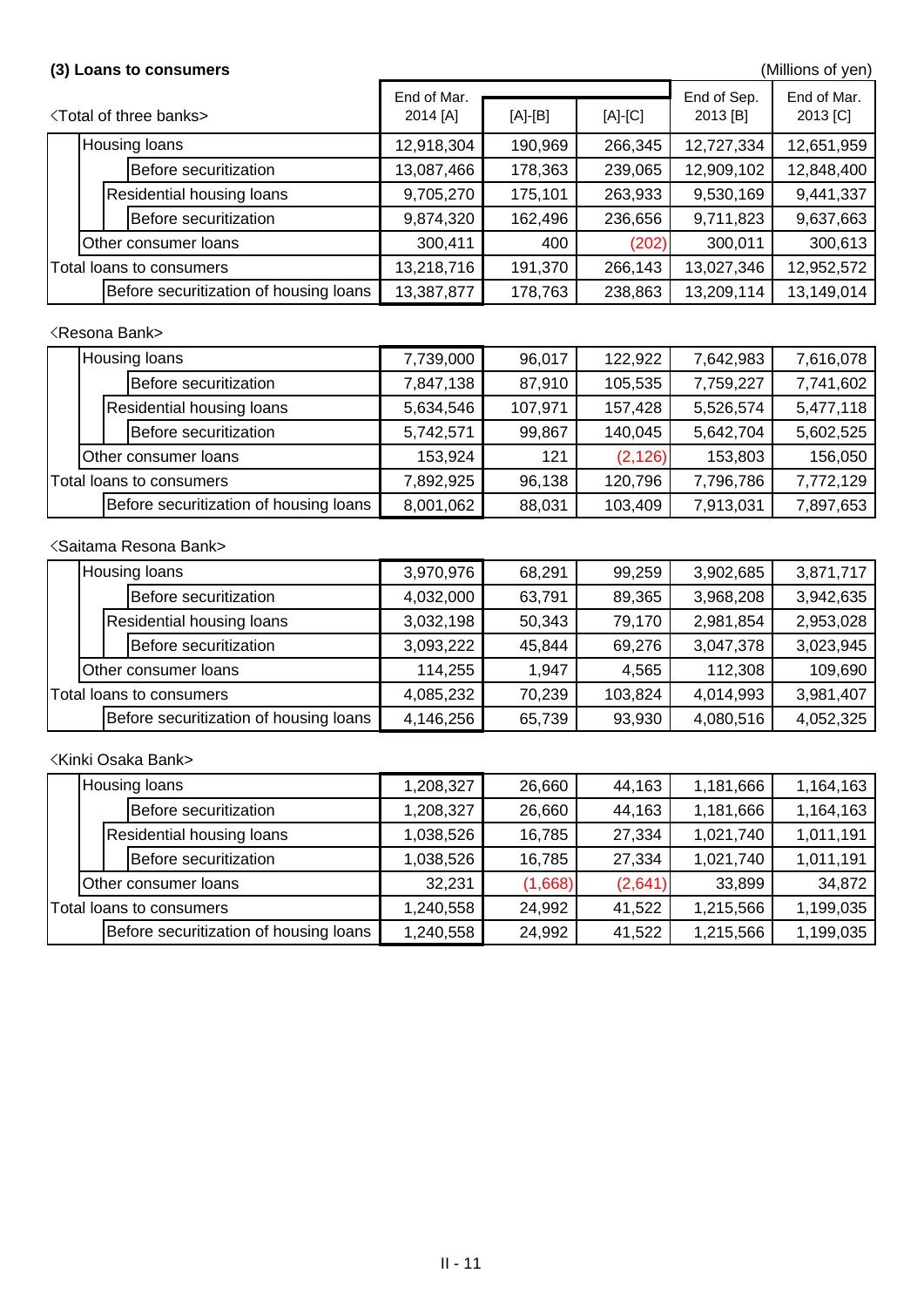| (4) Loans to small and medium-sized corporations and consumers |                         |           |           |                         | (Millions of yen, %)    |
|----------------------------------------------------------------|-------------------------|-----------|-----------|-------------------------|-------------------------|
| <b>Total of three banks&gt;</b>                                | End of Mar.<br>2014 [A] | $[A]-[B]$ | $[A]-[C]$ | End of Sep.<br>2013 [B] | End of Mar.<br>2013 [C] |
| Loans to SMEs and consumers                                    | 22,912,666              | 307,061   | 253,070   | 22,605,604              | 22,659,595              |
| Ratio of loans to SMEs and consumers                           | 84.90                   | 0.23      | (0.01)    | 84.67                   | 84.92                   |
| <b><resona bank=""></resona></b>                               |                         |           |           |                         |                         |
| Loans to SMEs and consumers                                    | 14,628,105              | 225,379   | 158,340   | 14,402,726              | 14,469,764              |
| Ratio of loans to SMEs and consumers                           | 82.46                   | 0.23      | (0.24)    | 82.23                   | 82.71                   |
| <saitama bank="" resona=""></saitama>                          |                         |           |           |                         |                         |
| Loans to SMEs and consumers                                    | 6,002,066               | 65,596    | 78,423    | 5,936,470               | 5,923,643               |
| Ratio of loans to SMEs and consumers                           | 89.68                   | 0.08      | 0.35      | 89.60                   | 89.33                   |
| <b>Kinki Osaka Bank&gt;</b>                                    |                         |           |           |                         |                         |
| Loans to SMEs and consumers                                    | 2,282,493               | 16,085    | 16,306    | 2,266,408               | 2,266,187               |
| Ratio of loans to SMEs and consumers                           | 89.30                   | 0.65      | 0.67      | 88.65                   | 88.62                   |

Note: Based on the figures reported to Bank of Japan (excluding overseas loans and loans in Japan offshore banking account)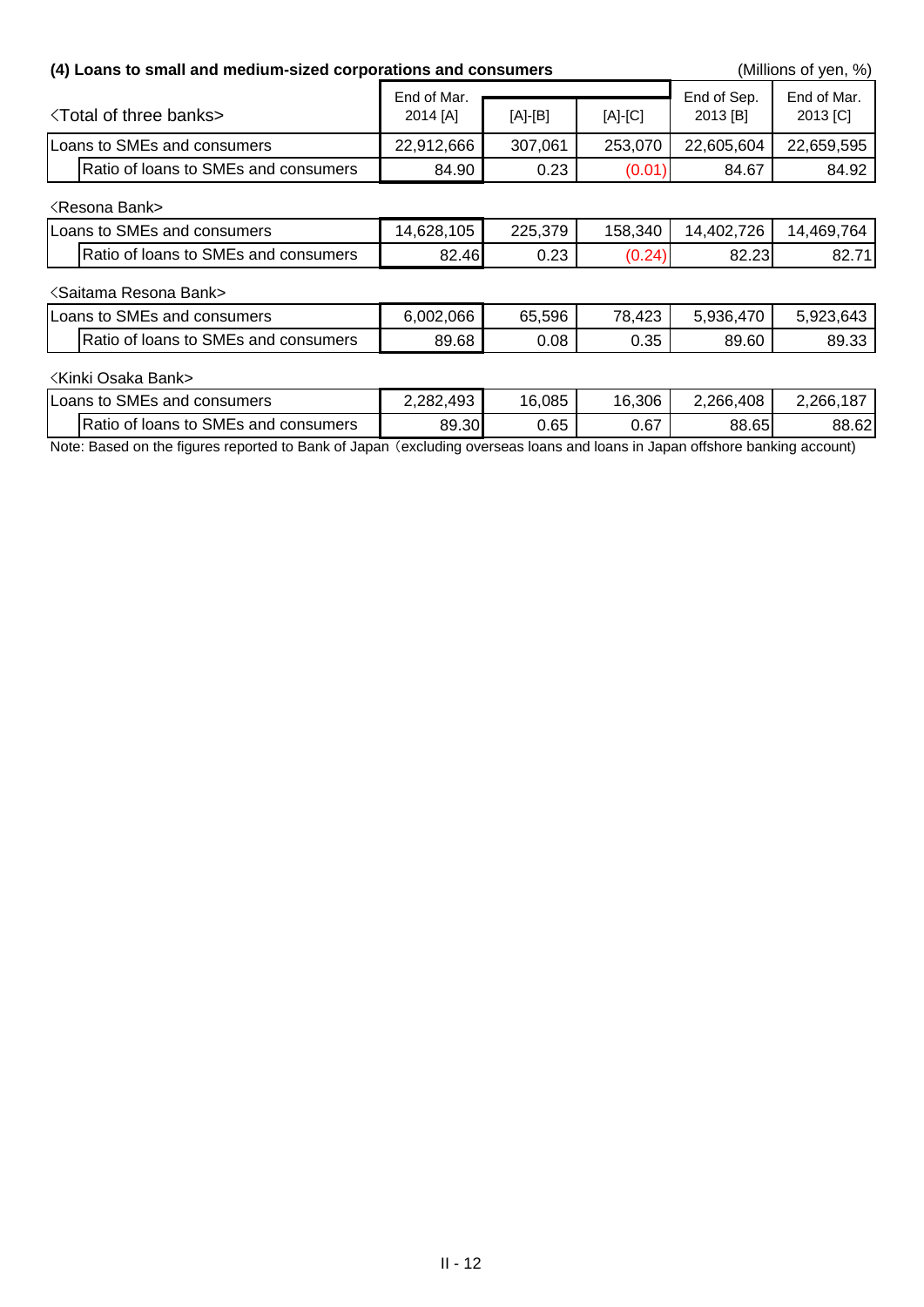## **9. Balance of deposits and loans**

(Millions of yen)

|                                              | End of Mar. |           |           |                         | End of Mar. |
|----------------------------------------------|-------------|-----------|-----------|-------------------------|-------------|
| <total banks="" of="" three=""></total>      | 2014 [A]    | $[A]-[B]$ | $[A]-[C]$ | End of Sep.<br>2013 [B] | 2013 [C]    |
| Deposits (Term-end)                          | 35,793,723  | 847,845   | 349,283   | 34,945,877              | 35,444,439  |
| Deposits (average balance)                   | 34,541,705  | 14,784    | 978,647   | 34,526,921              | 33,563,057  |
| Trust principal (Term-end)                   | 558,345     | (38, 992) | 65,026    | 597,338                 | 493,318     |
| Trust principal (average balance)            | 585,072     | 21,554    | 178,169   | 563,518                 | 406,903     |
| Loans and bills discounted (Term-end)        | 26,986,074  | 289,250   | 303,944   | 26,696,824              | 26,682,130  |
| Banking account                              | 26,942,212  | 294,561   | 313,494   | 26,647,650              | 26,628,717  |
| <b>Trust account</b>                         | 43,862      | (5,311)   | (9,550)   | 49,173                  | 53,412      |
| Loans and bills discounted (average balance) | 26,143,257  | 91,401    | 544,276   | 26,051,855              | 25,598,980  |
| Banking account                              | 26,094,068  | 93,715    | 552,557   | 26,000,352              | 25,541,510  |
| <b>Trust account</b>                         | 49,189      | (2,313)   | (8, 280)  | 51,502                  | 57,469      |
| <resona bank=""></resona>                    |             |           |           |                         |             |
| Deposits (Term-end)                          | 21,186,600  | 484,998   | (95, 938) | 20,701,602              | 21,282,538  |
| Deposits (average balance)                   | 20,364,789  | (26, 280) | 510,400   | 20,391,070              | 19,854,389  |
| Trust principal (Term-end)                   | 558,345     | (38, 992) | 65,026    | 597,338                 | 493,318     |
| Trust principal (average balance)            | 585,072     | 21,554    | 178,169   | 563,518                 | 406,903     |
| Loans and bills discounted (Term-end)        | 17,737,830  | 222,790   | 243,704   | 17,515,039              | 17,494,125  |
| <b>Banking account</b>                       | 17,693,968  | 228,102   | 253,254   | 17,465,866              | 17,440,713  |
| Trust account                                | 43,862      | (5,311)   | (9,550)   | 49,173                  | 53,412      |
| Loans and bills discounted (average balance) | 17,108,739  | 67,427    | 364,989   | 17,041,312              | 16,743,749  |
| Banking account                              | 17,059,550  | 69,740    | 373,270   | 16,989,809              | 16,686,280  |
| <b>Trust account</b>                         | 49,189      | (2,313)   | (8, 280)  | 51,502                  | 57,469      |
| <saitama bank="" resona=""></saitama>        |             |           |           |                         |             |
| Deposits (Term-end)                          | 11,321,153  | 390,734   | 409,505   | 10,930,418              | 10,911,648  |
| Deposits (average balance)                   | 10,933,684  | 39,034    | 445,264   | 10,894,650              | 10,488,419  |
| Loans and bills discounted (Term-end)        | 6,692,453   | 67,157    | 61,377    | 6,625,295               | 6,631,075   |
| Loans and bills discounted (average balance) | 6,579,561   | 24,241    | 96,173    | 6,555,319               | 6,483,387   |
| <kinki bank="" osaka=""></kinki>             |             |           |           |                         |             |
| Deposits (Term-end)                          | 3,285,969   | (27, 886) | 35,716    | 3,313,856               | 3,250,253   |
| Deposits (average balance)                   | 3,243,231   | 2,030     | 22,982    | 3,241,200               | 3,220,248   |
| Loans and bills discounted (Term-end)        | 2,555,791   | (697)     | (1, 137)  | 2,556,489               | 2,556,928   |
| Loans and bills discounted (average balance) | 2,454,956   | (266)     | 83,114    | 2,455,223               | 2,371,842   |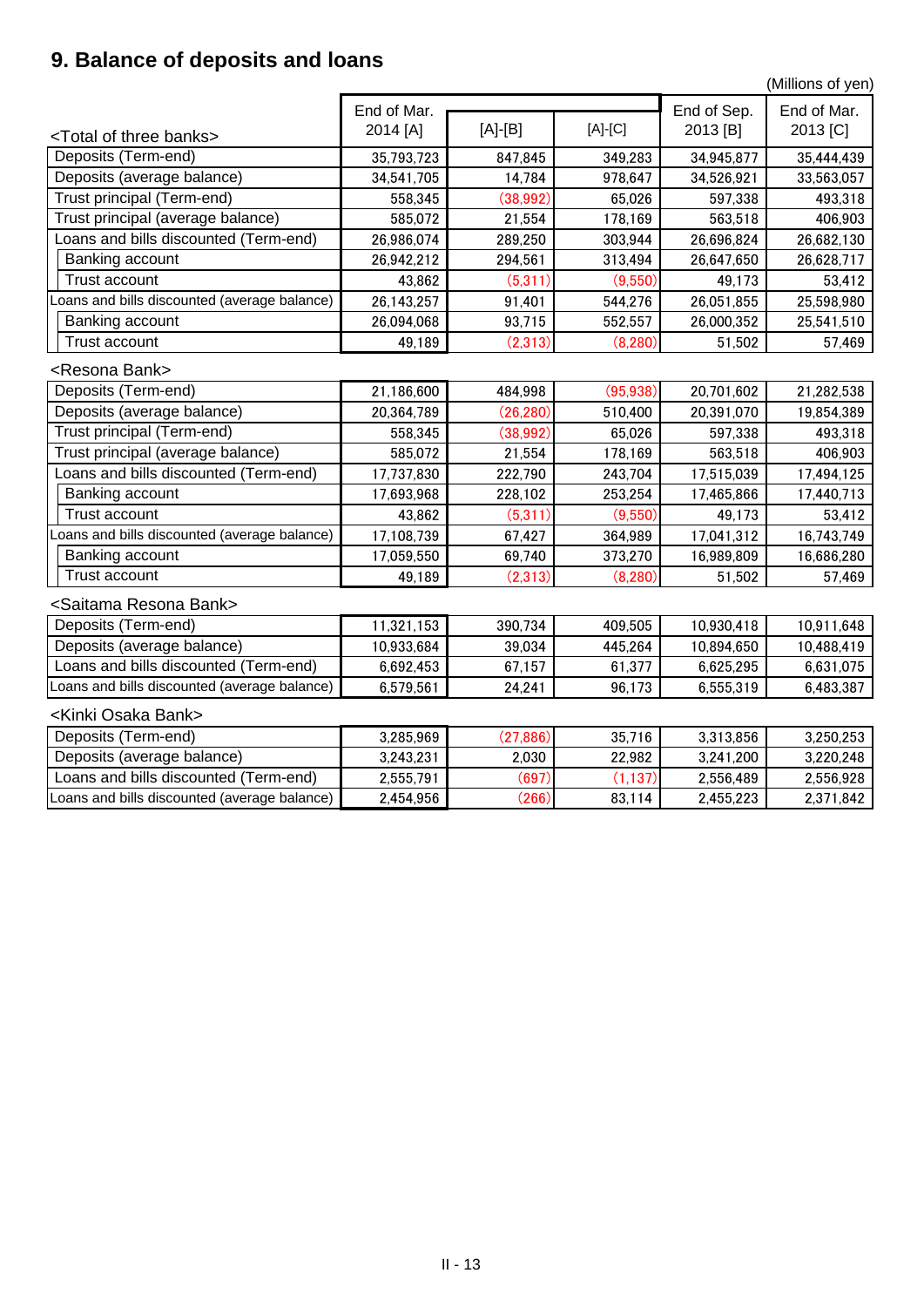### <Reference> Domestic breakdown of individual, corporate and other deposits

(Millions of yen)

2. Liquid deposits = current deposits + ordinary deposits + saving deposits + deposits at notice

<Reference> Investment trust and other investment products for individual customers

|                                                                                                                                               | End of Mar. |            |            | End of Sep. | End of Mar. |
|-----------------------------------------------------------------------------------------------------------------------------------------------|-------------|------------|------------|-------------|-------------|
| <total banks="" of="" three=""></total>                                                                                                       | 2014 [A]    | $[A]-[B]$  | $[A]-[C]$  | 2013 [B]    | 2013 [C]    |
| Domestic individual deposits (Term-end)                                                                                                       | 23,660,507  | 259,232    | 469,100    | 23,401,274  | 23,191,406  |
| Liquid deposits                                                                                                                               | 14,763,437  | 476,113    | 882,592    | 14,287,324  | 13,880,845  |
| Time deposits                                                                                                                                 | 8,701,426   | (207, 459) | (391, 470) | 8,908,885   | 9,092,896   |
| Domestic corporate deposits (Term-end)                                                                                                        | 10,132,766  | 220,198    | 60,598     | 9,912,567   | 10,072,168  |
| Liquid deposits                                                                                                                               | 7,163,158   | 190,848    | 214,927    | 6,972,310   | 6,948,231   |
| Time deposits                                                                                                                                 | 2,528,092   | 30,038     | (289, 418) | 2,498,054   | 2,817,511   |
| <resona bank=""></resona>                                                                                                                     |             |            |            |             |             |
| Domestic individual deposits (Term-end)                                                                                                       | 12,495,368  | 139,753    | 216,701    | 12,355,614  | 12,278,666  |
| Liquid deposits                                                                                                                               | 7,893,825   | 276,910    | 502,725    | 7,616,914   | 7,391,099   |
| Time deposits                                                                                                                                 | 4,450,357   | (130, 887) | (272, 458) | 4,581,244   | 4,722,816   |
| Domestic corporate deposits (Term-end)                                                                                                        | 7,494,697   | 103,041    | (85, 457)  | 7,391,656   | 7,580,154   |
| Liquid deposits                                                                                                                               | 5,362,137   | 185,331    | 118,540    | 5,176,805   | 5,243,596   |
| Time deposits                                                                                                                                 | 1,747,582   | (105, 832) | (330, 314) | 1,853,415   | 2,077,897   |
| <saitama bank="" resona=""></saitama>                                                                                                         |             |            |            |             |             |
| Domestic individual deposits (Term-end)                                                                                                       | 8,597,590   | 119,306    | 252,665    | 8,478,283   | 8,344,924   |
| Liquid deposits                                                                                                                               | 5,581,089   | 166,036    | 320,621    | 5,415,052   | 5,260,467   |
| Time deposits                                                                                                                                 | 2,980,409   | (44, 750)  | (62, 552)  | 3,025,159   | 3,042,961   |
| Domestic corporate deposits (Term-end)                                                                                                        | 1,935,401   | 102,198    | 102,883    | 1,833,203   | 1,832,517   |
| Liquid deposits                                                                                                                               | 1,333,780   | (11, 575)  | 66,519     | 1,345,356   | 1,267,260   |
| Time deposits                                                                                                                                 | 568,175     | 126,340    | 36,843     | 441,835     | 531,331     |
| <kinki bank="" osaka=""></kinki>                                                                                                              |             |            |            |             |             |
| Domestic individual deposits (Term-end)                                                                                                       | 2,567,548   | 172        | (266)      | 2,567,376   | 2,567,815   |
| Liquid deposits                                                                                                                               | 1,288,523   | 33,166     | 59,245     | 1,255,356   | 1,229,278   |
| Time deposits                                                                                                                                 | 1,270,659   | (31, 821)  | (56, 459)  | 1,302,480   | 1,327,119   |
| Domestic corporate deposits (Term-end)                                                                                                        | 702,667     | 14,958     | 43,172     | 687,708     | 659,495     |
| Liquid deposits                                                                                                                               | 467,240     | 17,092     | 29,866     | 450,148     | 437,373     |
| Time deposits                                                                                                                                 | 212,334     | 9,530      | 4,051      | 202,804     | 208,282     |
| Notes: 1. Figures are based on the reports submitted to Bank of Japan. (excluding overseas loans and loans in Japan Offshore Banking Account) |             |            |            |             |             |

<Resona Bank>

### <Saitama Resona Bank>

### <Kinki Osaka Bank>

Note: Investment trust: based on market prices at each period-end

Public bond: Government bonds, local government bonds, and government-guaranteed bonds in custody accounts.

(amounts in par value and on a delivery date basis)

Insurance: based on insurance premiums paid (yen equivalent)

|                                         |                                      |          |           |                         | (Millions of yen)         |
|-----------------------------------------|--------------------------------------|----------|-----------|-------------------------|---------------------------|
| <total banks="" of="" three=""></total> | End of Mar.<br>$[A]-[B]$<br>2014 [A] |          | $[A]-[C]$ | End of Sep.<br>2013 [B] | End of Mar.<br>$2013$ [C] |
| Investment trust                        | 1,915,361                            | 46,902   | (36,601)  | 1,868,459               | 1,951,962                 |
| Public bond                             | 758,975                              | (3, 434) | 11.194    | 762,410                 | 747,780                   |
| <i>Insurance</i>                        | .623.561                             | 26,406   | 82,932    | ,597,154                | 1,540,628                 |

| Investment trust   | 700<br>602<br>/ აა | 3,305  | (30, 339) | .428<br>599       | 633,073     |
|--------------------|--------------------|--------|-----------|-------------------|-------------|
| <b>Public bond</b> | 381,501            | 10,411 | 484<br>▃  | .089<br>ヘライ<br>υ. | 360,016     |
| Insurance          | 645,878            | 19,836 | 50,707    | 626,041           | - -<br>595, |

| Investment trust      | .023,599 | 39.85<br>UZ.UJ            | 2,501      | 990,748 | .098<br>,021 |
|-----------------------|----------|---------------------------|------------|---------|--------------|
| <b>Public</b><br>bond | 358,61   | $\overline{ }$<br>. . 2.0 | 7,078)     | 370,929 | 365,689      |
| Insurance             | 748,564  | 706<br>υ.                 | .002<br>29 | 738,858 | 719,561      |

| Ilnvestment trust | 289,027 | .745<br>10.       | ∖כ∘ם כי<br>03).<br>O. | 278,282 | .790<br>297 |
|-------------------|---------|-------------------|-----------------------|---------|-------------|
| Public bond       | 18,862  | 507<br>1.921/     | ′າ າ1<br>.C د         | 20,390  | 22,074      |
| <b>Insurance</b>  | 229,118 | (136)<br>'n<br>v. | הממ פ<br>J.LLL        | 232,254 | 225,895     |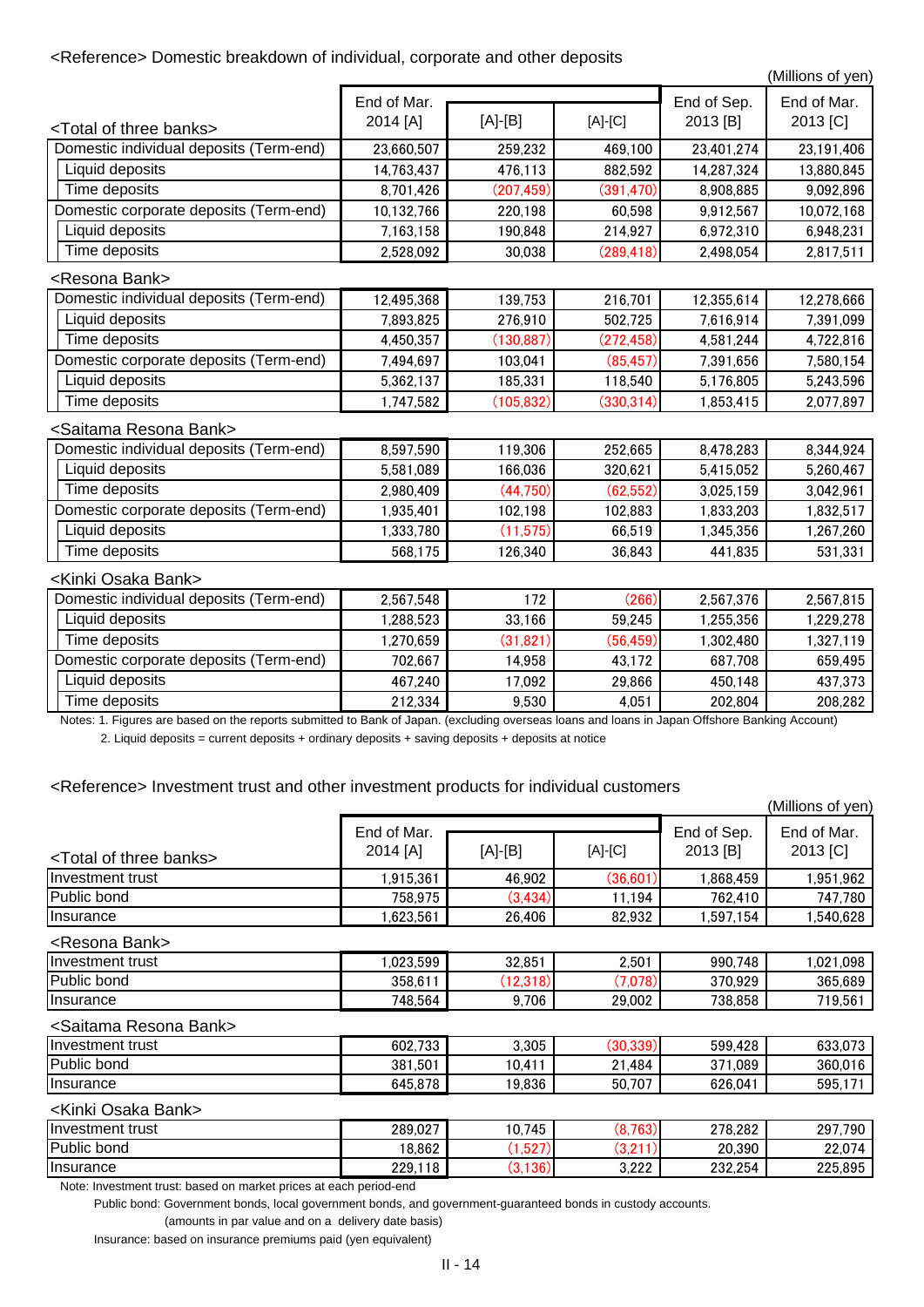## **III. Computation of Deferred Tax Assets**

### **1. Computation of deferred tax assets and estimated period of future taxable income**

### **4. Description of the types of deferred tax assets and liabilities**

 $\mathcal{L}$  (Billions of yen) **3. The estimated amounts of actual net operating profit, income before income taxes, taxable income before adjustments used for the estimation**

|                  |                  |                                |                               | (Billions of ven)                        |
|------------------|------------------|--------------------------------|-------------------------------|------------------------------------------|
|                  | Estimated period | Actual net<br>operating profit | Income before<br>income taxes | Taxable income<br>I before adiustments l |
| Kinki Osaka Bank | vear             | 111                            | ′ 1<br>ا . ب                  | 12.7                                     |

|                     |         |         |         |         | (Billions of yen) |
|---------------------|---------|---------|---------|---------|-------------------|
|                     | FY 2009 | FY 2010 | FY 2011 | FY 2012 | <b>FY 2013</b>    |
|                     |         |         |         |         | (approx.          |
| Resona Bank         | 83.7    | 136.2   | 276.0   | 70.4    | 25.9              |
| Saitama Resona Bank | 76.4    | 54.9    | 60.0    | 46.1    | 42.3              |
| Kinki Osaka Bank    | 8.4     | 4.5     | 7.9     | (0.0)   | 2.6               |

Notes: \*1.Classification of exemplification: Auditing Treatment concerning Determination of Recoverability of Deferred Tax Assets (JICPA Audit Committee Report No. 66, issued on November 9, 1999)

**2. The amounts of taxable income/non-consolidated taxable income allocated from consolidation (Before deduction of net operating losses carry forward / consolidated net operating losses) for the past five years**

|                     | Classification of<br>exemplification <sup>*1</sup> | Estimated period of<br>future taxable<br>income |
|---------------------|----------------------------------------------------|-------------------------------------------------|
| Resona Bank         | No. 2                                              |                                                 |
| Saitama Resona Bank | No. 2                                              |                                                 |
| Kinki Osaka Bank    | No. 4                                              | 1 year                                          |

|                                                    |                         |                  |                         |                         |                     | (Billions of yen)       |
|----------------------------------------------------|-------------------------|------------------|-------------------------|-------------------------|---------------------|-------------------------|
|                                                    |                         | Resona Bank      |                         |                         | Saitama Resona Bank |                         |
|                                                    | End of Mar.<br>2014 [A] | $[A]-[B]$        | End of Mar.<br>2013 [B] | End of Mar.<br>2014 [A] | $[A]-[B]$           | End of Mar.<br>2013 [B] |
| Reserve for loan losses                            | 116.5                   | (39.2)           | 155.8                   | 20.7                    | (2.0)               | 22.8                    |
| Write-down on securities                           | 73.0                    | (17.9)           | 91.0                    | 7.6                     | (1.7)               | 9.4                     |
| Unrealized losses on available-for-sale securities |                         |                  |                         |                         |                     |                         |
| Reserve for employees' retirement benefits         | 25.7                    | (7.0)            | 32.7                    | 6.9                     | (1.4)               | 8.4                     |
| Net loss carry forward                             | 4.6                     | (1.5)            | 6.2                     |                         |                     |                         |
| <b>Others</b>                                      | 59.0                    | (4.2)            | 63.2                    | 10.9                    | (0.0)               | 11.0                    |
| Subtotal of deferred tax assets                    | 279.1                   | (70.0)           | 349.1                   | 46.2                    | (5.4)               | 51.7                    |
| Valuation allowance                                | (123.7)                 | 24.7             | (148.4)                 | (11.4)                  | 1.8                 | (13.2)                  |
| Deferred tax assets                                | 155.3                   | (45.3)           | 200.6                   | 34.8                    | (3.6)               | 38.4                    |
| Gains on placing trust for retirement benefits     | 2.8                     | (1.2)            | 4.0                     |                         |                     |                         |
| Unrealized gains on available-for-sale securities  | 60.4                    | 19.3             | 41.1                    | 16.5                    | (1.4)               | 18.0                    |
| Deferred gains on hedges                           | 15.6                    | (4.8)            | 20.4                    |                         |                     |                         |
| <b>Others</b>                                      | 3.4                     | 0.4              | 3.0                     | 6.5                     | (0.0)               | 6.5                     |
| Deferred tax liabilities                           | 82.4                    | 13.6             | 68.7                    | 23.1                    | (1.4)               | 24.5                    |
| Net deferred tax assets                            | 72.9                    | (58.9)           | 131.9                   | 11.7                    | (2.1)               | 13.8                    |
|                                                    |                         | Kinki Osaka Bank |                         |                         |                     |                         |
|                                                    | End of Mar.<br>2014 [A] | $[A]-[B]$        | End of Mar.<br>2013 [B] |                         |                     |                         |
| Reserve for loan losses                            | 17.1                    | (1.0)            | 18.2                    |                         |                     |                         |
| Write-down on securities                           | 4.5                     | (0.7)            | 5.2                     |                         |                     |                         |
| Unrealized losses on available-for-sale securities |                         |                  |                         |                         |                     |                         |
| Reserve for employees' retirement benefits         | 1.9                     | (0.2)            | 2.2                     |                         |                     |                         |
| Net loss carry forward                             | 4.8                     | (0.1)            | 5.0                     |                         |                     |                         |
| <b>Others</b>                                      | 7.0                     | 0.0              | 7.0                     |                         |                     |                         |
| Subtotal of deferred tax assets                    | 35.6                    | (2.2)            | 37.8                    |                         |                     |                         |
| Valuation allowance                                | (30.9)                  | 0.3              | (31.2)                  |                         |                     |                         |
| Deferred tax assets                                | 4.6                     | (1.9)            | 6.5                     |                         |                     |                         |
| Gains on placing trust for retirement benefits     |                         |                  |                         |                         |                     |                         |
| Unrealized gains on available-for-sale securities  | 3.6                     | (0.2)            | 3.8                     |                         |                     |                         |
| Deferred gains on hedges                           |                         |                  |                         |                         |                     |                         |
| <b>Others</b>                                      | 0.7                     | 0.6              | 0.1                     |                         |                     |                         |
| Deferred tax liabilities                           | 4.3                     | 0.3              | 4.0                     |                         |                     |                         |
| Net deferred tax assets                            | 0.2                     | (2.2)            | 2.5                     |                         |                     |                         |

(Consolidated corporate-tax system has been applied since FY 2005. Deferred tax assets and liabilities are calculated on the assumption of the consolidated corporate-tax system)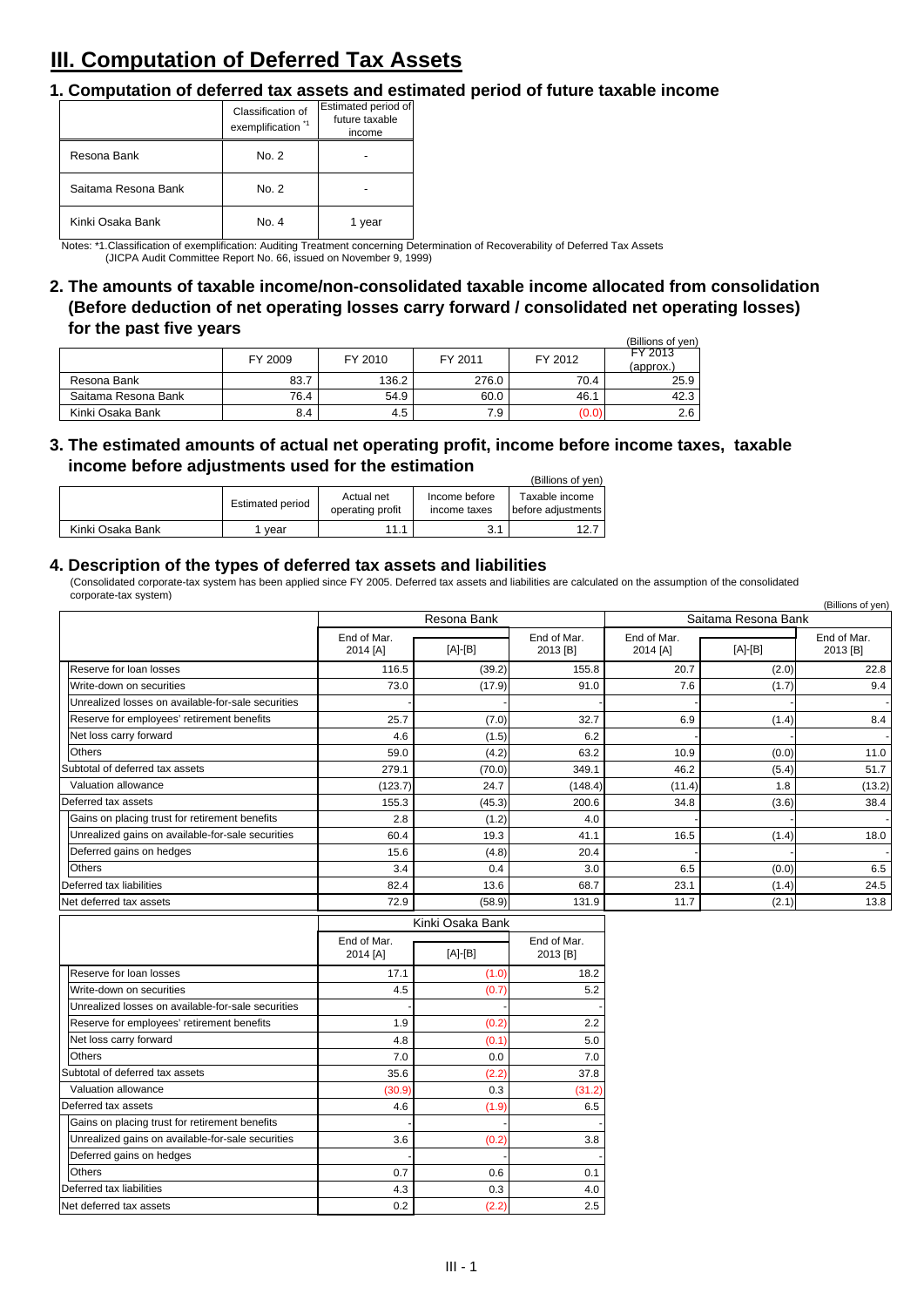#### **IV. Reference Materials (Group Banks' Financial Statements)**

#### **[Consolidated Balance Sheet]**

|                                                       |   |                |   | (Millions of yen) |
|-------------------------------------------------------|---|----------------|---|-------------------|
|                                                       |   | March 31, 2013 |   | March 31, 2014    |
| <b>Assets</b>                                         |   |                |   |                   |
| Cash and due from banks                               | ¥ | 2,000,638      | ¥ | 3,785,711         |
| Call loans and bills bought                           |   | 72,616         |   | 74,085            |
| Monetary claims bought                                |   | 62,806         |   | 50,053            |
| <b>Trading assets</b>                                 |   | 756,460        |   | 590,366           |
| Securities                                            |   | 5,816,939      |   | 5,080,384         |
| Loans and bills discounted                            |   | 17,503,913     |   | 17,756,969        |
| Foreign exchange assets                               |   | 60,919         |   | 65,616            |
| Other assets                                          |   | 814,457        |   | 833,844           |
| Tangible fixed assets                                 |   | 215,293        |   | 216,667           |
| <b>Buildings</b>                                      |   | 71,073         |   | 70,230            |
| Land                                                  |   | 135,277        |   | 135,010           |
| Leased assets                                         |   | 2,247          |   | 4,715             |
| Construction in progress                              |   | 691            |   | 469               |
| Other tangible fixed assets                           |   | 6,003          |   | 6,241             |
| Intangible fixed assets                               |   | 39,511         |   | 36,669            |
| Software                                              |   | 7,989          |   | 6,934             |
| Leased assets                                         |   | 29,246         |   | 27,595            |
| Other intangible fixed assets                         |   | 2,275          |   | 2,139             |
| Net defined benefit asset                             |   |                |   | 24,548            |
| Deferred tax assets                                   |   | 132,045        |   | 84,786            |
| Customers' liabilities for acceptances and guarantees |   | 314,764        |   | 296,640           |
| Reserve for possible loan losses                      |   | (160, 339)     |   | (128, 477)        |
| <b>Total Assets</b>                                   |   | 27,630,027     |   | 28,767,867        |
| <b>Liabilities and Net Assets</b>                     |   |                |   |                   |
| <b>Liabilities</b>                                    |   |                |   |                   |
| Deposits                                              |   | 21,330,028     |   | 21,243,368        |
| Negotiable certificates of deposit                    |   | 1,579,190      |   | 2,210,370         |
| Call money and bills sold                             |   | 208,947        |   | 733,654           |
| Payables under repurchase agreements                  |   | 38,992         |   | 38,994            |
| Payables under securities lending transactions        |   |                |   | 49,891            |
| <b>Trading liabilities</b>                            |   | 347,375        |   | 306,763           |
| Borrowed money                                        |   | 526,596        |   | 918,021           |
| Foreign exchange liabilities                          |   | 5,072          |   | 4,637             |
| <b>Bonds</b>                                          |   | 510,929        |   | 520,918           |
| Due to trust account                                  |   | 448,793        |   | 533,844           |
| <b>Other liabilities</b>                              |   | 758,582        |   | 544,052           |
| Reserve for employees' bonuses                        |   | 10,767         |   | 10,660            |
| Reserve for employees' retirement benefits            |   | 1              |   |                   |
| Net defined benefit liability                         |   |                |   | 2                 |
| Other reserves                                        |   | 25,784         |   | 27,022            |
| Deferred tax liabilities                              |   | 240            |   | 290               |
| Deferred tax liabilities for land revaluation         |   | 23,690         |   | 23,696            |
| Acceptances and guarantees                            |   | 314,764        |   | 296,640           |
| <b>Total Liabilities</b>                              |   | 26,129,756     |   | 27,462,831        |
| <b>Net Assets</b>                                     |   |                |   |                   |
| Capital stock                                         |   | 279,928        |   | 279,928           |
| Capital surplus                                       |   | 429,378        |   | 429,378           |
| Retained earnings                                     |   | 466,441        |   | 227,450           |
| Total stockholders' equity                            |   | 1,175,749      |   | 936,758           |
| Net unrealized gains on available-for-sale securities |   | 130,035        |   | 190,901           |
| Net deferred gains on hedges                          |   | 36,903         |   | 28,281            |
| Revaluation reserve for land                          |   | 41,219         |   | 41,213            |
| Foreign currency translation adjustments              |   | (4, 350)       |   | (4,081)           |
| Remeasurements of defined benefit plans               |   |                |   | (21, 362)         |
| Total accumulated other comprehensive income          |   | 203,809        |   | 234,952           |
| Minority interests in consolidated subsidiaries       |   | 120,712        |   | 133,325           |
| <b>Total Net Assets</b>                               |   | 1,500,270      |   | 1,305,035         |
| <b>Total Liabilities and Net Assets</b>               | ¥ | 27,630,027     | ¥ | 28,767,867        |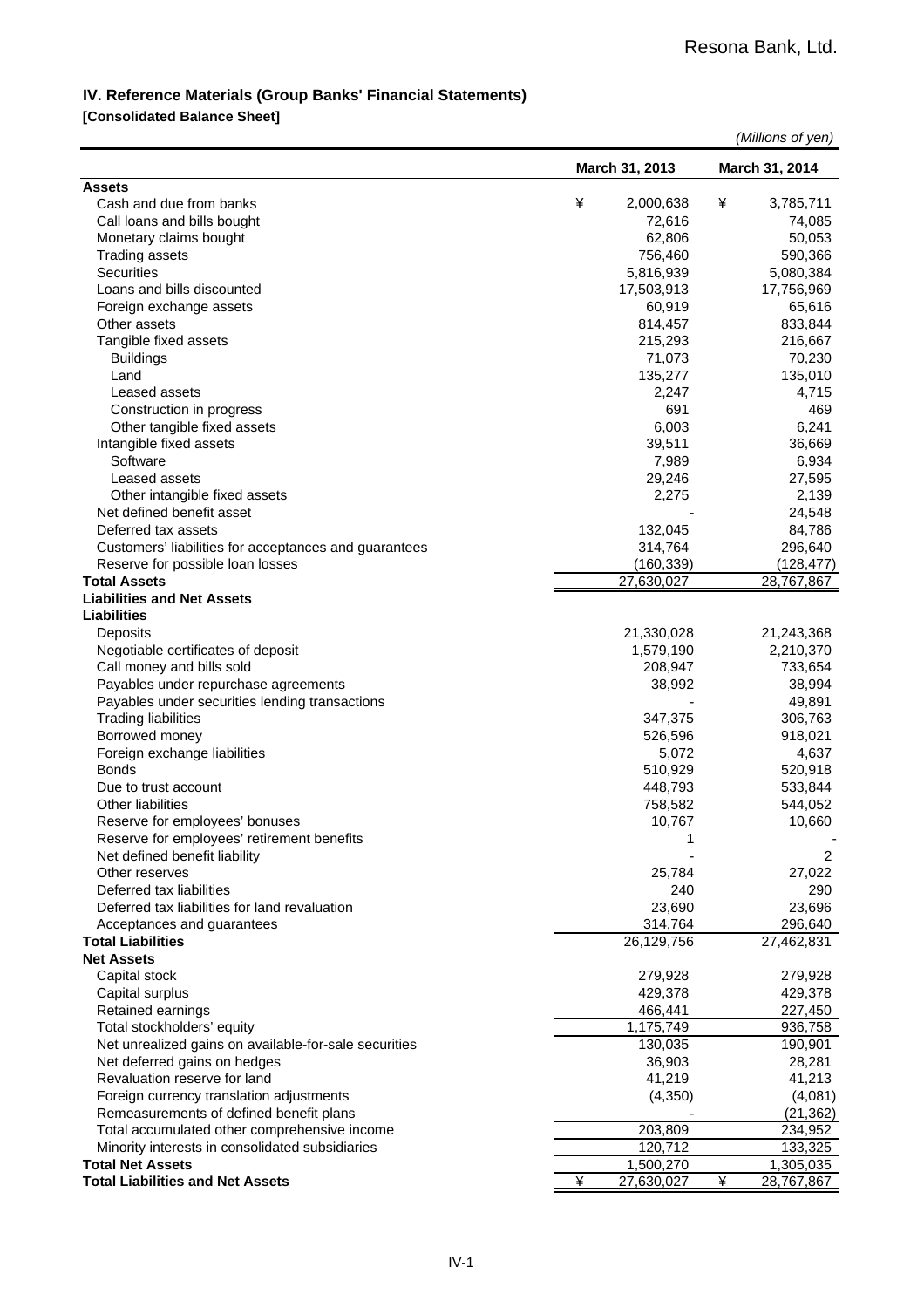#### **[Consolidated Statement of Income]**

|                                                                 |                | (Millions of yen) |
|-----------------------------------------------------------------|----------------|-------------------|
|                                                                 | For the fiscal | For the fiscal    |
|                                                                 | year ended     | year ended        |
|                                                                 | March 31, 2013 | March 31, 2014    |
| <b>Ordinary income</b>                                          | ¥<br>575,117   | ¥<br>564,181      |
| Interest income                                                 | 311,568        | 303,246           |
| Interest on loans and bills discounted                          | 265,237        | 249,966           |
| Interest and dividends on securities                            | 31,973         | 33,098            |
| Interest on call loans and bills bought                         | 315            | 635               |
| Interest on receivables under securities borrowing transactions | 2              | 6                 |
| Interest on due from banks                                      | 1,263          | 2,210             |
| Other interest income                                           | 12,775         | 17,328            |
| Trust fees                                                      | 21,657         | 23,752            |
| Fees and commissions                                            | 111,542        | 118,330           |
| Trading income                                                  | 2,922          | 860               |
| Other operating income                                          | 46,619         | 26,082            |
| Other ordinary income                                           | 80,806         | 91,907            |
| Reversal of reserve for possible loan losses                    | 42,893         | 23,329            |
| Recoveries of written-off loans                                 | 10,169         | 15,384            |
| Other                                                           | 27,743         | 53,194            |
| <b>Ordinary expenses</b>                                        | 374,452        | 342,619           |
| Interest expenses                                               | 37,348         | 32,838            |
| Interest on deposits                                            | 15,721         | 11,569            |
| Interest on negotiable certificates of deposit                  | 1,555          | 1,313             |
| Interest on call money and bills sold                           | 642            | 687               |
| Interest on payables under repurchase agreement                 | 38             | 47                |
| Interest on payables under securities lending transactions      | 81             | 135               |
| Interest on borrowed money                                      | 1,800          | 1,445             |
| Interest on bonds                                               | 15,982         | 16,048            |
| Other interest expenses                                         | 1,526          | 1,589             |
| Fees and commissions                                            | 50,793         | 50,902            |
| Trading expenses                                                | 1,357          | 2,171             |
| Other operating expenses                                        | 9,765          | 11,045            |
| General and administrative expenses                             | 226,763        | 216,351           |
| Other ordinary expenses                                         | 48,423         | 29,310            |
| Other                                                           | 48,423         | 29,310            |
| <b>Ordinary profits</b>                                         | 200,665        | 221,562           |
| <b>Extraordinary gains</b>                                      | 930            | 2,950             |
| Gains on disposal of fixed assets                               | 930            | 2,950             |
| <b>Extraordinary losses</b>                                     | 1,381          | 2,306             |
| Losses on disposal of fixed assets                              | 791            | 1,142             |
| Impairment losses on fixed assets                               | 590            | 1,164             |
| Net income before income taxes and minority interests           | 200,214        | 222,206           |
| Income taxes - current                                          | 26,511         | 9,096             |
| Income taxes - deferred                                         | (43, 914)      | 44,551            |
| Total income taxes                                              | (17, 403)      | 53,648            |
| Net income before minority interests                            | 217,618        | 168,557           |
| Minority interests in net income                                | 4,658          | 6,291             |
| Net income                                                      | 212,959<br>¥   | ¥<br>162,266      |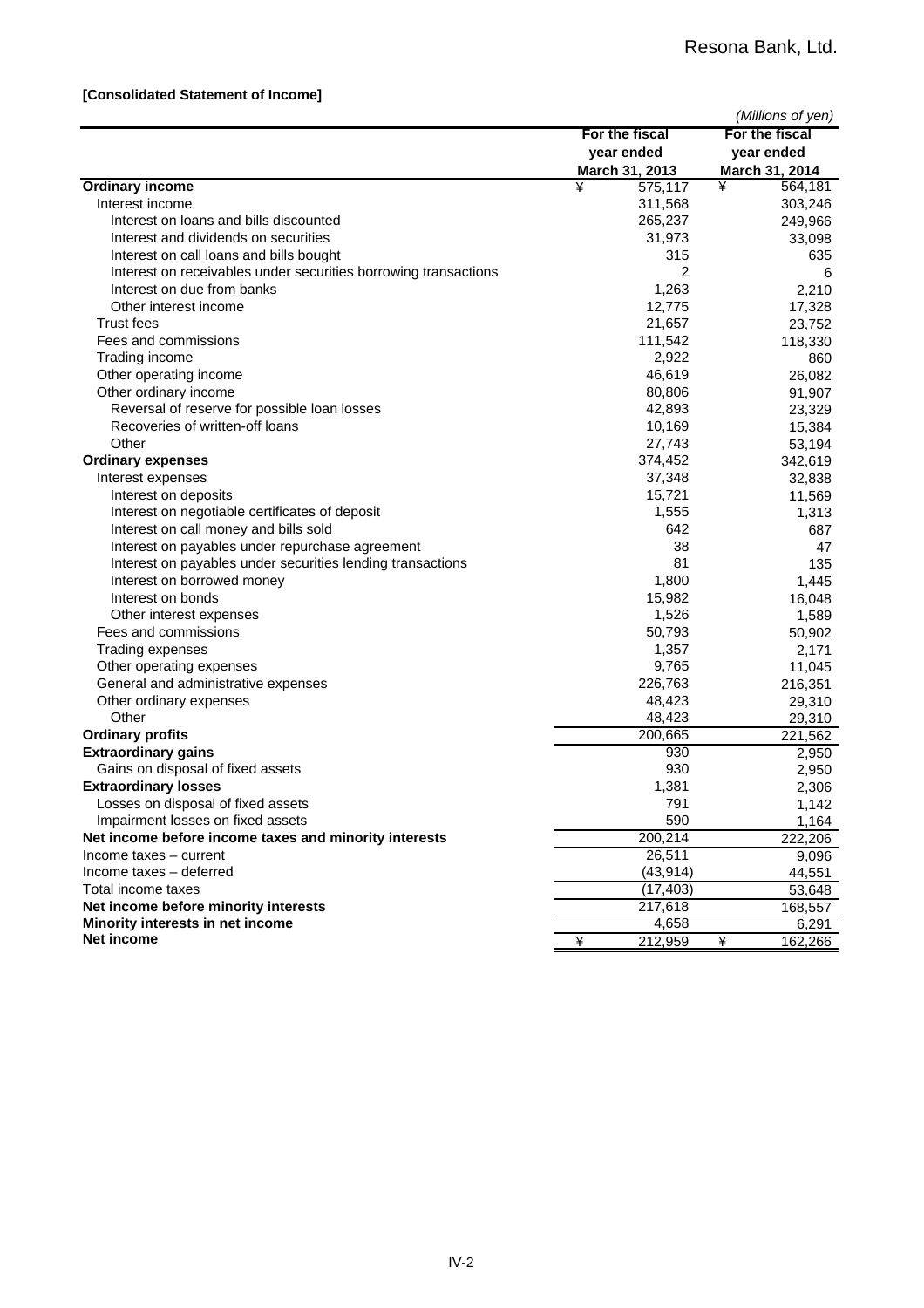#### **[Consolidated Statement of Comprehensive Income]**

|                                                                       |   |                              |   | (Millions of yen)            |
|-----------------------------------------------------------------------|---|------------------------------|---|------------------------------|
|                                                                       |   | For the fiscal<br>year ended |   | For the fiscal<br>year ended |
|                                                                       |   | March 31, 2013               |   | March 31, 2014               |
| Net income before minority interests                                  | ¥ | 217.618                      | ¥ | 168,557                      |
| Other comprehensive income                                            |   | 93,332                       |   | 62,044                       |
| Net unrealized gains (losses) on available-for-sale securities        |   | 69,714                       |   | 60,861                       |
| Net deferred gains (losses) on hedges                                 |   | 9,024                        |   | (8,622)                      |
| Revaluation reserve for land                                          |   |                              |   | (6)                          |
| Foreign currency translation adjustments                              |   | 14,597                       |   | 9,808                        |
| Share of other comprehensive income of affiliates accounted for using |   | (3)                          |   |                              |
| <b>Total comprehensive income</b>                                     |   | 310,951                      |   | 230,602                      |
| Comprehensive income attributable to:                                 |   |                              |   |                              |
| Owners of the parent                                                  |   | 291.975                      |   | 214,771                      |
| Minority interests                                                    | ¥ | 18.976                       | ¥ | 15,831                       |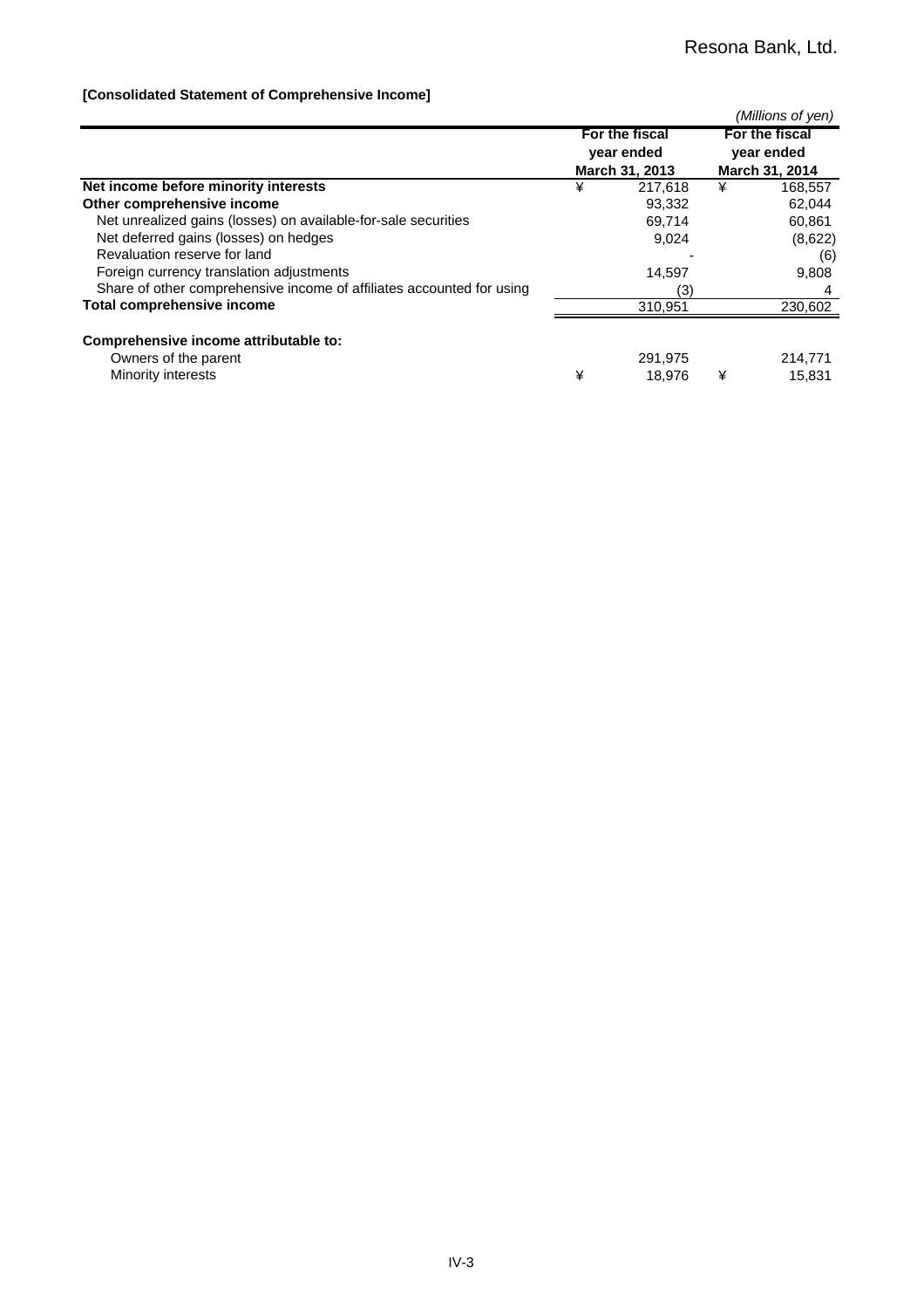### **[Consolidated Statement of Changes in Net Assets]**

**For the fiscal year ended March 31, 2013**

|                                                                       |               |                      |                      | (Millions of yen)                |  |  |  |
|-----------------------------------------------------------------------|---------------|----------------------|----------------------|----------------------------------|--|--|--|
|                                                                       |               | Stockholders' equity |                      |                                  |  |  |  |
|                                                                       | Capital stock | Capital surplus      | Retained<br>earnings | Total<br>stockholders'<br>equity |  |  |  |
| Balance at the beginning of the fiscal year                           | ¥279,928      | ¥429,378             | ¥440,038             | ¥1,149,346                       |  |  |  |
| Changes during the fiscal year                                        |               |                      |                      |                                  |  |  |  |
| Dividends paid                                                        |               |                      | (186, 599)           | (186, 599)                       |  |  |  |
| Net income                                                            |               |                      | 212,959              | 212,959                          |  |  |  |
| Reversal of revaluation reserve for land                              |               |                      | 42                   | 42                               |  |  |  |
| Net changes except for stockholders'<br>equity during the fiscal year |               |                      |                      |                                  |  |  |  |
| Total changes during the fiscal year                                  |               |                      | 26,403               | 26,403                           |  |  |  |
| Balance at the end of the fiscal year                                 | ¥279,928      | ¥429,378             | ¥466,441             | ¥1,175,749                       |  |  |  |

|                                                                       |                                                                 |                                    | Accumulated other comprehensive income |                                                   |                                                           |                                                          |                     |
|-----------------------------------------------------------------------|-----------------------------------------------------------------|------------------------------------|----------------------------------------|---------------------------------------------------|-----------------------------------------------------------|----------------------------------------------------------|---------------------|
|                                                                       | Net unrealized<br>gains on<br>available-for-<br>sale securities | Net deferred<br>gains on<br>hedges | Revaluation<br>reserve for<br>land     | Foreign<br>currency<br>translation<br>adjustments | Total<br>accmulated<br>other<br>comprehen<br>-sive income | Minority<br>interests in<br>consolidated<br>subsidiaries | Total net<br>assets |
| Balance at the beginning of the fiscal year                           | ¥60,325                                                         | ¥27,878                            | ¥41,262                                | $(*4,629)$                                        | ¥124,837                                                  | ¥105,203                                                 | ¥1,379,386          |
| Changes during the fiscal year                                        |                                                                 |                                    |                                        |                                                   |                                                           |                                                          |                     |
| Dividends paid                                                        |                                                                 |                                    |                                        |                                                   |                                                           |                                                          | (186, 599)          |
| Net income                                                            |                                                                 |                                    |                                        |                                                   |                                                           |                                                          | 212,959             |
| Reversal of revaluation reserve for land                              |                                                                 |                                    |                                        |                                                   |                                                           |                                                          | 42                  |
| Net changes except for stockholders'<br>equity during the fiscal year | 69,710                                                          | 9,024                              | (42)                                   | 279                                               | 78,972                                                    | 15,509                                                   | 94,481              |
| Total changes during the fiscal year                                  | 69,710                                                          | 9,024                              | (42)                                   | 279                                               | 78,972                                                    | 15,509                                                   | 120,884             |
| Balance at the end of the fiscal year                                 | ¥130,035                                                        | ¥36,903                            | ¥41,219                                | $(*4,350)$                                        | ¥203.809                                                  | ¥120.712                                                 | ¥1,500,270          |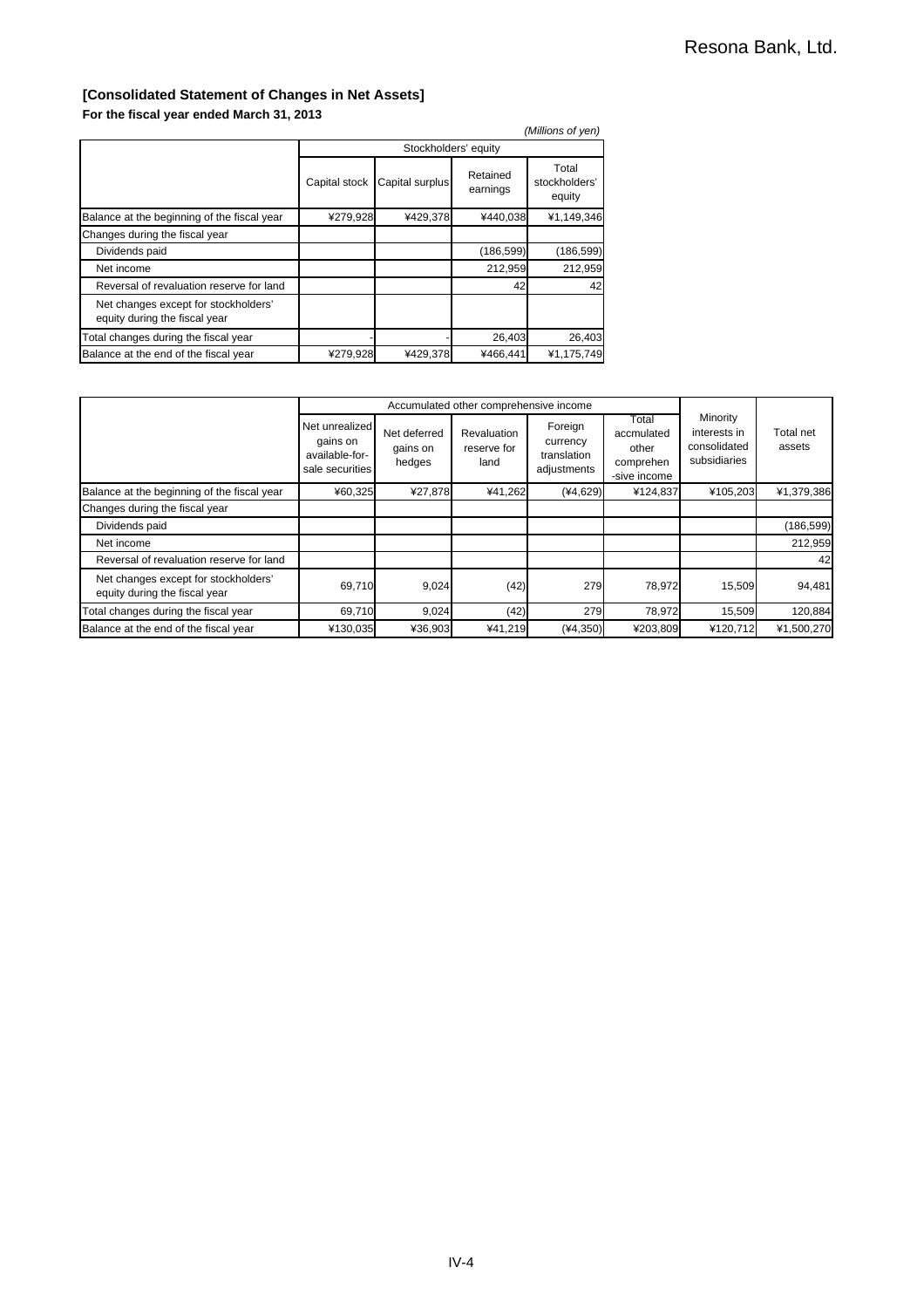#### **[Consolidated Statement of Changes in Net Assets - Continued] For the fiscal year ended March 31, 2014**

| (Millions of yen)                                                     |               |                      |                      |                                  |
|-----------------------------------------------------------------------|---------------|----------------------|----------------------|----------------------------------|
|                                                                       |               | Stockholders' equity |                      |                                  |
|                                                                       | Capital stock | Capital surplus      | Retained<br>earnings | Total<br>stockholders'<br>equity |
| Balance at the beginning of the fiscal year                           | ¥279,928      | ¥429,378             | ¥466,441             | ¥1,175,749                       |
| Changes during the fiscal year                                        |               |                      |                      |                                  |
| Dividends paid                                                        |               |                      | (401, 257)           | (401, 257)                       |
| Net income                                                            |               |                      | 162,266              | 162,266                          |
| Net changes except for stockholders'<br>equity during the fiscal year |               |                      |                      |                                  |
| Total changes during the fiscal year                                  |               |                      | (238,990)            | (238,990)                        |
| Balance at the end of the fiscal year                                 | ¥279,928      | ¥429,378             | ¥227,450             | ¥936,758                         |

|                                                                       | Accumulated other comprehensive income                          |                                    |                                    |                                                   |                                               |                                                           |                                                          |                     |  |
|-----------------------------------------------------------------------|-----------------------------------------------------------------|------------------------------------|------------------------------------|---------------------------------------------------|-----------------------------------------------|-----------------------------------------------------------|----------------------------------------------------------|---------------------|--|
|                                                                       | Net unrealized<br>gains on<br>available-for-<br>sale securities | Net deferred<br>gains on<br>hedges | Revaluation<br>reserve for<br>land | Foreign<br>currency<br>translation<br>adjustments | Remeasurements<br>of defined benefit<br>plans | Total<br>accmulated<br>other<br>comprehen<br>-sive income | Minority<br>interests in<br>consolidated<br>subsidiaries | Total net<br>assets |  |
| Balance at the beginning of the fiscal year                           | ¥130,035                                                        | ¥36,903                            | ¥41,219                            | $(*4,350)$                                        |                                               | ¥203,809                                                  | ¥120,712                                                 | ¥1,500,270          |  |
| Changes during the fiscal year                                        |                                                                 |                                    |                                    |                                                   |                                               |                                                           |                                                          |                     |  |
| Dividends paid                                                        |                                                                 |                                    |                                    |                                                   |                                               |                                                           |                                                          | (401, 257)          |  |
| Net income                                                            |                                                                 |                                    |                                    |                                                   |                                               |                                                           |                                                          | 162,266             |  |
| Net changes except for stockholders'<br>equity during the fiscal year | 60,865                                                          | (8,622)                            | (6)                                | 268                                               | (21, 362)                                     | 31.142                                                    | 12.613                                                   | 43,755              |  |
| Total changes during the fiscal year                                  | 60,865                                                          | (8,622)                            | (6)                                | 268                                               | (21, 362)                                     | 31.142                                                    | 12.613                                                   | (195, 235)          |  |
| Balance at the end of the fiscal year                                 | ¥190,901                                                        | ¥28,281                            | ¥41,213                            | $(*4,081)$                                        | (421, 362)                                    | ¥234,952                                                  | ¥133.325                                                 | ¥1,305,035          |  |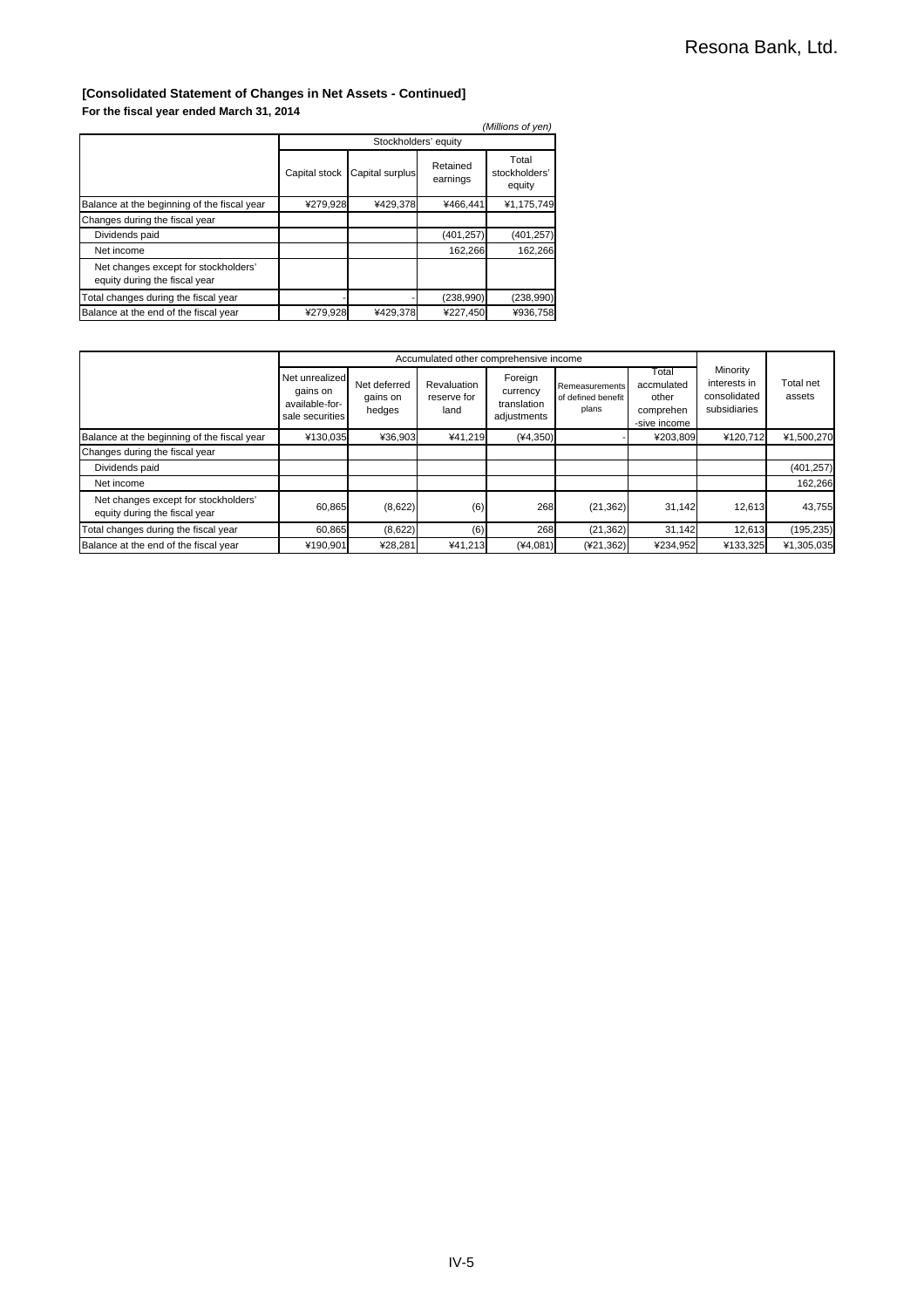#### [**Non-Consolidated Balance Sheet]**

| (Millions of yen) |
|-------------------|
|-------------------|

|                                                                                           |   | March 31, 2013  |   | March 31, 2014    |
|-------------------------------------------------------------------------------------------|---|-----------------|---|-------------------|
| <b>Assets</b>                                                                             |   |                 |   |                   |
| Cash and due from banks                                                                   | ¥ | 1,993,867       | ¥ | 3,777,886         |
| Cash                                                                                      |   | 336,898         |   | 398,201           |
| Due from banks                                                                            |   | 1,656,969       |   | 3,379,685         |
| Call Ioans                                                                                |   | 60,000          |   | 62,082            |
| Monetary claims bought                                                                    |   | 62,806          |   | 50,053            |
| <b>Trading assets</b>                                                                     |   | 756,460         |   | 590,366           |
| <b>Trading securities</b>                                                                 |   | 12,400          |   | 6,950             |
| Derivatives of trading securities                                                         |   | 10              |   | 1                 |
| Derivatives of securities related to trading transactions                                 |   |                 |   | 6                 |
| Trading-related financial derivatives                                                     |   | 365,838         |   | 328,203           |
| Other trading assets                                                                      |   | 378,210         |   | 255,204           |
| Securities                                                                                |   | 5,785,124       |   | 5,040,457         |
| Japanese government bonds                                                                 |   | 4,348,874       |   | 3,817,018         |
| Local government bonds                                                                    |   | 53,489          |   | 54,941            |
| Corporate bonds                                                                           |   | 654,320         |   | 394,594           |
| <b>Stocks</b>                                                                             |   | 489,555         |   | 569,993           |
| Other securities                                                                          |   | 238,883         |   | 203,909           |
| Loans and bills discounted                                                                |   | 17,440,713      |   | 17,693,968        |
| <b>Bills discounted</b>                                                                   |   | 109,314         |   | 92,272            |
| Loans on notes                                                                            |   | 490,409         |   | 440,361           |
| Loans on deeds                                                                            |   | 14,424,615      |   | 14,750,136        |
| Overdrafts                                                                                |   | 2,416,373       |   | 2,411,197         |
| Foreign exchange assets                                                                   |   | 55,586          |   | 58,026            |
| Due from foreign banks                                                                    |   | 20,429          |   | 24,878            |
| Foreign bills of exchange bought                                                          |   | 11,911          |   | 7,435             |
| Foreign bills of exchange receivable                                                      |   | 23,244          |   | 25,713            |
| Other assets                                                                              |   | 758,492         |   | 829,390           |
| Unsettled exchange receivable                                                             |   | 22              |   | 291               |
| Prepaid expenses                                                                          |   | 18,398          |   | 16,676            |
| Accrued income                                                                            |   | 42,343          |   | 41,402            |
| Initial margins for future transactions                                                   |   | 3,408           |   | 4,384             |
| Variation margins for future transactions                                                 |   | 66              |   | 48                |
| Financial derivatives, principally including option premiums and                          |   |                 |   |                   |
| contracts under hedge accounting                                                          |   | 428,835         |   | 363,684           |
| Cash collateral paid for financial instruments<br>Other receivable on sales of securities |   | 71,426          |   | 84,815            |
|                                                                                           |   | 66,214          |   | 220,597           |
| Other                                                                                     |   | 127,776         |   | 97,489            |
| Tangible fixed assets<br><b>Buildings</b>                                                 |   | 215,207         |   | 216,626<br>70,230 |
| Land                                                                                      |   | 71,055          |   |                   |
| Leased assets                                                                             |   | 135,277         |   | 135,010           |
| Construction in progress                                                                  |   | 2,247           |   | 4,715             |
| Other tangible fixed assets                                                               |   | 691<br>5,934    |   | 469               |
| Intangible fixed assets                                                                   |   | 39,317          |   | 6,200<br>36,624   |
| Software                                                                                  |   | 7,937           |   | 6,895             |
| Leased assets                                                                             |   | 29,246          |   | 27,595            |
|                                                                                           |   |                 |   |                   |
| Other intangible fixed assets<br>Prepaid pension cost                                     |   | 2,133<br>52,930 |   | 2,132<br>57,707   |
| Deferred tax assets                                                                       |   | 131,933         |   | 72,942            |
| Customers' liabilities for acceptances and guarantees                                     |   | 310,796         |   | 292,716           |
| Reserve for possible loan losses                                                          |   | (158, 540)      |   | (126, 457)        |
| <b>Total Assets</b>                                                                       | ¥ | 27,504,695      | ¥ | 28,652,391        |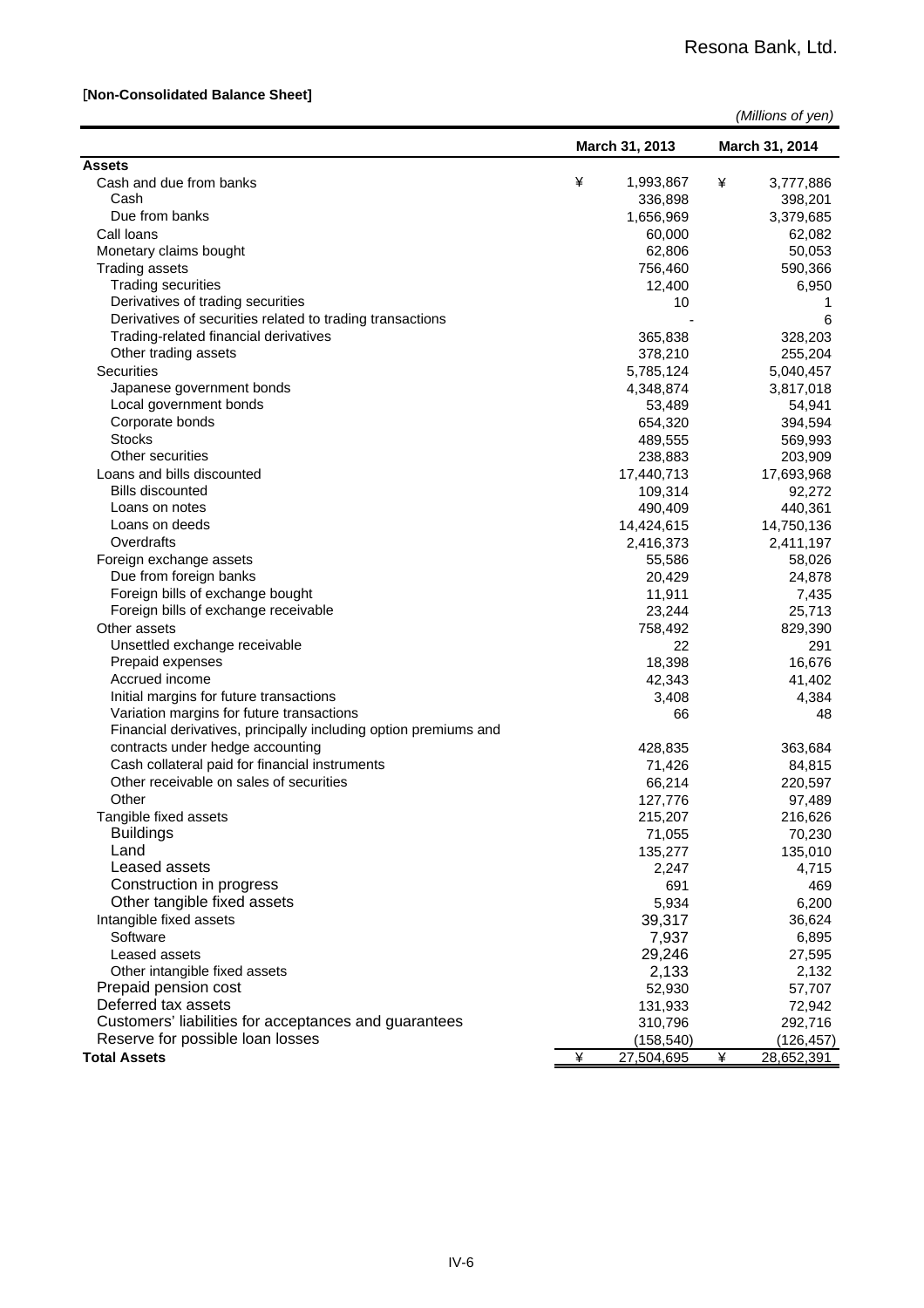#### **[Non-Consolidated Balance Sheet - Continued]**

|                                                                  |   |                | (Millions of yen) |                |
|------------------------------------------------------------------|---|----------------|-------------------|----------------|
|                                                                  |   | March 31, 2013 |                   | March 31, 2014 |
| <b>Liabilities and Net Assets</b>                                |   |                |                   |                |
| <b>Liabilities</b>                                               |   |                |                   |                |
| Deposits                                                         | ¥ | 21,282,538     | ¥                 | 21,186,600     |
| <b>Current deposits</b>                                          |   | 2,430,738      |                   | 2,161,651      |
| Ordinary deposits                                                |   | 10,984,289     |                   | 11,610,545     |
| Savings deposits                                                 |   | 162,639        |                   | 158,742        |
| Notice deposits                                                  |   | 85,919         |                   | 82,227         |
| Time deposits                                                    |   | 7,000,126      |                   | 6,422,694      |
| Other deposits                                                   |   | 618,826        |                   | 750,739        |
| Negotiable certificates of deposit                               |   | 1,579,190      |                   | 2,210,370      |
| Call money                                                       |   | 202,188        |                   | 730,514        |
| Payables under repurchase agreements                             |   | 38,992         |                   | 38,994         |
| Payables under securities lending transactions                   |   |                |                   | 49,891         |
| <b>Trading liabilities</b>                                       |   | 347,375        |                   | 306,763        |
| Derivatives of securities related to trading transactions        |   | 2              |                   |                |
| Trading-related financial derivatives                            |   | 347,372        |                   | 306,763        |
| Borrowed money                                                   |   | 512,125        |                   | 905,370        |
| Borrowed money                                                   |   | 512,125        |                   | 905,370        |
| Foreign exchange liabilities                                     |   | 5,271          |                   | 4,774          |
| Due to foreign banks                                             |   | 4,208          |                   | 4,209          |
| Foreign bills of exchange sold                                   |   | 595            |                   | 88             |
| Foreign bills of exchange payables                               |   | 467            |                   | 476            |
| <b>Bonds</b>                                                     |   | 615,603        |                   | 637,469        |
| Due to trust account                                             |   | 448,793        |                   | 533,844        |
| <b>Other liabilities</b>                                         |   | 761,152        |                   | 548,942        |
| Unsettled exchange payables                                      |   | 98             |                   | 88             |
| Accrued income taxes                                             |   | 6,190          |                   | 850            |
| Accrued expenses                                                 |   | 33,522         |                   | 25,521         |
| Unearned income                                                  |   | 5,465          |                   | 6,216          |
| Variation margins for future transactions                        |   |                |                   | 8              |
| Financial derivatives, principally including option premiums and |   |                |                   |                |
| contracts under hedge accounting                                 |   | 378,410        |                   | 311,931        |
| Cash collateral received for financial instruments               |   | 79,698         |                   | 114,167        |
| Lease obligation                                                 |   | 31,979         |                   | 33,627         |
| Asset retirement obligations                                     |   | 736            |                   | 726            |
| Other payable on purchases of securities                         |   | 136,872        |                   | 10,614         |
| Other                                                            |   | 88,178         |                   | 45,190         |
| Reserve for employees' bonuses                                   |   | 10,767         |                   | 10,660         |
| Other reserves                                                   |   | 25,784         |                   | 27,022         |
| Deferred tax liabilities for land revaluation                    |   | 23,690         |                   | 23,696         |
| Acceptances and guarantees                                       |   | 310,796        |                   | 292,716        |
| <b>Total Liabilities</b>                                         |   | 26,164,269     |                   | 27,507,634     |
| <b>Net Assets</b>                                                |   |                |                   |                |
| Capital stock                                                    |   | 279,928        |                   | 279,928        |
| Capital surplus                                                  |   | 377,178        |                   | 377,178        |
| Capital reserve                                                  |   | 279,928        |                   | 279,928        |
| Other capital surplus                                            |   | 97,250         |                   | 97,250         |
| Retained earnings                                                |   | 474,934        |                   | 227,151        |
| Other retained earnings                                          |   | 474,934        |                   | 227,151        |
| Retained earnings carried forward                                |   | 474,934        |                   | 227,151        |
| Total stockholders' equity                                       |   | 1,132,042      |                   | 884,258        |
| Net unrealized gains on available-for-sale securities            |   | 130,036        |                   | 190,897        |
| Net deferred gains on hedges                                     |   | 37,127         |                   | 28,388         |
| Revaluation reserve for land                                     |   | 41,219         |                   | 41,213         |
| Total valuation and translation differences                      |   | 208,383        |                   | 260,498        |
| <b>Total Net Assets</b>                                          |   | 1,340,426      |                   | 1,144,757      |
| <b>Total Liabilities and Net Assets</b>                          | ¥ | 27,504,695     | ¥                 | 28,652,391     |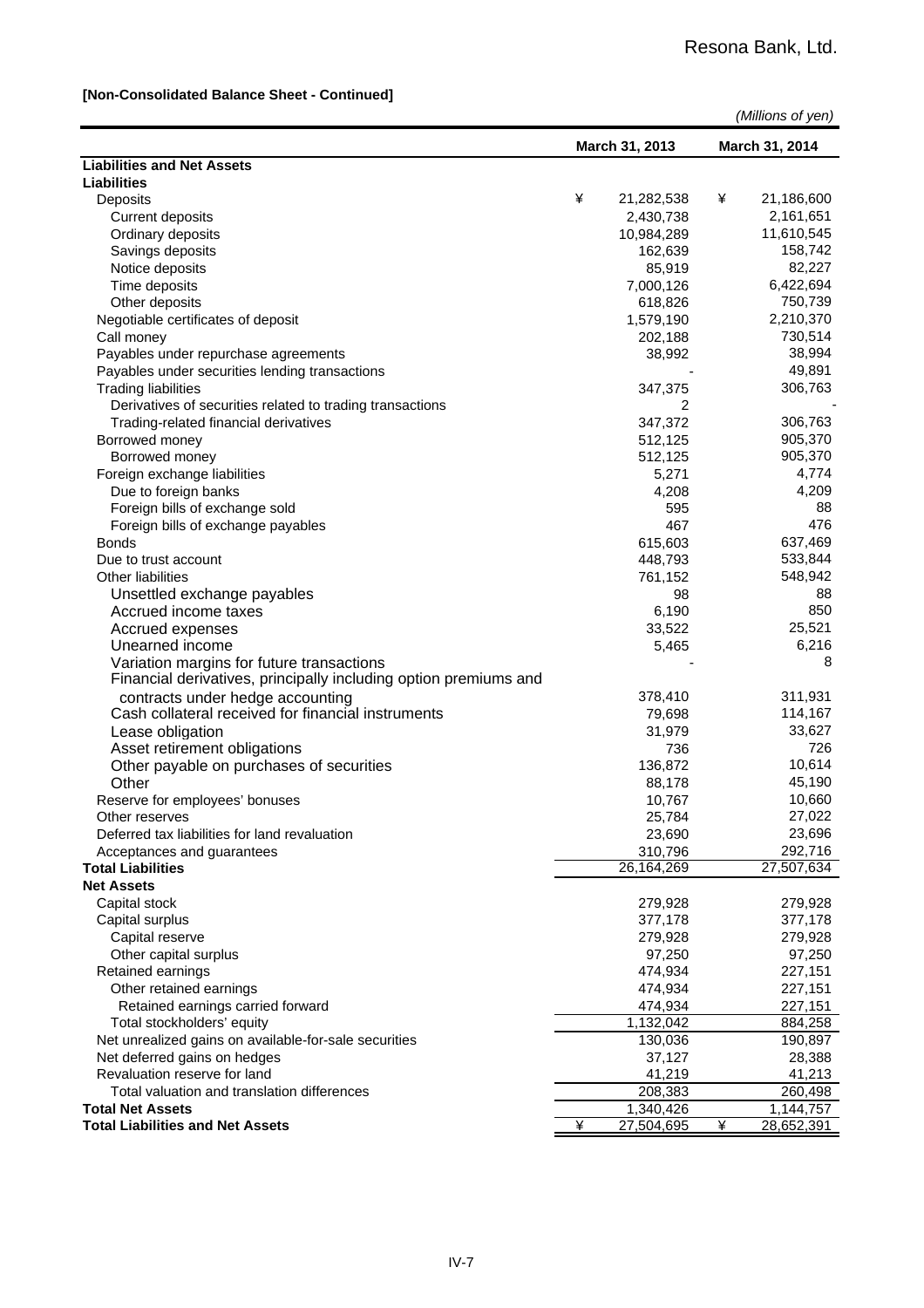#### **[Non-Consolidated Statement of Income]**

|                                                                                                                         | For the fiscal<br>year ended | (Millions of yen)<br>For the fiscal<br>year ended |
|-------------------------------------------------------------------------------------------------------------------------|------------------------------|---------------------------------------------------|
|                                                                                                                         | March 31, 2013               | March 31, 2014                                    |
| <b>Ordinary income</b>                                                                                                  | ¥<br>561,983                 | ¥<br>549,757                                      |
| Interest income                                                                                                         | 306,372                      | 297,983                                           |
| Interest on loans and bills discounted                                                                                  | 260,090                      | 244,928                                           |
| Interest and dividends on securities                                                                                    | 32,185                       | 33,384                                            |
| Interest on call loans                                                                                                  | 94                           | 161                                               |
| Interest on receivables under securities borrowing transactions                                                         | $\overline{2}$               | 6                                                 |
| Interest on due from banks                                                                                              | 1,248                        | 2,195                                             |
| Interest on interest rate-swaps                                                                                         | 10,188<br>2,563              | 15,013<br>2,293                                   |
| Other interest income<br><b>Trust fees</b>                                                                              | 21,657                       | 23,752                                            |
| Fees and commissions                                                                                                    | 111,290                      | 118,066                                           |
| Exchange fees received                                                                                                  | 24,093                       | 24,213                                            |
| Other fees and commissions                                                                                              | 87,196                       | 93,852                                            |
| Trading income                                                                                                          | 2,922                        | 860                                               |
| Income from trading securities                                                                                          | 1,312                        | 417                                               |
| Income from trading-related financial derivatives                                                                       | 1,084                        |                                                   |
| Other trading income                                                                                                    | 526                          | 443                                               |
| Other operating income                                                                                                  | 45,919                       | 25,118                                            |
| Gains on foreign exchange transactions                                                                                  | 15,253                       | 11,807                                            |
| Gains on sale of Japanese government bonds and other                                                                    | 30,665                       | 12,892<br>418                                     |
| Income from derivatives other than for trading or hedging<br>Other                                                      | 0                            | 0                                                 |
| Other ordinary income                                                                                                   | 73,820                       | 83,974                                            |
| Reversal of reserve for possible loan losses                                                                            | 43,899                       | 23,550                                            |
| Recoveries of written-off loans                                                                                         | 10,075                       | 15,298                                            |
| Gains on sales of stocks and other securities                                                                           | 9,451                        | 29,680                                            |
| Other                                                                                                                   | 10,393                       | 15,444                                            |
| <b>Ordinary expenses</b>                                                                                                | 374,210                      | 341,274                                           |
| Interest expenses                                                                                                       | 38,522                       | 33,796                                            |
| Interest on deposits                                                                                                    | 14,678                       | 10,603                                            |
| Interest on negotiable certificates of deposit                                                                          | 1,555                        | 1,313                                             |
| Interest on call money                                                                                                  | 605                          | 654                                               |
| Interest on payables under repurchase agreement<br>Interest on payables under securities lending transactions           | 38<br>81                     | 47<br>135                                         |
| Interest on borrowed money                                                                                              | 1,286                        | 1,014                                             |
| Interest on bonds                                                                                                       | 18,768                       | 18,455                                            |
| Other interest expenses                                                                                                 | 1,508                        | 1,570                                             |
| Fees and commissions                                                                                                    | 50,613                       | 50,727                                            |
| Commissions paid on exchange transactions                                                                               | 6,177                        | 6,394                                             |
| Other                                                                                                                   | 44,436                       | 44,332                                            |
| Trading expenses                                                                                                        | 1,357                        | 2,171                                             |
| Losses on securities related to trading transactions                                                                    | 1,357                        | 882                                               |
| Income from trading-related financial derivatives                                                                       |                              | 1,288                                             |
| Other operating expenses                                                                                                | 9,765                        | 11,045                                            |
| Losses on sale of Japanese government bonds and other                                                                   | 2,811                        | 10,901<br>126                                     |
| Losses on redemption of Japanese government bonds and other<br>Impairment losses on Japanese government bonds and other | 1,511<br>469                 | 17                                                |
| Expenses for financial derivatives                                                                                      | 4,972                        |                                                   |
| General and administrative expenses                                                                                     | 225,558                      | 214,916                                           |
| Other ordinary expenses                                                                                                 | 48,392                       | 28,617                                            |
| Write-off of loans                                                                                                      | 23,371                       | 9,991                                             |
| Losses on sales of stocks and other securities                                                                          | 3,602                        | 8,868                                             |
| Losses on devaluation of stocks and other securities                                                                    | 13,268                       | 318                                               |
| Other                                                                                                                   | 8,150                        | 9,439                                             |
| <b>Ordinary profits</b>                                                                                                 | 187,772                      | 208,482                                           |
| <b>Extraordinary gains</b>                                                                                              | 930                          | 212                                               |
| Gains on disposal of fixed assets                                                                                       | 930                          | 212                                               |
| <b>Extraordinary losses</b><br>Losses on disposal of fixed assets                                                       | 1,381<br>791                 | 2,304<br>1,140                                    |
| Impairment losses on fixed assets                                                                                       | 590                          | 1,164                                             |
| Net income before income taxes                                                                                          | 187,321                      | 206,389                                           |
| $Income taxes = current$                                                                                                | 25,780                       | 8,426                                             |
| Income taxes - deferred                                                                                                 | (44, 035)                    | 44,489                                            |
| Total income taxes                                                                                                      | (18, 254)                    | 52,916                                            |
| Net income                                                                                                              | ¥<br>205,576                 | ¥<br>153,473                                      |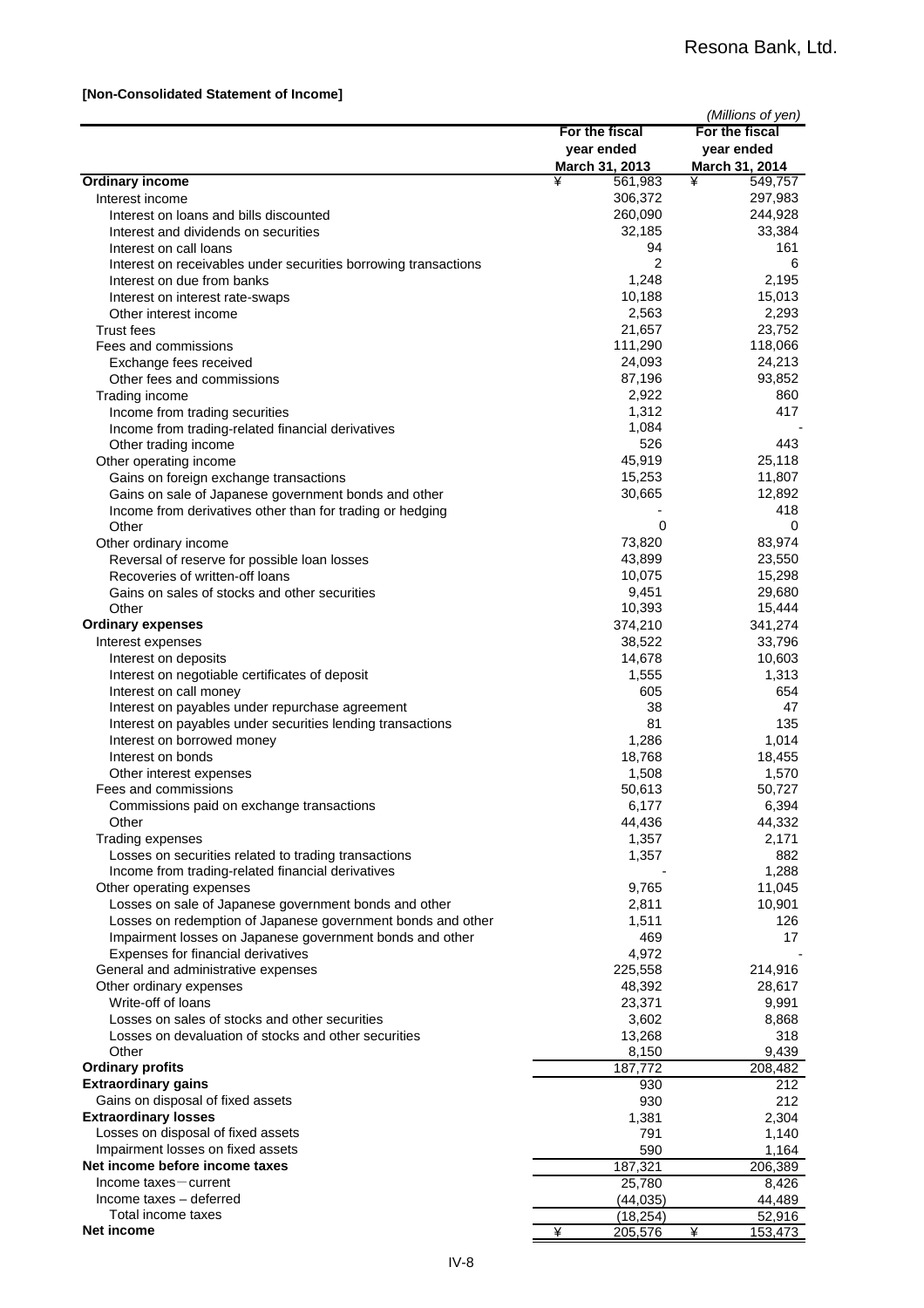#### **[Non-Consolidated Statement of Changes in Net Assets]**

**For the fiscal year ended March 31, 2013**

| (Millions of yen)                                                     |               |          |                      |                                 |                                         |                                  |  |  |
|-----------------------------------------------------------------------|---------------|----------|----------------------|---------------------------------|-----------------------------------------|----------------------------------|--|--|
|                                                                       |               |          | Stockholders' equity |                                 |                                         |                                  |  |  |
|                                                                       |               |          | Capital surplus      |                                 | Retained<br>earnings                    |                                  |  |  |
|                                                                       | Capital stock | Capital  | Other capital        | <b>Total capital</b><br>surplus | Other retained<br>earnings              | Total<br>stockholders'<br>equity |  |  |
|                                                                       |               | reserve  | surplus              |                                 | Retained<br>earnings carried<br>forward |                                  |  |  |
| Balance at the beginning of the fiscal year                           | ¥279,928      | ¥279,928 | ¥97,250              | ¥377,178                        | ¥455,915                                | ¥1,113,022                       |  |  |
| Changes during the fiscal year                                        |               |          |                      |                                 |                                         |                                  |  |  |
| Dividends paid                                                        |               |          |                      |                                 | (186, 599)                              | (186, 599)                       |  |  |
| Net income                                                            |               |          |                      |                                 | 205,576                                 | 205,576                          |  |  |
| Reversal of revaluation reserve for land                              |               |          |                      |                                 | 42                                      | 42                               |  |  |
| Net changes except for stockholders'<br>equity during the fiscal year |               |          |                      |                                 |                                         |                                  |  |  |
| Total changes during the fiscal year                                  |               |          |                      |                                 | 19,019                                  | 19,019                           |  |  |
| Balance at the end of the fiscal year                                 | ¥279,928      | ¥279,928 | ¥97,250              | ¥377,178                        | ¥474,934                                | ¥1,132,042                       |  |  |

|                                                                       |                                                                 | Valuation and translation differences |                                    |                                                          |                     |  |  |  |  |
|-----------------------------------------------------------------------|-----------------------------------------------------------------|---------------------------------------|------------------------------------|----------------------------------------------------------|---------------------|--|--|--|--|
|                                                                       | Net unrealized<br>gains on<br>available-for-<br>sale securities | Net deferred<br>gains on<br>hedges    | Revaluation<br>reserve for<br>land | <b>Total valuation</b><br>and translation<br>differences | Total net<br>assets |  |  |  |  |
| Balance at the beginning of the fiscal year                           | ¥60,321                                                         | ¥28,259                               | ¥41,262                            | ¥129,844                                                 | ¥1,242,866          |  |  |  |  |
| Changes during the fiscal year                                        |                                                                 |                                       |                                    |                                                          |                     |  |  |  |  |
| Dividends paid                                                        |                                                                 |                                       |                                    |                                                          | (186, 599)          |  |  |  |  |
| Net income                                                            |                                                                 |                                       |                                    |                                                          | 205,576             |  |  |  |  |
| Reversal of revaluation reserve for land                              |                                                                 |                                       |                                    |                                                          | 42                  |  |  |  |  |
| Net changes except for stockholders'<br>equity during the fiscal year | 69,714                                                          | 8,867                                 | (42)                               | 78,539                                                   | 78,539              |  |  |  |  |
| Total changes during the fiscal year                                  | 69,714                                                          | 8,867                                 | (42)                               | 78,539                                                   | 97,559              |  |  |  |  |
| Balance at the end of the fiscal year                                 | ¥130,036                                                        | ¥37,127                               | ¥41.219                            | ¥208,383                                                 | ¥1.340.426          |  |  |  |  |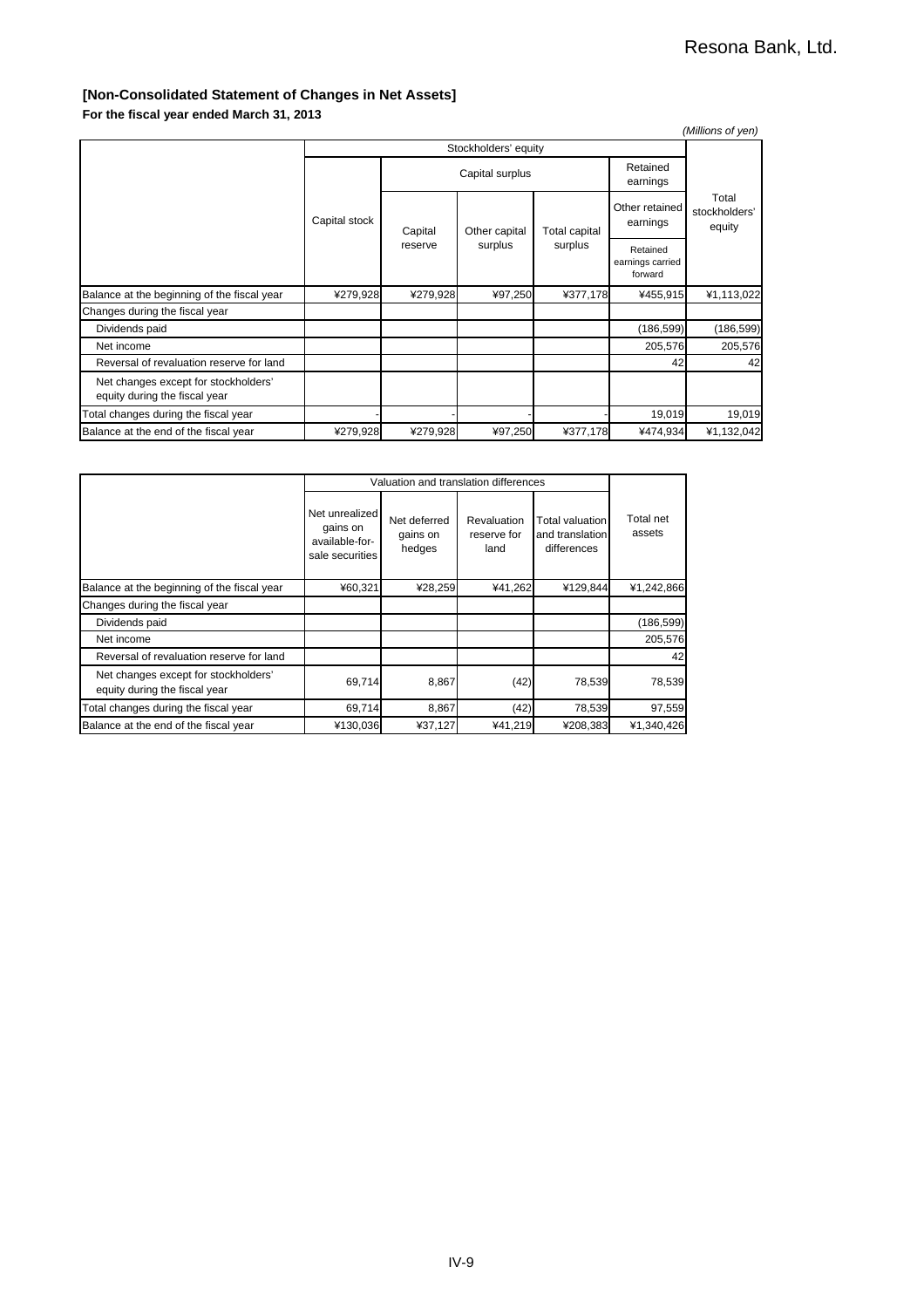#### **[Non-Consolidated Statement of Changes in Net Assets - Continued]**

**For the fiscal year ended March 31, 2014**

|                                                                       |               |          |                      |               |                                         | (Millions of yen)                |
|-----------------------------------------------------------------------|---------------|----------|----------------------|---------------|-----------------------------------------|----------------------------------|
|                                                                       |               |          | Stockholders' equity |               |                                         |                                  |
|                                                                       |               |          | Capital surplus      |               | Retained<br>earnings                    |                                  |
|                                                                       | Capital stock | Capital  | Other capital        | Total capital | Other retained<br>earnings              | Total<br>stockholders'<br>equity |
|                                                                       |               | reserve  | surplus              | surplus       | Retained<br>earnings carried<br>forward |                                  |
| Balance at the beginning of the fiscal year                           | ¥279,928      | ¥279,928 | ¥97,250              | ¥377,178      | ¥474,934                                | ¥1,132,042                       |
| Changes during the fiscal year                                        |               |          |                      |               |                                         |                                  |
| Dividends paid                                                        |               |          |                      |               | (401, 257)                              | (401, 257)                       |
| Net income                                                            |               |          |                      |               | 153,473                                 | 153,473                          |
| Net changes except for stockholders'<br>equity during the fiscal year |               |          |                      |               |                                         |                                  |
| Total changes during the fiscal year                                  |               |          |                      |               | (247, 783)                              | (247, 783)                       |
| Balance at the end of the fiscal year                                 | ¥279,928      | ¥279,928 | ¥97,250              | ¥377,178      | ¥227,151                                | ¥884,258                         |

|                                                                       |                                                                 | Valuation and translation differences |                                           |                                                   |                     |
|-----------------------------------------------------------------------|-----------------------------------------------------------------|---------------------------------------|-------------------------------------------|---------------------------------------------------|---------------------|
|                                                                       | Net unrealized<br>gains on<br>available-for-<br>sale securities | Net deferred<br>gains on<br>hedges    | <b>Revaluation</b><br>reserve for<br>land | Total valuation<br>and translation<br>differences | Total net<br>assets |
| Balance at the beginning of the fiscal year                           | ¥130,036                                                        | ¥37,127                               | ¥41,219                                   | ¥208,383                                          | ¥1,340,426          |
| Changes during the fiscal year                                        |                                                                 |                                       |                                           |                                                   |                     |
| Dividends paid                                                        |                                                                 |                                       |                                           |                                                   | (401,257)           |
| Net income                                                            |                                                                 |                                       |                                           |                                                   | 153,473             |
| Net changes except for stockholders'<br>equity during the fiscal year | 60,861                                                          | (8,739)                               | (6)                                       | 52,115                                            | 52,115              |
| Total changes during the fiscal year                                  | 60,861                                                          | (8,739)                               | (6)                                       | 52,115                                            | (195, 668)          |
| Balance at the end of the fiscal year                                 | ¥190,897                                                        | ¥28,388                               | ¥41,213                                   | ¥260,498                                          | ¥1,144,757          |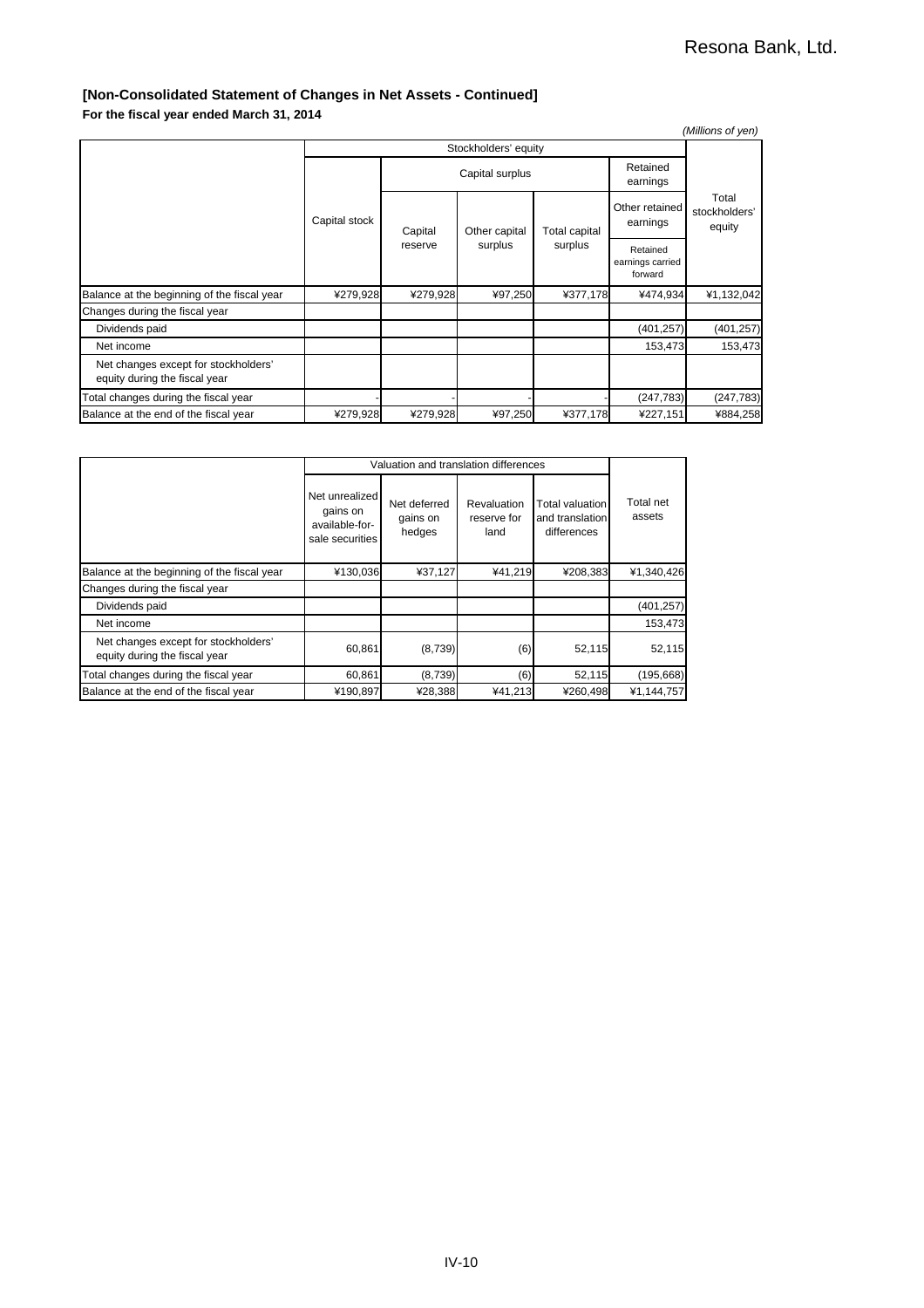#### **[Non-Consolidated Balance Sheet]**

| <b>Assets</b><br>Cash and due from banks<br>¥<br>1,293,178<br>¥<br>2,476,598<br>84,000<br>Cash<br>78,021<br>2,392,598<br>Due from banks<br>1,215,157<br>88,094<br>Call loans<br>128,550<br>16,856<br>Monetary claims bought<br>23,106<br><b>Trading securities</b><br>32,578<br>27,807<br>1,765<br>Trading Japanese government bonds<br>4,157<br>6,042<br>7,422<br>Trading local government bonds<br>19,999<br>20,998<br><b>Other Trading securities</b><br><b>Securities</b><br>2,870,438<br>3,579,705<br>2,045,323<br>2,818,201<br>Japanese government bonds<br>554,970<br>Local government bonds<br>531,390<br>Corporate bonds<br>78,176<br>113,495<br><b>Stocks</b><br>128,651<br>127,724<br>27,997<br>Other securities<br>24,212<br>6,692,453<br>Loans and bills discounted<br>6,631,075<br>25,082<br>23,163<br><b>Bills discounted</b><br>192,183<br>207,845<br>Loans on notes<br>6,094,965<br>Loans on deeds<br>6,021,862<br>380,222<br>Overdrafts<br>378,203<br>7,191<br>Foreign exchange assets<br>6,963<br>7,034<br>6,612<br>Due from foreign banks<br>Foreign bills of exchange bought<br>263<br>78<br>87<br>79<br>Foreign bills of exchange receivable<br>Other assets<br>42,358<br>50,693<br>Unsettled exchange receivable<br>0<br>3<br>3,270<br>Prepaid expenses<br>3,531<br>Accrued income<br>10,056<br>12,062<br>453<br>265<br>Initial margins for future transactions<br>Variation margins for future transactions<br>23<br>Financial derivatives, principally including option premiums and<br>5,816<br>4,723<br>contracts under hedge accounting<br>23,850<br>Other<br>28,993<br>57,812<br>57,242<br>Tangible fixed assets<br><b>Buildings</b><br>23,224<br>23,338<br>Land<br>31,045<br>31,582<br>Leased assets<br>22<br>Construction in progress<br>440<br>54<br>2,244<br>Other tangible fixed assets<br>3,101<br>Intangible fixed assets<br>2,727<br>2,763<br>Software<br>84<br>47<br>2,679<br>2,680<br>Other intangible fixed assets<br>1,611<br>4,197<br>Prepaid pension cost<br>Deferred tax assets<br>13,884<br>11,701<br>Customers' liabilities for acceptances and guarantees<br>11,904<br>13,735<br>(38, 127)<br>Reserve for possible loan losses<br>(43, 730)<br>¥ |                     | March 31, 2013 |            | March 31, 2014 |            |
|-------------------------------------------------------------------------------------------------------------------------------------------------------------------------------------------------------------------------------------------------------------------------------------------------------------------------------------------------------------------------------------------------------------------------------------------------------------------------------------------------------------------------------------------------------------------------------------------------------------------------------------------------------------------------------------------------------------------------------------------------------------------------------------------------------------------------------------------------------------------------------------------------------------------------------------------------------------------------------------------------------------------------------------------------------------------------------------------------------------------------------------------------------------------------------------------------------------------------------------------------------------------------------------------------------------------------------------------------------------------------------------------------------------------------------------------------------------------------------------------------------------------------------------------------------------------------------------------------------------------------------------------------------------------------------------------------------------------------------------------------------------------------------------------------------------------------------------------------------------------------------------------------------------------------------------------------------------------------------------------------------------------------------------------------------------------------------------------------------------------------------------------------------------------------------------------------|---------------------|----------------|------------|----------------|------------|
|                                                                                                                                                                                                                                                                                                                                                                                                                                                                                                                                                                                                                                                                                                                                                                                                                                                                                                                                                                                                                                                                                                                                                                                                                                                                                                                                                                                                                                                                                                                                                                                                                                                                                                                                                                                                                                                                                                                                                                                                                                                                                                                                                                                                 |                     |                |            |                |            |
|                                                                                                                                                                                                                                                                                                                                                                                                                                                                                                                                                                                                                                                                                                                                                                                                                                                                                                                                                                                                                                                                                                                                                                                                                                                                                                                                                                                                                                                                                                                                                                                                                                                                                                                                                                                                                                                                                                                                                                                                                                                                                                                                                                                                 |                     |                |            |                |            |
|                                                                                                                                                                                                                                                                                                                                                                                                                                                                                                                                                                                                                                                                                                                                                                                                                                                                                                                                                                                                                                                                                                                                                                                                                                                                                                                                                                                                                                                                                                                                                                                                                                                                                                                                                                                                                                                                                                                                                                                                                                                                                                                                                                                                 |                     |                |            |                |            |
|                                                                                                                                                                                                                                                                                                                                                                                                                                                                                                                                                                                                                                                                                                                                                                                                                                                                                                                                                                                                                                                                                                                                                                                                                                                                                                                                                                                                                                                                                                                                                                                                                                                                                                                                                                                                                                                                                                                                                                                                                                                                                                                                                                                                 |                     |                |            |                |            |
|                                                                                                                                                                                                                                                                                                                                                                                                                                                                                                                                                                                                                                                                                                                                                                                                                                                                                                                                                                                                                                                                                                                                                                                                                                                                                                                                                                                                                                                                                                                                                                                                                                                                                                                                                                                                                                                                                                                                                                                                                                                                                                                                                                                                 |                     |                |            |                |            |
|                                                                                                                                                                                                                                                                                                                                                                                                                                                                                                                                                                                                                                                                                                                                                                                                                                                                                                                                                                                                                                                                                                                                                                                                                                                                                                                                                                                                                                                                                                                                                                                                                                                                                                                                                                                                                                                                                                                                                                                                                                                                                                                                                                                                 |                     |                |            |                |            |
|                                                                                                                                                                                                                                                                                                                                                                                                                                                                                                                                                                                                                                                                                                                                                                                                                                                                                                                                                                                                                                                                                                                                                                                                                                                                                                                                                                                                                                                                                                                                                                                                                                                                                                                                                                                                                                                                                                                                                                                                                                                                                                                                                                                                 |                     |                |            |                |            |
|                                                                                                                                                                                                                                                                                                                                                                                                                                                                                                                                                                                                                                                                                                                                                                                                                                                                                                                                                                                                                                                                                                                                                                                                                                                                                                                                                                                                                                                                                                                                                                                                                                                                                                                                                                                                                                                                                                                                                                                                                                                                                                                                                                                                 |                     |                |            |                |            |
|                                                                                                                                                                                                                                                                                                                                                                                                                                                                                                                                                                                                                                                                                                                                                                                                                                                                                                                                                                                                                                                                                                                                                                                                                                                                                                                                                                                                                                                                                                                                                                                                                                                                                                                                                                                                                                                                                                                                                                                                                                                                                                                                                                                                 |                     |                |            |                |            |
|                                                                                                                                                                                                                                                                                                                                                                                                                                                                                                                                                                                                                                                                                                                                                                                                                                                                                                                                                                                                                                                                                                                                                                                                                                                                                                                                                                                                                                                                                                                                                                                                                                                                                                                                                                                                                                                                                                                                                                                                                                                                                                                                                                                                 |                     |                |            |                |            |
|                                                                                                                                                                                                                                                                                                                                                                                                                                                                                                                                                                                                                                                                                                                                                                                                                                                                                                                                                                                                                                                                                                                                                                                                                                                                                                                                                                                                                                                                                                                                                                                                                                                                                                                                                                                                                                                                                                                                                                                                                                                                                                                                                                                                 |                     |                |            |                |            |
|                                                                                                                                                                                                                                                                                                                                                                                                                                                                                                                                                                                                                                                                                                                                                                                                                                                                                                                                                                                                                                                                                                                                                                                                                                                                                                                                                                                                                                                                                                                                                                                                                                                                                                                                                                                                                                                                                                                                                                                                                                                                                                                                                                                                 |                     |                |            |                |            |
|                                                                                                                                                                                                                                                                                                                                                                                                                                                                                                                                                                                                                                                                                                                                                                                                                                                                                                                                                                                                                                                                                                                                                                                                                                                                                                                                                                                                                                                                                                                                                                                                                                                                                                                                                                                                                                                                                                                                                                                                                                                                                                                                                                                                 |                     |                |            |                |            |
|                                                                                                                                                                                                                                                                                                                                                                                                                                                                                                                                                                                                                                                                                                                                                                                                                                                                                                                                                                                                                                                                                                                                                                                                                                                                                                                                                                                                                                                                                                                                                                                                                                                                                                                                                                                                                                                                                                                                                                                                                                                                                                                                                                                                 |                     |                |            |                |            |
|                                                                                                                                                                                                                                                                                                                                                                                                                                                                                                                                                                                                                                                                                                                                                                                                                                                                                                                                                                                                                                                                                                                                                                                                                                                                                                                                                                                                                                                                                                                                                                                                                                                                                                                                                                                                                                                                                                                                                                                                                                                                                                                                                                                                 |                     |                |            |                |            |
|                                                                                                                                                                                                                                                                                                                                                                                                                                                                                                                                                                                                                                                                                                                                                                                                                                                                                                                                                                                                                                                                                                                                                                                                                                                                                                                                                                                                                                                                                                                                                                                                                                                                                                                                                                                                                                                                                                                                                                                                                                                                                                                                                                                                 |                     |                |            |                |            |
|                                                                                                                                                                                                                                                                                                                                                                                                                                                                                                                                                                                                                                                                                                                                                                                                                                                                                                                                                                                                                                                                                                                                                                                                                                                                                                                                                                                                                                                                                                                                                                                                                                                                                                                                                                                                                                                                                                                                                                                                                                                                                                                                                                                                 |                     |                |            |                |            |
|                                                                                                                                                                                                                                                                                                                                                                                                                                                                                                                                                                                                                                                                                                                                                                                                                                                                                                                                                                                                                                                                                                                                                                                                                                                                                                                                                                                                                                                                                                                                                                                                                                                                                                                                                                                                                                                                                                                                                                                                                                                                                                                                                                                                 |                     |                |            |                |            |
|                                                                                                                                                                                                                                                                                                                                                                                                                                                                                                                                                                                                                                                                                                                                                                                                                                                                                                                                                                                                                                                                                                                                                                                                                                                                                                                                                                                                                                                                                                                                                                                                                                                                                                                                                                                                                                                                                                                                                                                                                                                                                                                                                                                                 |                     |                |            |                |            |
|                                                                                                                                                                                                                                                                                                                                                                                                                                                                                                                                                                                                                                                                                                                                                                                                                                                                                                                                                                                                                                                                                                                                                                                                                                                                                                                                                                                                                                                                                                                                                                                                                                                                                                                                                                                                                                                                                                                                                                                                                                                                                                                                                                                                 |                     |                |            |                |            |
|                                                                                                                                                                                                                                                                                                                                                                                                                                                                                                                                                                                                                                                                                                                                                                                                                                                                                                                                                                                                                                                                                                                                                                                                                                                                                                                                                                                                                                                                                                                                                                                                                                                                                                                                                                                                                                                                                                                                                                                                                                                                                                                                                                                                 |                     |                |            |                |            |
|                                                                                                                                                                                                                                                                                                                                                                                                                                                                                                                                                                                                                                                                                                                                                                                                                                                                                                                                                                                                                                                                                                                                                                                                                                                                                                                                                                                                                                                                                                                                                                                                                                                                                                                                                                                                                                                                                                                                                                                                                                                                                                                                                                                                 |                     |                |            |                |            |
|                                                                                                                                                                                                                                                                                                                                                                                                                                                                                                                                                                                                                                                                                                                                                                                                                                                                                                                                                                                                                                                                                                                                                                                                                                                                                                                                                                                                                                                                                                                                                                                                                                                                                                                                                                                                                                                                                                                                                                                                                                                                                                                                                                                                 |                     |                |            |                |            |
|                                                                                                                                                                                                                                                                                                                                                                                                                                                                                                                                                                                                                                                                                                                                                                                                                                                                                                                                                                                                                                                                                                                                                                                                                                                                                                                                                                                                                                                                                                                                                                                                                                                                                                                                                                                                                                                                                                                                                                                                                                                                                                                                                                                                 |                     |                |            |                |            |
|                                                                                                                                                                                                                                                                                                                                                                                                                                                                                                                                                                                                                                                                                                                                                                                                                                                                                                                                                                                                                                                                                                                                                                                                                                                                                                                                                                                                                                                                                                                                                                                                                                                                                                                                                                                                                                                                                                                                                                                                                                                                                                                                                                                                 |                     |                |            |                |            |
|                                                                                                                                                                                                                                                                                                                                                                                                                                                                                                                                                                                                                                                                                                                                                                                                                                                                                                                                                                                                                                                                                                                                                                                                                                                                                                                                                                                                                                                                                                                                                                                                                                                                                                                                                                                                                                                                                                                                                                                                                                                                                                                                                                                                 |                     |                |            |                |            |
|                                                                                                                                                                                                                                                                                                                                                                                                                                                                                                                                                                                                                                                                                                                                                                                                                                                                                                                                                                                                                                                                                                                                                                                                                                                                                                                                                                                                                                                                                                                                                                                                                                                                                                                                                                                                                                                                                                                                                                                                                                                                                                                                                                                                 |                     |                |            |                |            |
|                                                                                                                                                                                                                                                                                                                                                                                                                                                                                                                                                                                                                                                                                                                                                                                                                                                                                                                                                                                                                                                                                                                                                                                                                                                                                                                                                                                                                                                                                                                                                                                                                                                                                                                                                                                                                                                                                                                                                                                                                                                                                                                                                                                                 |                     |                |            |                |            |
|                                                                                                                                                                                                                                                                                                                                                                                                                                                                                                                                                                                                                                                                                                                                                                                                                                                                                                                                                                                                                                                                                                                                                                                                                                                                                                                                                                                                                                                                                                                                                                                                                                                                                                                                                                                                                                                                                                                                                                                                                                                                                                                                                                                                 |                     |                |            |                |            |
|                                                                                                                                                                                                                                                                                                                                                                                                                                                                                                                                                                                                                                                                                                                                                                                                                                                                                                                                                                                                                                                                                                                                                                                                                                                                                                                                                                                                                                                                                                                                                                                                                                                                                                                                                                                                                                                                                                                                                                                                                                                                                                                                                                                                 |                     |                |            |                |            |
|                                                                                                                                                                                                                                                                                                                                                                                                                                                                                                                                                                                                                                                                                                                                                                                                                                                                                                                                                                                                                                                                                                                                                                                                                                                                                                                                                                                                                                                                                                                                                                                                                                                                                                                                                                                                                                                                                                                                                                                                                                                                                                                                                                                                 |                     |                |            |                |            |
|                                                                                                                                                                                                                                                                                                                                                                                                                                                                                                                                                                                                                                                                                                                                                                                                                                                                                                                                                                                                                                                                                                                                                                                                                                                                                                                                                                                                                                                                                                                                                                                                                                                                                                                                                                                                                                                                                                                                                                                                                                                                                                                                                                                                 |                     |                |            |                |            |
|                                                                                                                                                                                                                                                                                                                                                                                                                                                                                                                                                                                                                                                                                                                                                                                                                                                                                                                                                                                                                                                                                                                                                                                                                                                                                                                                                                                                                                                                                                                                                                                                                                                                                                                                                                                                                                                                                                                                                                                                                                                                                                                                                                                                 |                     |                |            |                |            |
|                                                                                                                                                                                                                                                                                                                                                                                                                                                                                                                                                                                                                                                                                                                                                                                                                                                                                                                                                                                                                                                                                                                                                                                                                                                                                                                                                                                                                                                                                                                                                                                                                                                                                                                                                                                                                                                                                                                                                                                                                                                                                                                                                                                                 |                     |                |            |                |            |
|                                                                                                                                                                                                                                                                                                                                                                                                                                                                                                                                                                                                                                                                                                                                                                                                                                                                                                                                                                                                                                                                                                                                                                                                                                                                                                                                                                                                                                                                                                                                                                                                                                                                                                                                                                                                                                                                                                                                                                                                                                                                                                                                                                                                 |                     |                |            |                |            |
|                                                                                                                                                                                                                                                                                                                                                                                                                                                                                                                                                                                                                                                                                                                                                                                                                                                                                                                                                                                                                                                                                                                                                                                                                                                                                                                                                                                                                                                                                                                                                                                                                                                                                                                                                                                                                                                                                                                                                                                                                                                                                                                                                                                                 |                     |                |            |                |            |
|                                                                                                                                                                                                                                                                                                                                                                                                                                                                                                                                                                                                                                                                                                                                                                                                                                                                                                                                                                                                                                                                                                                                                                                                                                                                                                                                                                                                                                                                                                                                                                                                                                                                                                                                                                                                                                                                                                                                                                                                                                                                                                                                                                                                 |                     |                |            |                |            |
|                                                                                                                                                                                                                                                                                                                                                                                                                                                                                                                                                                                                                                                                                                                                                                                                                                                                                                                                                                                                                                                                                                                                                                                                                                                                                                                                                                                                                                                                                                                                                                                                                                                                                                                                                                                                                                                                                                                                                                                                                                                                                                                                                                                                 |                     |                |            |                |            |
|                                                                                                                                                                                                                                                                                                                                                                                                                                                                                                                                                                                                                                                                                                                                                                                                                                                                                                                                                                                                                                                                                                                                                                                                                                                                                                                                                                                                                                                                                                                                                                                                                                                                                                                                                                                                                                                                                                                                                                                                                                                                                                                                                                                                 |                     |                |            |                |            |
|                                                                                                                                                                                                                                                                                                                                                                                                                                                                                                                                                                                                                                                                                                                                                                                                                                                                                                                                                                                                                                                                                                                                                                                                                                                                                                                                                                                                                                                                                                                                                                                                                                                                                                                                                                                                                                                                                                                                                                                                                                                                                                                                                                                                 |                     |                |            |                |            |
|                                                                                                                                                                                                                                                                                                                                                                                                                                                                                                                                                                                                                                                                                                                                                                                                                                                                                                                                                                                                                                                                                                                                                                                                                                                                                                                                                                                                                                                                                                                                                                                                                                                                                                                                                                                                                                                                                                                                                                                                                                                                                                                                                                                                 |                     |                |            |                |            |
|                                                                                                                                                                                                                                                                                                                                                                                                                                                                                                                                                                                                                                                                                                                                                                                                                                                                                                                                                                                                                                                                                                                                                                                                                                                                                                                                                                                                                                                                                                                                                                                                                                                                                                                                                                                                                                                                                                                                                                                                                                                                                                                                                                                                 |                     |                |            |                |            |
|                                                                                                                                                                                                                                                                                                                                                                                                                                                                                                                                                                                                                                                                                                                                                                                                                                                                                                                                                                                                                                                                                                                                                                                                                                                                                                                                                                                                                                                                                                                                                                                                                                                                                                                                                                                                                                                                                                                                                                                                                                                                                                                                                                                                 |                     |                |            |                |            |
|                                                                                                                                                                                                                                                                                                                                                                                                                                                                                                                                                                                                                                                                                                                                                                                                                                                                                                                                                                                                                                                                                                                                                                                                                                                                                                                                                                                                                                                                                                                                                                                                                                                                                                                                                                                                                                                                                                                                                                                                                                                                                                                                                                                                 |                     |                |            |                |            |
|                                                                                                                                                                                                                                                                                                                                                                                                                                                                                                                                                                                                                                                                                                                                                                                                                                                                                                                                                                                                                                                                                                                                                                                                                                                                                                                                                                                                                                                                                                                                                                                                                                                                                                                                                                                                                                                                                                                                                                                                                                                                                                                                                                                                 |                     |                |            |                |            |
|                                                                                                                                                                                                                                                                                                                                                                                                                                                                                                                                                                                                                                                                                                                                                                                                                                                                                                                                                                                                                                                                                                                                                                                                                                                                                                                                                                                                                                                                                                                                                                                                                                                                                                                                                                                                                                                                                                                                                                                                                                                                                                                                                                                                 |                     |                |            |                |            |
|                                                                                                                                                                                                                                                                                                                                                                                                                                                                                                                                                                                                                                                                                                                                                                                                                                                                                                                                                                                                                                                                                                                                                                                                                                                                                                                                                                                                                                                                                                                                                                                                                                                                                                                                                                                                                                                                                                                                                                                                                                                                                                                                                                                                 |                     |                |            |                |            |
|                                                                                                                                                                                                                                                                                                                                                                                                                                                                                                                                                                                                                                                                                                                                                                                                                                                                                                                                                                                                                                                                                                                                                                                                                                                                                                                                                                                                                                                                                                                                                                                                                                                                                                                                                                                                                                                                                                                                                                                                                                                                                                                                                                                                 | <b>Total Assets</b> |                | 11,791,928 | ¥              | 12,271,444 |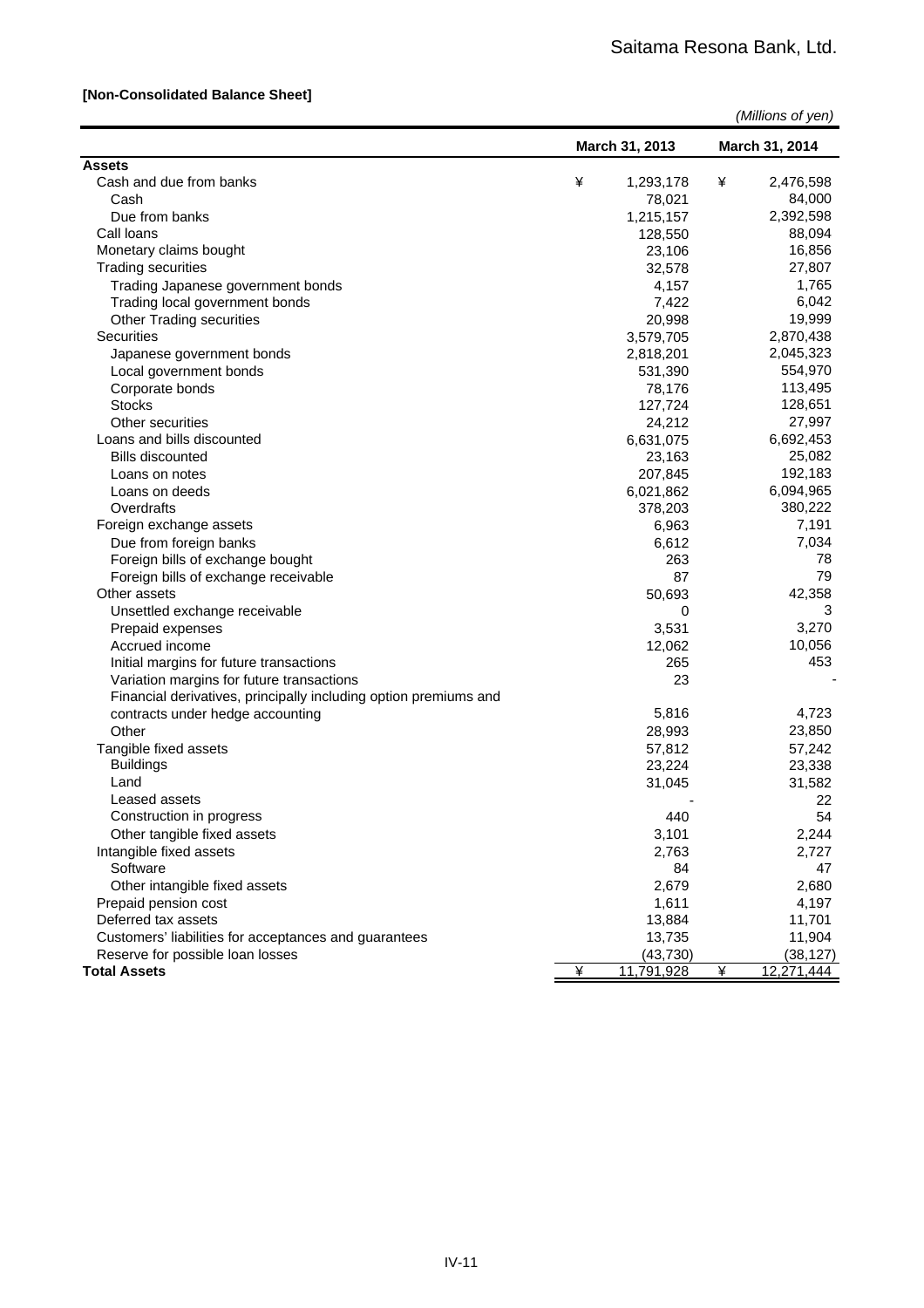#### **[Non-Consolidated Balance Sheet - Continued]**

|                                                                  | (Millions of yen) |                 |  |  |
|------------------------------------------------------------------|-------------------|-----------------|--|--|
|                                                                  | March 31, 2013    | March 31, 2014  |  |  |
| <b>Liabilities and Net Assets</b>                                |                   |                 |  |  |
| <b>Liabilities</b>                                               |                   |                 |  |  |
| Deposits                                                         | ¥10,911,648       | ¥<br>11,321,153 |  |  |
| <b>Current deposits</b>                                          | 254,745           | 258,511         |  |  |
| Ordinary deposits                                                | 6,640,159         | 7,060,575       |  |  |
| Savings deposits                                                 | 179,587           | 179,672         |  |  |
| Notice deposits                                                  | 17,102            | 20,010          |  |  |
| Time deposits                                                    | 3,700,669         | 3,661,548       |  |  |
| Other deposits                                                   | 119,382           | 140,834         |  |  |
| Negotiable certificates of deposit                               | 110,410           | 123,790         |  |  |
| Call money                                                       | 60,000            | 130,000         |  |  |
| Borrowed money                                                   | 148,660           | 161,260         |  |  |
| Borrowed money                                                   | 148,660           | 161,260         |  |  |
| Foreign exchange liabilities                                     | 121               | 213             |  |  |
| Foreign bills of exchange sold                                   | 74                | 51              |  |  |
| Foreign bills of exchange payables                               | 46                | 162             |  |  |
| <b>Bonds</b>                                                     | 95,500            | 95,500          |  |  |
| <b>Other liabilities</b>                                         | 70,796            | 52,340          |  |  |
| Unsettled exchange payables                                      | 32                | 55              |  |  |
| Accrued income taxes                                             | 2,190             | 2,860           |  |  |
| Accrued expenses                                                 | 9,397             | 5,643           |  |  |
| Unearned income                                                  | 1,081             | 1,849           |  |  |
| Variation margins for future transactions                        |                   | 9               |  |  |
| Financial derivatives, principally including option premiums and |                   |                 |  |  |
|                                                                  |                   |                 |  |  |
| contracts under hedge accounting                                 | 6,384             | 4,899           |  |  |
| Lease obligation                                                 |                   | 22              |  |  |
| Asset retirement obligations                                     | 49                | 50              |  |  |
| Other                                                            | 51,661            | 36,949          |  |  |
| Reserve for employees' bonuses                                   | 3,358             | 3,326           |  |  |
| Reserve for employees' retirement benefits                       | 5,575             | 6,044           |  |  |
| Other reserves                                                   | 8,153             | 9,701           |  |  |
| Acceptances and guarantees                                       | 13,735            | 11,904          |  |  |
| <b>Total Liabilities</b>                                         | 11,427,958        | 11,915,234      |  |  |
| <b>Net Assets</b>                                                |                   |                 |  |  |
| Capital stock                                                    | 70,000            | 70,000          |  |  |
| Capital surplus                                                  | 100,000           | 100,000         |  |  |
| Capital reserve                                                  | 100,000           | 100,000         |  |  |
| Retained earnings                                                | 146,001           | 140,865         |  |  |
| Legal reserve                                                    | 20,012            | 20,012          |  |  |
| Other retained earnings                                          | 125,988           | 120,853         |  |  |
| Retained earnings carried forward                                | 125,988           | 120,853         |  |  |
| Total stockholders' equity                                       | 316,001           | 310,865         |  |  |
| Net unrealized gains on available-for-sale securities            | 48,553            | 45,514          |  |  |
| Net deferred losses on hedges                                    | (584)             | (170)           |  |  |
| Total valuation and translation differences                      | 47,968            | 45,344          |  |  |
| <b>Total Net Assets</b>                                          | 363,969           | 356,209         |  |  |
| <b>Total Liabilities and Net Assets</b>                          | ¥<br>11,791,928   | ¥<br>12,271,444 |  |  |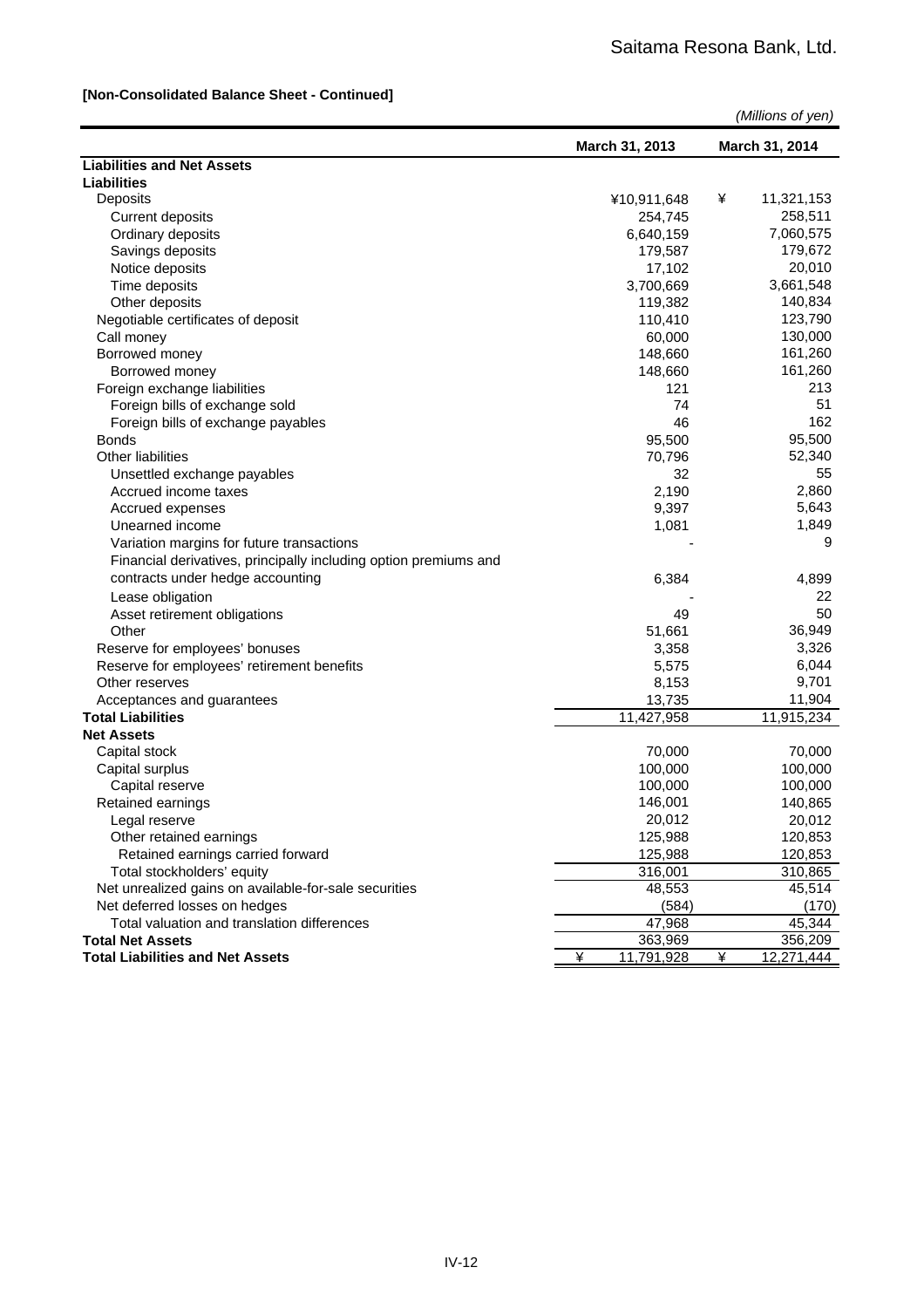#### **[Non-Consolidated Statement of Income]**

| For the fiscal<br>For the fiscal<br>year ended<br>year ended<br>March 31, 2013<br>March 31, 2014<br>¥<br><b>Ordinary income</b><br>¥<br>174,581<br>177,864<br>124,532<br>Interest income<br>132,027<br>104,488<br>111,080<br>Interest on loans and bills discounted<br>17,355<br>Interest and dividends on securities<br>19,304<br>Interest on call loans<br>254<br>145<br>55<br>25<br>Interest on receivables under securities borrowing transactions<br>1,876<br>510<br>Interest on due from banks<br>611<br>Other interest income<br>851<br>35,255<br>35,919<br>Fees and commissions<br>8,007<br>Exchange fees received<br>7,986<br>27,912<br>Other fees and commissions<br>27,268<br>3,658<br>Other operating income<br>4,462<br>603<br>Gains on foreign exchange transactions<br>690<br>3,055<br>Gains on sale of Japanese government bonds and other<br>3,772<br>Other<br>0<br>0<br>10,469<br>Other ordinary income<br>6,119<br>Reversal of reserve for possible loan losses<br>1,810<br>2,037<br>Recoveries of written-off loans<br>3,430<br>974<br>Gains on sales of stocks and other securities<br>341<br>1,060<br>3,940<br>Other<br>2,992<br><b>Ordinary expenses</b><br>116,091<br>115,240<br>8,997<br>7,517<br>Interest expenses<br>Interest on deposits<br>5,120<br>3,786<br>Interest on negotiable certificates of deposit<br>82<br>115<br>Interest on call money<br>49<br>51<br>Interest on payables under securities lending transactions<br>98<br>407<br>Interest on borrowed money<br>1,704<br>1,585<br>Interest on bonds<br>1,483<br>1,371<br>455<br>195<br>Interest on interest rate swaps<br>$\overline{2}$<br>5<br>Other interest expenses<br>Fees and commissions<br>19,133<br>18,749<br>1,822<br>Commissions paid on exchange transactions<br>1,773<br>Other<br>17,359<br>16,926<br>2,325<br>Other operating expenses<br>1,787<br>42<br>Losses on trading securities transactions<br>99<br>Losses on sale of Japanese government bonds and other<br>1,019<br>1,569<br>Impairment losses on Japanese government bonds and other<br>86<br>724<br>Expenses for financial derivatives<br>570<br>76,949<br>76,676<br>General and administrative expenses<br>8,372<br>10,822<br>Other ordinary expenses<br>Write-off of loans<br>3,963<br>5,954<br>Losses on sales of stocks and other securities<br>112<br>13<br>Losses on devaluation of stocks and other securities<br>0<br>Other<br>4,284<br>4,860<br><b>Ordinary profits</b><br>62,624<br>58,490<br><b>Extraordinary gains</b><br>5<br>Gains on disposal of fixed assets<br>5<br><b>Extraordinary losses</b><br>183<br>420<br>Losses on disposal of fixed assets<br>147<br>203<br>Impairment losses on fixed assets<br>35<br>216<br>Net income before income taxes<br>62,441<br>58,075<br>$Income taxes - current$<br>17,250<br>18,862<br>Income taxes - deferred<br>900<br>3,400<br>19,762<br>Total income taxes<br>20,650<br><b>Net income</b><br>42,678<br>¥<br>37,424<br>¥ |  | (Millions of yen) |
|-------------------------------------------------------------------------------------------------------------------------------------------------------------------------------------------------------------------------------------------------------------------------------------------------------------------------------------------------------------------------------------------------------------------------------------------------------------------------------------------------------------------------------------------------------------------------------------------------------------------------------------------------------------------------------------------------------------------------------------------------------------------------------------------------------------------------------------------------------------------------------------------------------------------------------------------------------------------------------------------------------------------------------------------------------------------------------------------------------------------------------------------------------------------------------------------------------------------------------------------------------------------------------------------------------------------------------------------------------------------------------------------------------------------------------------------------------------------------------------------------------------------------------------------------------------------------------------------------------------------------------------------------------------------------------------------------------------------------------------------------------------------------------------------------------------------------------------------------------------------------------------------------------------------------------------------------------------------------------------------------------------------------------------------------------------------------------------------------------------------------------------------------------------------------------------------------------------------------------------------------------------------------------------------------------------------------------------------------------------------------------------------------------------------------------------------------------------------------------------------------------------------------------------------------------------------------------------------------------------------------------------------------------------------------------------------------------------------------------------------------------------------------------------------------------------------------------------------------------------------------------------------------------------------------------------------------------|--|-------------------|
|                                                                                                                                                                                                                                                                                                                                                                                                                                                                                                                                                                                                                                                                                                                                                                                                                                                                                                                                                                                                                                                                                                                                                                                                                                                                                                                                                                                                                                                                                                                                                                                                                                                                                                                                                                                                                                                                                                                                                                                                                                                                                                                                                                                                                                                                                                                                                                                                                                                                                                                                                                                                                                                                                                                                                                                                                                                                                                                                                       |  |                   |
|                                                                                                                                                                                                                                                                                                                                                                                                                                                                                                                                                                                                                                                                                                                                                                                                                                                                                                                                                                                                                                                                                                                                                                                                                                                                                                                                                                                                                                                                                                                                                                                                                                                                                                                                                                                                                                                                                                                                                                                                                                                                                                                                                                                                                                                                                                                                                                                                                                                                                                                                                                                                                                                                                                                                                                                                                                                                                                                                                       |  |                   |
|                                                                                                                                                                                                                                                                                                                                                                                                                                                                                                                                                                                                                                                                                                                                                                                                                                                                                                                                                                                                                                                                                                                                                                                                                                                                                                                                                                                                                                                                                                                                                                                                                                                                                                                                                                                                                                                                                                                                                                                                                                                                                                                                                                                                                                                                                                                                                                                                                                                                                                                                                                                                                                                                                                                                                                                                                                                                                                                                                       |  |                   |
|                                                                                                                                                                                                                                                                                                                                                                                                                                                                                                                                                                                                                                                                                                                                                                                                                                                                                                                                                                                                                                                                                                                                                                                                                                                                                                                                                                                                                                                                                                                                                                                                                                                                                                                                                                                                                                                                                                                                                                                                                                                                                                                                                                                                                                                                                                                                                                                                                                                                                                                                                                                                                                                                                                                                                                                                                                                                                                                                                       |  |                   |
|                                                                                                                                                                                                                                                                                                                                                                                                                                                                                                                                                                                                                                                                                                                                                                                                                                                                                                                                                                                                                                                                                                                                                                                                                                                                                                                                                                                                                                                                                                                                                                                                                                                                                                                                                                                                                                                                                                                                                                                                                                                                                                                                                                                                                                                                                                                                                                                                                                                                                                                                                                                                                                                                                                                                                                                                                                                                                                                                                       |  |                   |
|                                                                                                                                                                                                                                                                                                                                                                                                                                                                                                                                                                                                                                                                                                                                                                                                                                                                                                                                                                                                                                                                                                                                                                                                                                                                                                                                                                                                                                                                                                                                                                                                                                                                                                                                                                                                                                                                                                                                                                                                                                                                                                                                                                                                                                                                                                                                                                                                                                                                                                                                                                                                                                                                                                                                                                                                                                                                                                                                                       |  |                   |
|                                                                                                                                                                                                                                                                                                                                                                                                                                                                                                                                                                                                                                                                                                                                                                                                                                                                                                                                                                                                                                                                                                                                                                                                                                                                                                                                                                                                                                                                                                                                                                                                                                                                                                                                                                                                                                                                                                                                                                                                                                                                                                                                                                                                                                                                                                                                                                                                                                                                                                                                                                                                                                                                                                                                                                                                                                                                                                                                                       |  |                   |
|                                                                                                                                                                                                                                                                                                                                                                                                                                                                                                                                                                                                                                                                                                                                                                                                                                                                                                                                                                                                                                                                                                                                                                                                                                                                                                                                                                                                                                                                                                                                                                                                                                                                                                                                                                                                                                                                                                                                                                                                                                                                                                                                                                                                                                                                                                                                                                                                                                                                                                                                                                                                                                                                                                                                                                                                                                                                                                                                                       |  |                   |
|                                                                                                                                                                                                                                                                                                                                                                                                                                                                                                                                                                                                                                                                                                                                                                                                                                                                                                                                                                                                                                                                                                                                                                                                                                                                                                                                                                                                                                                                                                                                                                                                                                                                                                                                                                                                                                                                                                                                                                                                                                                                                                                                                                                                                                                                                                                                                                                                                                                                                                                                                                                                                                                                                                                                                                                                                                                                                                                                                       |  |                   |
|                                                                                                                                                                                                                                                                                                                                                                                                                                                                                                                                                                                                                                                                                                                                                                                                                                                                                                                                                                                                                                                                                                                                                                                                                                                                                                                                                                                                                                                                                                                                                                                                                                                                                                                                                                                                                                                                                                                                                                                                                                                                                                                                                                                                                                                                                                                                                                                                                                                                                                                                                                                                                                                                                                                                                                                                                                                                                                                                                       |  |                   |
|                                                                                                                                                                                                                                                                                                                                                                                                                                                                                                                                                                                                                                                                                                                                                                                                                                                                                                                                                                                                                                                                                                                                                                                                                                                                                                                                                                                                                                                                                                                                                                                                                                                                                                                                                                                                                                                                                                                                                                                                                                                                                                                                                                                                                                                                                                                                                                                                                                                                                                                                                                                                                                                                                                                                                                                                                                                                                                                                                       |  |                   |
|                                                                                                                                                                                                                                                                                                                                                                                                                                                                                                                                                                                                                                                                                                                                                                                                                                                                                                                                                                                                                                                                                                                                                                                                                                                                                                                                                                                                                                                                                                                                                                                                                                                                                                                                                                                                                                                                                                                                                                                                                                                                                                                                                                                                                                                                                                                                                                                                                                                                                                                                                                                                                                                                                                                                                                                                                                                                                                                                                       |  |                   |
|                                                                                                                                                                                                                                                                                                                                                                                                                                                                                                                                                                                                                                                                                                                                                                                                                                                                                                                                                                                                                                                                                                                                                                                                                                                                                                                                                                                                                                                                                                                                                                                                                                                                                                                                                                                                                                                                                                                                                                                                                                                                                                                                                                                                                                                                                                                                                                                                                                                                                                                                                                                                                                                                                                                                                                                                                                                                                                                                                       |  |                   |
|                                                                                                                                                                                                                                                                                                                                                                                                                                                                                                                                                                                                                                                                                                                                                                                                                                                                                                                                                                                                                                                                                                                                                                                                                                                                                                                                                                                                                                                                                                                                                                                                                                                                                                                                                                                                                                                                                                                                                                                                                                                                                                                                                                                                                                                                                                                                                                                                                                                                                                                                                                                                                                                                                                                                                                                                                                                                                                                                                       |  |                   |
|                                                                                                                                                                                                                                                                                                                                                                                                                                                                                                                                                                                                                                                                                                                                                                                                                                                                                                                                                                                                                                                                                                                                                                                                                                                                                                                                                                                                                                                                                                                                                                                                                                                                                                                                                                                                                                                                                                                                                                                                                                                                                                                                                                                                                                                                                                                                                                                                                                                                                                                                                                                                                                                                                                                                                                                                                                                                                                                                                       |  |                   |
|                                                                                                                                                                                                                                                                                                                                                                                                                                                                                                                                                                                                                                                                                                                                                                                                                                                                                                                                                                                                                                                                                                                                                                                                                                                                                                                                                                                                                                                                                                                                                                                                                                                                                                                                                                                                                                                                                                                                                                                                                                                                                                                                                                                                                                                                                                                                                                                                                                                                                                                                                                                                                                                                                                                                                                                                                                                                                                                                                       |  |                   |
|                                                                                                                                                                                                                                                                                                                                                                                                                                                                                                                                                                                                                                                                                                                                                                                                                                                                                                                                                                                                                                                                                                                                                                                                                                                                                                                                                                                                                                                                                                                                                                                                                                                                                                                                                                                                                                                                                                                                                                                                                                                                                                                                                                                                                                                                                                                                                                                                                                                                                                                                                                                                                                                                                                                                                                                                                                                                                                                                                       |  |                   |
|                                                                                                                                                                                                                                                                                                                                                                                                                                                                                                                                                                                                                                                                                                                                                                                                                                                                                                                                                                                                                                                                                                                                                                                                                                                                                                                                                                                                                                                                                                                                                                                                                                                                                                                                                                                                                                                                                                                                                                                                                                                                                                                                                                                                                                                                                                                                                                                                                                                                                                                                                                                                                                                                                                                                                                                                                                                                                                                                                       |  |                   |
|                                                                                                                                                                                                                                                                                                                                                                                                                                                                                                                                                                                                                                                                                                                                                                                                                                                                                                                                                                                                                                                                                                                                                                                                                                                                                                                                                                                                                                                                                                                                                                                                                                                                                                                                                                                                                                                                                                                                                                                                                                                                                                                                                                                                                                                                                                                                                                                                                                                                                                                                                                                                                                                                                                                                                                                                                                                                                                                                                       |  |                   |
|                                                                                                                                                                                                                                                                                                                                                                                                                                                                                                                                                                                                                                                                                                                                                                                                                                                                                                                                                                                                                                                                                                                                                                                                                                                                                                                                                                                                                                                                                                                                                                                                                                                                                                                                                                                                                                                                                                                                                                                                                                                                                                                                                                                                                                                                                                                                                                                                                                                                                                                                                                                                                                                                                                                                                                                                                                                                                                                                                       |  |                   |
|                                                                                                                                                                                                                                                                                                                                                                                                                                                                                                                                                                                                                                                                                                                                                                                                                                                                                                                                                                                                                                                                                                                                                                                                                                                                                                                                                                                                                                                                                                                                                                                                                                                                                                                                                                                                                                                                                                                                                                                                                                                                                                                                                                                                                                                                                                                                                                                                                                                                                                                                                                                                                                                                                                                                                                                                                                                                                                                                                       |  |                   |
|                                                                                                                                                                                                                                                                                                                                                                                                                                                                                                                                                                                                                                                                                                                                                                                                                                                                                                                                                                                                                                                                                                                                                                                                                                                                                                                                                                                                                                                                                                                                                                                                                                                                                                                                                                                                                                                                                                                                                                                                                                                                                                                                                                                                                                                                                                                                                                                                                                                                                                                                                                                                                                                                                                                                                                                                                                                                                                                                                       |  |                   |
|                                                                                                                                                                                                                                                                                                                                                                                                                                                                                                                                                                                                                                                                                                                                                                                                                                                                                                                                                                                                                                                                                                                                                                                                                                                                                                                                                                                                                                                                                                                                                                                                                                                                                                                                                                                                                                                                                                                                                                                                                                                                                                                                                                                                                                                                                                                                                                                                                                                                                                                                                                                                                                                                                                                                                                                                                                                                                                                                                       |  |                   |
|                                                                                                                                                                                                                                                                                                                                                                                                                                                                                                                                                                                                                                                                                                                                                                                                                                                                                                                                                                                                                                                                                                                                                                                                                                                                                                                                                                                                                                                                                                                                                                                                                                                                                                                                                                                                                                                                                                                                                                                                                                                                                                                                                                                                                                                                                                                                                                                                                                                                                                                                                                                                                                                                                                                                                                                                                                                                                                                                                       |  |                   |
|                                                                                                                                                                                                                                                                                                                                                                                                                                                                                                                                                                                                                                                                                                                                                                                                                                                                                                                                                                                                                                                                                                                                                                                                                                                                                                                                                                                                                                                                                                                                                                                                                                                                                                                                                                                                                                                                                                                                                                                                                                                                                                                                                                                                                                                                                                                                                                                                                                                                                                                                                                                                                                                                                                                                                                                                                                                                                                                                                       |  |                   |
|                                                                                                                                                                                                                                                                                                                                                                                                                                                                                                                                                                                                                                                                                                                                                                                                                                                                                                                                                                                                                                                                                                                                                                                                                                                                                                                                                                                                                                                                                                                                                                                                                                                                                                                                                                                                                                                                                                                                                                                                                                                                                                                                                                                                                                                                                                                                                                                                                                                                                                                                                                                                                                                                                                                                                                                                                                                                                                                                                       |  |                   |
|                                                                                                                                                                                                                                                                                                                                                                                                                                                                                                                                                                                                                                                                                                                                                                                                                                                                                                                                                                                                                                                                                                                                                                                                                                                                                                                                                                                                                                                                                                                                                                                                                                                                                                                                                                                                                                                                                                                                                                                                                                                                                                                                                                                                                                                                                                                                                                                                                                                                                                                                                                                                                                                                                                                                                                                                                                                                                                                                                       |  |                   |
|                                                                                                                                                                                                                                                                                                                                                                                                                                                                                                                                                                                                                                                                                                                                                                                                                                                                                                                                                                                                                                                                                                                                                                                                                                                                                                                                                                                                                                                                                                                                                                                                                                                                                                                                                                                                                                                                                                                                                                                                                                                                                                                                                                                                                                                                                                                                                                                                                                                                                                                                                                                                                                                                                                                                                                                                                                                                                                                                                       |  |                   |
|                                                                                                                                                                                                                                                                                                                                                                                                                                                                                                                                                                                                                                                                                                                                                                                                                                                                                                                                                                                                                                                                                                                                                                                                                                                                                                                                                                                                                                                                                                                                                                                                                                                                                                                                                                                                                                                                                                                                                                                                                                                                                                                                                                                                                                                                                                                                                                                                                                                                                                                                                                                                                                                                                                                                                                                                                                                                                                                                                       |  |                   |
|                                                                                                                                                                                                                                                                                                                                                                                                                                                                                                                                                                                                                                                                                                                                                                                                                                                                                                                                                                                                                                                                                                                                                                                                                                                                                                                                                                                                                                                                                                                                                                                                                                                                                                                                                                                                                                                                                                                                                                                                                                                                                                                                                                                                                                                                                                                                                                                                                                                                                                                                                                                                                                                                                                                                                                                                                                                                                                                                                       |  |                   |
|                                                                                                                                                                                                                                                                                                                                                                                                                                                                                                                                                                                                                                                                                                                                                                                                                                                                                                                                                                                                                                                                                                                                                                                                                                                                                                                                                                                                                                                                                                                                                                                                                                                                                                                                                                                                                                                                                                                                                                                                                                                                                                                                                                                                                                                                                                                                                                                                                                                                                                                                                                                                                                                                                                                                                                                                                                                                                                                                                       |  |                   |
|                                                                                                                                                                                                                                                                                                                                                                                                                                                                                                                                                                                                                                                                                                                                                                                                                                                                                                                                                                                                                                                                                                                                                                                                                                                                                                                                                                                                                                                                                                                                                                                                                                                                                                                                                                                                                                                                                                                                                                                                                                                                                                                                                                                                                                                                                                                                                                                                                                                                                                                                                                                                                                                                                                                                                                                                                                                                                                                                                       |  |                   |
|                                                                                                                                                                                                                                                                                                                                                                                                                                                                                                                                                                                                                                                                                                                                                                                                                                                                                                                                                                                                                                                                                                                                                                                                                                                                                                                                                                                                                                                                                                                                                                                                                                                                                                                                                                                                                                                                                                                                                                                                                                                                                                                                                                                                                                                                                                                                                                                                                                                                                                                                                                                                                                                                                                                                                                                                                                                                                                                                                       |  |                   |
|                                                                                                                                                                                                                                                                                                                                                                                                                                                                                                                                                                                                                                                                                                                                                                                                                                                                                                                                                                                                                                                                                                                                                                                                                                                                                                                                                                                                                                                                                                                                                                                                                                                                                                                                                                                                                                                                                                                                                                                                                                                                                                                                                                                                                                                                                                                                                                                                                                                                                                                                                                                                                                                                                                                                                                                                                                                                                                                                                       |  |                   |
|                                                                                                                                                                                                                                                                                                                                                                                                                                                                                                                                                                                                                                                                                                                                                                                                                                                                                                                                                                                                                                                                                                                                                                                                                                                                                                                                                                                                                                                                                                                                                                                                                                                                                                                                                                                                                                                                                                                                                                                                                                                                                                                                                                                                                                                                                                                                                                                                                                                                                                                                                                                                                                                                                                                                                                                                                                                                                                                                                       |  |                   |
|                                                                                                                                                                                                                                                                                                                                                                                                                                                                                                                                                                                                                                                                                                                                                                                                                                                                                                                                                                                                                                                                                                                                                                                                                                                                                                                                                                                                                                                                                                                                                                                                                                                                                                                                                                                                                                                                                                                                                                                                                                                                                                                                                                                                                                                                                                                                                                                                                                                                                                                                                                                                                                                                                                                                                                                                                                                                                                                                                       |  |                   |
|                                                                                                                                                                                                                                                                                                                                                                                                                                                                                                                                                                                                                                                                                                                                                                                                                                                                                                                                                                                                                                                                                                                                                                                                                                                                                                                                                                                                                                                                                                                                                                                                                                                                                                                                                                                                                                                                                                                                                                                                                                                                                                                                                                                                                                                                                                                                                                                                                                                                                                                                                                                                                                                                                                                                                                                                                                                                                                                                                       |  |                   |
|                                                                                                                                                                                                                                                                                                                                                                                                                                                                                                                                                                                                                                                                                                                                                                                                                                                                                                                                                                                                                                                                                                                                                                                                                                                                                                                                                                                                                                                                                                                                                                                                                                                                                                                                                                                                                                                                                                                                                                                                                                                                                                                                                                                                                                                                                                                                                                                                                                                                                                                                                                                                                                                                                                                                                                                                                                                                                                                                                       |  |                   |
|                                                                                                                                                                                                                                                                                                                                                                                                                                                                                                                                                                                                                                                                                                                                                                                                                                                                                                                                                                                                                                                                                                                                                                                                                                                                                                                                                                                                                                                                                                                                                                                                                                                                                                                                                                                                                                                                                                                                                                                                                                                                                                                                                                                                                                                                                                                                                                                                                                                                                                                                                                                                                                                                                                                                                                                                                                                                                                                                                       |  |                   |
|                                                                                                                                                                                                                                                                                                                                                                                                                                                                                                                                                                                                                                                                                                                                                                                                                                                                                                                                                                                                                                                                                                                                                                                                                                                                                                                                                                                                                                                                                                                                                                                                                                                                                                                                                                                                                                                                                                                                                                                                                                                                                                                                                                                                                                                                                                                                                                                                                                                                                                                                                                                                                                                                                                                                                                                                                                                                                                                                                       |  |                   |
|                                                                                                                                                                                                                                                                                                                                                                                                                                                                                                                                                                                                                                                                                                                                                                                                                                                                                                                                                                                                                                                                                                                                                                                                                                                                                                                                                                                                                                                                                                                                                                                                                                                                                                                                                                                                                                                                                                                                                                                                                                                                                                                                                                                                                                                                                                                                                                                                                                                                                                                                                                                                                                                                                                                                                                                                                                                                                                                                                       |  |                   |
|                                                                                                                                                                                                                                                                                                                                                                                                                                                                                                                                                                                                                                                                                                                                                                                                                                                                                                                                                                                                                                                                                                                                                                                                                                                                                                                                                                                                                                                                                                                                                                                                                                                                                                                                                                                                                                                                                                                                                                                                                                                                                                                                                                                                                                                                                                                                                                                                                                                                                                                                                                                                                                                                                                                                                                                                                                                                                                                                                       |  |                   |
|                                                                                                                                                                                                                                                                                                                                                                                                                                                                                                                                                                                                                                                                                                                                                                                                                                                                                                                                                                                                                                                                                                                                                                                                                                                                                                                                                                                                                                                                                                                                                                                                                                                                                                                                                                                                                                                                                                                                                                                                                                                                                                                                                                                                                                                                                                                                                                                                                                                                                                                                                                                                                                                                                                                                                                                                                                                                                                                                                       |  |                   |
|                                                                                                                                                                                                                                                                                                                                                                                                                                                                                                                                                                                                                                                                                                                                                                                                                                                                                                                                                                                                                                                                                                                                                                                                                                                                                                                                                                                                                                                                                                                                                                                                                                                                                                                                                                                                                                                                                                                                                                                                                                                                                                                                                                                                                                                                                                                                                                                                                                                                                                                                                                                                                                                                                                                                                                                                                                                                                                                                                       |  |                   |
|                                                                                                                                                                                                                                                                                                                                                                                                                                                                                                                                                                                                                                                                                                                                                                                                                                                                                                                                                                                                                                                                                                                                                                                                                                                                                                                                                                                                                                                                                                                                                                                                                                                                                                                                                                                                                                                                                                                                                                                                                                                                                                                                                                                                                                                                                                                                                                                                                                                                                                                                                                                                                                                                                                                                                                                                                                                                                                                                                       |  |                   |
|                                                                                                                                                                                                                                                                                                                                                                                                                                                                                                                                                                                                                                                                                                                                                                                                                                                                                                                                                                                                                                                                                                                                                                                                                                                                                                                                                                                                                                                                                                                                                                                                                                                                                                                                                                                                                                                                                                                                                                                                                                                                                                                                                                                                                                                                                                                                                                                                                                                                                                                                                                                                                                                                                                                                                                                                                                                                                                                                                       |  |                   |
|                                                                                                                                                                                                                                                                                                                                                                                                                                                                                                                                                                                                                                                                                                                                                                                                                                                                                                                                                                                                                                                                                                                                                                                                                                                                                                                                                                                                                                                                                                                                                                                                                                                                                                                                                                                                                                                                                                                                                                                                                                                                                                                                                                                                                                                                                                                                                                                                                                                                                                                                                                                                                                                                                                                                                                                                                                                                                                                                                       |  |                   |
|                                                                                                                                                                                                                                                                                                                                                                                                                                                                                                                                                                                                                                                                                                                                                                                                                                                                                                                                                                                                                                                                                                                                                                                                                                                                                                                                                                                                                                                                                                                                                                                                                                                                                                                                                                                                                                                                                                                                                                                                                                                                                                                                                                                                                                                                                                                                                                                                                                                                                                                                                                                                                                                                                                                                                                                                                                                                                                                                                       |  |                   |
|                                                                                                                                                                                                                                                                                                                                                                                                                                                                                                                                                                                                                                                                                                                                                                                                                                                                                                                                                                                                                                                                                                                                                                                                                                                                                                                                                                                                                                                                                                                                                                                                                                                                                                                                                                                                                                                                                                                                                                                                                                                                                                                                                                                                                                                                                                                                                                                                                                                                                                                                                                                                                                                                                                                                                                                                                                                                                                                                                       |  |                   |
|                                                                                                                                                                                                                                                                                                                                                                                                                                                                                                                                                                                                                                                                                                                                                                                                                                                                                                                                                                                                                                                                                                                                                                                                                                                                                                                                                                                                                                                                                                                                                                                                                                                                                                                                                                                                                                                                                                                                                                                                                                                                                                                                                                                                                                                                                                                                                                                                                                                                                                                                                                                                                                                                                                                                                                                                                                                                                                                                                       |  |                   |
|                                                                                                                                                                                                                                                                                                                                                                                                                                                                                                                                                                                                                                                                                                                                                                                                                                                                                                                                                                                                                                                                                                                                                                                                                                                                                                                                                                                                                                                                                                                                                                                                                                                                                                                                                                                                                                                                                                                                                                                                                                                                                                                                                                                                                                                                                                                                                                                                                                                                                                                                                                                                                                                                                                                                                                                                                                                                                                                                                       |  |                   |
|                                                                                                                                                                                                                                                                                                                                                                                                                                                                                                                                                                                                                                                                                                                                                                                                                                                                                                                                                                                                                                                                                                                                                                                                                                                                                                                                                                                                                                                                                                                                                                                                                                                                                                                                                                                                                                                                                                                                                                                                                                                                                                                                                                                                                                                                                                                                                                                                                                                                                                                                                                                                                                                                                                                                                                                                                                                                                                                                                       |  |                   |
|                                                                                                                                                                                                                                                                                                                                                                                                                                                                                                                                                                                                                                                                                                                                                                                                                                                                                                                                                                                                                                                                                                                                                                                                                                                                                                                                                                                                                                                                                                                                                                                                                                                                                                                                                                                                                                                                                                                                                                                                                                                                                                                                                                                                                                                                                                                                                                                                                                                                                                                                                                                                                                                                                                                                                                                                                                                                                                                                                       |  |                   |
|                                                                                                                                                                                                                                                                                                                                                                                                                                                                                                                                                                                                                                                                                                                                                                                                                                                                                                                                                                                                                                                                                                                                                                                                                                                                                                                                                                                                                                                                                                                                                                                                                                                                                                                                                                                                                                                                                                                                                                                                                                                                                                                                                                                                                                                                                                                                                                                                                                                                                                                                                                                                                                                                                                                                                                                                                                                                                                                                                       |  |                   |
|                                                                                                                                                                                                                                                                                                                                                                                                                                                                                                                                                                                                                                                                                                                                                                                                                                                                                                                                                                                                                                                                                                                                                                                                                                                                                                                                                                                                                                                                                                                                                                                                                                                                                                                                                                                                                                                                                                                                                                                                                                                                                                                                                                                                                                                                                                                                                                                                                                                                                                                                                                                                                                                                                                                                                                                                                                                                                                                                                       |  |                   |
|                                                                                                                                                                                                                                                                                                                                                                                                                                                                                                                                                                                                                                                                                                                                                                                                                                                                                                                                                                                                                                                                                                                                                                                                                                                                                                                                                                                                                                                                                                                                                                                                                                                                                                                                                                                                                                                                                                                                                                                                                                                                                                                                                                                                                                                                                                                                                                                                                                                                                                                                                                                                                                                                                                                                                                                                                                                                                                                                                       |  |                   |
|                                                                                                                                                                                                                                                                                                                                                                                                                                                                                                                                                                                                                                                                                                                                                                                                                                                                                                                                                                                                                                                                                                                                                                                                                                                                                                                                                                                                                                                                                                                                                                                                                                                                                                                                                                                                                                                                                                                                                                                                                                                                                                                                                                                                                                                                                                                                                                                                                                                                                                                                                                                                                                                                                                                                                                                                                                                                                                                                                       |  |                   |
|                                                                                                                                                                                                                                                                                                                                                                                                                                                                                                                                                                                                                                                                                                                                                                                                                                                                                                                                                                                                                                                                                                                                                                                                                                                                                                                                                                                                                                                                                                                                                                                                                                                                                                                                                                                                                                                                                                                                                                                                                                                                                                                                                                                                                                                                                                                                                                                                                                                                                                                                                                                                                                                                                                                                                                                                                                                                                                                                                       |  |                   |
|                                                                                                                                                                                                                                                                                                                                                                                                                                                                                                                                                                                                                                                                                                                                                                                                                                                                                                                                                                                                                                                                                                                                                                                                                                                                                                                                                                                                                                                                                                                                                                                                                                                                                                                                                                                                                                                                                                                                                                                                                                                                                                                                                                                                                                                                                                                                                                                                                                                                                                                                                                                                                                                                                                                                                                                                                                                                                                                                                       |  |                   |
|                                                                                                                                                                                                                                                                                                                                                                                                                                                                                                                                                                                                                                                                                                                                                                                                                                                                                                                                                                                                                                                                                                                                                                                                                                                                                                                                                                                                                                                                                                                                                                                                                                                                                                                                                                                                                                                                                                                                                                                                                                                                                                                                                                                                                                                                                                                                                                                                                                                                                                                                                                                                                                                                                                                                                                                                                                                                                                                                                       |  |                   |
|                                                                                                                                                                                                                                                                                                                                                                                                                                                                                                                                                                                                                                                                                                                                                                                                                                                                                                                                                                                                                                                                                                                                                                                                                                                                                                                                                                                                                                                                                                                                                                                                                                                                                                                                                                                                                                                                                                                                                                                                                                                                                                                                                                                                                                                                                                                                                                                                                                                                                                                                                                                                                                                                                                                                                                                                                                                                                                                                                       |  |                   |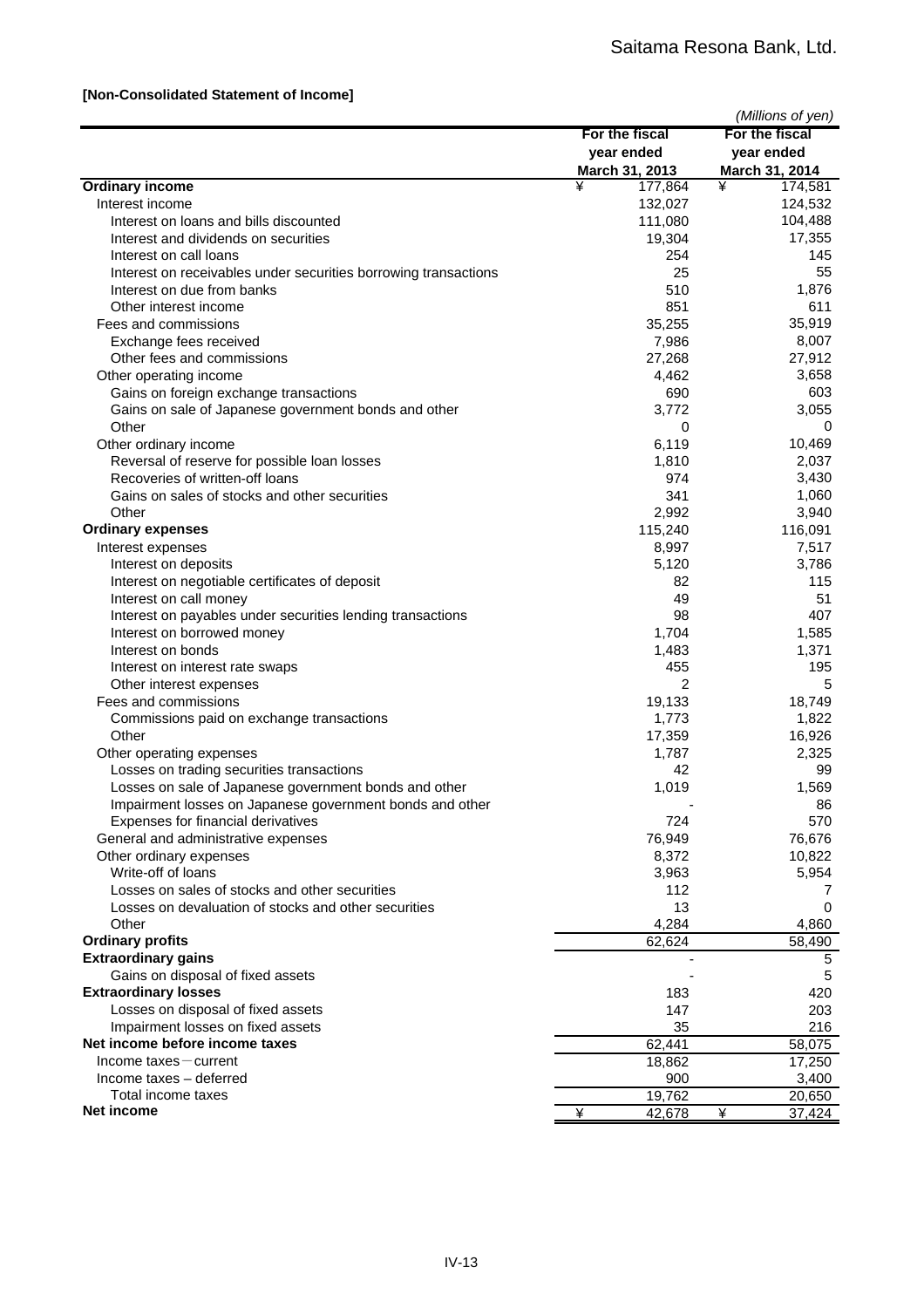### **[Non-Consolidated Statement of Changes in Net Assets]**

**For the fiscal year ended March 31, 2013**

|                                                                       |                      |          |                                 |               |                                         |                            | (Millions of yen)                |  |
|-----------------------------------------------------------------------|----------------------|----------|---------------------------------|---------------|-----------------------------------------|----------------------------|----------------------------------|--|
|                                                                       | Stockholders' equity |          |                                 |               |                                         |                            |                                  |  |
|                                                                       |                      |          | Capital surplus                 |               | Retained earnings                       |                            |                                  |  |
|                                                                       | Capital stock        | Capital  | <b>Total capital</b><br>surplus |               | Other retained<br>earnings              | Total retained<br>earnings | Total<br>stockholders'<br>equity |  |
|                                                                       |                      | reserve  |                                 | Legal reserve | Retained<br>earnings carried<br>forward |                            |                                  |  |
| Balance at the beginning of the fiscal year                           | ¥70,000              | ¥100,000 | ¥100,000                        | ¥20,012       | ¥119,029                                | ¥139,042                   | ¥309,042                         |  |
| Changes during the fiscal year                                        |                      |          |                                 |               |                                         |                            |                                  |  |
| Dividends paid                                                        |                      |          |                                 |               | (35, 720)                               | (35, 720)                  | (35, 720)                        |  |
| Net income                                                            |                      |          |                                 |               | 42,678                                  | 42,678                     | 42,678                           |  |
| Net changes except for stockholders'<br>equity during the fiscal year |                      |          |                                 |               |                                         |                            |                                  |  |
| Total changes during the fiscal year                                  |                      |          |                                 |               | 6,958                                   | 6,958                      | 6,958                            |  |
| Balance at the end of the fiscal year                                 | ¥70,000              | ¥100,000 | ¥100,000                        | ¥20,012       | ¥125,988                                | ¥146,001                   | ¥316,001                         |  |

|                                                                       |                                                                 | Valuation and translation differences |                                                   |                     |  |  |  |  |
|-----------------------------------------------------------------------|-----------------------------------------------------------------|---------------------------------------|---------------------------------------------------|---------------------|--|--|--|--|
|                                                                       | Net unrealized<br>gains on<br>available-for-<br>sale securities | Net deferred<br>gains on<br>hedges    | Total valuation<br>and translation<br>differences | Total net<br>assets |  |  |  |  |
| Balance at the beginning of the fiscal year                           | ¥30,104                                                         | $(*754)$                              | ¥29,350                                           | ¥338,392            |  |  |  |  |
| Changes during the fiscal year                                        |                                                                 |                                       |                                                   |                     |  |  |  |  |
| Dividends paid                                                        |                                                                 |                                       |                                                   | (35, 720)           |  |  |  |  |
| Net income                                                            |                                                                 |                                       |                                                   | 42.678              |  |  |  |  |
| Net changes except for stockholders'<br>equity during the fiscal year | 18,448                                                          | 169                                   | 18,618                                            | 18,618              |  |  |  |  |
| Total changes during the fiscal year                                  | 18,448                                                          | 169                                   | 18,618                                            | 25,577              |  |  |  |  |
| Balance at the end of the fiscal year                                 | ¥48,553                                                         | (¥584)                                | ¥47,968                                           | ¥363,969            |  |  |  |  |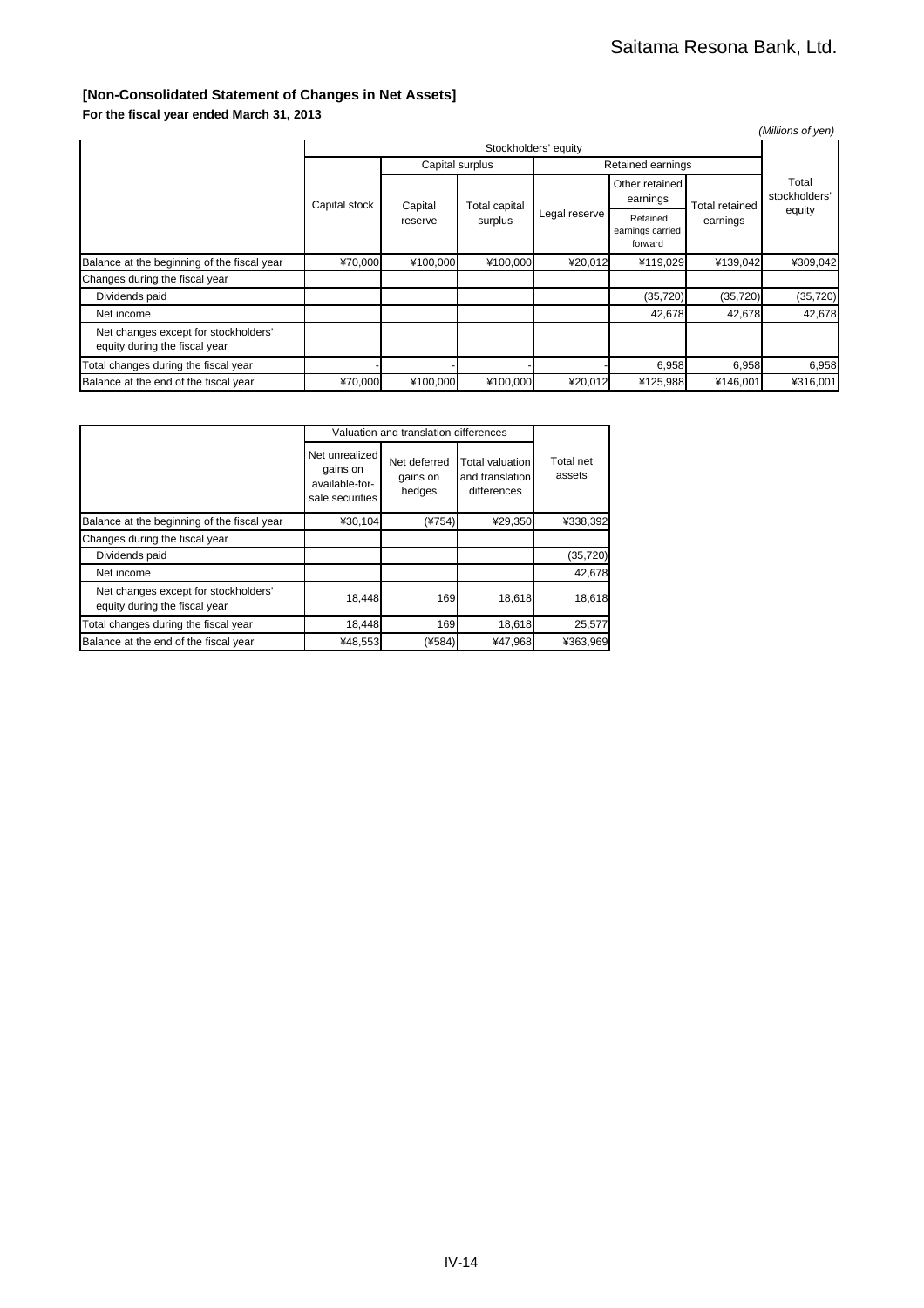#### **[Non-Consolidated Statement of Changes in Net Assets - Continued]**

**For the fiscal year ended March 31, 2014**

|                                                                       |                      |                    |                          |               |                                         |                            | (Millions of yen)                |  |
|-----------------------------------------------------------------------|----------------------|--------------------|--------------------------|---------------|-----------------------------------------|----------------------------|----------------------------------|--|
|                                                                       | Stockholders' equity |                    |                          |               |                                         |                            |                                  |  |
|                                                                       |                      |                    | Capital surplus          |               | Retained earnings                       |                            |                                  |  |
|                                                                       | Capital stock        | Capital<br>reserve | Total capital<br>surplus | Legal reserve | Other retained<br>earnings              | Total retained<br>earnings | Total<br>stockholders'<br>equity |  |
|                                                                       |                      |                    |                          |               | Retained<br>earnings carried<br>forward |                            |                                  |  |
| Balance at the beginning of the fiscal year                           | ¥70,000              | ¥100,000           | ¥100,000                 | ¥20,012       | ¥125,988                                | ¥146,001                   | ¥316,001                         |  |
| Changes during the fiscal year                                        |                      |                    |                          |               |                                         |                            |                                  |  |
| Dividends paid                                                        |                      |                    |                          |               | (42, 560)                               | (42, 560)                  | (42, 560)                        |  |
| Net income                                                            |                      |                    |                          |               | 37,424                                  | 37,424                     | 37,424                           |  |
| Net changes except for stockholders'<br>equity during the fiscal year |                      |                    |                          |               |                                         |                            |                                  |  |
| Total changes during the fiscal year                                  |                      |                    |                          |               | (5, 135)                                | (5, 135)                   | (5, 135)                         |  |
| Balance at the end of the fiscal year                                 | ¥70,000              | ¥100,000           | ¥100,000                 | ¥20,012       | ¥120,853                                | ¥140,865                   | ¥310,865                         |  |

|                                                                       |                                                                 | Valuation and translation differences |                                                          |                     |  |  |  |  |
|-----------------------------------------------------------------------|-----------------------------------------------------------------|---------------------------------------|----------------------------------------------------------|---------------------|--|--|--|--|
|                                                                       | Net unrealized<br>gains on<br>available-for-<br>sale securities | Net deferred<br>gains on<br>hedges    | <b>Total valuation</b><br>and translation<br>differences | Total net<br>assets |  |  |  |  |
| Balance at the beginning of the fiscal year                           | ¥48,553                                                         | (¥584)                                | ¥47,968                                                  | ¥363,969            |  |  |  |  |
| Changes during the fiscal year                                        |                                                                 |                                       |                                                          |                     |  |  |  |  |
| Dividends paid                                                        |                                                                 |                                       |                                                          | (42, 560)           |  |  |  |  |
| Net income                                                            |                                                                 |                                       |                                                          | 37,424              |  |  |  |  |
| Net changes except for stockholders'<br>equity during the fiscal year | (3,038)                                                         | 414                                   | (2,624)                                                  | (2,624)             |  |  |  |  |
| Total changes during the fiscal year                                  | (3,038)                                                         | 414                                   | (2,624)                                                  | (7, 759)            |  |  |  |  |
| Balance at the end of the fiscal year                                 | ¥45,514                                                         | (¥170)                                | ¥45,344                                                  | ¥356,209            |  |  |  |  |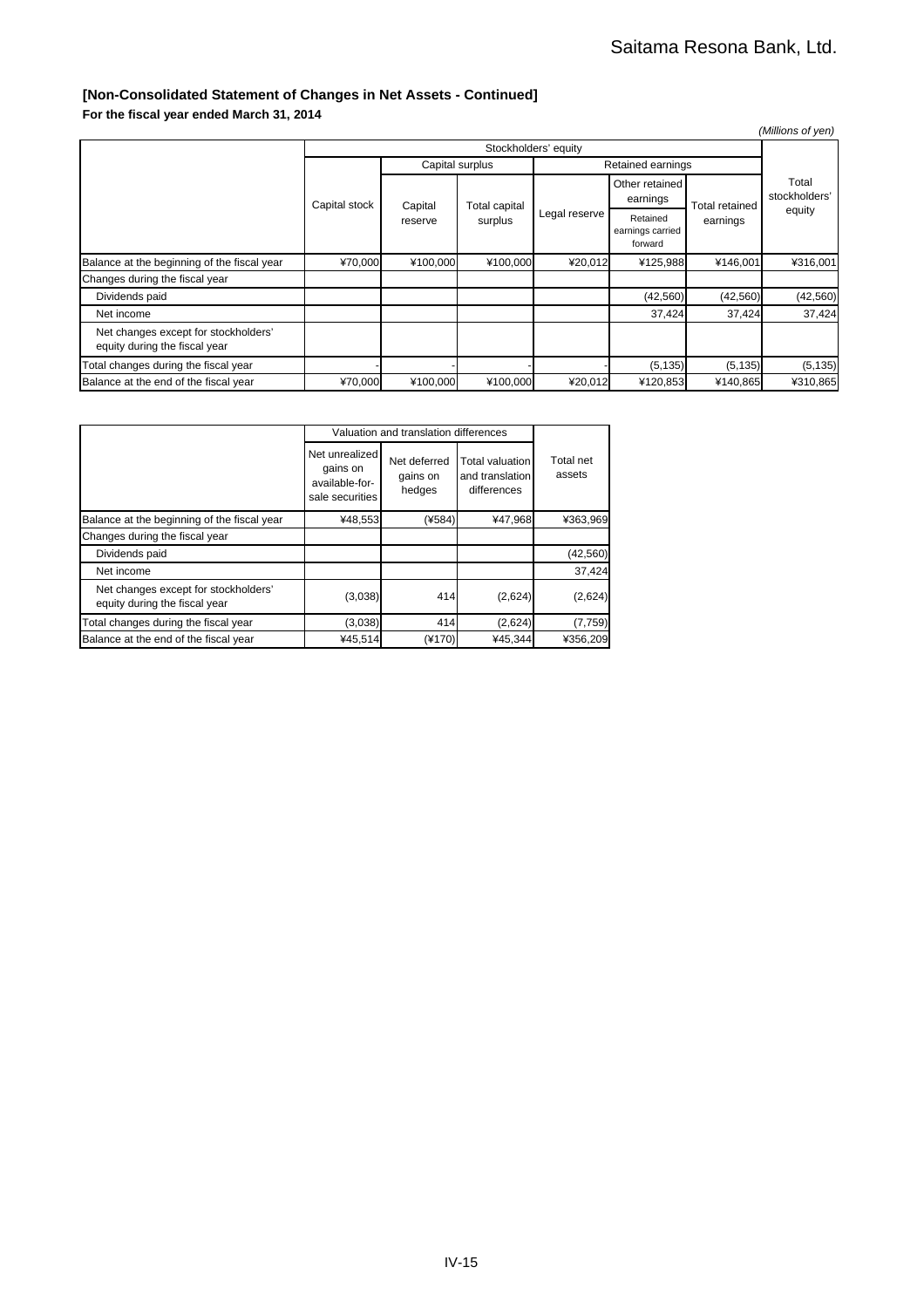#### **[Consolidated Balance Sheet]**

|                                                       | March 31, 2013 | <b>March 31, 2014</b> |
|-------------------------------------------------------|----------------|-----------------------|
| <b>Assets</b>                                         |                |                       |
| Cash and due from banks                               | ¥<br>90,097    | ¥<br>210,533          |
| Call loans and bills bought                           | 1,000          | 1,000                 |
| Monetary claims bought                                | 42,206         | 29,963                |
| <b>Trading securities</b>                             | 7              | 2                     |
| <b>Securities</b>                                     | 820,510        | 791,145               |
| Loans and bills discounted                            | 2,558,706      | 2,557,257             |
| Foreign exchange assets                               | 3,744          | 3,796                 |
| Other assets                                          | 10,549         | 8,819                 |
| Tangible fixed assets                                 | 31,626         | 31,377                |
| <b>Buildings</b>                                      | 8,109          | 7,769                 |
| Land                                                  | 21,957         | 21,856                |
| Leased assets                                         | 675            | 917                   |
| Other tangible fixed assets                           | 884            | 834                   |
| Intangible fixed assets                               | 467            | 476                   |
| Software                                              | 184            | 129                   |
| Leased assets                                         |                | 70                    |
| Other intangible fixed assets                         | 283            | 276                   |
| Deferred tax assets                                   | 3,251          | 2.436                 |
| Customers' liabilities for acceptances and guarantees | 13,208         | 10,869                |
| Reserve for possible loan losses                      | (33, 791)      | (32,082)              |
| <b>Total Assets</b>                                   | 3,541,584      | 3,615,594             |
| <b>Liabilities and Net Assets</b>                     |                |                       |
| Liabilities                                           |                |                       |
| Deposits                                              | 3,229,386      | 3,262,619             |
| Negotiable certificates of deposit                    | 71,600         | 106,000               |
| Borrowed money                                        | 66,110         | 72,920                |
| Foreign exchange liabilities                          | 114            | 170                   |
| Other liabilities                                     | 28,111         | 26,612                |
| Reserve for employees' bonuses                        | 2,484          | 2,468                 |
| Reserve for employees' retirement benefits            | 5,871          |                       |
| Net defined benefit liability                         |                | 11,978                |
| Other reserves                                        | 3,340          | 3,585                 |
| Acceptances and guarantees                            | 13,208         | 10,869                |
| <b>Total Liabilities</b>                              | 3,420,227      | 3,497,224             |
| <b>Net Assets</b>                                     |                |                       |
| Capital stock                                         | 38,971         | 38,971                |
| Capital surplus                                       | 55,439         | 55,439                |
| Retained earnings                                     | 19,214         | 23,515                |
| Total stockholders' equity                            | 113,625        | 117,926               |
| Net unrealized gains on available-for-sale securities | 7,732          | 7,516                 |
| Remesurements of defined benefit plans                |                | (7,072)               |
| Total accumulated other comprehensive income          | 7,732          | 443                   |
| <b>Total Net Assets</b>                               | 121,357        | 118,369               |
| <b>Total Liabilities and Net Assets</b>               | ¥<br>3,541,584 | ¥<br>3,615,594        |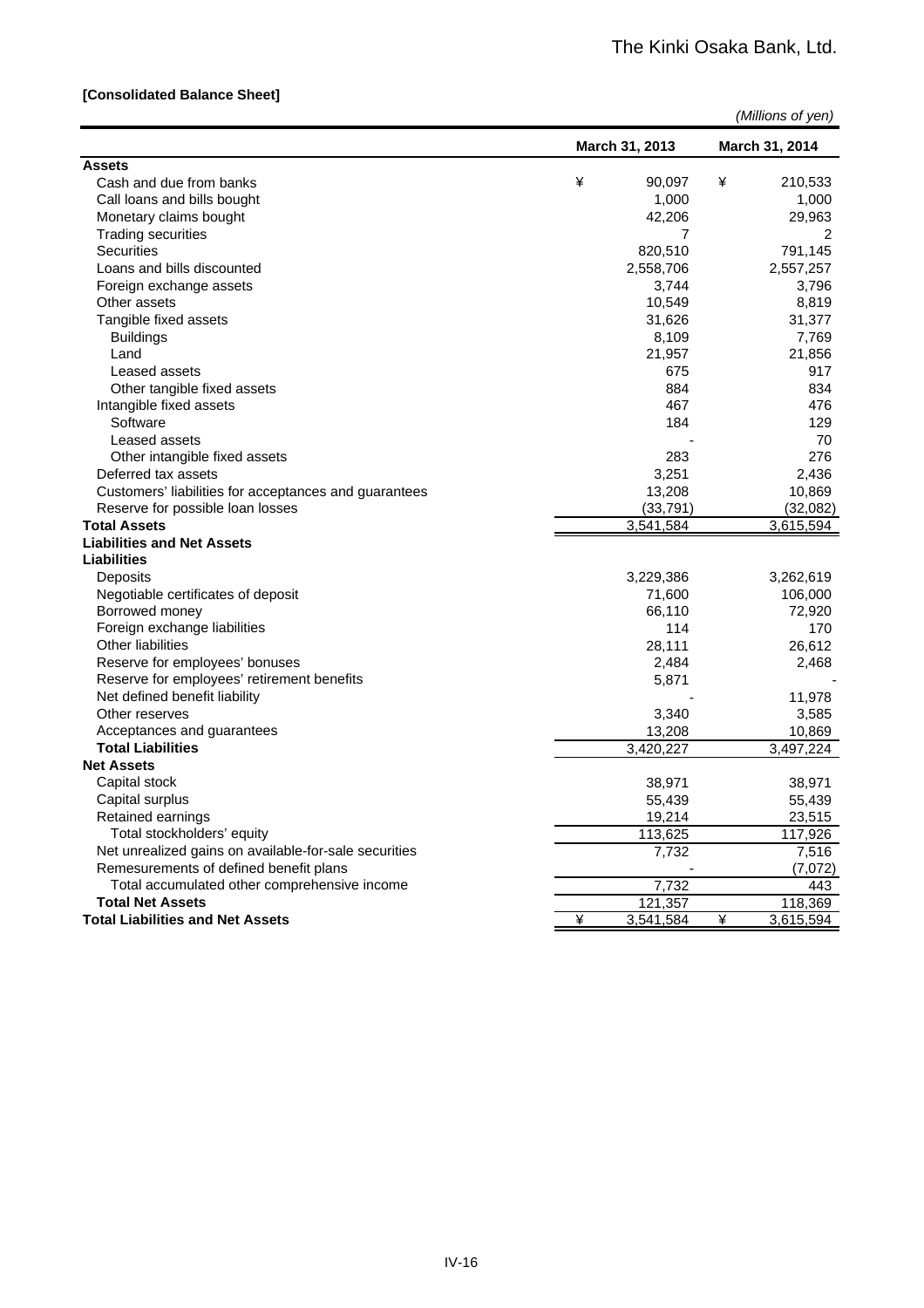#### **[Consolidated Statement of Income]**

|                                                                 |                | (Millions of yen)      |
|-----------------------------------------------------------------|----------------|------------------------|
|                                                                 | For the fiscal | For the fiscal         |
|                                                                 | year ended     | year ended             |
|                                                                 | March 31, 2013 | March 31, 2014         |
| <b>Ordinary income</b>                                          | ¥<br>67,626    | ¥<br>68,345            |
| Interest income                                                 | 46,520         | 43,801                 |
| Interest on loans and bills discounted                          | 41,466         | 38,961                 |
| Interest and dividends on securities                            | 4,573          | 4.247                  |
| Interest on call loans and bills bought                         | 61             | 39                     |
| Interest on receivables under securities borrowing transactions |                | 0                      |
| Interest on due from banks                                      | 65             | 216                    |
| Other interest income                                           | 353            | 337                    |
| Fees and commissions                                            | 15,605         | 16,235                 |
| Other operating income                                          | 2,383          | 4,765                  |
| Other ordinary income                                           | 3,117          | 3,542                  |
| Recoveries of written-off loans                                 | 1,300          | 1,560                  |
| Other                                                           | 1,816          | 1,981                  |
| <b>Ordinary expenses</b>                                        | 62,781         | 55,829                 |
| Interest expenses                                               | 4,371          | 4,015                  |
| Interest on deposits                                            | 3,026          | 2,796                  |
| Interest on negotiable certificates of deposit                  | 122            | 91                     |
| Interest on call money and bills sold                           | 0              | 0                      |
| Interest on payables under securities lending transactions      | 10             | $\boldsymbol{\Lambda}$ |
| Interest on borrowed money                                      | 1,190          | 1,098                  |
| Other interest expenses                                         | 21             | 24                     |
| Fees and commissions                                            | 4,872          | 5,205                  |
| Other operating expenses                                        | 14             | 423                    |
| General and administrative expenses                             | 41,723         | 39,719                 |
| Other ordinary expenses                                         | 11,798         | 6,465                  |
| Provision to reserve for possible loan losses                   | 5,338          | 450                    |
| Other                                                           | 6,460          | 6,014                  |
| <b>Ordinary profits</b>                                         | 4,845          | 12,516                 |
| <b>Extraordinary gains</b>                                      | 201            | 2                      |
| Gains on disposal of fixed assets                               | 201            | $\overline{2}$         |
| <b>Extraordinary losses</b>                                     | 345            | 312                    |
| Losses on disposal of fixed assets                              | 291            | 29                     |
| Impairment losses on fixed assets                               | 54             | 282                    |
| Net income before income taxes and minority interests           | 4,701          | 12,206                 |
| Income taxes - current                                          | 359            | 1,773                  |
| Income taxes - deferred                                         | 182            | 2,620                  |
| Total income taxes                                              | 542            | 4,394                  |
| Net income before minority interests                            | 4,159          | 7,811                  |
| Minority interests in net income                                | ÷,             |                        |
| Net income                                                      | ¥<br>4,159     | 7,811<br>¥             |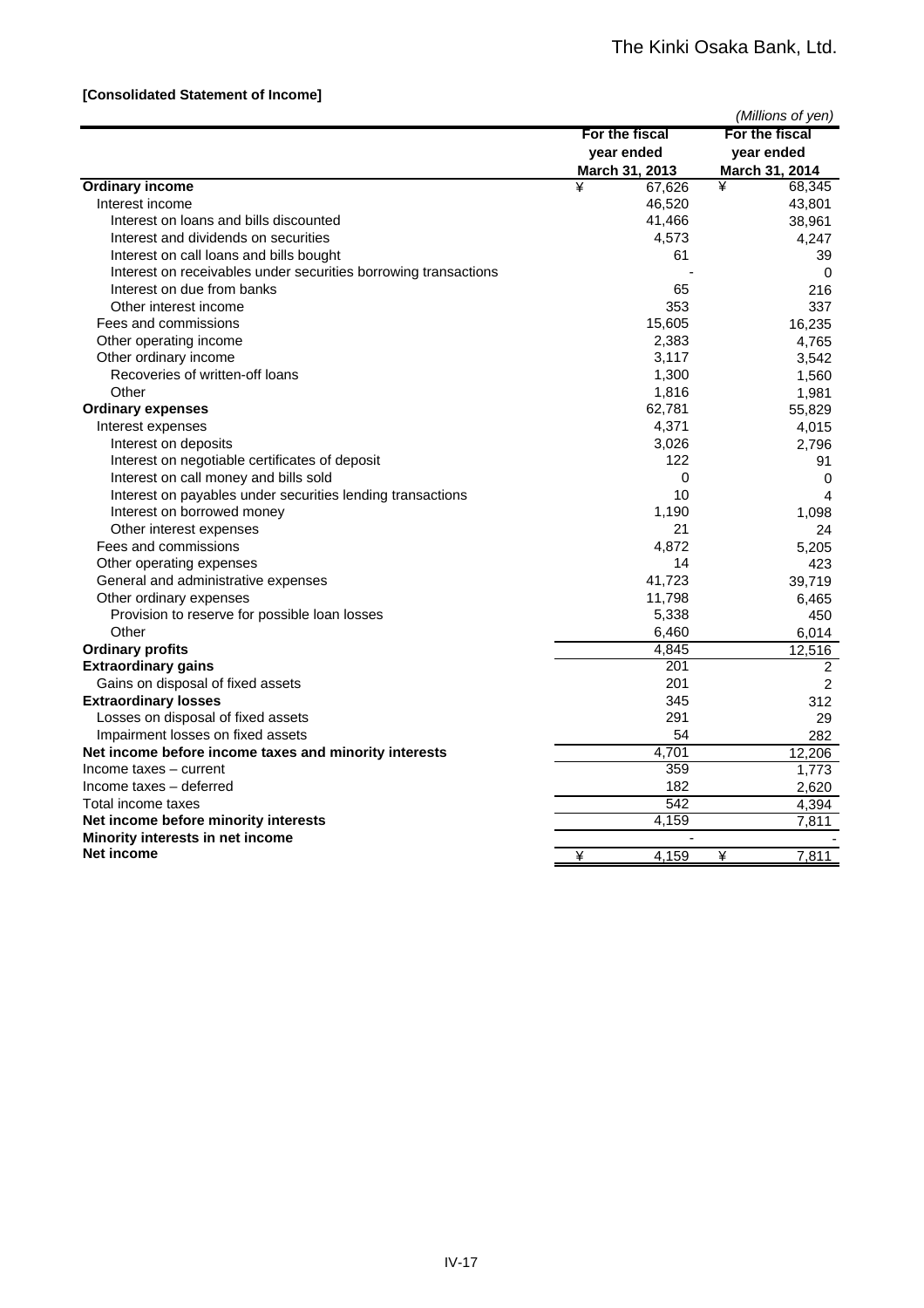#### **[Consolidated Statement of Comprehensive Income]**

|                                                       |   |                                                |   | (Millions of yen)                              |
|-------------------------------------------------------|---|------------------------------------------------|---|------------------------------------------------|
|                                                       |   | For the fiscal<br>year ended<br>March 31, 2013 |   | For the fiscal<br>year ended<br>March 31, 2014 |
| Net income before minority interests                  | ¥ | 4.159                                          | ¥ | 7,811                                          |
| Other comprehensive income                            |   | 6,078                                          |   | (215)                                          |
| Net unrealized gains on available-for-sale securities |   | 6,078                                          |   | (215)                                          |
| <b>Total comprehensive income</b>                     |   | 10.238                                         |   | 7,595                                          |
| Comprehensive income attributable to:                 |   |                                                |   |                                                |
| Owners of the parent                                  | ¥ | 10.238                                         | ¥ | 7.595                                          |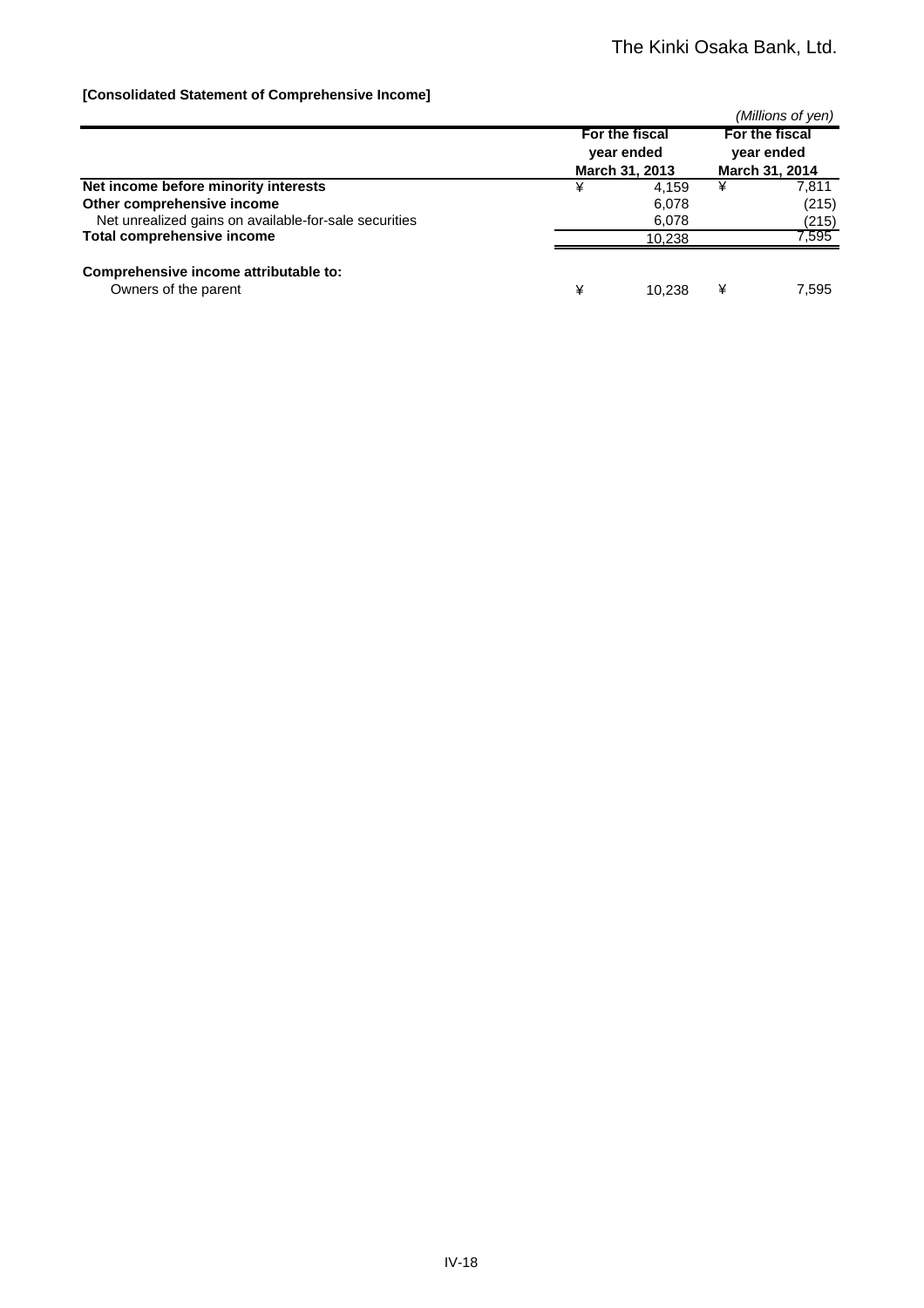#### **[Consolidated Statement of Changes in Net Assets] For the fiscal year ended March 31, 2013**

|                                                                       |                      |                 |                      | (Millions of yen)                |
|-----------------------------------------------------------------------|----------------------|-----------------|----------------------|----------------------------------|
|                                                                       | Stockholders' equity |                 |                      |                                  |
|                                                                       | Capital stock        | Capital surplus | Retained<br>earnings | Total<br>stockholders'<br>equity |
| Balance at the beginning of the fiscal year                           | ¥38,971              | ¥55,439         | ¥30,689              | ¥125,100                         |
| Changes during the fiscal year                                        |                      |                 |                      |                                  |
| Dividends paid                                                        |                      |                 | (15, 635)            | (15, 635)                        |
| Net income                                                            |                      |                 | 4,159                | 4,159                            |
| Net changes except for stockholders'<br>equity during the fiscal year |                      |                 |                      |                                  |
| Total changes during the fiscal year                                  |                      |                 | (11, 475)            | (11, 475)                        |
| Balance at the end of the fiscal year                                 | ¥38,971              | ¥55,439         | ¥19,214              | ¥113,625                         |

| Accumulated<br>other compre<br>-hensive<br>income                     |                                                                 | <b>Total net</b> |
|-----------------------------------------------------------------------|-----------------------------------------------------------------|------------------|
|                                                                       | Net unrealized<br>gains on<br>available-for-<br>sale securities | assets           |
| Balance at the beginning of the fiscal year                           | ¥1,653                                                          | ¥126,754         |
| Changes during the fiscal year                                        |                                                                 |                  |
| Dividends paid                                                        |                                                                 | (15, 635)        |
| Net income                                                            |                                                                 | 4.159            |
| Net changes except for stockholders'<br>equity during the fiscal year | 6,078                                                           | 6,078            |
| Total changes during the fiscal year                                  | 6,078                                                           | (5,396)          |
| Balance at the end of the fiscal year                                 | ¥7,732                                                          | ¥121,357         |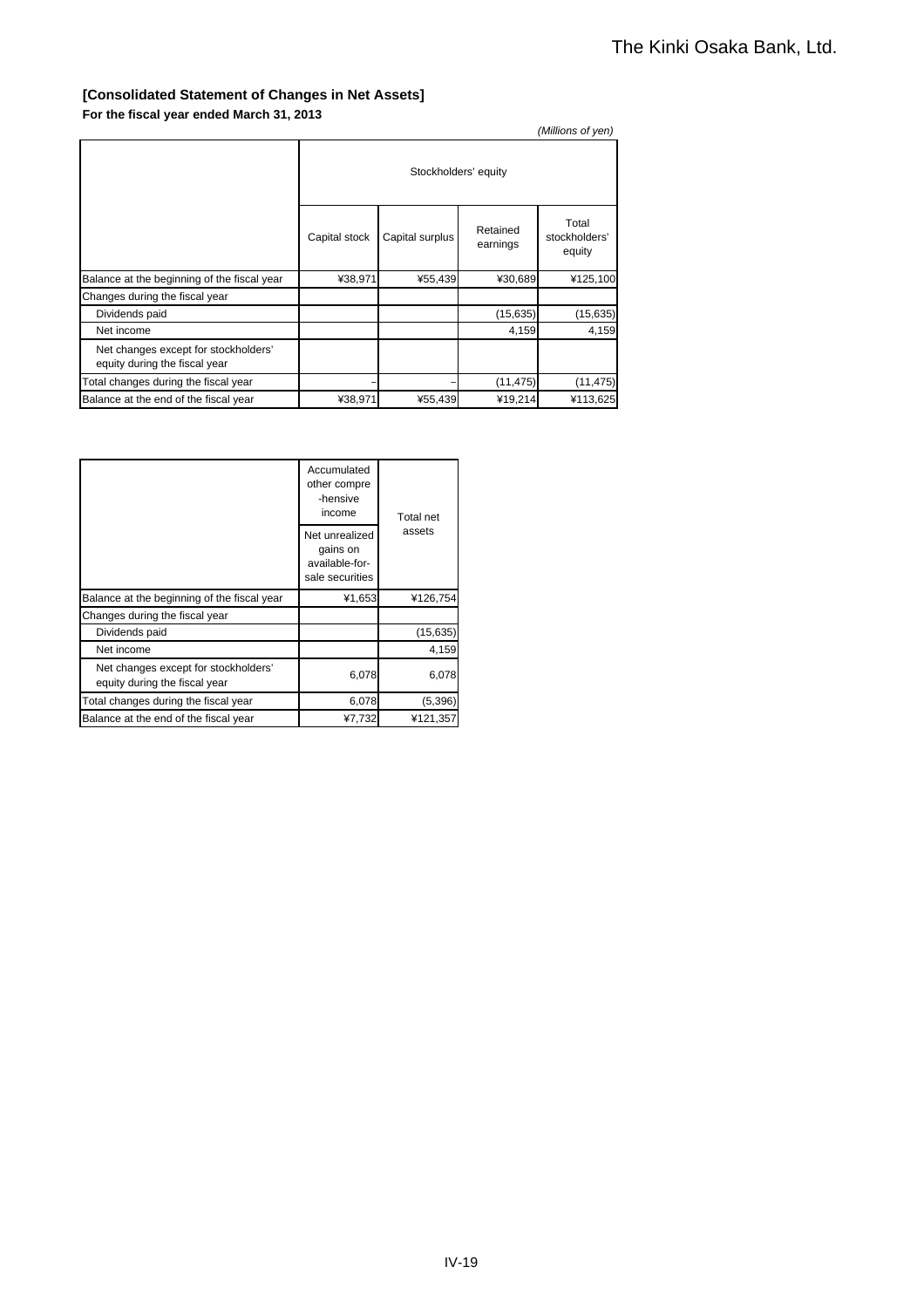#### **[Consolidated Statement of Changes in Net Assets] For the fiscal year ended March 31, 2014**

| .                                                                     |                      |                 |                      | (Millions of yen)                |
|-----------------------------------------------------------------------|----------------------|-----------------|----------------------|----------------------------------|
|                                                                       | Stockholders' equity |                 |                      |                                  |
|                                                                       | Capital stock        | Capital surplus | Retained<br>earnings | Total<br>stockholders'<br>equity |
| Balance at the beginning of the fiscal year                           | ¥38,971              | ¥55,439         | ¥19,214              | ¥113,625                         |
| Changes during the fiscal year                                        |                      |                 |                      |                                  |
| Dividends paid                                                        |                      |                 | (3,510)              | (3, 510)                         |
| Net income                                                            |                      |                 | 7,811                | 7,811                            |
| Net changes except for stockholders'<br>equity during the fiscal year |                      |                 |                      |                                  |
| Total changes during the fiscal year                                  |                      |                 | 4,301                | 4,301                            |
| Balance at the end of the fiscal year                                 | ¥38,971              | ¥55,439         | ¥23,515              | ¥117,926                         |

|                                                                       |                                                                 | Accumulated other comprehensive income        |                                                          |                     |
|-----------------------------------------------------------------------|-----------------------------------------------------------------|-----------------------------------------------|----------------------------------------------------------|---------------------|
|                                                                       | Net unrealized<br>gains on<br>available-for-<br>sale securities | Remeasurements<br>of defined benefit<br>plans | Total<br>accumulated<br>other<br>comprehensive<br>income | Total net<br>assets |
| Balance at the beginning of the fiscal year                           | ¥7,732                                                          |                                               | ¥7,732                                                   | ¥121,357            |
| Changes during the fiscal year                                        |                                                                 |                                               |                                                          |                     |
| Dividends paid                                                        |                                                                 |                                               |                                                          | (3,510)             |
| Net income                                                            |                                                                 |                                               |                                                          | 7,811               |
| Net changes except for stockholders'<br>equity during the fiscal year | (215)                                                           | (7,072)                                       | (7, 288)                                                 | (7, 288)            |
| Total changes during the fiscal year                                  | (215)                                                           | (7,072)                                       | (7, 288)                                                 | (2,987)             |
| Balance at the end of the fiscal year                                 | ¥7,516                                                          | $(*7,072)$                                    | ¥443                                                     | ¥118.369            |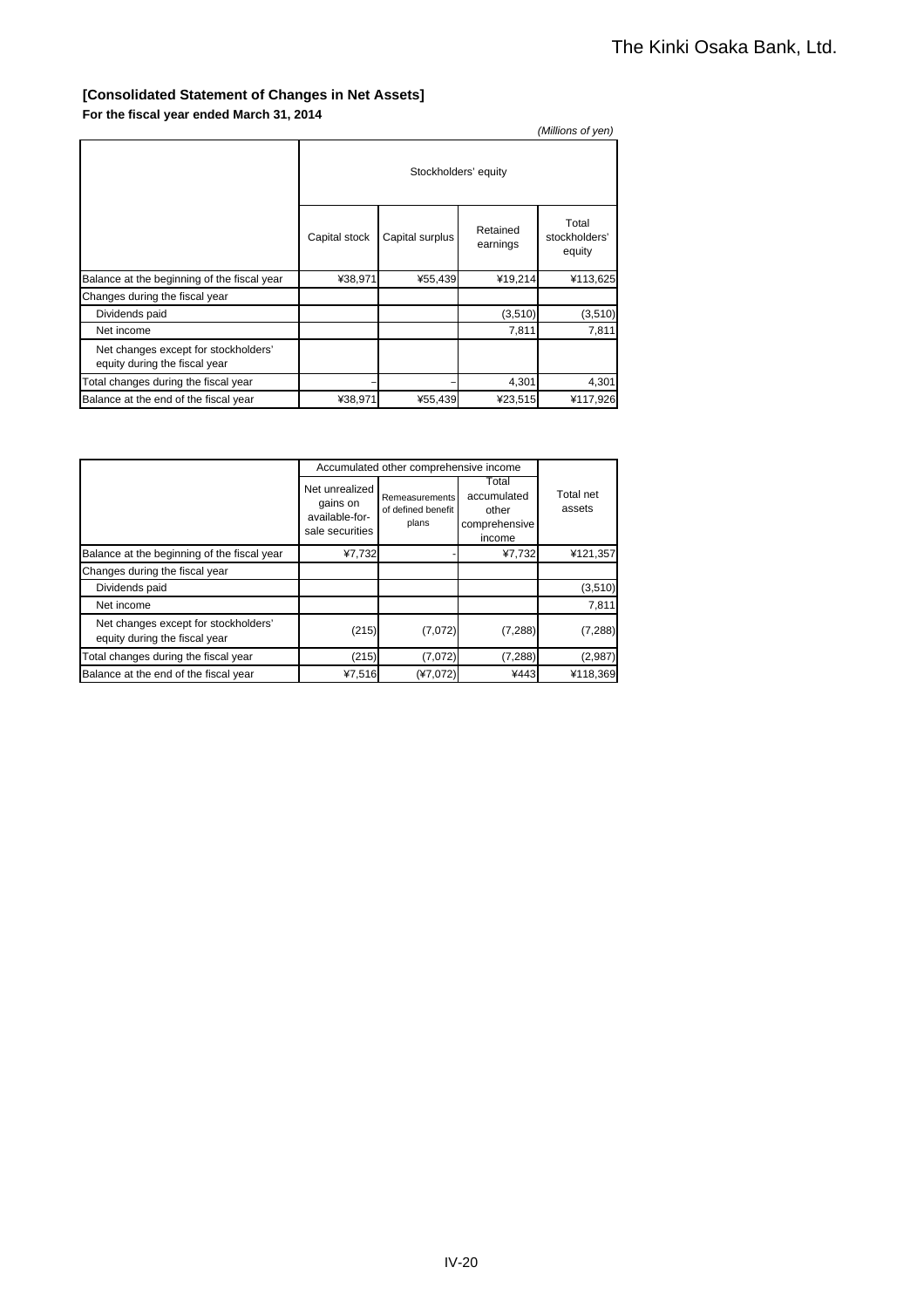#### **[Non-Consolidated Balance Sheet]**

| (Millions of yen) |  |  |
|-------------------|--|--|
|-------------------|--|--|

|                                                                  |   | March 31, 2013 | March 31, 2014 |
|------------------------------------------------------------------|---|----------------|----------------|
| <b>Assets</b>                                                    |   |                |                |
| Cash and due from banks                                          | ¥ | 90,075         | 210,509        |
| Cash                                                             |   | 32,583         | 34,268         |
| Due from banks                                                   |   | 57,492         | 176,240        |
| Call loans                                                       |   | 1,000          | 1,000          |
| Monetary claims bought                                           |   | 42,206         | 29,963         |
| <b>Trading securities</b>                                        |   | 7              | 2              |
| Trading Japanese government bonds                                |   | 7              | $\overline{2}$ |
| <b>Securities</b>                                                |   | 822,727        | 793,362        |
| Japanese government bonds                                        |   | 333,031        | 300,522        |
| Local government bonds                                           |   | 32,436         | 29,534         |
| Corporate bonds                                                  |   | 365,549        | 405,745        |
| <b>Stocks</b>                                                    |   | 12,739         | 14,361         |
| Other securities                                                 |   | 78,970         | 43,199         |
| Loans and bills discounted                                       |   | 2,556,928      | 2,555,791      |
| <b>Bills discounted</b>                                          |   | 34,042         | 28,268         |
| Loans on notes                                                   |   | 91,899         | 88,189         |
| Loans on deeds                                                   |   | 2,252,464      | 2,235,400      |
| Overdrafts                                                       |   | 178,522        | 203,932        |
| Foreign exchange assets                                          |   | 3,744          | 3,796          |
| Due from foreign banks                                           |   | 1,768          | 1,905          |
| Foreign bills of exchange bought                                 |   | 506            | 370            |
| Foreign bills of exchange receivable                             |   | 1,469          | 1,520          |
| Other assets                                                     |   | 10,368         | 8,683          |
| Unsettled exchange receivable                                    |   |                | 0              |
| Prepaid expenses                                                 |   | 327            | 318            |
| Accrued income                                                   |   | 2,956          | 2,563          |
| Financial derivatives, principally including option premiums and |   |                |                |
| contracts under hedge accounting                                 |   | 331            | 37             |
| Other                                                            |   | 6,753          | 5,763          |
| Tangible fixed assets                                            |   | 31,611         | 31,341         |
| <b>Buildings</b>                                                 |   | 8,101          | 7,761          |
| Land                                                             |   | 21,957         | 21,856         |
| Leased assets                                                    |   | 675            | 893            |
| Other tangible fixed assets                                      |   | 876            | 829            |
| Intangible fixed assets                                          |   | 423            | 370            |
| Software                                                         |   | 145            | 98             |
| Other intangible fixed assets                                    |   | 278            | 271            |
| Prepaid pension cost                                             |   |                | 2,034          |
| Deferred tax assets                                              |   | 2,584          | 294            |
| Customers' liabilities for acceptances and guarantees            |   | 11,699         | 9.650          |
| Reserve for possible loan losses                                 |   | (28, 148)      | (27, 028)      |
| <b>Total Assets</b>                                              | ¥ | 3,545,229      | 3,619,772      |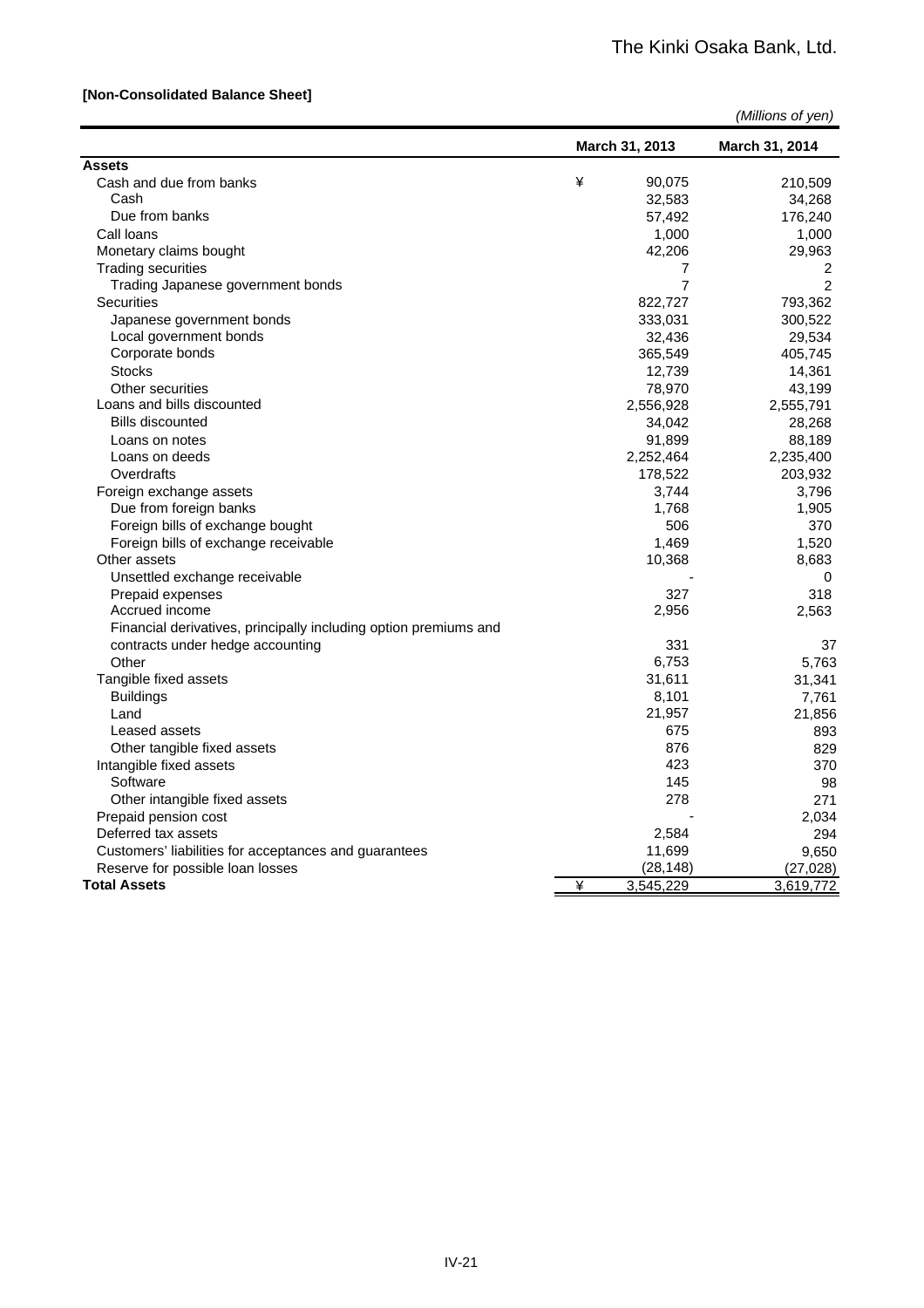#### [**Non-Consolidated Balance Sheet - Continued]**

| March 31, 2013                                                   | March 31, 2014     |
|------------------------------------------------------------------|--------------------|
| <b>Liabilities and Net Assets</b>                                |                    |
| <b>Liabilities</b>                                               |                    |
| Deposits<br>¥<br>3,250,253                                       | 3,285,969          |
| <b>Current deposits</b>                                          | 187,516<br>199,650 |
| Ordinary deposits<br>1,466,770                                   | 1,535,017          |
| Savings deposits                                                 | 22,671<br>22,244   |
| Notice deposits                                                  | 5,821<br>5,246     |
| Time deposits<br>1,538,910                                       | 1,486,545          |
| Other deposits                                                   | 29,138<br>36,691   |
| Negotiable certificates of deposit                               | 71,600<br>106,000  |
| Borrowed money                                                   | 66,110<br>72,920   |
| Borrowed money                                                   | 72,920<br>66,110   |
| Foreign exchange liabilities                                     | 114<br>170         |
| Foreign bills of exchange sold                                   | 80<br>144          |
| Foreign bills of exchange payables                               | 33<br>25           |
| <b>Other liabilities</b>                                         | 19,006<br>16,662   |
| Unsettled exchange payables                                      | 242<br>0           |
| Accrued income taxes                                             | 202<br>451         |
| Accrued expenses                                                 | 2,676<br>3,548     |
| Unearned income                                                  | 728<br>1,199       |
| Financial derivatives, principally including option premiums and |                    |
| contracts under hedge accounting                                 | 476<br>91          |
| Lease obligation                                                 | 692<br>913         |
| Asset retirement obligations                                     | 208<br>163         |
| Other                                                            | 13,194<br>10,877   |
| Reserve for employees' bonuses                                   | 2,438<br>2,448     |
| Reserve for employees' retirement benefits                       | 5,364<br>5,847     |
| Other reserves                                                   | 3,340<br>3,585     |
| Acceptances and guarantees                                       | 11,699<br>9,650    |
| <b>Total Liabilities</b><br>3,430,420                            | 3,502,761          |
| <b>Net Assets</b>                                                |                    |
| Capital stock                                                    | 38,971<br>38,971   |
| Capital surplus                                                  | 55,439<br>55,439   |
| Capital reserve                                                  | 38,971<br>38,971   |
| Other capital surplus                                            | 16,467<br>16,467   |
| Retained earnings                                                | 12,666<br>15,083   |
| Other retained earnings                                          | 12,666<br>15,083   |
| Retained earnings carried forward                                | 12,666<br>15,083   |
| Total stockholders' equity                                       | 109,493<br>107,076 |
| Net unrealized gains on available-for-sale securities            | 7,732<br>7,516     |
| Total valuation and translation differences                      | 7,732<br>7,516     |
| <b>Total Net Assets</b>                                          | 114,809<br>117,010 |
| ¥<br>3,545,229<br><b>Total Liabilities and Net Assets</b>        | 3,619,772          |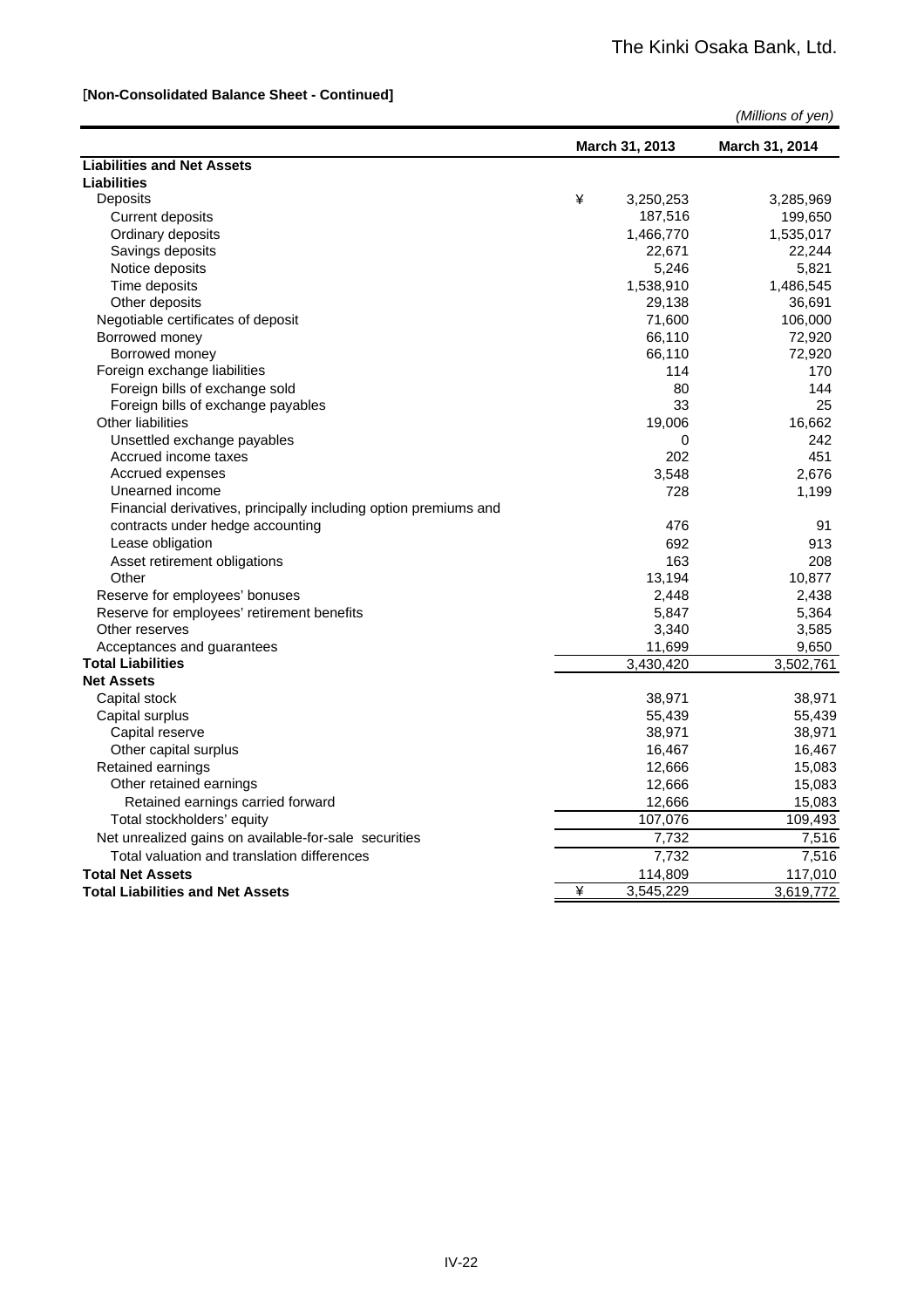#### **[Non-Consolidated Statement of Income]**

|                                                                 |                | (Millions of yen) |
|-----------------------------------------------------------------|----------------|-------------------|
|                                                                 | For the fiscal | For the fiscal    |
|                                                                 | year ended     | year ended        |
|                                                                 | March 31, 2013 | March 31, 2014    |
| <b>Ordinary income</b>                                          | ¥<br>66,417    | ¥<br>67,070       |
| Interest income                                                 | 46,503         | 43,734            |
| Interest on loans and bills discounted                          | 41,450         | 38,894            |
| Interest and dividends on securities                            | 4,573          | 4,247             |
| Interest on call loans                                          | 61             | 39                |
| Interest on receivables under securities borrowing transactions |                | 0                 |
| Interest on due from banks                                      | 65             | 216               |
| Other interest income                                           | 353            | 337               |
| Fees and commissions                                            | 14,402         | 15,015            |
| Exchange fees received                                          | 2,967          | 2,911             |
| Other fees and commissions                                      | 11,434         | 12,103            |
| Other operating income                                          | 2,383          | 4,765             |
| Gains on foreign exchange transactions                          | 472            | 345               |
| Gains on trading securities transactions                        |                | 4                 |
| Gains on sale of Japanese government bonds and other            | 1,911          | 4,415             |
| Other ordinary income                                           | 3,127          | 3,555             |
| Recoveries of written-off loans                                 | 1,300          | 1,560             |
| Gains on sales of stocks and other securities                   | 140            | 780               |
| Other                                                           | 1,686          | 1,214             |
| <b>Ordinary expenses</b>                                        | 62,278         | 57,223            |
| Interest expenses                                               | 4,376          | 4,020             |
| Interest on deposits                                            | 3,030          | 2,801             |
| Interest on negotiable certificates of deposit                  | 122            | 91                |
| Interest on call money                                          | 0              | 0                 |
| Interest on payables under securities lending transactions      | 10             | 4                 |
| Interest on borrowed money                                      | 1,190          | 1,098             |
| Other interest expenses                                         | 21             | 24                |
| Fees and commissions                                            | 6,985          | 7,335             |
| Commissions paid on exchange transactions                       | 610            | 623               |
| Other                                                           | 6,375          | 6,712             |
| Other operating expenses                                        | 14             | 423               |
| Losses on trading securities transactions                       | 0              |                   |
| Losses on sale of Japanese government bonds and other           | 7              | 422               |
| Impairment losses on Japanese government bonds and other        | 6              | $\Omega$          |
| General and administrative expenses                             | 41,165         | 39,227            |
| Other ordinary expenses                                         | 9,736          | 6,217             |
| Provision to reserve for possible loan losses                   | 3,605          | 414               |
| Write-off of loans                                              | 3,029          | 3,890             |
| Losses on sales of stocks and other securities                  | 7              |                   |
| Losses on devaluation of stocks and other securities            | 728            | 0                 |
| Other                                                           | 2,366          | 1,911             |
| <b>Ordinary profits</b>                                         | 4,138          | 9,847             |
| <b>Extraordinary gains</b>                                      | 201            | $\overline{2}$    |
| Gains on disposal of fixed assets                               | 201            | 2                 |
| <b>Extraordinary losses</b>                                     | 328            | 312               |
| Losses on disposal of fixed assets                              | 274            | 29                |
| Impairment losses on fixed assets                               | 54             | 282               |
| Net income before income taxes                                  | 4,011          | 9,537             |
| Net income taxes                                                |                |                   |
| Income taxes - current                                          | 101            | 1,063             |
| Income taxes - deferred                                         | 193            | 2,547             |
| Total income taxes                                              | 294            | 3,610             |
| <b>Net income</b>                                               | ¥<br>3,717     | 5,927             |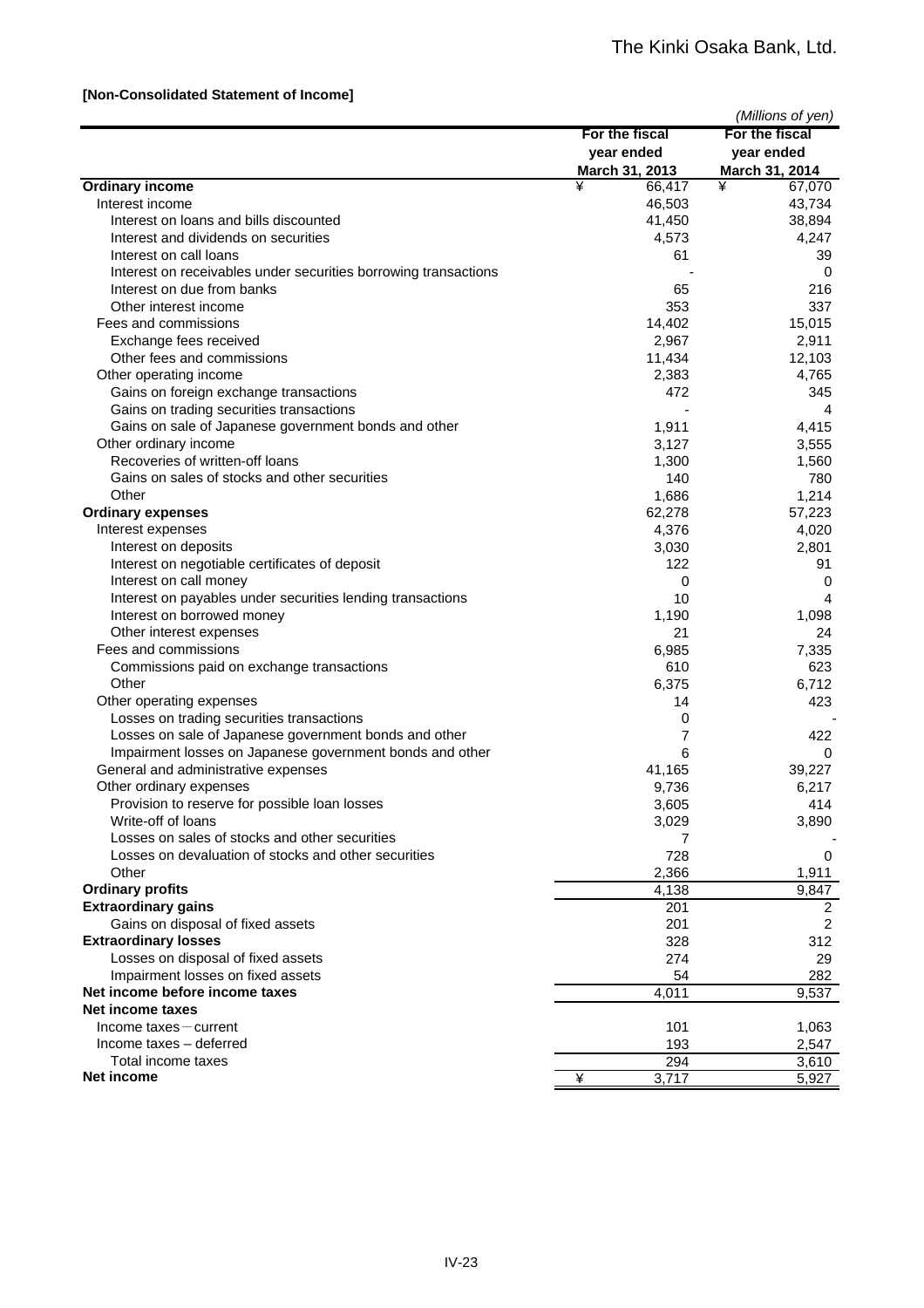### **[Non-Consolidated Statement of Changes in Net Assets]**

| For the fiscal year ended March 31, 2013 |  |  |
|------------------------------------------|--|--|
|------------------------------------------|--|--|

| ---------------                                                       |                      |                 |                          |                          |                                         | (Millions of yen)                  |
|-----------------------------------------------------------------------|----------------------|-----------------|--------------------------|--------------------------|-----------------------------------------|------------------------------------|
|                                                                       | Stockholders' equity |                 |                          |                          |                                         |                                    |
|                                                                       | Capital stock        | Capital surplus |                          |                          | Retained<br>earnings                    |                                    |
|                                                                       |                      |                 | Other capital<br>surplus | Total capital<br>surplus | Other retained<br>earnings              | Total<br>stockhold<br>-ers' equity |
|                                                                       |                      | Capital reserve |                          |                          | Retained<br>earnings carried<br>forward |                                    |
| Balance at the beginning of the fiscal year                           | ¥38,971              | ¥38,971         | ¥16,467                  | ¥55,439                  | ¥24,584                                 | ¥118,994                           |
| Changes during the fiscal year                                        |                      |                 |                          |                          |                                         |                                    |
| Dividends paid                                                        |                      |                 |                          |                          | (15, 635)                               | (15, 635)                          |
| Net income                                                            |                      |                 |                          |                          | 3,717                                   | 3,717                              |
| Net changes except for stockholders'<br>equity during the fiscal year |                      |                 |                          |                          |                                         |                                    |
| Total changes during the fiscal year                                  |                      |                 |                          |                          | (11, 918)                               | (11, 918)                          |
| Balance at the end of the fiscal year                                 | ¥38,971              | ¥38,971         | ¥16,467                  | ¥55,439                  | ¥12,666                                 | ¥107,076                           |

|                                                                       | Valuation and<br>translation<br>differences                     | Total net<br>assets |  |
|-----------------------------------------------------------------------|-----------------------------------------------------------------|---------------------|--|
|                                                                       | Net unrealized<br>gains on<br>available-for-<br>sale securities |                     |  |
| Balance at the beginning of the fiscal year                           | ¥1,653                                                          | ¥120,648            |  |
| Changes during the fiscal year                                        |                                                                 |                     |  |
| Dividends paid                                                        |                                                                 | (15, 635)           |  |
| Net income                                                            |                                                                 | 3.717               |  |
| Net changes except for stockholders'<br>equity during the fiscal year | 6,078                                                           | 6,078               |  |
| Total changes during the fiscal year                                  | 6,078                                                           | (5,839)             |  |
| Balance at the end of the fiscal year                                 | ¥7,732                                                          | ¥114.809            |  |